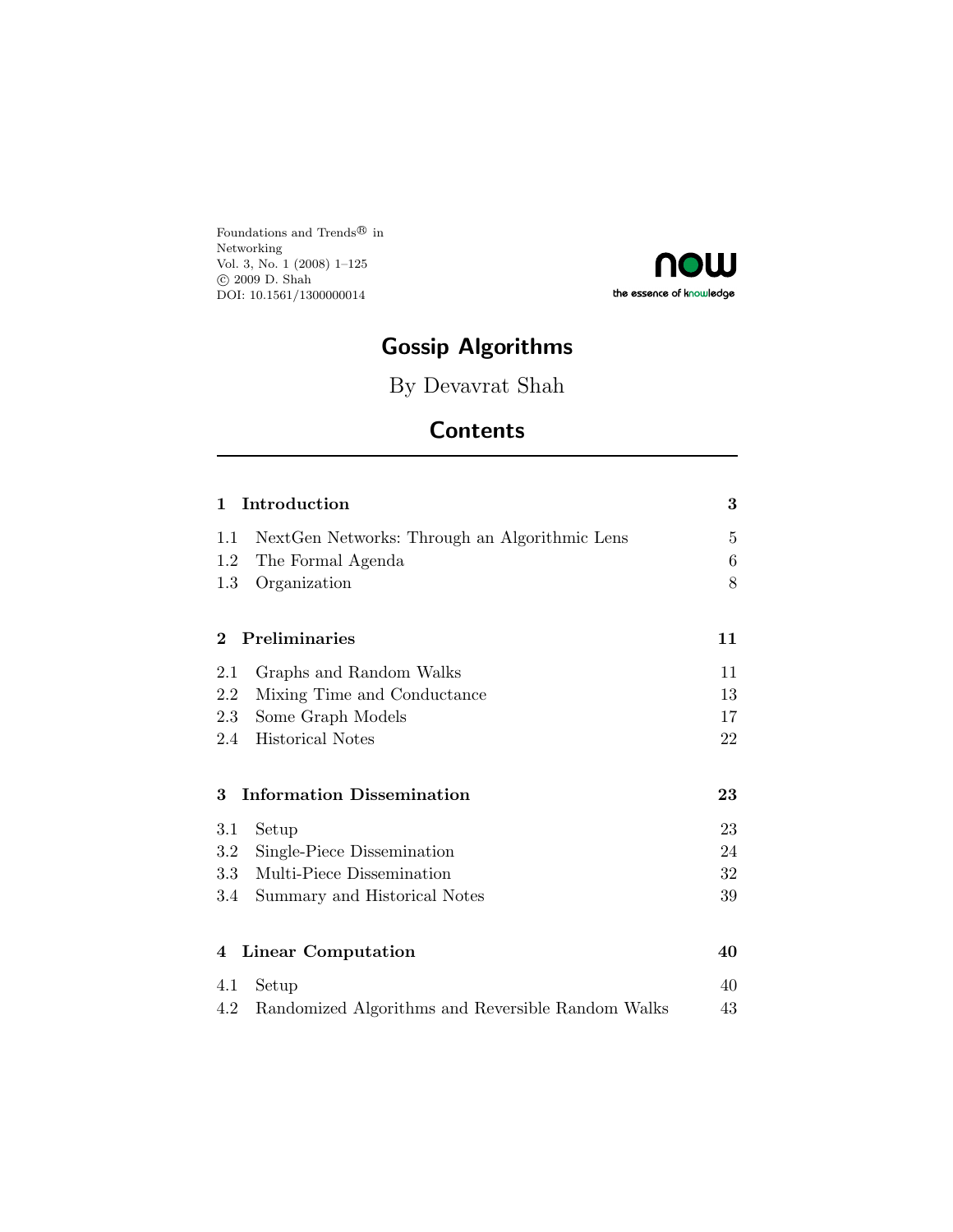| 4.3                     | Deterministic Algorithms and Non-Reversible     |     |
|-------------------------|-------------------------------------------------|-----|
|                         | Random Walks                                    | 51  |
| 4.4                     | Summary                                         | 66  |
| 4.5                     | <b>Historical Notes</b>                         | 67  |
| 5                       | <b>Separable Function Computation</b>           | 69  |
| 5.1                     | Setup                                           | 69  |
| 5.2                     | Algorithm                                       | 70  |
| 5.3                     | Summary                                         | 75  |
|                         | 5.4 Historical Notes                            | 77  |
| 6                       | <b>Network Scheduling</b>                       | 78  |
| 6.1                     | Setup                                           | 78  |
| 6.2                     | Scheduling Algorithm                            | 81  |
| 6.3                     | Performance of Scheduling Algorithm             | 84  |
| 6.4                     | Relation to Other Models                        | 89  |
| 6.5                     | Summary                                         | 90  |
| $6.6\,$                 | <b>Historical Notes</b>                         | 91  |
| $\overline{\mathbf{7}}$ | <b>Network Convex Optimization</b>              | 92  |
| 7.1                     | Setup                                           | 94  |
| 7.2                     | Algorithm: Description and Performance Analysis | 95  |
| 7.3                     | <b>Historical Notes</b>                         | 116 |
| 8                       | Conclusions                                     | 118 |
|                         | Acknowledgments                                 | 119 |
|                         | <b>Notations and Acronyms</b>                   | 120 |
|                         | References                                      | 121 |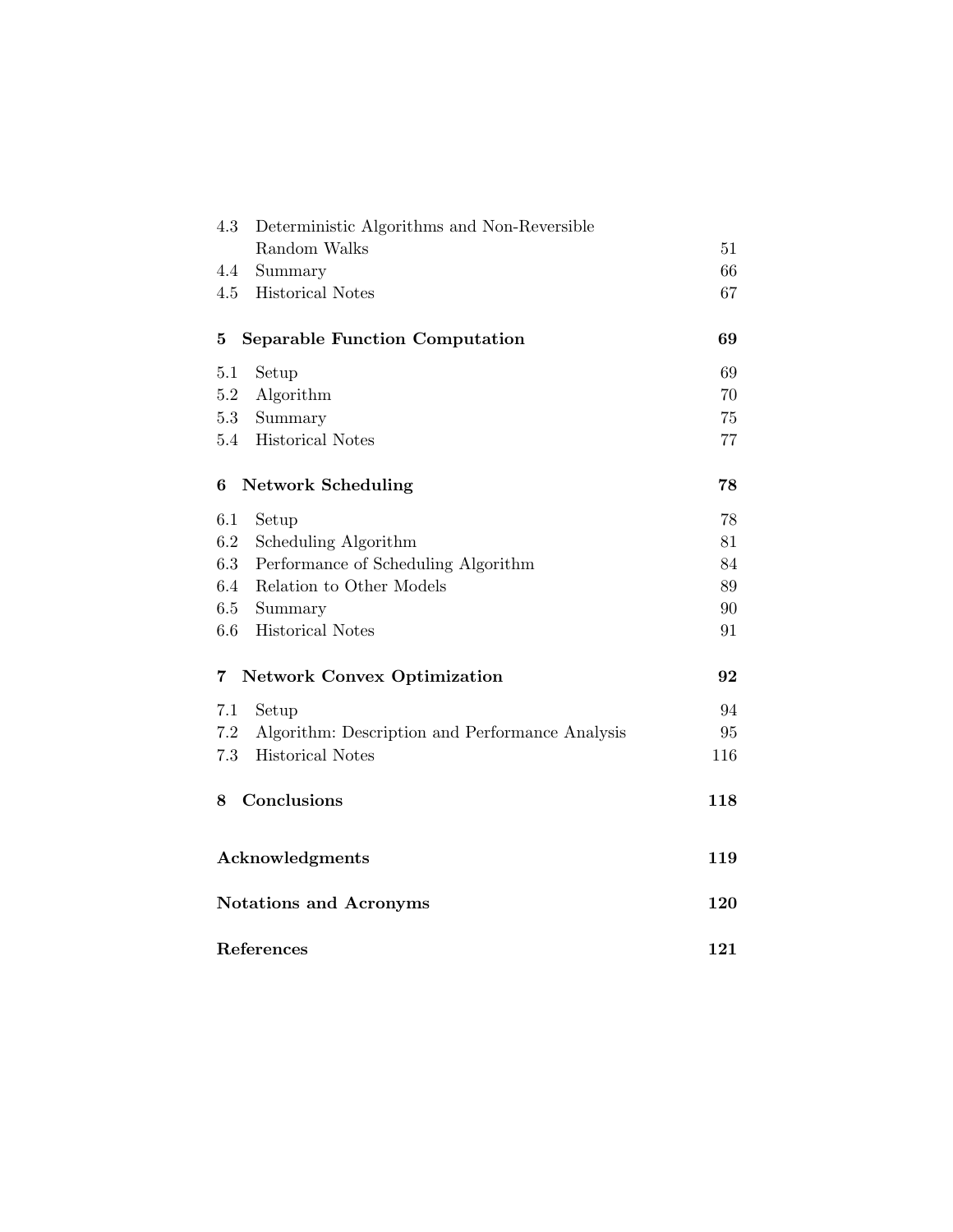Foundations and Trends $^{\textcircled{\tiny{\textregistered}}}$  in Networking Vol. 3, No. 1 (2008) 1–125 c 2009 D. Shah DOI: 10.1561/1300000014



## **Gossip Algorithms**

## **Devavrat Shah**

*Massachusetts Institute of Technology, Cambridge, MA, USA, devavrat@mit.edu*

#### **Abstract**

Unlike the Telephone network or the Internet, many of the next generation networks are not *engineered* for the purpose of providing efficient communication between various networked entities. Examples abound: sensor networks, peer-to-peer networks, mobile networks of vehicles and social networks. Indeed, these emerging networks do require algorithms for communication, computation, or merely spreading information. For example, estimation algorithms in sensor networks, broadcasting news through a peer-to-peer network, or viral advertising in a social network. These networks lack infrastructure; they exhibit unpredictable dynamics and they face stringent resource constraints. Therefore, algorithms operating within them need to be extremely simple, distributed, robust against networks dynamics, and efficient in resource utilization.

Gossip algorithms, as the name suggests, are built upon a *gossip* or *rumor* style unreliable, asynchronous information exchange protocol. Due to their immense simplicity and wide applicability, this class of algorithms has emerged as a canonical architectural solution for the next generation networks. This has led to exciting recent progress to understand the applicability as well as limitations of the Gossip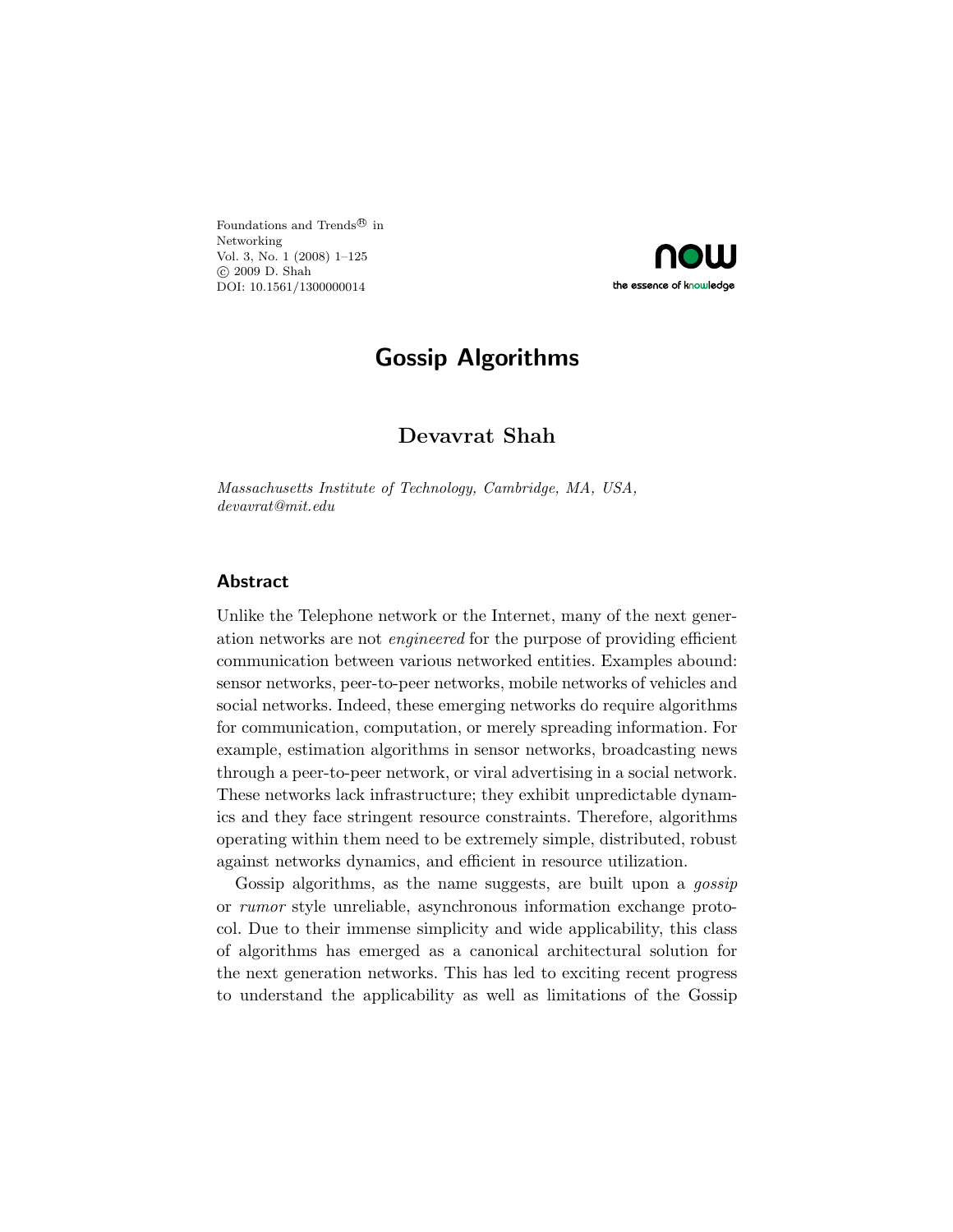algorithms. In this review, we provide a systematic survey of many of these recent results on Gossip network algorithms. The algorithmic results described here utilize interdisciplinary tools from Markov chain theory, Optimization, Percolation, Random graphs, Spectral graph theory, and Coding.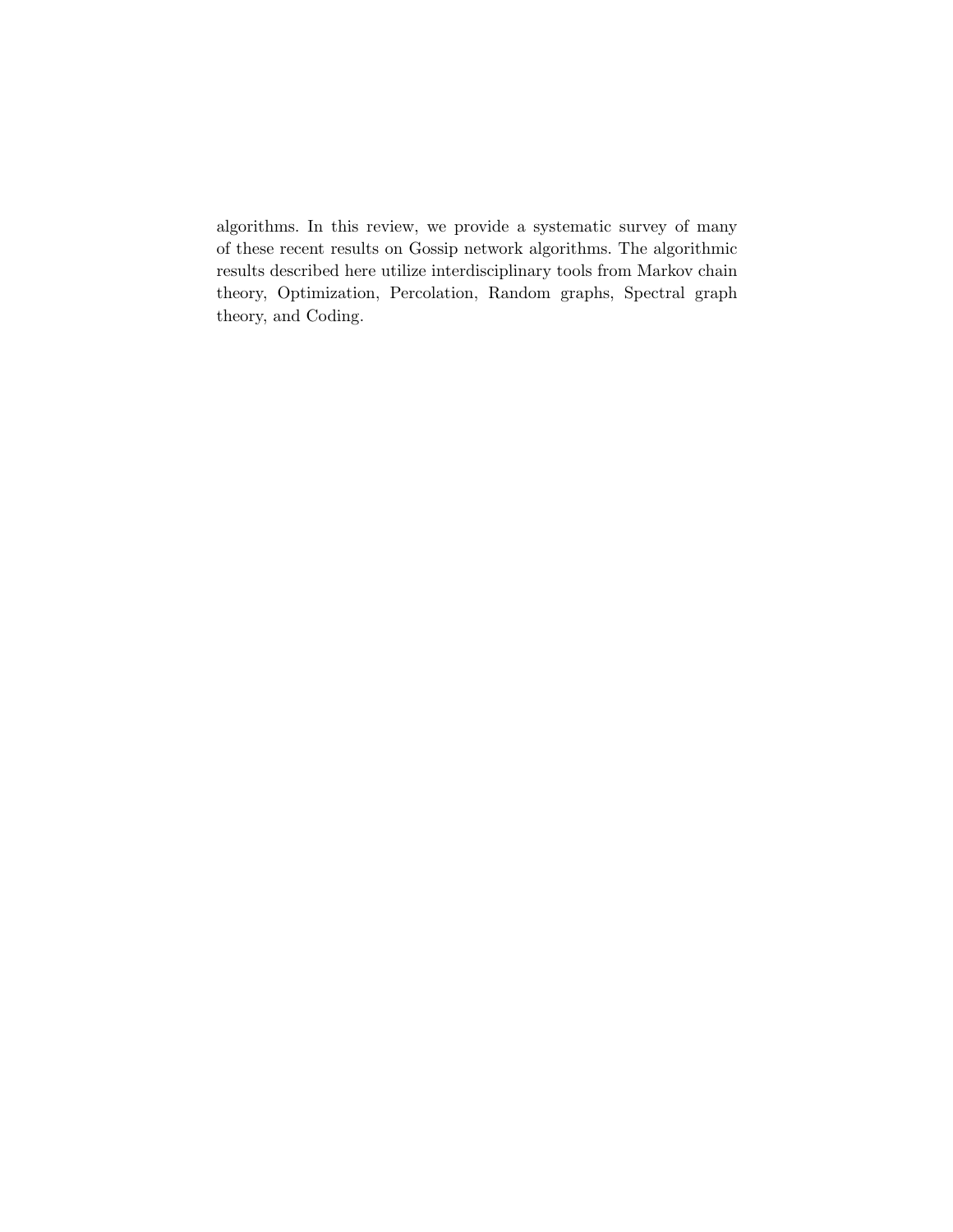# **1 Introduction**

The twentieth century has seen a revolution in terms of our ability to communicate at very long distances at very high speeds. This has fundamentally changed the way we live in the present world. The development of reliable and high-performance massive communication networks has been at the heart of this revolution. The telephone networks and the Internet are prime examples of such large networks. These networks were carefully engineered (and are still being engineered) for the single purpose of providing efficient communication given the available resources. In contrast to these networks, there has been a sudden emergence of different types of large networks in the past few years where the primary purpose is not that of providing communication. Examples of such networks include sensor networks, peer-to-peer (P2P) networks, mobile ad-hoc networks, and social networks.

A sensor network, made of a large number of unreliable cheap sensors, is usually deployed for the purpose of 'sensing', 'detecting' or 'monitoring' certain events. For example, smoke sensors capable of wireless transmission deployed for smoke detection in a large building, or a collection of interconnected camera sensors deployed for surveillance in a secure facility. The ability to deploy such networks anywhere with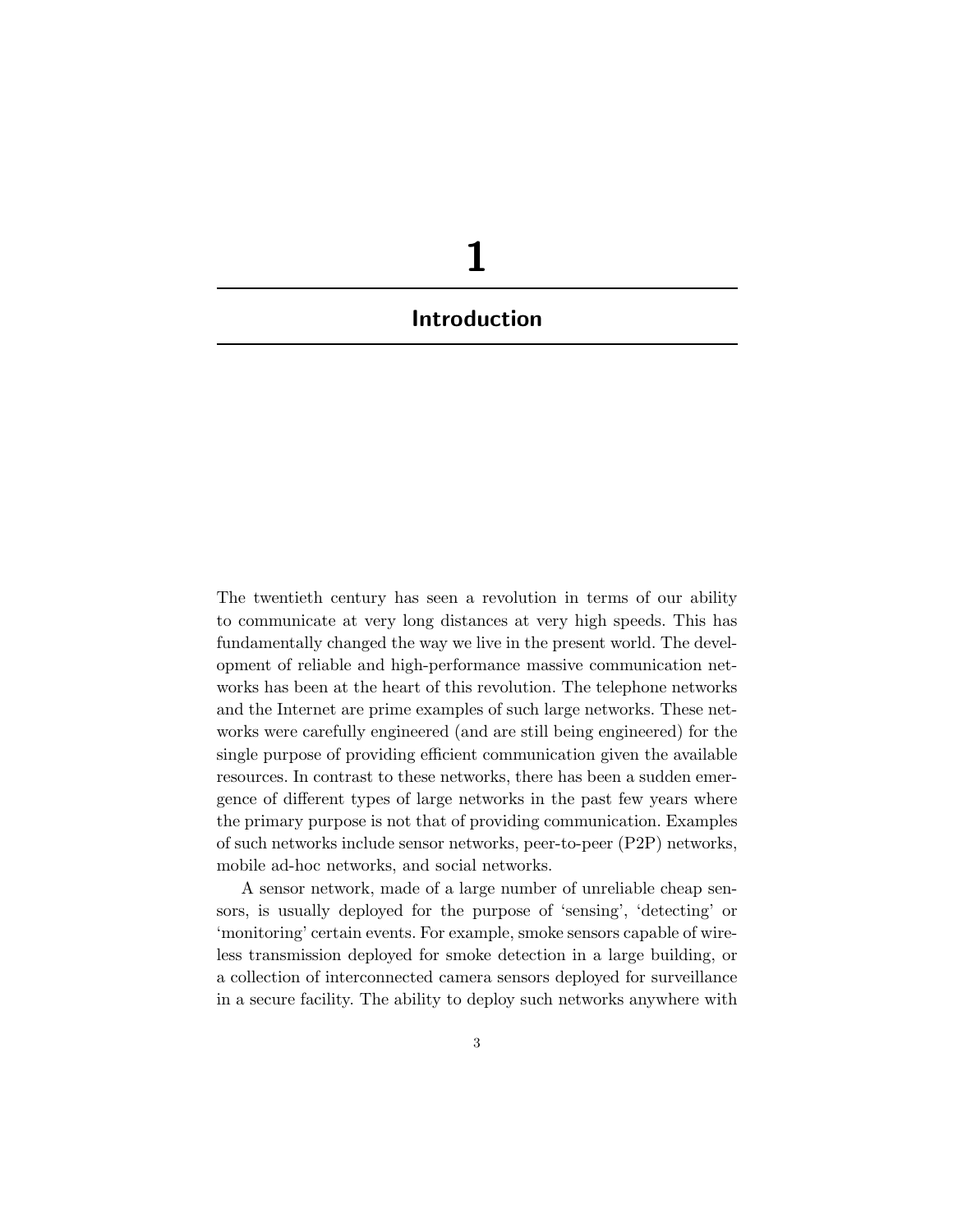#### 4 *Introduction*

minimal cost of infrastucture has made them particularly attractive for these applications. Clearly, the primary purpose of such networks is to collect and process the sensed information by sensors rather than provide efficient communication.

The peer-to-peer networks are formed by connecting various users (e.g., computers or handheld devices) over an already existing network such as the Internet. Usually such networks are formed with minimal infrastructural support. The peers (or neighbors) are connected over an existing network and hence the advantage of using such networks is not in terms of efficiency of utilizing resources. However, a significant benefit arises in terms of reduced infrastructural support in situations like wide information dissemination. For example, in the absence of a P2P network an Internet content provider (e.g., BBC) needs to maintain a high bandwidth 'server farm' that 'streams' a popular movie or a TV show to a large number of users simultaneously. In contrast, in the presence of a P2P network a user is likely to obtain the desired popular content from a 'nearby' peer and thus distributing a large cost of 'streaming' from the 'server farm' to many 'peers'. Therefore, such an architecture can reduce the cost of content dissemination for a content provider drastically. Of course, it is likely to come at an increased cost of the network utilization. Now, whether or not the benefits obtained in terms of reduced infrastructure by utilizing P2P network for a content provider offset the increased network cost incurred by the network provider is indeed intriguing both in an engineering and an economic sense. While the recent trend suggests that it is indeed the case (e.g., advent of the BBCiPlayer [70] and adaptation of Korean ISPs [31]), the equilibrium solution is yet to be reached.

The mobile ad-hoc network formed between vehicles arises in various scenarios, including future smart cars traveling on road, or fleets of unmanned aerial vehicles deployed for surveillance. These networks, by design, are formed for a purpose other than communication. They need algorithms for the purpose of co-ordination, consensus or flocking (e.g., see classical work by Tsitsiklis [69], more recently [6, 32, 63]).

Finally, we have noticed a very recent emergence of massive social networks between individuals connected over a heterogenous collection of networks. Until recently, an individual's social network usually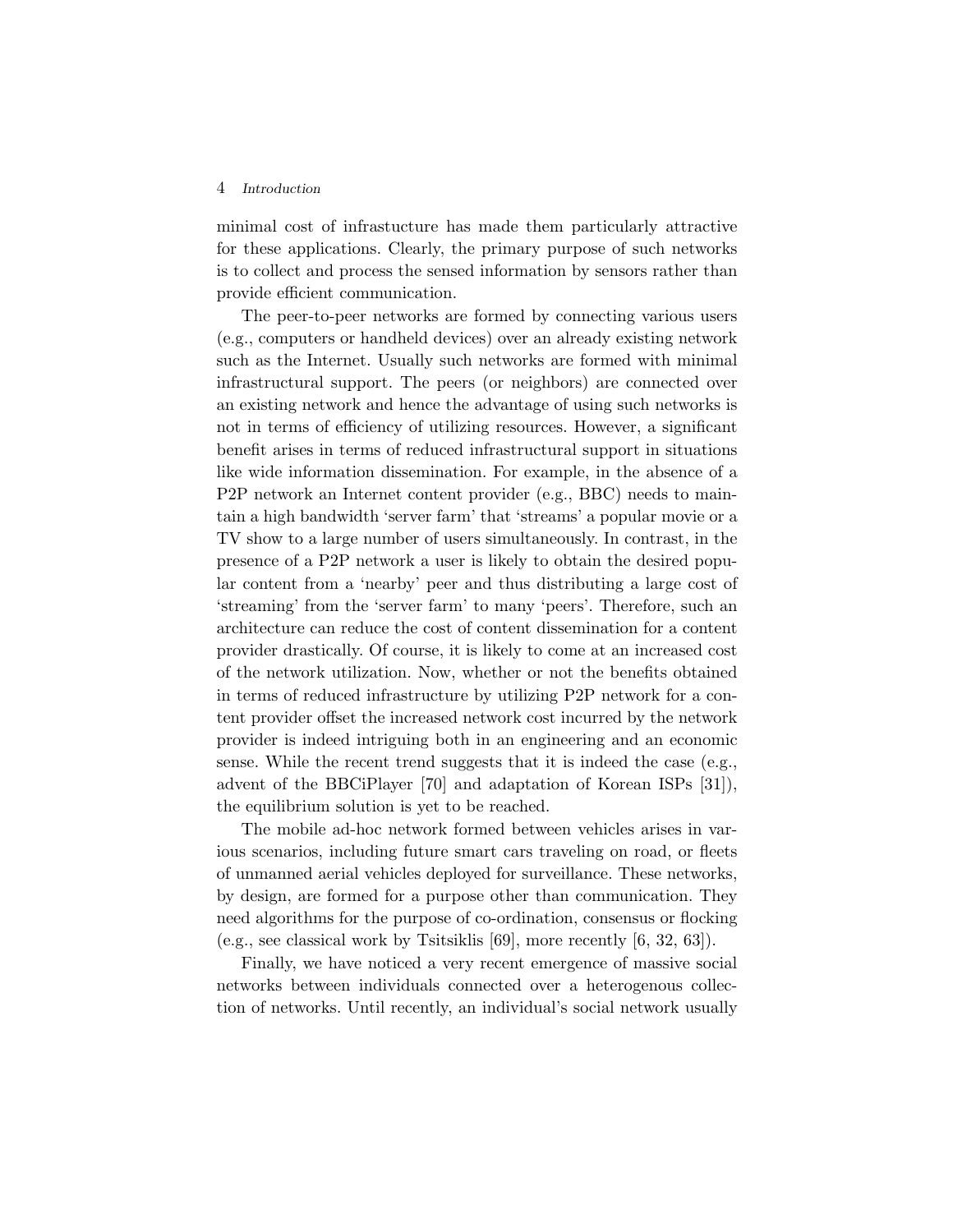involved only a small number of other acquintances, relatives or close friends. However, the arrival of 'social network applications' (e.g., Orkut, Facebook, etc.) has totally changed the structure of existing social networks. Specifically, the social network of an individual now includes many more acquintances than before thanks to these online applications. Furthermore, the use of handheld devices like smart phones are likely to create new ways to 'socialize' through P2P networks formed between them in the near future. Naturally, this 'globalization' and 'ubiquitous presence' of social networks bring many exciting opportunities along with extreme challenges. To realize these opportunities and to deal with the challenges, we will need new algorithms with efficient effective social communication under uncertain environmental conditions.

#### **1.1 NextGen Networks: Through an Algorithmic Lens**

Algorithms are key building blocks of any network architecture. For example, the Internet provides efficient communication between users through a collection of algorithms operating at the end-users and inside the network. Popular instances of such algorithms are the Transmission Control Protocol (TCP) for congestion control or Border Gateway Protocol (BGP) for routing. The above discussed emerging or next generation networks are not designed to provide efficient communication between the entities or the users networked by them. But, they do require algorithms to enable their primary applications. For example, a sensor network may require an estimation algorithm for event detection given the sensor observations; a P2P network may require a dissemination algorithm using peer information; a network of aerial vehicles may need an algorithm to reach consensus to co-ordinate their surveillance efforts, and an advertiser may need a social network algorithm for efficient 'viral' advertisement.

In most of these next generation networks, algorithms usually need to operate under an 'adverse' environment. First of all, since these networks are not built for providing communication, there is usually a lack of a reliable network infrastructure. Second, these networks are highly dynamic in the sense that nodes may join the network, leave the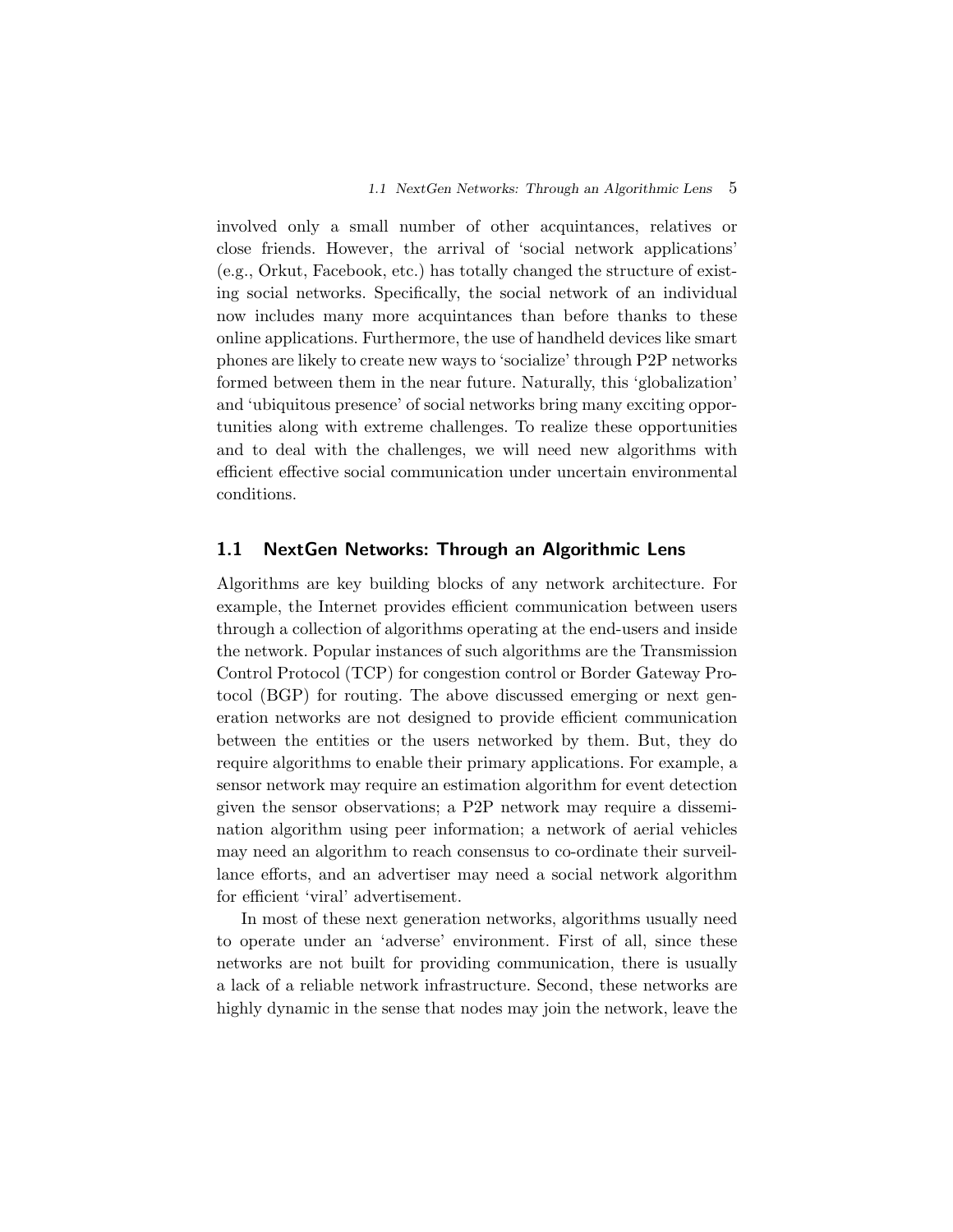#### 6 *Introduction*

network, or even become intermittently unavailable in an unpredictable manner. Third, the network is usually highly resource constrained in terms of communication, computation and sometimes energy resources.

The highly constrained environment in which algorithms are operating suggest that the algorithm must posses certain properties so as to be implementable in such networks. Specifically, an algorithm operating at a node of the network should utilize information 'local' to the node and should not expect any static infrastructure. It should attempt to achieve its task iteratively and by means of asynchronous message exchanges. The algorithm should be robust against the network dynamics and should not prescribe to any 'hard-wired' implementation. And finally, the algorithm should utilize minimal computational and communication resources by performing few logical operations per iteration as well as require light-weight data structures. These constraints naturally lead to 'Gossip' algorithms, formally described next, as a canonical algorithmic architectural solution for these next generation networks.

### **1.2 The Formal Agenda**

We shall formally describe the quest for algorithm design for the next generation networks in this section. This will give rise to the formal definition of 'Gossip' algorithms, which will serve as the canonical algorithmic solution.

To this end, let us consider a network of  $n$  nodes denoted by  $V = \{1, \ldots, n\}$ . Let  $E \subset V \times V$  denote the set of (bidirectional) links along which node pairs can communicate. That is,  $(i, j) \in E$  if and only if nodes  $i, j \in V$  can communicate with each other. Let this network graph be denoted by  $G = (V, E)$ . This network graph G should be thought of as changing over time in terms of  $V$  and  $E$ . As the reader will notice, the algorithms considered here will not utilize any static property of G and hence will be applicable in the presence of explicit network dynamics. For simplicity of the exposition, we shall not model the network dynamics explicitly. Let  $d_i$  denote the degree of node i in G, i.e.,  $d_i = |\{j \in V : (i,j) \in E\}|$ . We will assume that the network G is connected without loss of generality; or else we can focus on different connected components separately.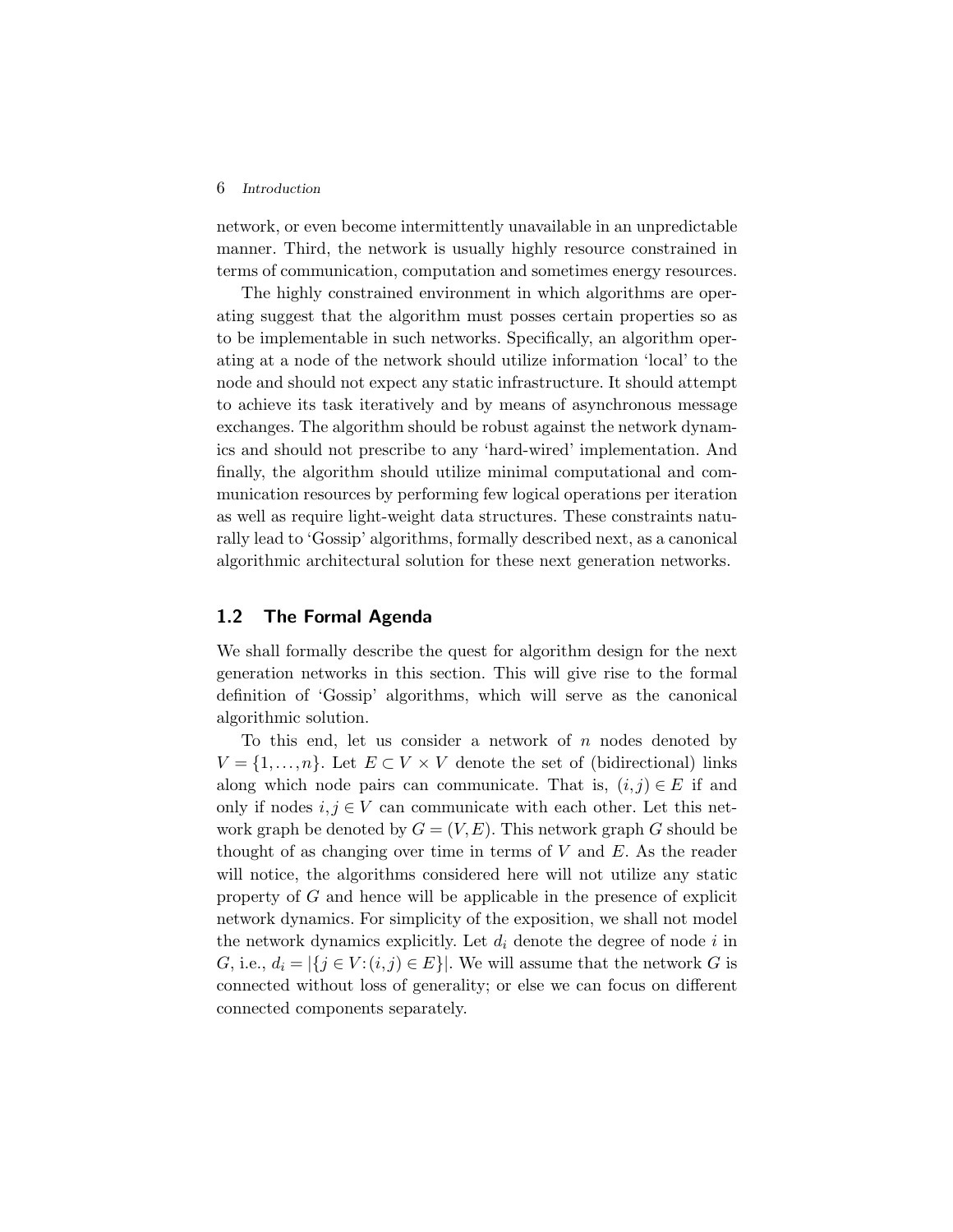We consider a class of algorithms, called 'Gossip' algorithms, that are operating at each of the  $n$  nodes of the network. Now, we present the formal definition of these algorithms.

**Definition 1.1(Gossip algorithms).** Under a Gossip algorithm, the operation at any node  $i \in V$ , must satisfy the following properties:

- (1) The algorithm should only utilize information obtained from its neighbors  $\mathcal{N}(i) \stackrel{\triangle}{=} \{j \in V : (i,j) \in E\}.$
- (2) The algorithm performs at most  $O(d_i \log n)$  amount of computation per unit time.
- (3) Let  $|F_i|$  be the amount of storage required at node i to generate its output. Then the algorithm maintains  $O(poly(\log n) +$  $|F_i|$  amount of storage at node *i* during its running.
- (4) The algorithm does not require synchronization between node i and its neighbors,  $\mathcal{N}(i)$ .
- (5) The eventual outcome of the algorithm is not affected by 'reasonable'<sup>1</sup> changes in  $\mathcal{N}(i)$  during the course of running of the algorithm.

We wish to design Gossip algorithms for computing a generic network function. Specifically, let each node have some information, and let  $x_i$  denote the information of node  $i \in V$ . The node  $i \in V$  wishes to compute a function  $f_i(x_1,...,x_n)$  using a Gossip algorithm. Also, it would like to obtain a good estimate of  $f_i(x_1,...,x_n)$  as quickly as possible. The question that is central to this survey is that of identifying the dependence of the computation time of the Gossip algorithm over the graph structure G and the functions of interest  $f_1, \ldots, f_n$ .

Before we embark on the description and organization of this survey, some remarks are in order. First, property (3) rules out 'trivial' algorithms like *first collect values*  $x_1, \ldots, x_n$  *at each node and* 

 $1_{\rm By}$  a reasonable change, here we mean dynamics that allow for a possibility of eventual computation of the desired function in a distributed manner. For example, if a node  $i$ becomes disconnected from the rest of the graph forever, then it will consist of unreasonable change as per our terminology.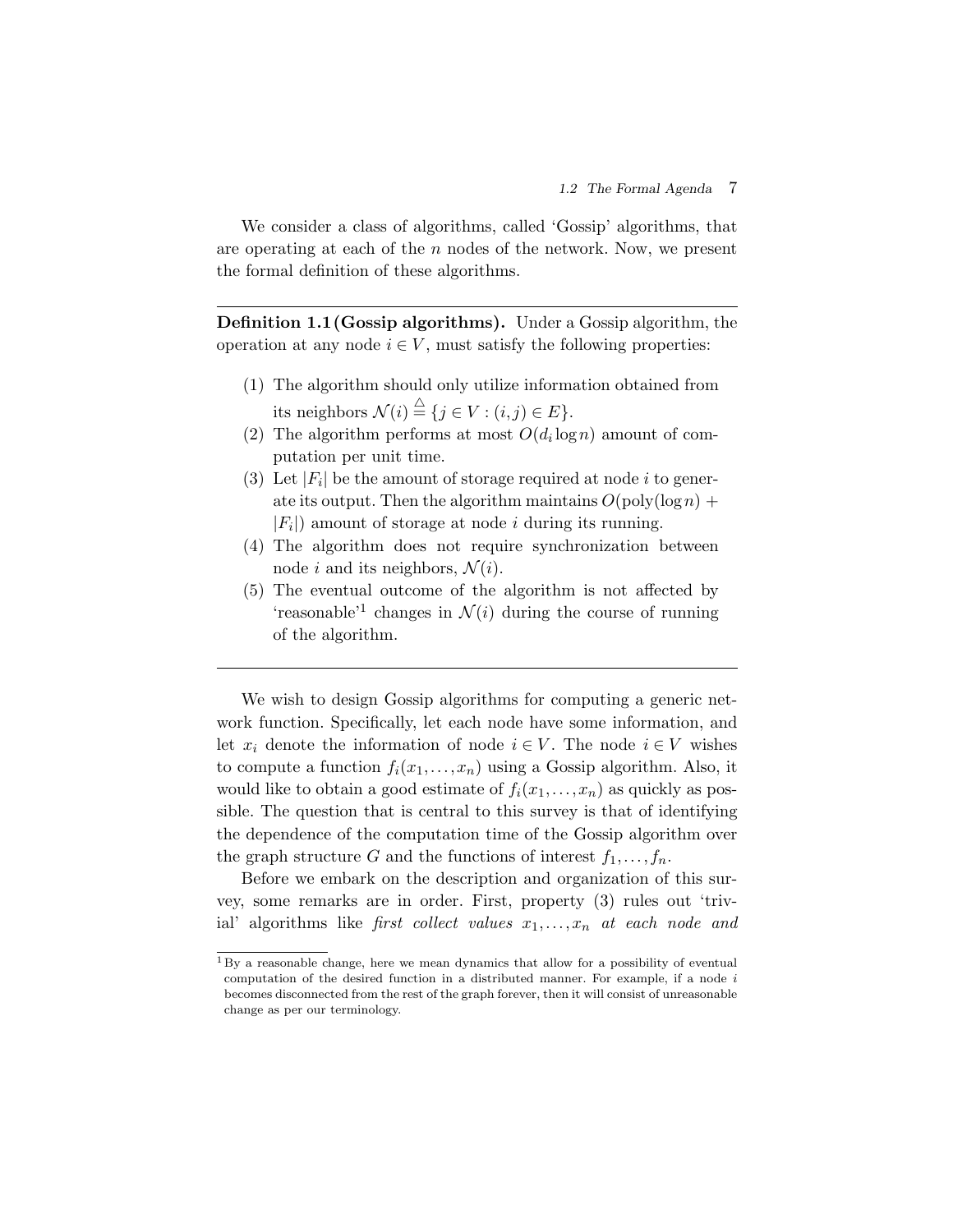#### 8 *Introduction*

*then compute*  $f_i(x_1,...,x_n)$  *locally* for functions like summation, i.e.,  $f_i(x_1,...,x_n) = \sum_{k=1}^n x_k$ . This is because for such a function the length of the output is  $O(1)$  (we treat storage of each distinct number by unit space) and hence collection of all  $n$  items at node  $i$  would require storage  $\Omega(n)$  which is a violation of property (3). Second, the computation of complex function (e.g., requiring beyond  $\text{poly}(\log n)$  space) are beyond this class of algorithms. This is to reflect that the interest here is in functions that are easily computable, which is usually the case in the context of network applications. Third, the definition of a Gossip algorithm here should be interpreted as a rough guideline on the class of simple algorithms that are revelant rather than a very precise definition.

#### **1.3 Organization**

In the remainder of this survey, we provide a systematic description of the class of network functions that can be computed by means of a Gossip algorithm. A salient feature of the analysis of the algorithms described in this survey is the ability to describe the precise dependance of computation time on the network graph structure  $G$  and the function of interest. These dependancies are described in terms of 'spectral-like' graph properties. Therefore, we start with *Preliminaries* on graph properties and some known results that will be useful in the algorithm design and analysis. These are explained through examples of a collection of graph models throughout the survey.

The network functions for which we describe Gossip algorithms in this survey are naturally designed in a 'layered' fashion. At the bottom of the layer lies the design of a robust information layer using a Gossip algorithm. This is described in detail in *Information dissemination*. Here we will describe information dissemination Gossip algorithm for both unicast and multicast types of traffic scenarios. We will describe a natural relation between Percolation on graphs, information dissemination and certain spectral-like graph properties.

The simplest class of iterative algorithms, built upon an unreliable information layer, are based on linear dynamics. These algorithms have been used for solving consensus or multi-agent co-ordination problems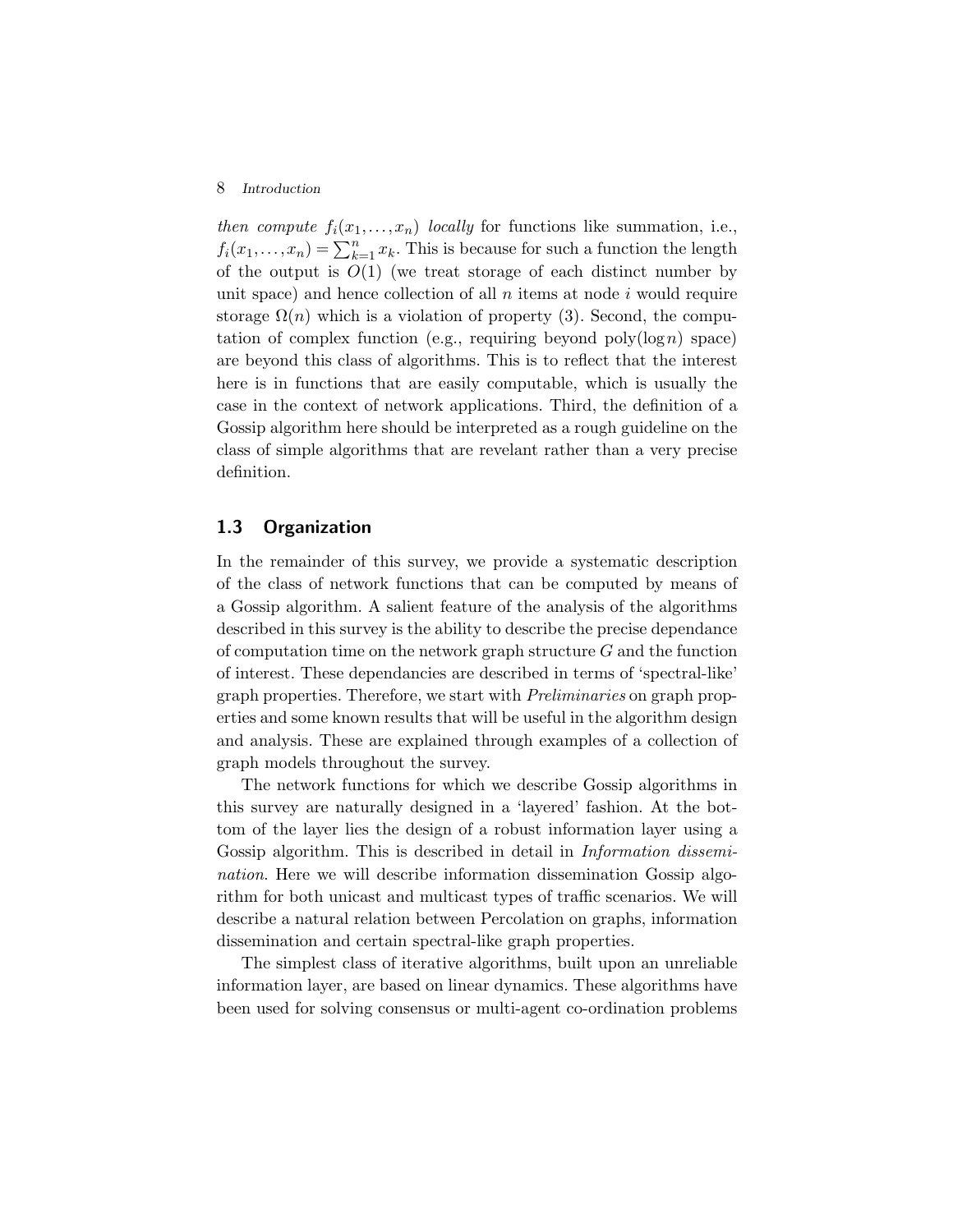classically. We provide a detailed account on the optimal design and analysis of such algorithms in *Linear computation*. Here, we shall describe the interplay between Markov chain theory, mixing times and Gossip algorithms. We also report some advances in the context of Markov chain theory due to considerations from the viewpoint of Gossip algorithms.

Linear function computation is an instance of, and essentially equivalent to, separable function computation. The quest for designing the fastest possible Gossip algorithm, in terms of its dependence on the graph structure, for separable function computation, which will be left partly unresolved by the linear dynamics based algorithms, will be brought to a conclusion in *Separable function computation*. Here, we shall describe an algorithm based on an 'extremal' property of the Exponential distribution. This algorithm will utilize the unreliable information layer designed in *Information dissemination* for the purpose of information exchange. The appropriately quantized version of this algorithm as well as information theoretic arguments suggesting its fundamental optimality will be discussed (see 'Summary') as well.

Next, we consider Gossip algorithm design for the task of scheduling in constrained queueing networks. This is a key operational question for networks such as those operating over a common wireless medium. For such a network a scheduling algorithm is required for the media access control (MAC). We describe Gossip scheduling algorithm in *Network scheduling*. This algorithm builds upon the separable function computation algorithm using clever randomization.

Network resource allocation is another fundamental problem that is faced while operating a communication network. Under flow-level modeling of a network, this involves solving certain network-wide or global constrained convex optimization problems. Therefore, we consider the question of designing a Gossip algorithm for a class of convex optimization problems in *Network convex optimization*. This algorithm, like network scheduling, builds upon the separable function computation algorithm. Specifically, it utilizes the separable function computation algorithm to design a 'distributed computation' layer.

In summary, the algorithms presented in this survey provide 'layers' of computation in a network. The key reason for the existence of such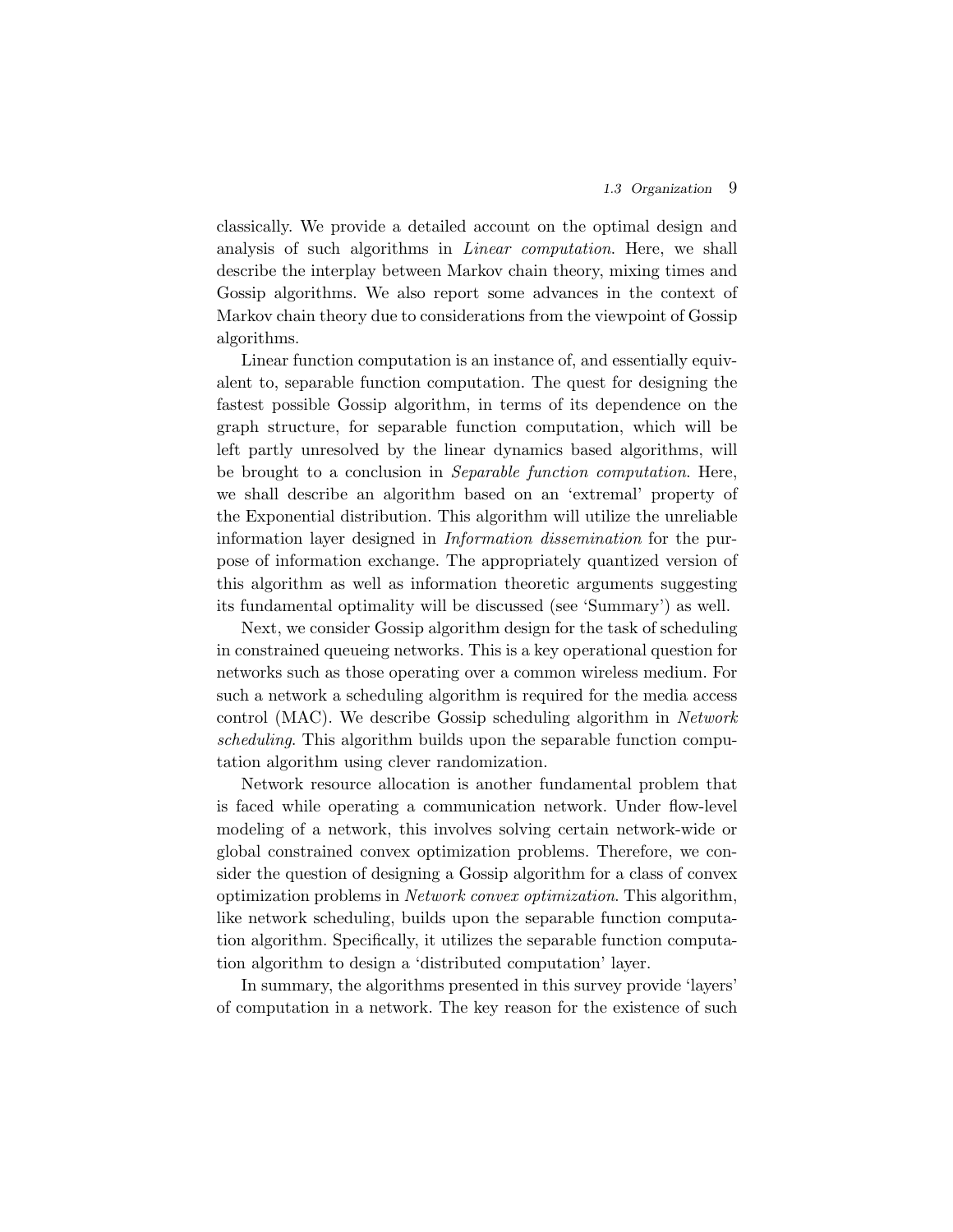#### 10 *Introduction*

a 'layered' algorithmic architecture lies in the ability to 'functionally decompose' many interesting problems with separable function computation central to the decomposition. For this reason, Gossip algorithm for separable function computation becomes a key 'subroutine' in designing Gossip algorithms for many seemingly complex network computation problems. For these reasons, in addition to applications described in this survey, the separable function computation algorithm can be used to design Gossip algorithms for other important applications including spectral decomposition (using the algorithm of Kempe and McSherry [38] and the separable function computation algorithm) and Kalman filtering.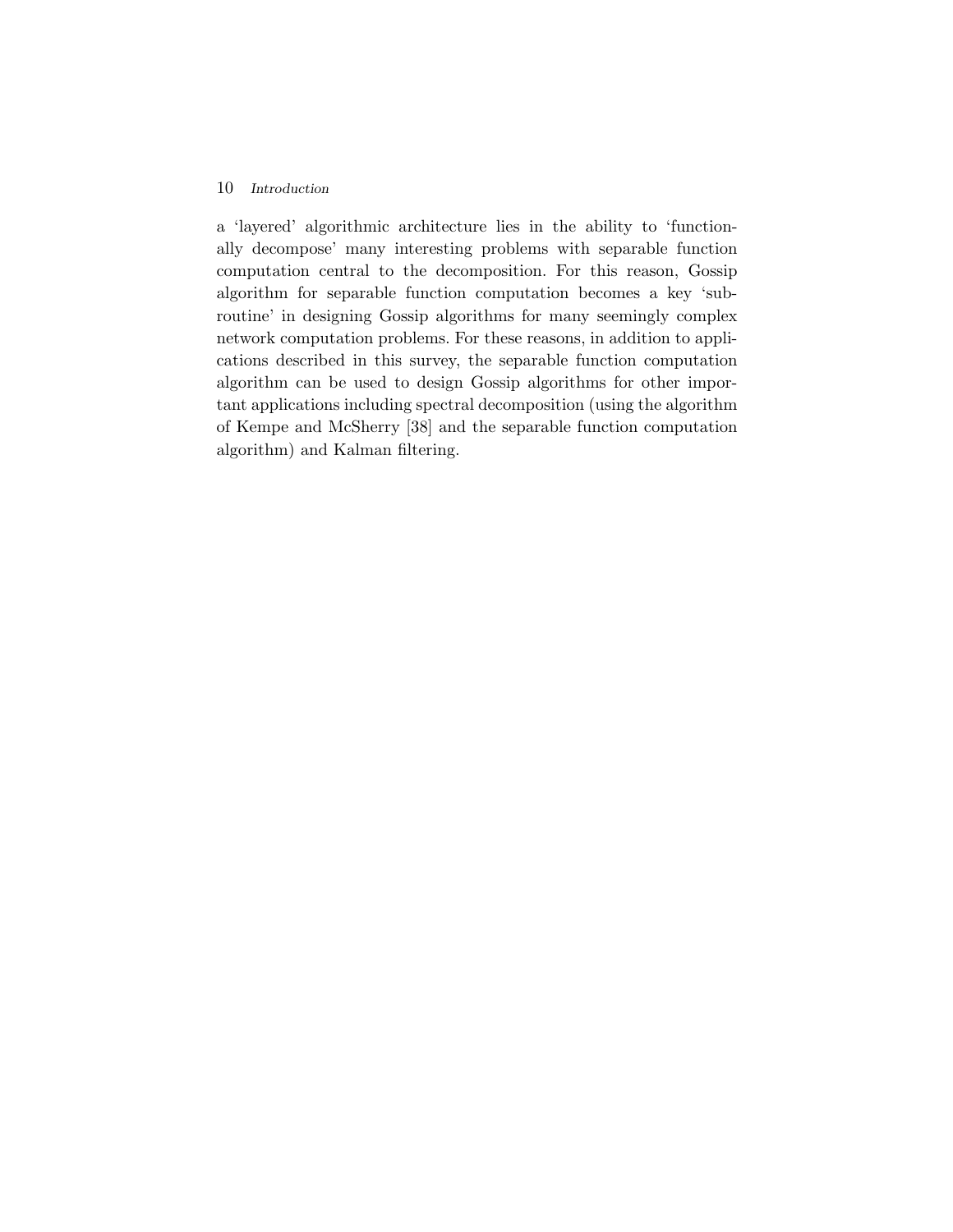# **2**

## **Preliminaries**

#### **2.1 Graphs and Random Walks**

We will introduce notations, definitions and some known results that will be useful throughout the paper. We start with very basic notions. An object that will play central role is the graph. A graph consists of some finite number, say  $n$ , of nodes, which will be numbered and represented as a vertex set  $V = \{1, \ldots, n\}$ ; edges representing connections between the nodes are denoted by  $E \subset V \times V$ . Thus, a graph denoted by  $G$  will be defined by sets  $V$  and  $E$  and will be represented as  $G = (V, E)$ . We will assume a graph to be undirected, i.e., if  $(i, j) \in E$ then  $(j, i) \in E$  as well.

A node  $i \in V$  has neighbors  $\mathcal{N}(i) \stackrel{\Delta}{=} \{j \in V : (i, j) \in E\}$ . The degree of node i, denoted by  $d_i$  is defined as  $d_i = |\mathcal{N}(i)|$ . A path between two nodes  $i \neq j$  is denoted by a collection of edges  $(u_k, u_{k+1}) \in E, 0 \leq k < \ell$ for some  $\ell \geq 1$ , where  $u_0 = i$  and  $u_{\ell} = j$ . The length of a path is defined as the number of edges that belong to the path. A path between two nodes of the shortest length is called a shortest path. If there is a path between any two nodes in  $V$  then we call the graph connected. Any connected undirected graph induces a finite valued metric on nodes in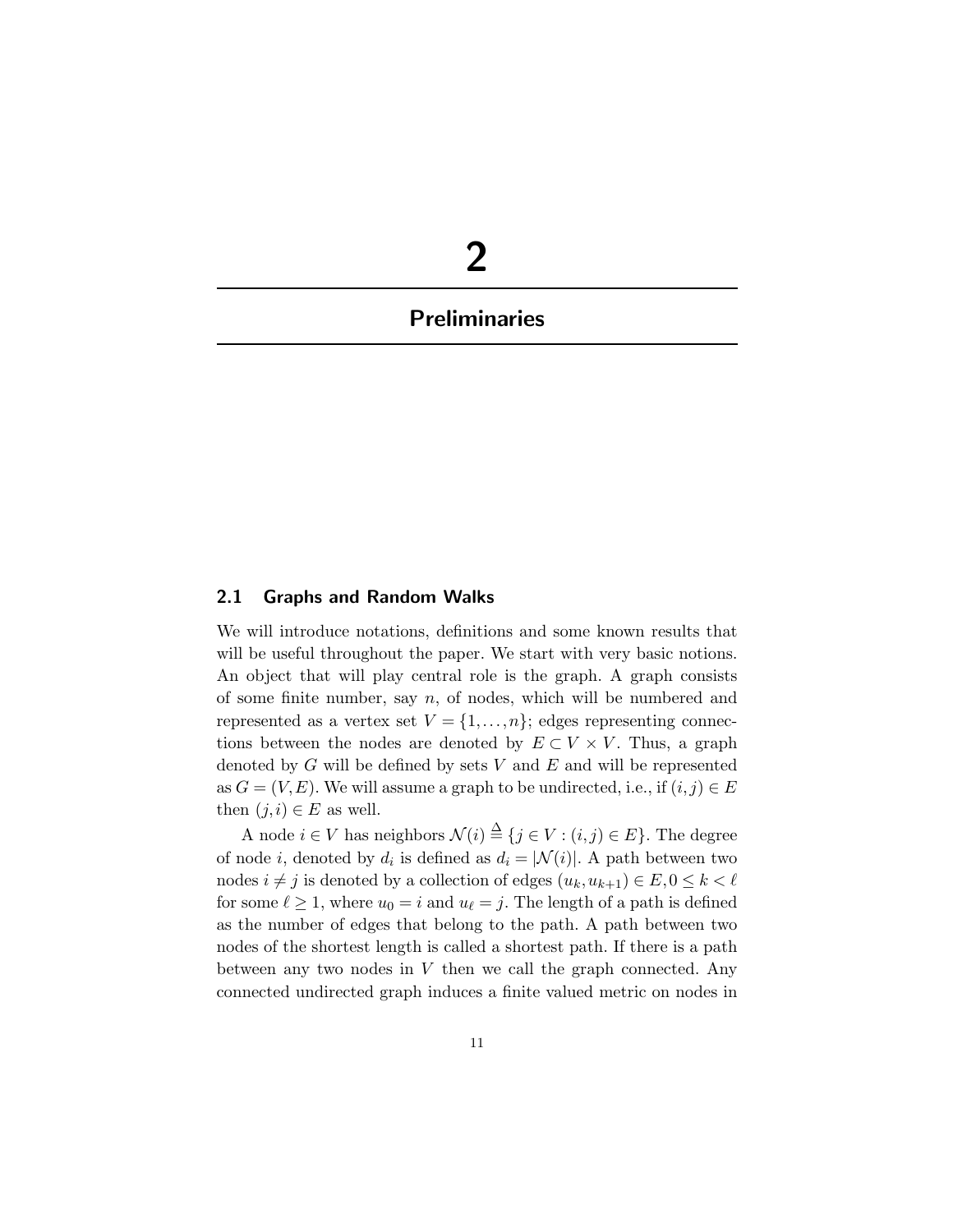#### 12 *Preliminaries*

V as follows: define metric  $\mathbf{d}_G : V \times V \to \mathbb{N}$  by assigning the length of shortest path between nodes  $i \neq j \in V$  as  $\mathbf{d}_G(i,j)$  and  $\mathbf{d}_G(i,i) = 0$  for all  $i \in V$ . Diameter D of a connected graph G is defined as

$$
D = \max_{i,j \in V} \mathbf{d}_G(i,j).
$$

A random walk on a graph  $G = (V, E)$  or equivalently a Markov chain with its states represented by  $V$  and transitions represented by E, is defined by an  $n \times n$  non-negative valued probability transition matrix  $P = [P_{ij}]$ , where  $P_{ij}$  is the probability of transition from state or node  $i$  to  $j$ . We shall use the terms random walk or Markov chain associated with graph  $G$  and/or probability matrix  $P$  interchangeably throughout.

Now by definition, the probability matrix  $P \in \mathbb{R}^{n \times n}_+$  must satisfy

$$
\sum_{j=1}^{n} P_{ij} = 1, \quad \forall \ i \in V.
$$

Further, it is graph G conformant, i.e., if  $(i, j) \notin E$  then  $P_{ij} = P_{ji} = 0$ . A matrix P is called irreducible if for any  $i \neq j \in V$ , there exists a path  $(u_k, u_{k+1}) \in E, 0 \le k < \ell$  for some  $\ell \ge 1$  with  $u_0 = i, u_\ell = j$  and  $\prod_{k=0}^{\ell-1} P_{u_k u_{k+1}} > 0$ . The matrix P is said to have period d if V can be decomposed into a disjoint union of d non-empty sets  $V_0, \ldots, V_{d-1}$ , i.e.,  $V = \bigcup_{k=0}^{d-1} V_k$ ;  $V_k \cap V_{k'} = \emptyset$ , for  $0 \le k \ne k' < d$  and for any  $i \in V_k$ , if  $P_{ij} > 0$  then  $j \in V_{(k+1) \text{ mod } d}$ . P is called aperiodic if it does not have periods larger than 1. Throughout, we will be interested in P that are irreducible and aperiodic unless specified otherwise.

A probability distribution  $\pi = [\pi_i] \in \mathbb{R}^n_+$  is called a stationary distribution of probability matrix P if  $\pi^T P = \pi^T$  or equivalently if it satisfies the balance equations

$$
\pi_j = \sum_{i=1}^n \pi_i P_{ij}, \quad \forall \ j \in V.
$$

By the Perron–Frobenius Theorem (see book by Horn and Johnson [30]) it follows that any irreducible and aperiod P has a unique stationary distribution  $\pi$  with all components being strictly positive. Further, for such a P if we consider its tth power,  $P^t$ , then  $P_{ij}^t \to \pi_j$  as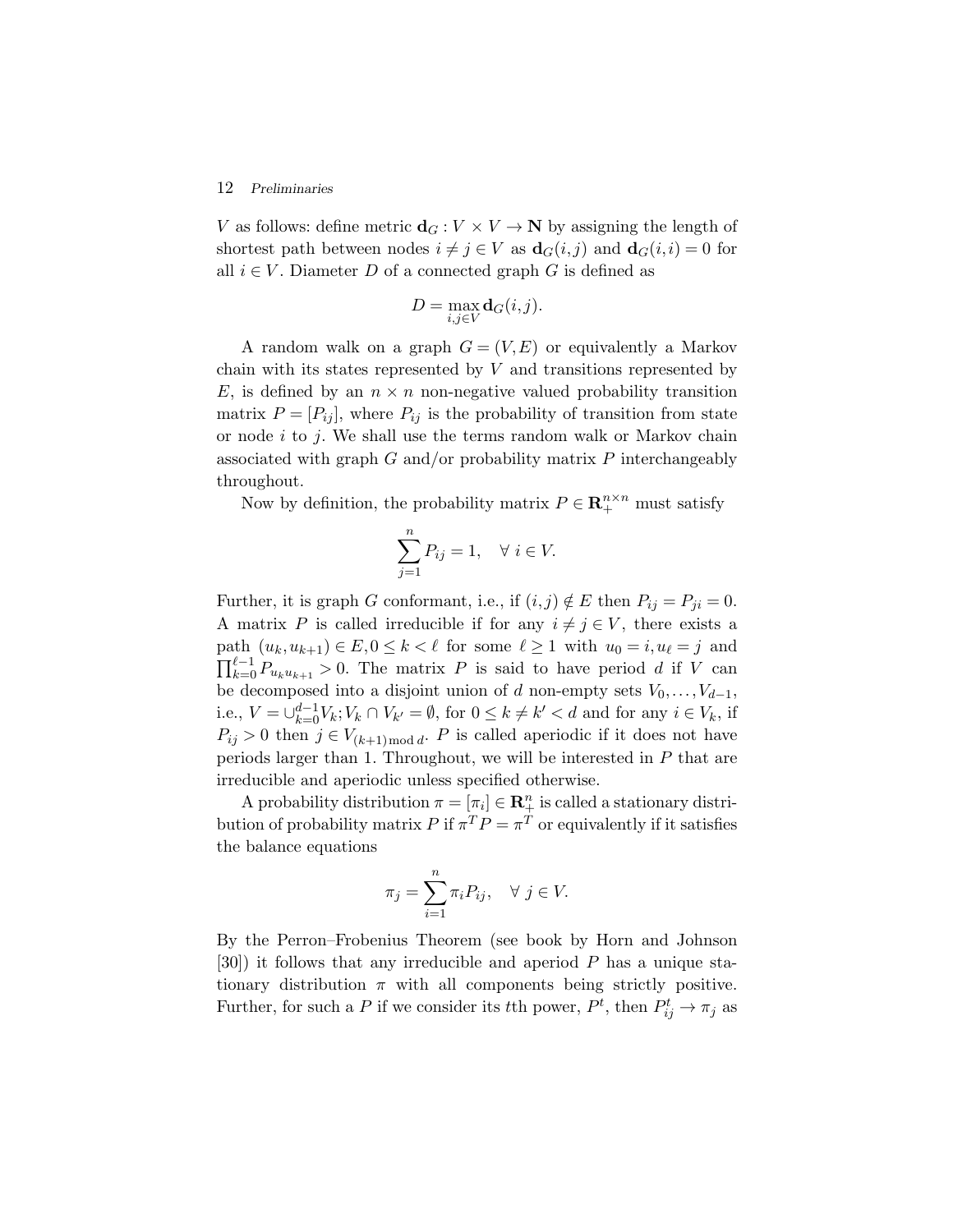$t \to \infty$ , for all  $i, j \in V$ . A matrix P with such a convergence property is called 'ergodic'. For an ergodic random walk, we define the notion of an ergodic flow. Specifically, it is an  $n \times n$  matrix  $Q = [Q_{ij}]$  where  $Q_{ij} = \pi_i P_{ij}$ . For an ergodic random walk ergodic flow Q defines P and π uniquely. This is because,  $\pi_i = \sum_j \pi_j P_{ji} = \sum_j Q_{ji}$ . And if  $\pi, Q$  are known then  $P_{ij} = Q_{ij}/\pi_j$ .

Finally, we classify irreducible and aperiodic Markov chains into two classes: reversible and non-reversible. A Markov chain or random walk with transition matrix P and stationary distribution  $\pi$  is called reversible if  $\pi_i P_{ij} = \pi_j P_{ji}$  for all  $i, j \in V$ . A Markov chain that is not reversible is called non-reversible. A special class of reversible Markov chains are those with symmetric P, i.e.,  $P_{ij} = P_{ji}$  for all  $i, j \in V$ . For such a P, it can be easily checked that  $\pi = (1/n)\mathbf{1} = [1/n]$ . That is,

$$
\mathbf{1}^T P = \mathbf{1}^T \quad \text{and} \quad P\mathbf{1} = \mathbf{1}.
$$

#### **2.2 Mixing Time and Conductance**

As noted above, for any irreducible and aperiodic  $P, P<sup>t</sup>$  converges to a matrix with all of its rows equal to  $\pi^T$ . The question of interest in the context of algorithms based on random walk (such as the ones we will consider throughout) is that of determining the rate at which this convergence happens. More precisely, for a given  $\varepsilon > 0$  we will be interested in finding out how large a t is needed so that  $P<sup>t</sup>$  is  $\varepsilon$  close to this eventual matrix in some 'norm'. This is formalized in terms of the 'mixing time' of the random walk based on P.

Specifically, we will introduce two seemingly different but closely related definitions of mixing times. As we shall see, both of them are closely related and will be useful in characterizing mixing times for different situations depending upon the 'type' of P. First, we introduce a notion of mixing time based on a 'total variation' distance between distributions.

**Definition 2.1(Mixing time: total variation).** For a random walk (or Markov chain) with transition matrix  $P$  and stationary distribution  $\pi = [\pi_i]$ , let  $\Delta_i(t) = \frac{1}{2} \sum_{j=1}^n |P_{ij}^t - \pi_j|$ . Then, the  $\varepsilon$ -mixing time is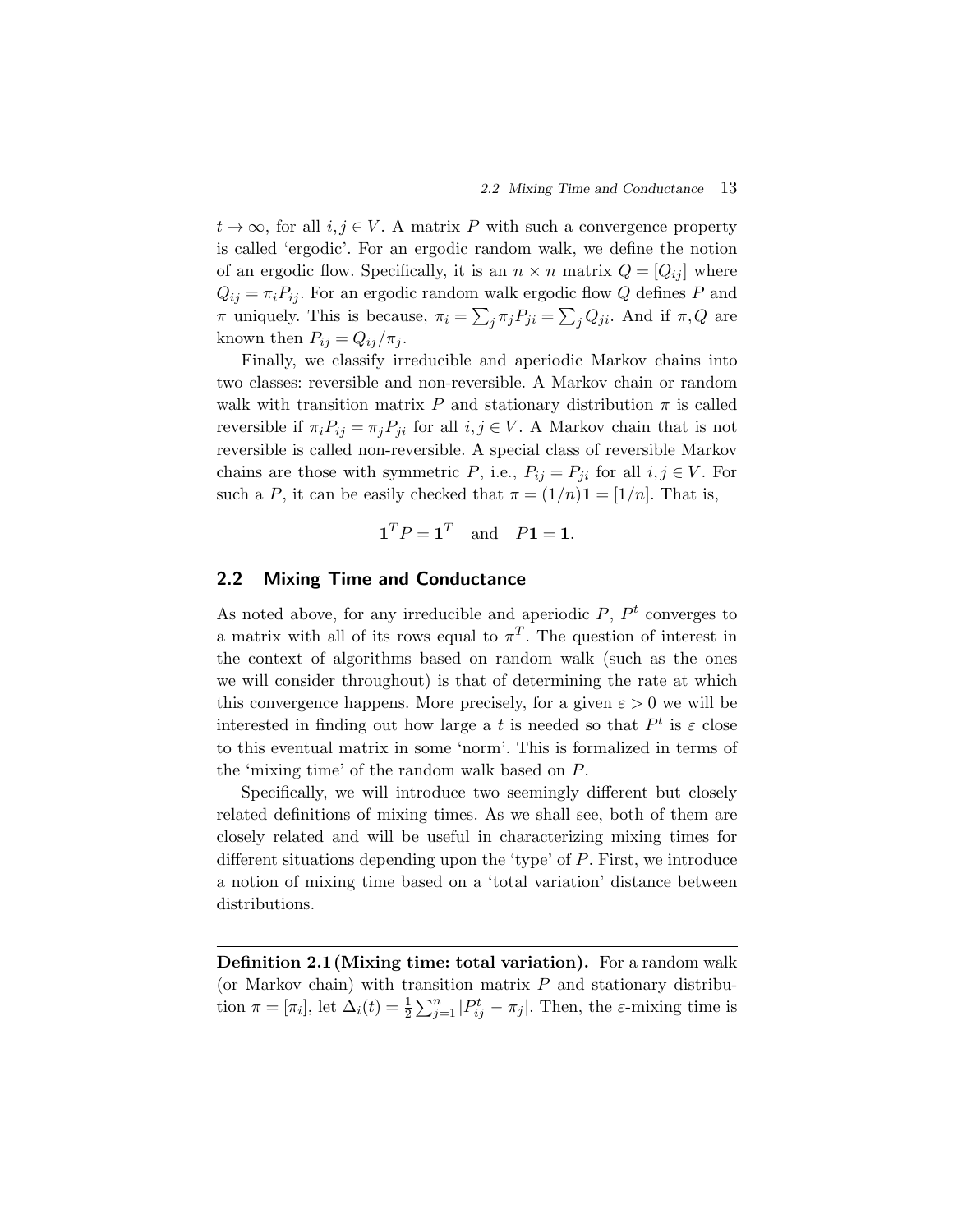#### 14 *Preliminaries*

defined as

$$
\tau(\varepsilon, P) = \max_{i} \inf \{ t : \Delta_i(s) \le \varepsilon, \ \forall \ s \ge t \}. \tag{2.1}
$$

The other notion of a mixing time is based on stopping rules. A stopping rule  $\Gamma$  is a stopping time based on the random walk of  $P$ : at any time, it decides whether to stop or not, depending on the walk seen so far and possibly additional randomness (or coin flips). Suppose the starting node  $w^0$  is drawn from distribution  $\sigma$ . The distribution of the stopping node  $w^{\Gamma}$  is denoted by  $\sigma^{\Gamma} = \tau$  and call  $\Gamma$  the stopping rule from  $\sigma$  to  $\tau$ . Let  $\mathcal{H}(\sigma, \tau)$  be the infimum of mean length over all such stopping rules from  $\sigma$  to  $\tau$ . This is well-defined as there exists the following stopping rule from  $\sigma$  to  $\tau$ : *select i with probability*  $\tau_i$  *and walk until getting to i.* 

**Definition 2.2(Mixing time: Stopping rule).** Given Markov chain P with stationary distribution  $\pi$ , the stopping rule based mixing time  $\mathcal{H}(P)$  is defined as:

$$
\mathcal{H}(P) = \max_{\sigma} \mathcal{H}(\sigma, \pi),
$$

where  $\sigma$  is over the space of all distributions on V.

A related important notion is that of 'conductance'. Given Markov chain with transition matrix P and stationary distribution  $\pi$ , its conductance  $\Phi(P)$  is defined as

$$
\Phi(P) = \min_{S \subset V} \frac{\sum_{i \in S, j \in V \setminus S} \pi_i P_{ij}}{\pi(S)\pi(V \setminus S)},\tag{2.2}
$$

where  $\pi(A) = \sum_{i \in A} \pi_i$ .

Some remarks about  $\Phi(P)$  are in order. For symmetric P, the stationary distribution is uniform, i.e.,  $\pi = (1/n)\mathbf{1}$ . Further, symmetry of P implies that  $\sum_{i \in S, j \in S^c} P_{ij} = \sum_{i \in S, j \in S^c} P_{ji}$ . Using these two properties, the  $\Phi(P)$  for such symmetric P simplifies to

$$
\Phi(P) = \min_{S \subset V : |S| \le n/2} \frac{\sum_{i \in S, j \in S^c} P_{ij}}{|S|}.
$$
\n(2.3)

In the context of symmetric  $P$  (which will be the case in many scenarios considered), we will use the term 'conductance' for (2.3) instead of (2.2).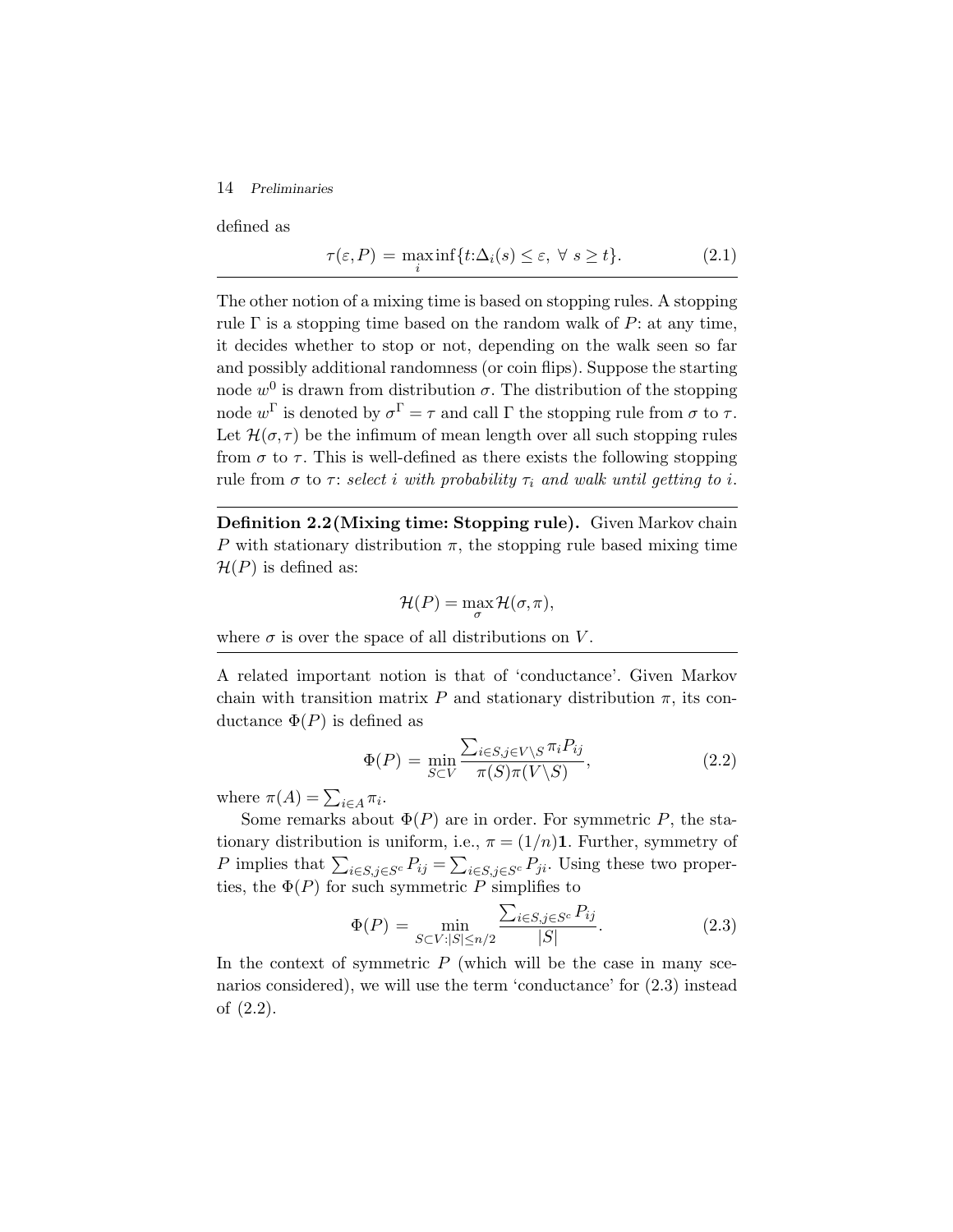#### **2.2.1 Techniques: Characterizing Mixing Time**

There are many algebraic, analytic, and combinatorial techniques available to characterize the mixing time, either based on total variation or stopping time for Markov chains. Here, we list a set of known results that will be useful throughout. To learn details of these results/techniques as well as a host of other results/techniques we refer an interested reader to the excellent surveys by Lovasz and Winkler [43], Montenegro and Tetali [52].

First, we state a result that relates  $\tau(\varepsilon,P)$  and  $\mathcal{H}(P)$ . Specifically, for any  $\varepsilon > 0$ , we have

$$
\tau(\varepsilon, P) = O\left(\mathcal{H}(P)\log\frac{1}{\varepsilon}\right).
$$

Next, we present a bound on  $\tau(\varepsilon,P)$  in terms of eigenvalues. If P is reversible, then one can view  $P$  as a self-adjoint operator on a suitable inner product space and this permits us to use the well-understood spectral theory of self-adjoint operators. It is well-known that  $P$  has  $n = |V|$  real eigenvalues  $1 = \lambda_0 > \lambda_1 \geq \lambda_2 \geq \cdots \geq \lambda_{n-1} > -1$ . Then for any  $\varepsilon > 0$ ,  $\tau(\varepsilon, P)$  is bounded as follows:

$$
\frac{\lambda_P}{2(1-\lambda_P)}\log\frac{1}{2\varepsilon}\leq \tau(\varepsilon,P)\leq \left\lceil\frac{1}{1-\lambda_P}\log\frac{1}{\varepsilon\pi_0}\right\rceil,
$$

where  $\lambda_P = \max\{|\lambda_1|, |\lambda_{n-1}|\}$  and  $\pi_0 = \min_i \pi_i$ . The  $1 - \lambda_P$  is also called the spectral gap of reversible matrix P.

When, P is non-reversible we consider  $PP^*$  where  $P^*$  is the adjoint of  $P$  with respect to the appropriate inner product space. For  $P$  with uniform stationary distribution,  $P^* = P^T$ . It follows by definition that the Markov chain with  $PP^*$  as transition matrix is reversible. Let 1 –  $\lambda_{PP*}$  be the spectral gap of this reversible Markov chain. Then, for any  $\varepsilon > 0$ , the  $\varepsilon$ -mixing time of the original Markov chain (with transition matrix  $P$ ) is bounded above as

$$
\tau(\varepsilon, P) \le \left\lceil \frac{2}{1 - \lambda_{PP^*}} \log \frac{n}{\varepsilon \sqrt{\pi_0}} \right\rceil. \tag{2.4}
$$

Now, we present a technique known as 'the fill-up lemma' (see [1]). It will be useful to bound the stopping rule based mixing time,  $\mathcal{H}(P)$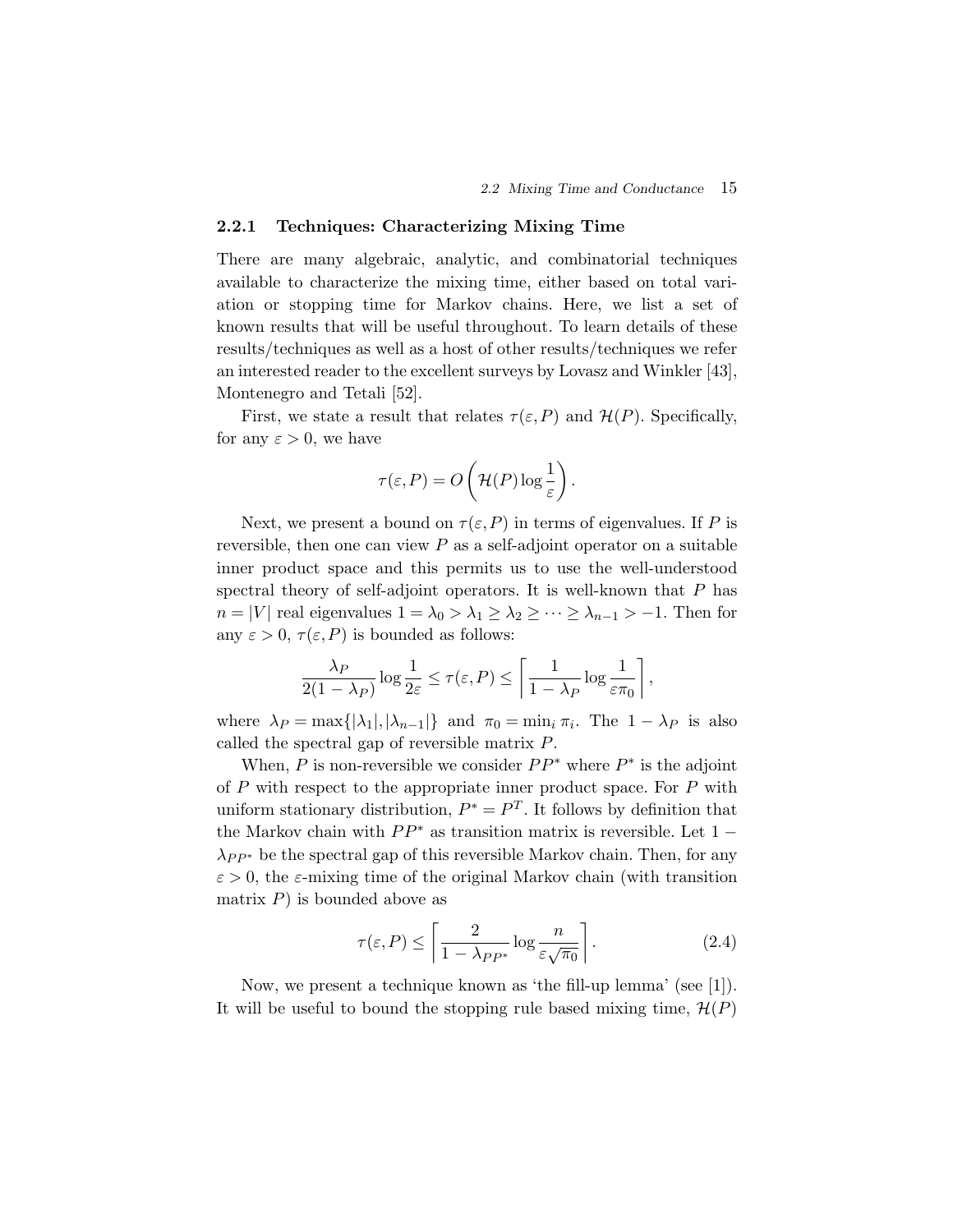#### 16 *Preliminaries*

in certain scenarios involving non-reversible random walks. This is particularly useful when it is difficult to design an exact stopping rule with small average time-length. In that situation, the 'fill-up lemma' suggests the following two step approach.

- *Step 1.* For a positive constant  $\delta > 0$  and any starting distribution  $\sigma$ , design a stopping rule whose stopping distribution  $γ$  is δ-far from π in the sense that  $γ ≥ (1 - δ)π$ , with inequality holding component-wise. Such a construction by definition provides an upper bound on  $\mathcal{H}(\sigma, \gamma)$ .
- *Step 2.* Now, the H can be bounded using  $\mathcal{H}(\sigma, \gamma)$  for such a choice of  $\gamma$ , as

$$
\mathcal{H} \leq \frac{1}{1-\delta} \mathcal{H}_{\underline{\delta}},
$$

where  $\mathcal{H}_{\underline{\delta}} = \max_{\sigma} \min_{\gamma \geq (1-\delta)\pi} \mathcal{H}(\sigma, \gamma)$ . That is,  $\mathcal{H} \leq \frac{1}{1-\delta}$  $\mathcal{H}(\sigma, \gamma)$ .

Finally, we provide a relation between mixing time and the conductance. For any P, the stopping rule based mixing time,  $\mathcal{H}(P)$  is bounded as

$$
\frac{1}{\Phi(P)} \le \mathcal{H}(P) \le O\left(\frac{\log n}{\Phi^2(P)}\right).
$$

Let us restrict P to be reversible and let us assume that  $\lambda_P = \lambda_1$  as per above notation. This is not a restrictive assumption because for any P, the Markov chain with transition matrix  $(I + P)/2$  has this property and it can be easily checked that the mixing time of P and that of  $(I + P)/2$  differ only by a constant factor. Now for such a P, the conductance  $\Phi(P)$  bounds the spectral gap,  $1 - \lambda_1$  as

$$
\frac{\Phi^2(P)}{2} \le 1 - \lambda_1 \le 2\Phi(P).
$$

#### **2.2.2 A Related Notion:** *k***-Conductance**

Here, we introduce a notion related to 'conductance'  $\Phi(P)$  of a probability matrix  $P$ . We define this notion building upon the simplification achieved in (2.3) for symmetric matrices. Specifically, for any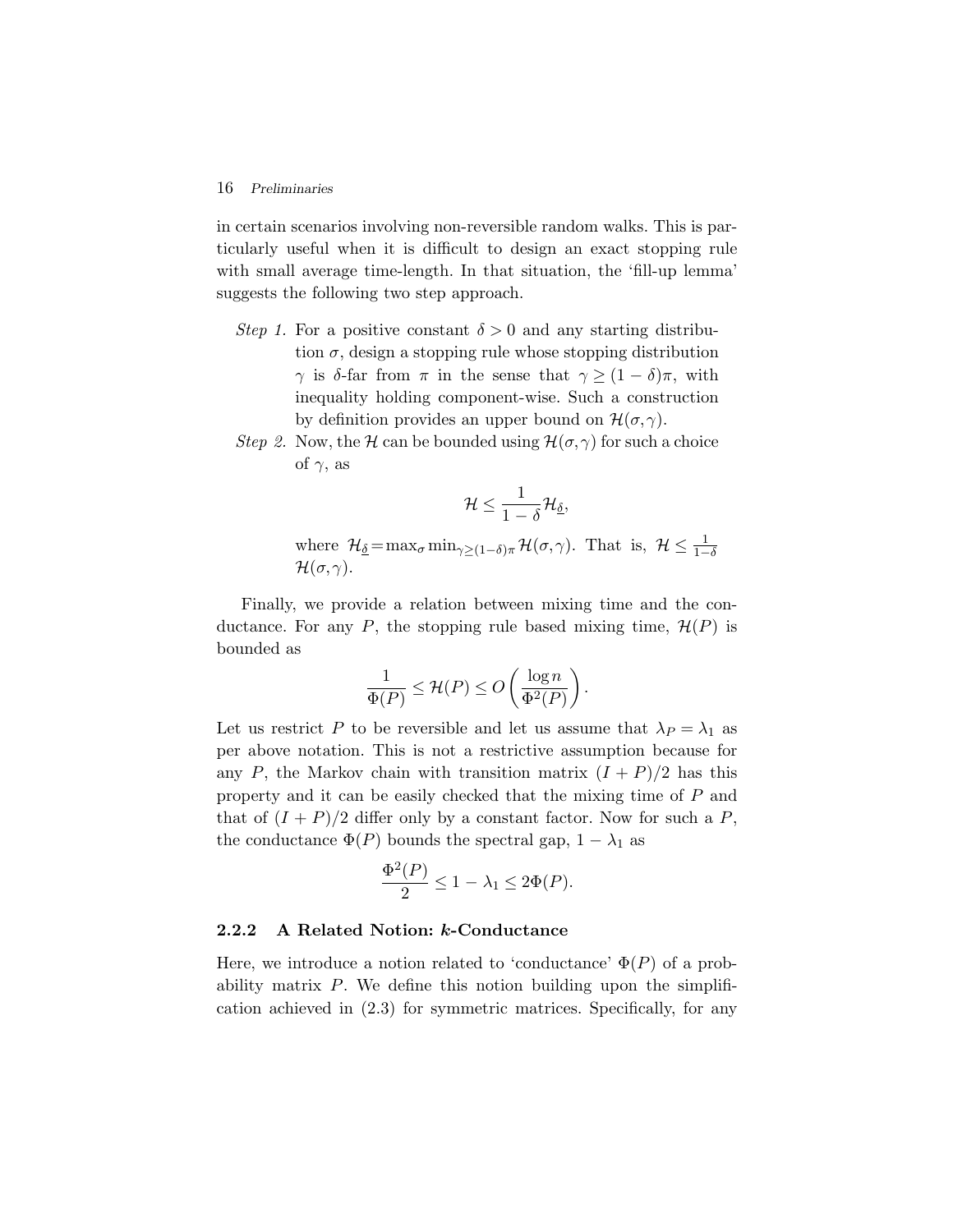*2.3 Some Graph Models* 17

 $1 \leq k \leq n-1$  we define k-conductance  $\Phi_k(P)$  as

$$
\Phi_k(P) = \min_{S \subset V : |S| \le k} \frac{\sum_{i \in S, j \in S^c} P_{ij}}{|S|}.
$$
\n(2.5)

The notion of k-conductance will be utilized to study information spreading algorithms.

#### **2.3 Some Graph Models**

Here, we describe various network graph models that are used in applications. We shall use these models for illustration purposes.

#### **2.3.1 Complete Graph**

The complete graph represents situation when all nodes can communicate with each other. That is, essentially no graphical communication constrains. In a sense, the complete graph can be used to provide absolute bound on the best performance an algorithm can achieve when the graph structure can affect performance of the algorithm. In that sense, the complete graph serves as an important conceptual graphical structure.

For a complete graph of  $n$  nodes, a natural symmetric probability matrix is  $P = \frac{1}{n}$ , i.e., all entries being equal to  $\frac{1}{n}$ . For such a matrix, it is easy to check that it is irreducible, aperiodic and hence ergodic. It has a uniform stationary distribution. The mixing time of  $P$  is 1 since for any starting distribution, within 1 step the distribution becomes uniform. Note that this applies to both definitions of mixing time.

Let us consider the conductance of  $P, \Phi(P)$  defined by  $(2.3)$ . For any  $S \subset V$  with  $|S| = k \leq n/2$ , we have

$$
\frac{\sum_{i \in S, j \in S^c} P_{ij}}{|S|} = \frac{\frac{1}{n}|S||S^c|}{|S|} = \frac{n-k}{n}.
$$

Therefore, in order to minimize the above for  $k \leq n/2$ , we should choose  $k = |n/2|$  and this yields that

$$
\Phi(P) = \frac{\lceil n/2 \rceil}{n} \approx 1/2.
$$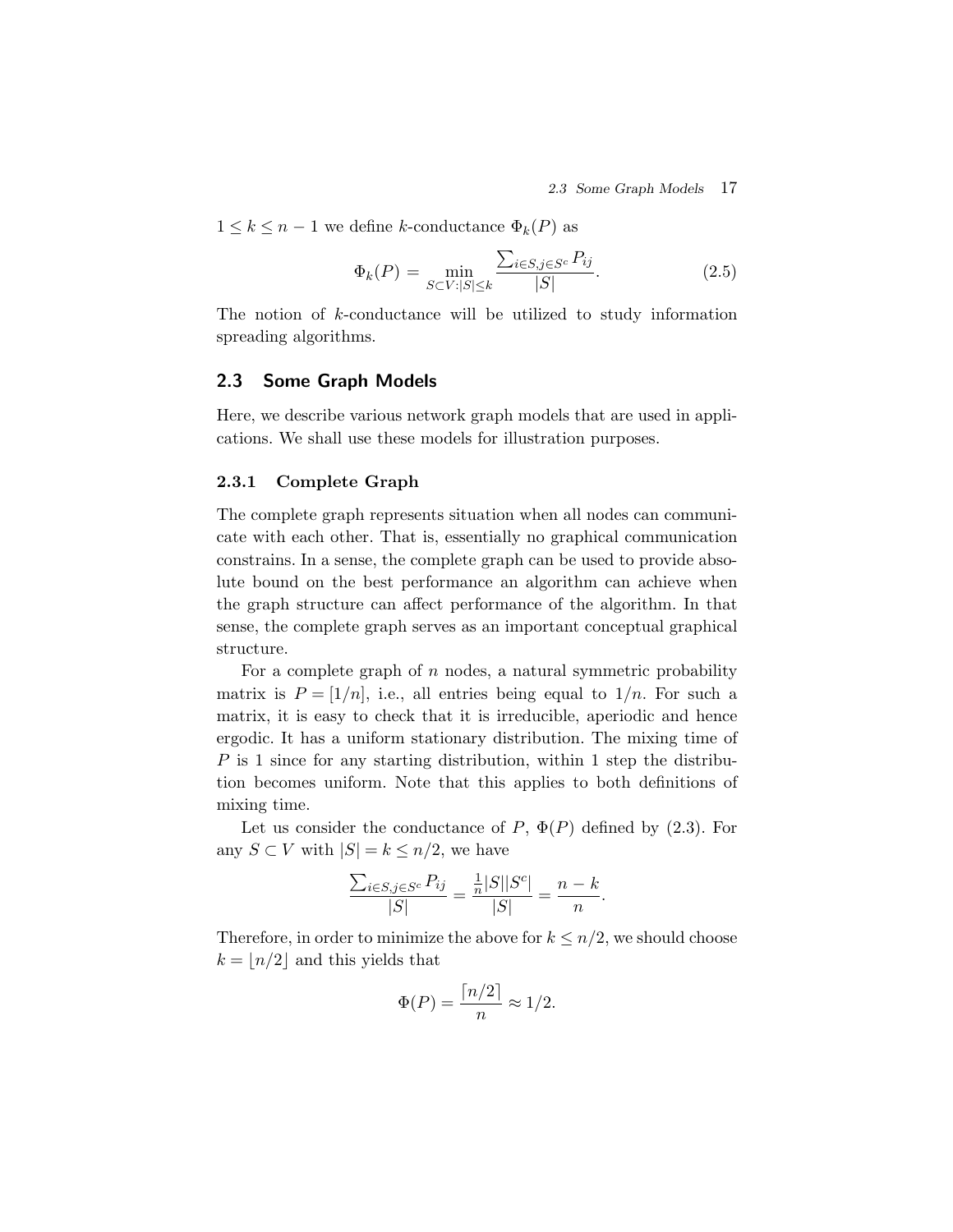#### 18 *Preliminaries*

Now, we compute the k-conductance. Using the same calculations as above, but in place of  $n/2$  if we use k, we obtain

$$
\Phi_k(P) \approx 1 - \frac{k}{n}.
$$

We shall be interested in the following 'harmonic' like mean of  $\Phi_k(P)$ for  $1 \leq k < n$ , denoted by  $\hat{\Phi}(P)$  and defined as

$$
\hat{\Phi}(P) = \sum_{k=1}^{n-1} \frac{k}{\Phi_k(P)}.
$$

Then, for the above described  $P$  for the complete graph, we have

$$
\hat{\Phi}(P) = \sum_{k=1}^{n-1} \frac{kn}{n-k} = \Theta(n^2 \log n).
$$

#### **2.3.2 Ring Graph**

The ring graph of n nodes is formed by placing n nodes on a circle (or a ring) and connecting each node to two of its nearest neighbors. This is essentially the most communication constrained graph. Qualitatively, complete graph represents one end of the spectrum of graphs while the ring graph presents the other end. In a sense, the complete graph has no 'geometry' while the ring graph has the 'strongest' possible 'geometry'. For this reason, in a sense ring graph provides an absolute bound on the worse performance a graph algorithm can achieve. Therefore, the ring graph serves as another important conceptual graphical structure.

For a ring graph of  $n$  nodes, a natural symmetric probability matrix P is as follows: for each i,  $P_{ii} = 1/2$ ,  $P_{ii^+} = P_{ii^-} = 1/4$  where  $i^+$  and  $i^$ represent neighbors of i on either side. The mixing time  $\tau(\varepsilon, P)$  is  $\Omega(n^2)$ and  $O(n^2 \log n/\varepsilon)$ . It can be checked that the conductance for such P is  $\Phi(P) = \Theta(1/n)$ . The k-conductance is  $\Phi_k(P) = \Theta(1/k)$ . Therefore, it follows that  $\tilde{\Phi}(P) = \Theta(n^3)$ .

#### **2.3.3 Expander Graph**

Informally, an expander graph refers to a class of graphs indexed by the number of nodes that have good 'expansion' property. There are various equivalent definitions for expander graphs. Here, we will define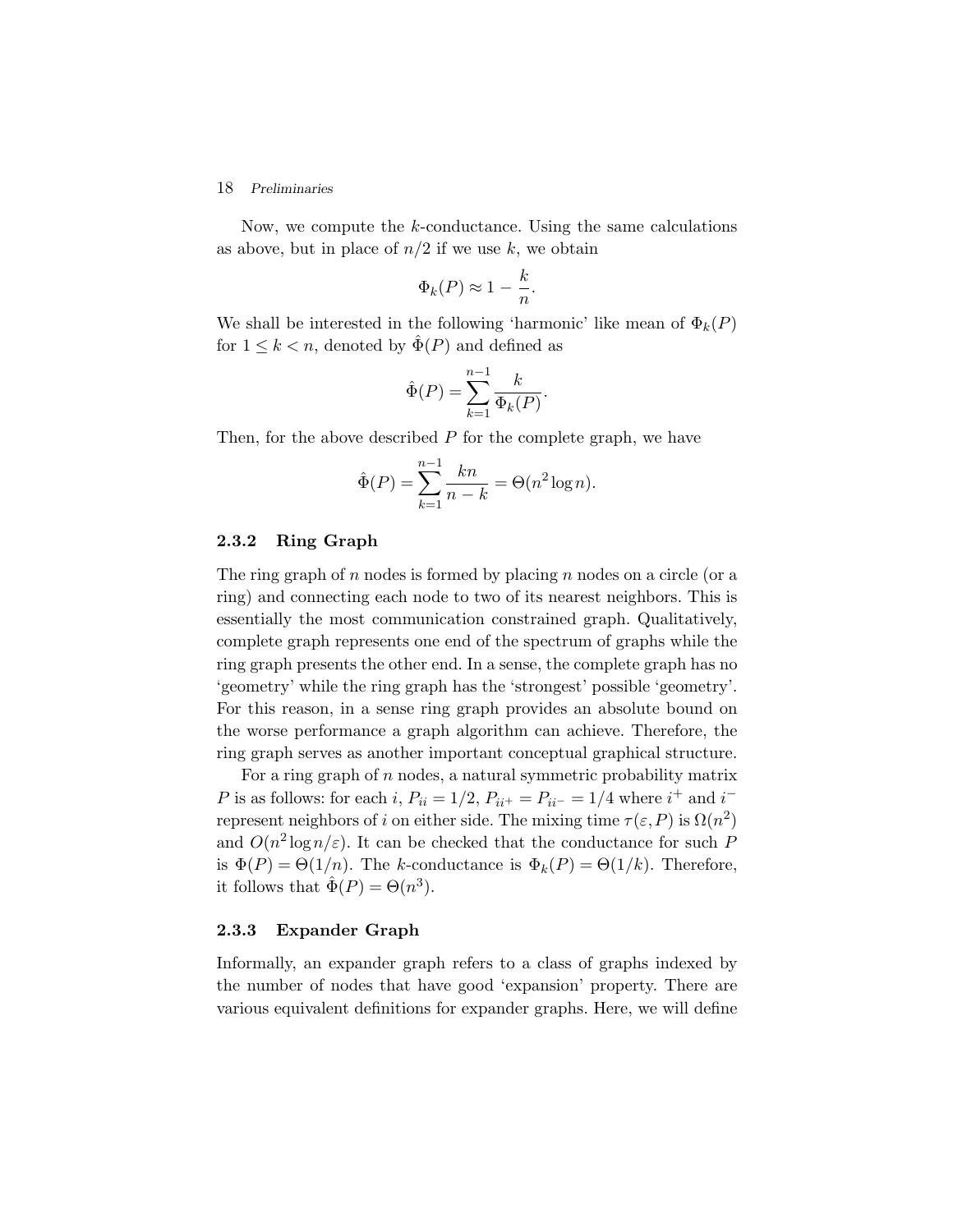expander graphs in terms of the graph conformant ergodic probability matrix  $P$ . Specifically, we call a sequence indexed by the number of nodes *n* of random walk with probability transition matrix *P* over graph G as 'expanding' (or  $G, P$  as expander) if there exists  $\delta > 0$ , independent of n so that  $\Phi(P) \geq \delta$ . This will imply that the mixing time of P essentially scales as  $O(\log n)$ , i.e., the random walk mixes very fast. There are various popular network models that posses this property. Specific examples include the Preferential Connectivity Model for the Internet graph and the Small World Model for social network (for certain range of parameters) with 'natural' random walk.

A special class of expander graphs that we will use for the purpose of illustration throughout is the d-regular expander for  $d \geq 3$ . These are graph sequences such that for any number of nodes  $n$ , each node has degree d, where d is independent of n. For any graph in this sequence, it has good 'expansion' property. Specifically, for any subset  $S \subset V$  of size at most  $n/2$  there exists  $\alpha > 0$  (independent of n) such that

$$
E(S, S^c) \ge \alpha |S|,
$$

where  $E(S, S^c) = |\{(i, j) \in E : i \in S, j \in S^c\}|$ . For such a graph consider a natural  $P$  defined as follows:

$$
P_{ij} = \begin{cases} \frac{1}{2}, & \text{if } i = j \\ \frac{1}{2d}, & \text{if } j \in \mathcal{N}(i) \\ 0, & \text{otherwise.} \end{cases}
$$

Such a P is symmetric and has a uniform stationary distribution. Consider the conductance of P:

$$
\Phi(P) = \min_{S \subset V: |S| \le n/2} \frac{\sum_{i \in S; j \in S^c} P_{ij}}{|S|}
$$
  
\n
$$
= \min_{S \subset V: |S| \le n/2} \frac{\sum_{i \in S; j \in S^c} \frac{1}{2d}}{|S|}
$$
  
\n
$$
= \frac{1}{2d} \min_{S \subset V: |S| \le n/2} \frac{E(S, S^c)}{|S|}
$$
  
\n
$$
\ge \min_{S \subset V: |S| \le n/2} \frac{\alpha|S|}{2d|S|} \ge \frac{\alpha}{2d}.
$$
 (2.6)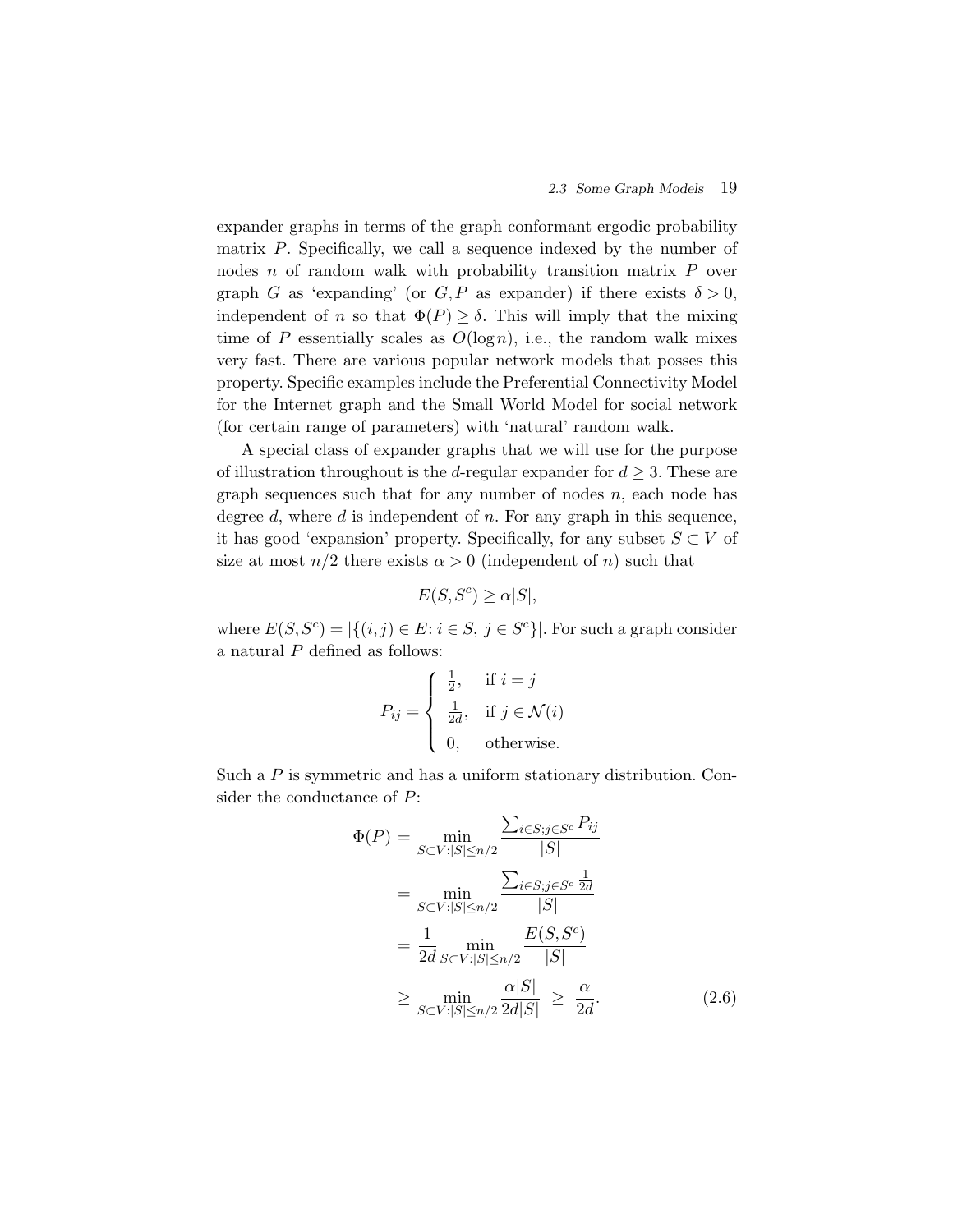#### 20 *Preliminaries*

Thus, the natural P has conductance which is at least  $\alpha/2d > 0$ , independent of  $n$ . Thus, such a graph with natural probability matrix  $P$ described above is indeed an expander as per our definition.

Now, we compute the k-conductance. Using the same calculations as above, but in place of  $n/2$  if we use k, we obtain for  $k \leq n/2$ 

$$
\Phi_k(P) \ge \frac{\alpha}{2d} \ \Rightarrow \ \Phi_k(P) = \Theta(1).
$$

For  $k > n/2$ , consider the following. For S such that  $|S| = k > n/2$ 

$$
E(S, Sc) = E(Sc, S) \ge \alpha |Sc| = \alpha (n - |S|) = \alpha (n - k).
$$

Using this, it follows that for  $k > n/2$ ,

$$
\Phi_k(P) \ge \frac{\alpha}{2d} \frac{n-k}{k} = \Omega\left(\frac{n-k}{k}\right).
$$

Then, calculations similar to those done for the complete graph imply that

$$
\hat{\Phi}(P) = O(n^2 \log n).
$$

Existence of d-regular expanders was first established by Pinsker by means of a probabilistic argument: for  $d \geq 3$ , random d-regular connected graphs are expanders with positive probability. Now, we know various explicit constructions of such graphs. For example, the Zig Zag construction of d-regular expander by Reingold et al. [61].

#### **2.3.4 Geometric Random Graph**

The Geometric Random Graph has been used successfully to model ad-hoc wireless networks. A d-dimensional Geometric Random Graph of  $n$  nodes, modeling a wireless ad-hoc network of  $n$  nodes with wireless transmission radius r, denoted as  $G^d(n,r)$  is obtained as follows: place  $n$  nodes on a  $d$ -dimensional unit cube uniformly at random and connect any two nodes that are within distance r of each other.

An example of a two dimensional graph,  $G^2(n,r)$  is shown in Figure 2.1. The following is a well-known threshold result about the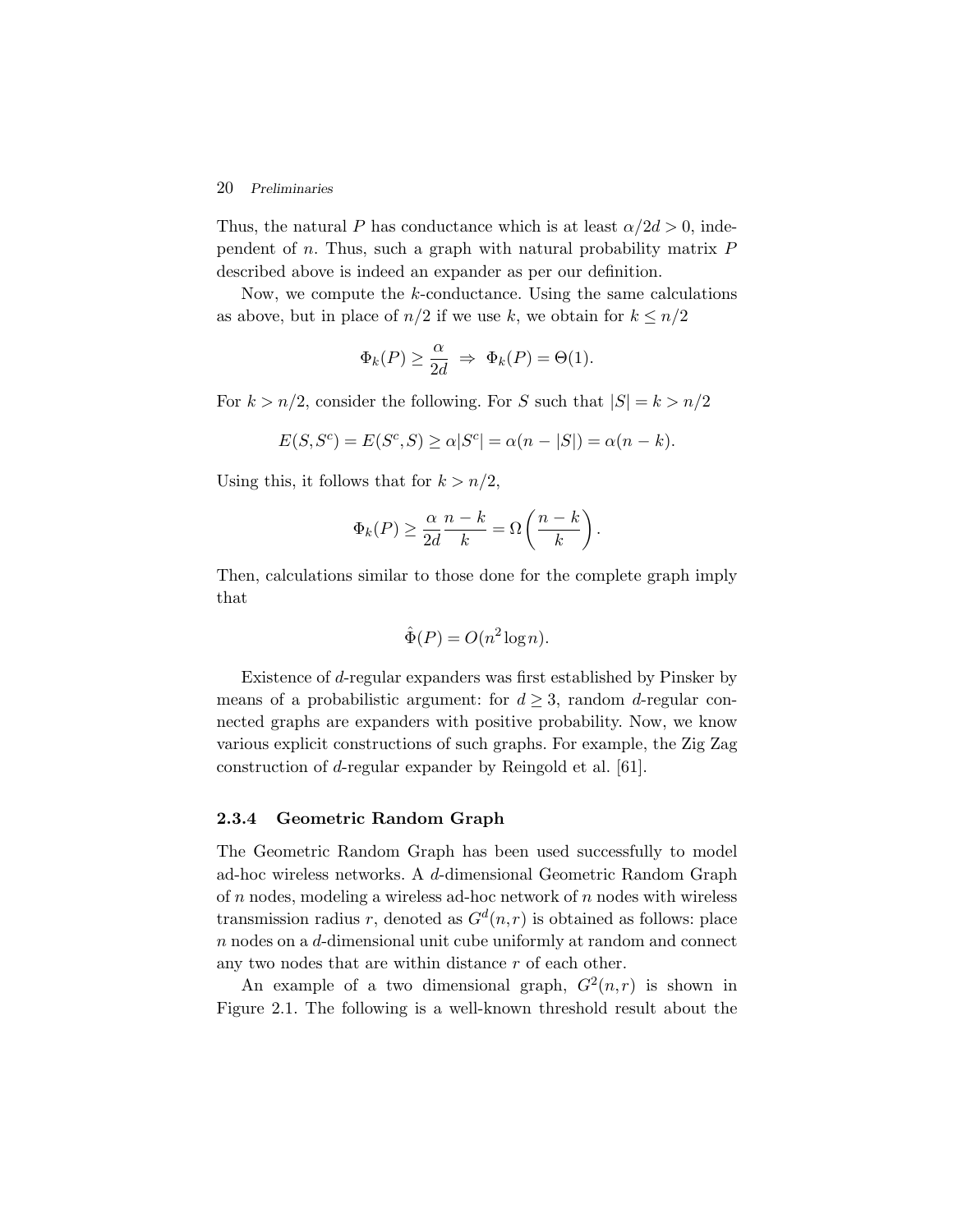

Fig. 2.1 An example of a Geometric Random Graph in two-dimensions. A node is connected to all other nodes that are within distance r of itself.

connectivity of  $G^d(n,r)$  (for a proof, see [19, 28, 58]):

**Lemma 2.1.** There exists a constant  $\alpha_d > 0$  such that for any  $\varepsilon > 0$ 0, if  $(nr^d(n)/\log n) \geq \alpha_d + \varepsilon$  then the  $G^d(n,r(n))$  is connected with probability  $1 - o(1)$  and if  $(nr^d(n)) / \log n \leq \alpha_d - \varepsilon$  then  $G^d(n, r(n))$  is not connected with probability  $1 - o(1)$ .

Here, we shall consider  $r(n)$  such that  $(nr^d(n))/\log n = \omega(1)$ , i.e.,  $G(n,r(n))$  is connected with high probability. Let  $d_{\text{max}}$  and  $d_{\text{min}}$  denote, respectively, the maximum and minimum vertex degree of such a  $G(n,r(n))$ . Then, it can be argued that with probability  $1 - o(1)$ ,

$$
d_{\max} = (1 + o(1))d_{\min}.
$$

That is,  $G(n,r(n))$  is almost regular. Therefore, we can define the natural random walk on  $G(n,r(n))$  with transition matrix P where

$$
P_{ij} = \begin{cases} \frac{1}{2}, & \text{if } i = j, \\ \frac{1}{2d_i}, & \text{if } j \in \mathcal{N}(i), \\ 0, & \text{otherwise.} \end{cases}
$$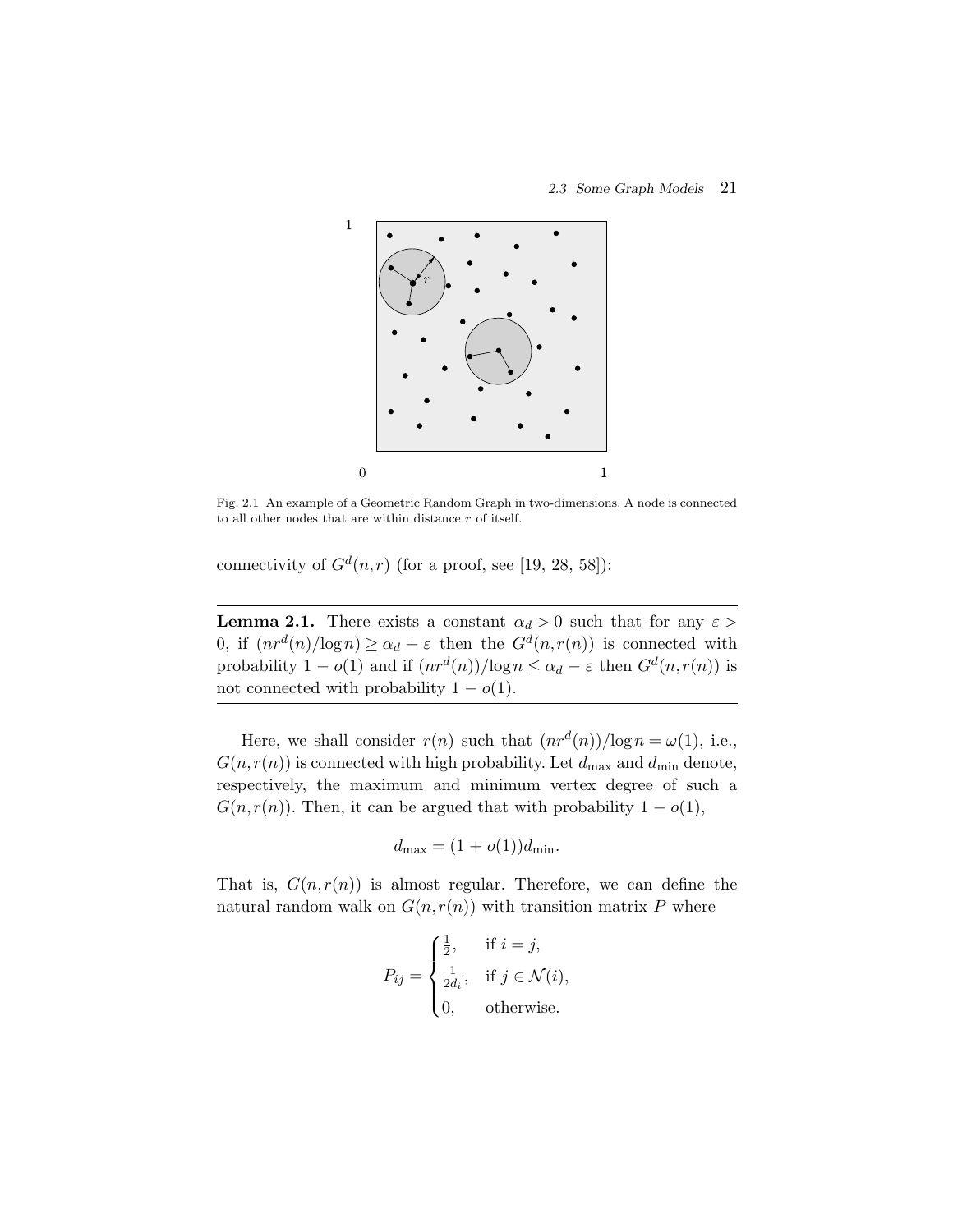#### 22 *Preliminaries*

Clearly  $P$  is aperiodic (due to self-loop) and irreducible (since  $G(n,r(n))$  is connected) with probability  $1-o(1)$ . Let  $\pi$  be the stationary distribution of such a random walk P. Then, it follows that  $\pi_i = (1 + o(1))/n$  with probability  $1 - o(1)$ . It has been established that the mixing time of such a random walk is

$$
\tau(\varepsilon, P) = \Omega(r(n)^{-2})
$$
 and  $\tau(\varepsilon, P) = O(r(n)^{-2} \log n/\varepsilon).$ 

Further, it has been established that the fastest mixing reversible random walk on  $G(n,r(n))$  with uniform stationary distribution has mixing time no faster than  $r(n)^{-2}$ . That is, the natural random walk over  $G(n,r)$  has the mixing time of the same order as that of the random walk with the fastest mixing time. We note that for the natural random walk with probability matrix P, and for  $r(n) = \Theta(\log^{3/2} n/\sqrt{n})$  with a large enough constant, the conductance  $\Phi(P)$  scales like  $\Theta^*(r(n))$ .

#### **2.4 Historical Notes**

We presented preliminaries about random walks, mixing times and graph models. The theory of mixing time is quite well developed. Various results are reported here and many others not reported here can be found in excellent surveys by Lovasz and Winkler [43] and by Montenegro and Tetali [52]. We make note of a result about the characterization of the fastest mixing reversible random walk on a given graph in terms of an appropriately defined Semi-Definite Program (SDP) by Boyd et al. [7] due to its applicability in proving bounds on mixing times for various reversible random walks. For mixing time analysis of the natural random walk on a ring graph and on a Geometric random graph we refer the reader to the work by Boyd et al. [8]. For evaluation of conductance on a ring and on a Geometric random graph we refer the reader to work by Madan et al. [45]. For various expander related results we refer the reader to a set of lecture notes by Linial and Widgerson [42].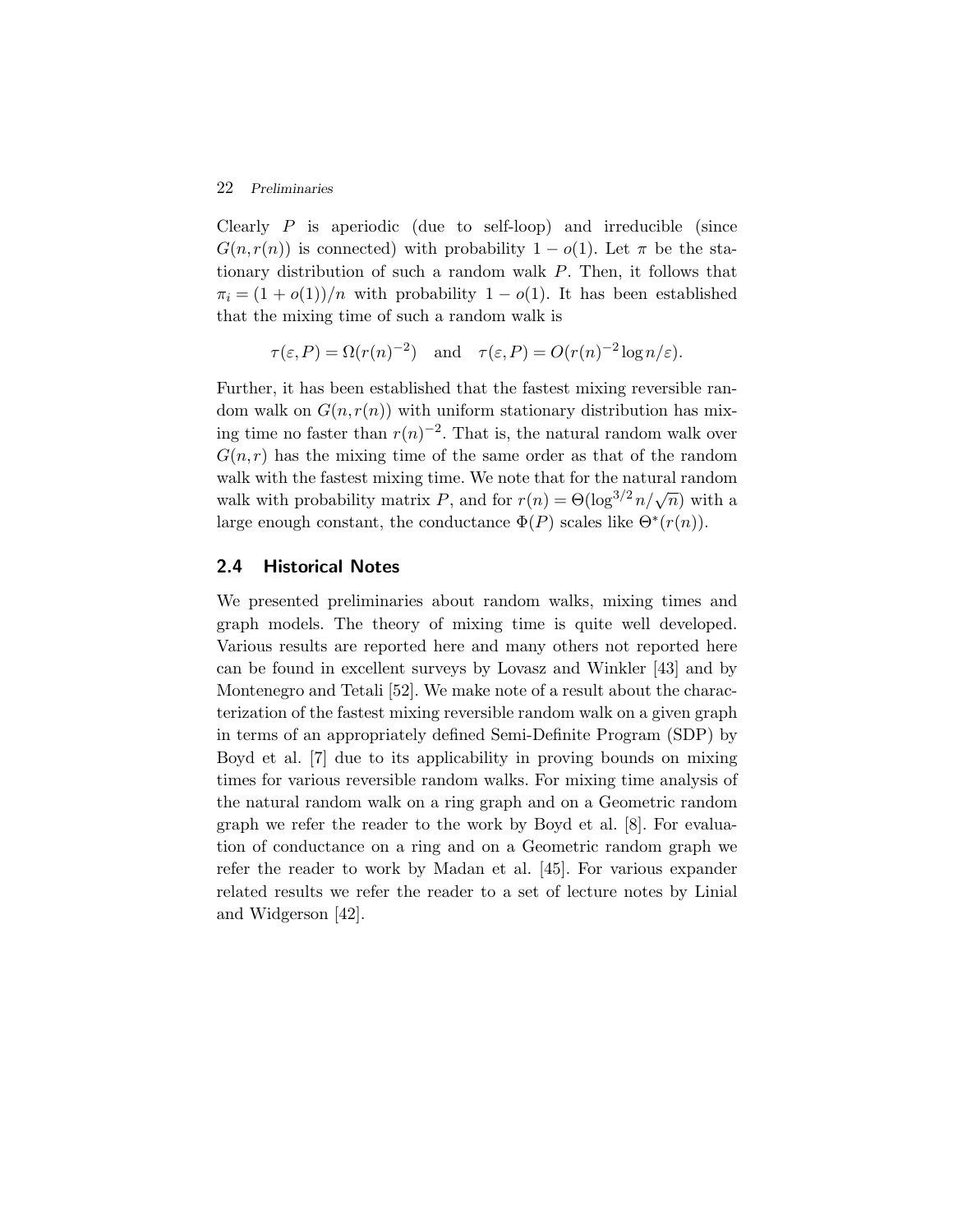# **3**

## **Information Dissemination**

#### **3.1 Setup**

We are given a connected network of  $n$  nodes with a connectivity graph  $G = (V, E)$ . Each node, say  $i \in V$ , has its own information denoted by  $x_i$ . The information  $x_i$  can be thought of as a collection of bits, a packet or even a real number. The interest is in spreading or disseminating this information to possibly different subsets of nodes in V. We will consider two special scenarios motivated by applications to distributed computation, estimation in sensor networks, and content distribution in peer-to-peer networks.

The first scenario consists of a situation when exactly one of the n nodes wishes to spread its information to all the remaining  $n-1$ nodes. We will denote this scenario of single multicast as *Single-piece dissemination*. Formally, let an arbitrarily selected node, say  $i \in V$ , has a piece of information. The goal is to spread this information to all nodes in  $V$  as quickly as possible by means of a Gossip algorithm. This situation naturally arises in a sensor network deployed for some event detection such as 'smoke detection' in a building — one (or few) sensors detect smoke and they wish to 'alarm' all the sensors in the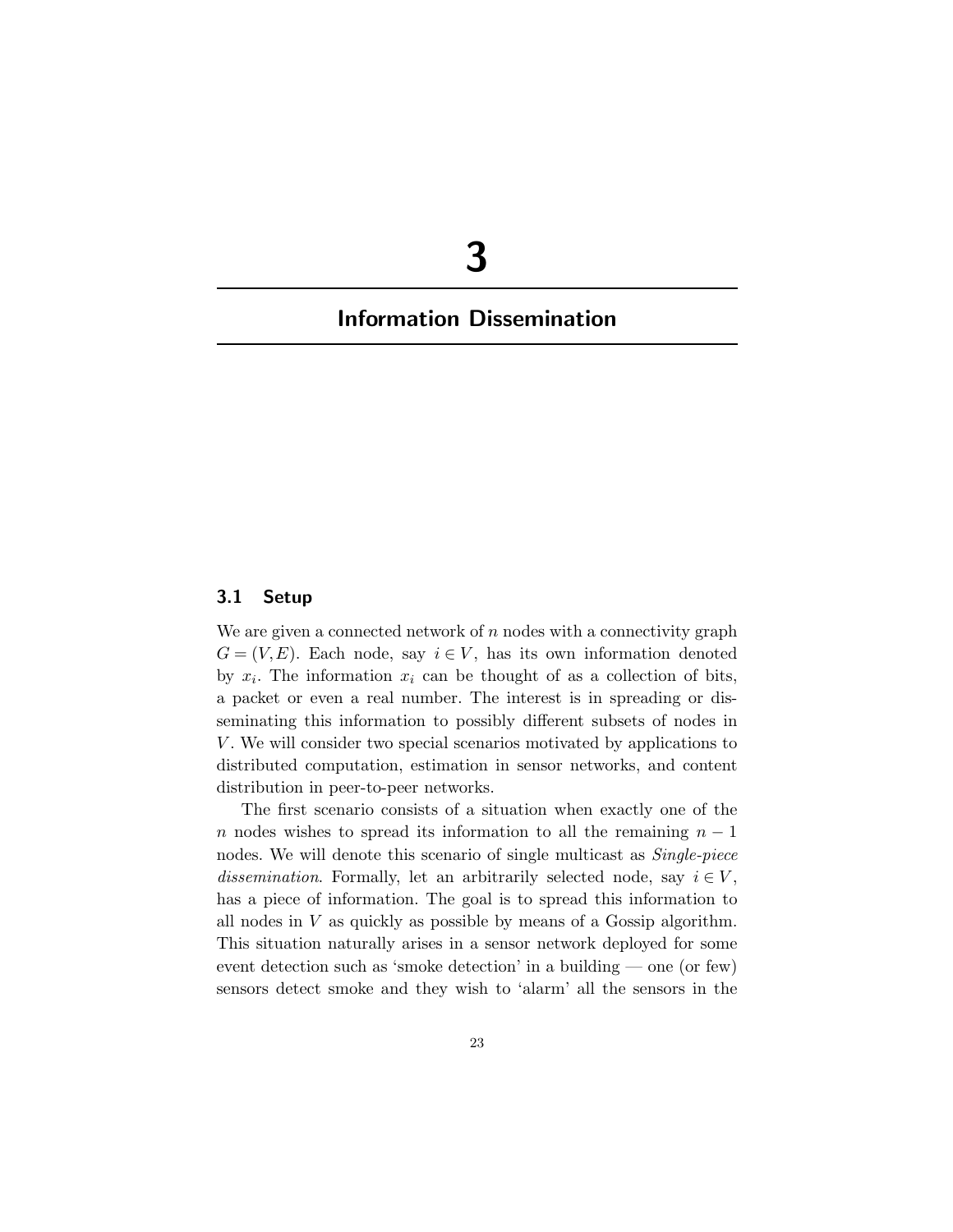#### 24 *Information Dissemination*

building as quickly as possible for evacuation. Another such situation is that of content distribution over a peer-to-peer network where content is arising from a large content distributor. For example, the use of the BBCiplayer by BBC [70]. Finally, an important 'sub-routine' in many distributed computation problems corresponds to the singlepiece information dissemination scenario. This is explained in detail in *Separable function computation*.

The second scenario corresponds to a situation where all nodes have their individual pieces of information and each node wishes to disseminate its own information to all the other nodes. This all-to-all multicast scenario will be denoted by *multi-piece dissemination*. Again, the goal will be to disseminate all information to all nodes as quickly as possible by means of a Gossip algorithm. This situation arises in content distribution over a peer-to-peer network when content is generated not only by one (or few) distributors like BBC, but also by many users. This is the case for advertisement over a P2P network where many advertizers have their own information that they wish to disseminate very widely.

In what follows, we shall describe natural Gossip algorithms for both of the above scenarios. We will charcterize the performance of these algorithms in terms of certain spectral-like properties of the underlying network graph  $G$ . This will suggest that Gossip protocols are quite efficient in network resource utilization for such information dissemination.

#### **3.2 Single-Piece Dissemination**

Given the network  $G = (V, E)$  of n nodes, an arbitrary node  $v \in V$  has a piece of information that it wishes to spread to all the other nodes as quickly as possible. We will describe a natural randomized Gossip algorithm which is very much like 'rumor mongering'.

To this end, let  $P = [P_{ij}]$  be an  $n \times n$  graph G conformant doubly stochastic and symmetric matrix. The algorithm utilizing  $P$  is as follows. Let time be discrete and denoted by  $t \in \mathbb{N}$ . Let  $S(t) \subset V$  denote the set of nodes that contain node  $v$ 's information at time  $t$ . Initially,  $t = 0$  and  $S(0) = \{v\}$ . For information spreading at time  $t \geq 1$ , each node  $i ∈ V$  contacts one of its neighbors, say j with probability  $P_{ij}$ ;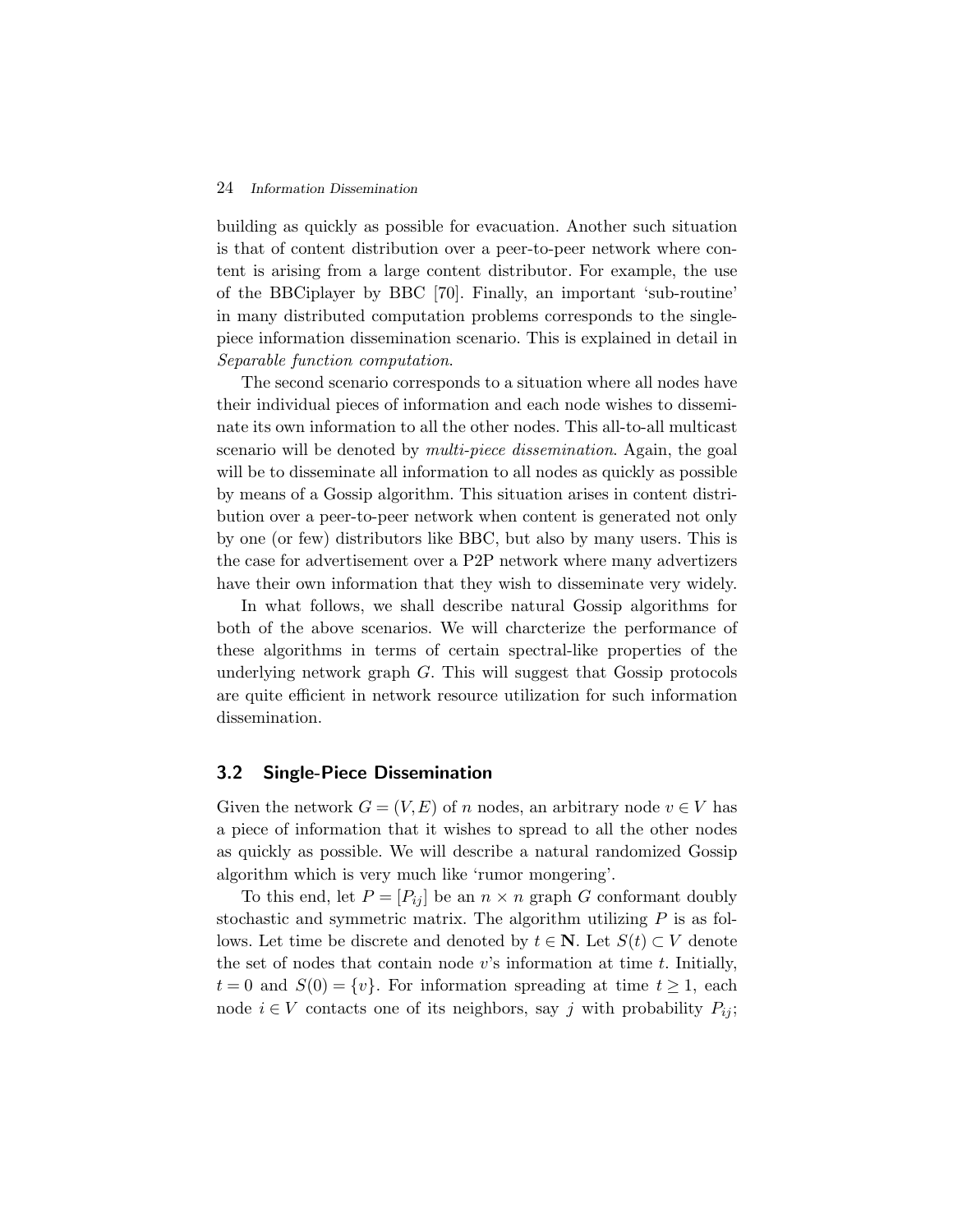it will not contact any other node with probability  $P_{ii}$ . Upon contacting, if either i or j had v's information at time  $t-1$ , then both will have  $v$ 's information at the end of time  $t$ .

A few remarks about the above described algorithm. First, each node can contact at most one other node; but it can be contacted by more than one node as part of the algorithm. Second, a node can spread v's information at time t only if it has received it by time  $t-1$ . Third, the information exchange protocol has both 'pull' and 'push' components, i.e., when two nodes are connected information is exchanged in both directions. As will become clear from analysis, the presence of both 'pull' and 'push' is necessary for quicker dissemination.

Now the quantity of interest. For any  $\varepsilon > 0$ , we wish to find the time by which all nodes have node v's information with probability at least  $1 - \varepsilon$ , for any  $v \in V$ . Formally, the  $\varepsilon$ -dissemination time, denoted by  $T_{\rm spr}^{\rm one}(\varepsilon)$  is defined as

$$
T_{\text{spr}}^{\text{one}}(\varepsilon) = \sup_{v \in V} \inf \left\{ t \colon \Pr\left( S(t) \neq V \, | \, S(0) = \{v\} \right) \leq \varepsilon \right\}.
$$

Recall the definition of the 'conductance' of a symmetric, doubly stochastic matrix P, denoted by Φ(P), from *Preliminaries*:

$$
\Phi(P) = \min_{S \subset V : |S| \le n/2} \frac{\sum_{i \in S; j \in S^c} P_{ij}}{|S|}.
$$

Now, we are ready to state the characterization of the spreading time of the above described natural Gossip algorithm based on P.

**Theorem 3.1.** Let P be an irreducible, doubly stochastic and symmetric matrix on graph G. Then, for the natural Gossip algorithm described above

$$
T_{\text{spr}}^{\text{one}}(\varepsilon) = O\left(\frac{\log n + \log \varepsilon^{-1}}{\Phi(P)}\right).
$$

#### **3.2.1 Proof of Theorem 3.1**

The proof is divided into two phases of the algorithm. The first phase corresponds to the time period starting at  $t = 0$  until  $|S(t)| \leq n/2$ .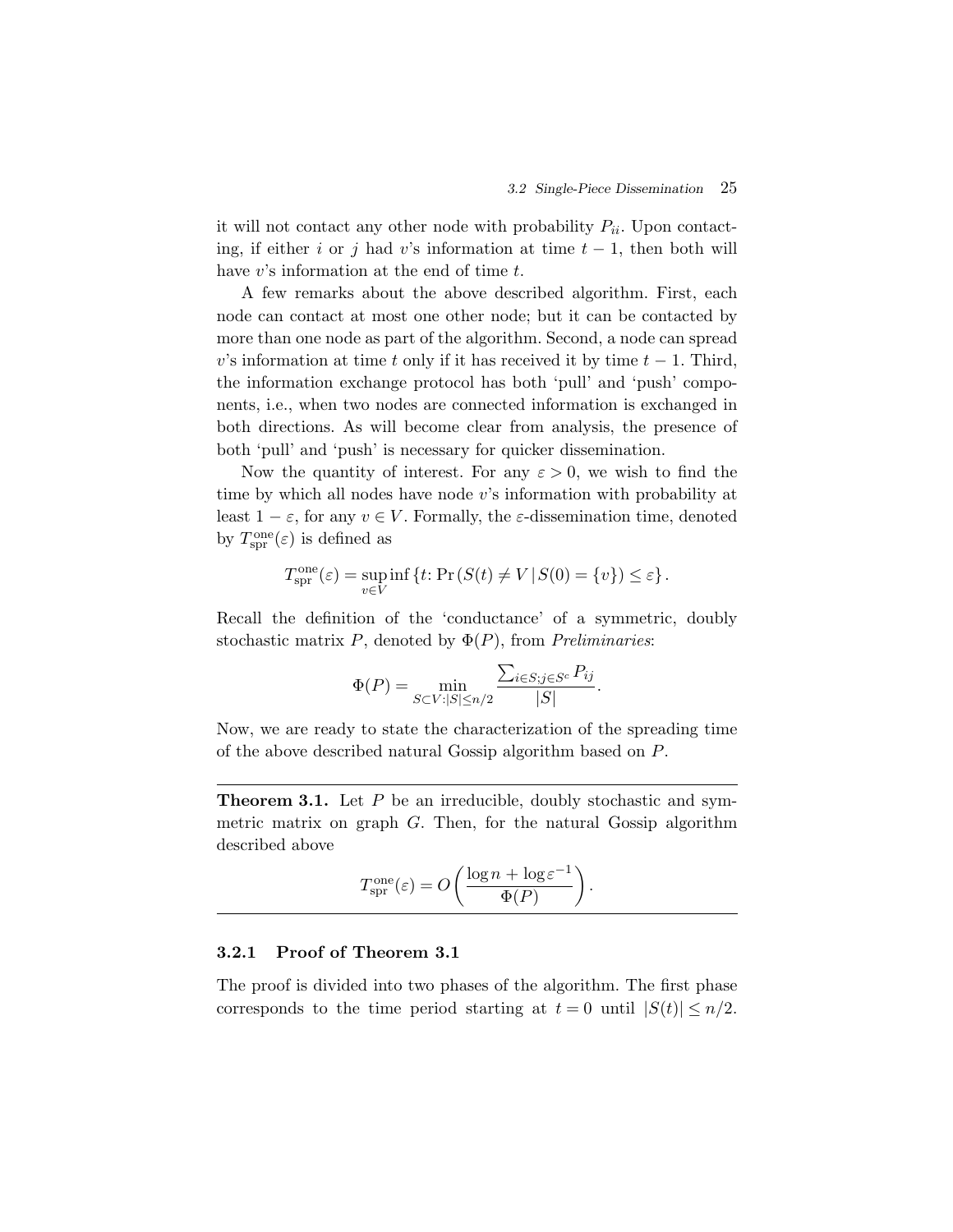#### 26 *Information Dissemination*

The second phase corresponds to the time period starting after the end of the first phase and until  $S(t) = V$ . We will show, starting with  $S(0) =$  $\{v\}$  for any  $v \in V$ , that each phase is at most  $O(\log n + \log \varepsilon^{-1})/\Phi(P)$ with probability at least  $1 - \varepsilon/2$ . This will complete the proof of Theorem 3.1. We remark that, the bound on the time length of the first phase essentially relies on the 'push' aspect of the algorithm while the bound on the time length of the second phase essentially relies on the 'pull' aspect of the algorithm.

### **3.2.1.1** Phase 1:  $|S(t)| \leq n/2$

Fix the node  $v \in V$  with  $S(0) = \{v\}$ . We will study the evolution of the size of the set  $S(t)$  containing the information of v. Here, we are concerned with the first phase, i.e., the time duration when  $|S(t)| \leq$  $n/2$ . Through the time-evolution of  $S(t)$ , we will bound the length of the first phase. As stated above, we will ignore the effect due to the *pull* aspect of the algorithm in the first phase. It can be easily argued that ignoring the pull aspect can only yield a weaker bound. For notational simplicity, we will use  $\Phi$  instead of  $\Phi(P)$  by dropping reference to P.

Now, we want to study increase  $|S(t + 1)| - |S(t)|$  at time t, when  $|S(t)| \leq n/2$ . For  $j \notin S(t)$ , let  $X_j$  be an indicator random variable that is 1 if node  $j$  receives the information of  $v$  via a 'push' from some node  $i \in S(t)$  in time slot  $t + 1$ , and is 0 otherwise. The probability that j does not receive the information via a push is the probability that no node  $i \in S(t)$  contacts j, and so

$$
\mathbf{E}[X_j | S(t)] = 1 - \Pr(X_j = 0 | S(t))
$$
  
\n
$$
= 1 - \prod_{i \in S(t)} (1 - P_{ij})
$$
  
\n
$$
\ge 1 - \prod_{i \in S(t)} \exp(-P_{ij})
$$
  
\n
$$
= 1 - \exp\left(-\sum_{i \in S(t)} P_{ij}\right).
$$
 (3.1)

In the above equation, we used the inequality  $1 - x \le \exp(-x)$  for  $x \geq 0$ . The Taylor series expansion of exp( $-z$ ) about  $z = 0$  implies that,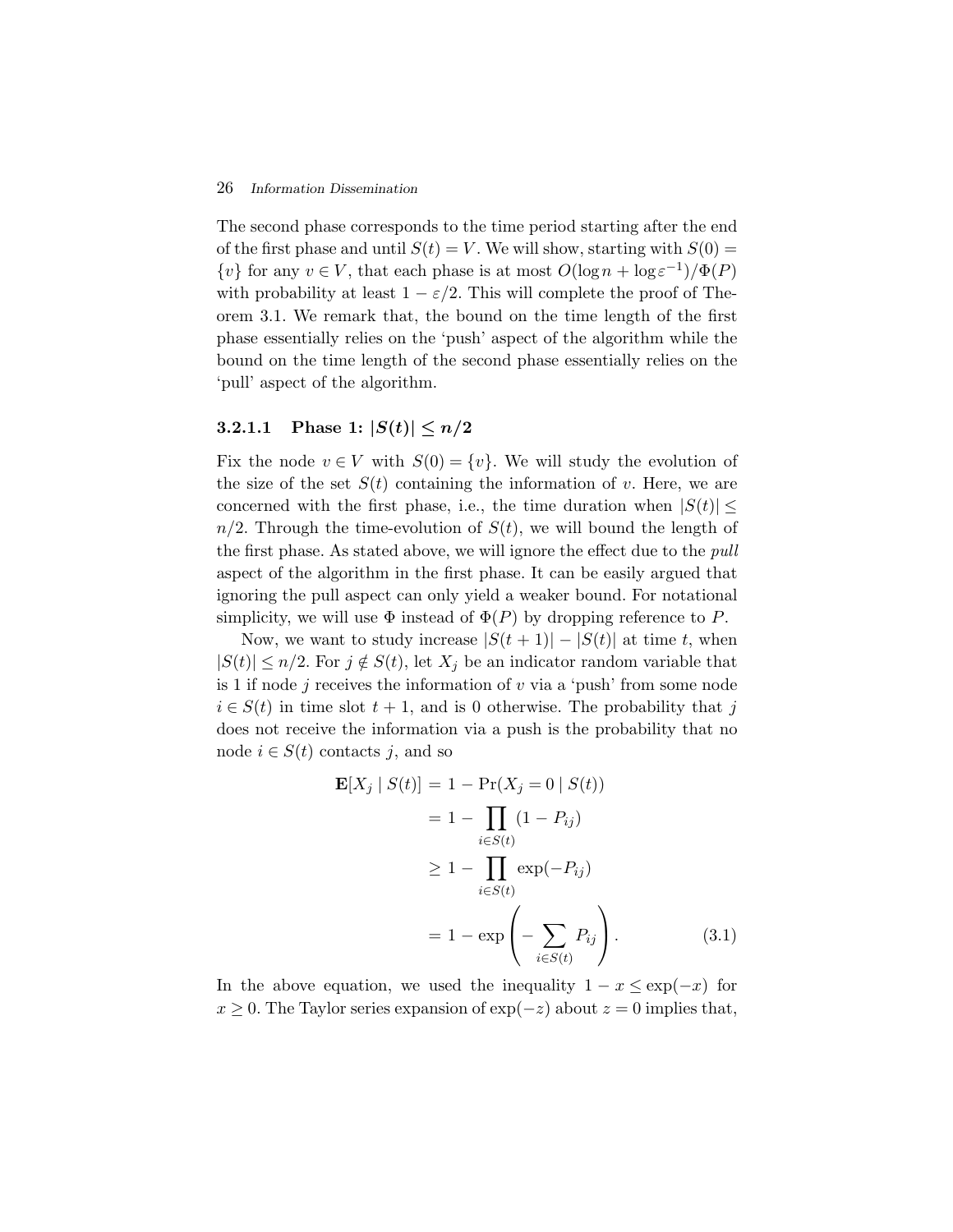*3.2 Single-Piece Dissemination* 27

if  $0 \leq z \leq 1$ , then

$$
\exp(-z) \le 1 - z + z^2/2 \le 1 - z + z/2 = 1 - z/2. \tag{3.2}
$$

For a doubly stochastic matrix P, we have  $0 \le \sum_{i \in S(t)} P_{ij} \le 1$ , and so we can combine Eqs.  $(3.1)$  and  $(3.2)$  to obtain

$$
\mathbf{E}[X_j \mid S(t)] \ge \frac{1}{2} \sum_{i \in S(t)} P_{ij}.
$$

By linearity of expectation,

$$
\mathbf{E}[|S(t+1)| - |S(t)| | S(t)] = \sum_{j \notin S(t)} \mathbf{E}[X_j | S(t)]
$$
  
\n
$$
\geq \frac{1}{2} \sum_{i \in S(t), j \notin S(t)} P_{ij}
$$
  
\n
$$
= \frac{|S(t)|}{2} \frac{\sum_{i \in S(t), j \notin S(t)} P_{ij}}{|S(t)|}.
$$

When  $|S(t)| \leq n/2$ , we have

$$
\mathbf{E}[|S(t+1)| - |S(t)| | S(t)] \ge |S(t)| \frac{\Phi(P)}{2} \triangleq |S(t)| \frac{\Phi}{2}.
$$
 (3.3)

Using (3.3), we seek to upper bound the duration of the first phase. To this end, let

$$
Z(t) = \frac{\exp\left(\frac{\Phi}{8}t\right)}{|S(t)|}.
$$

Define the stopping time  $L = \inf\{t: |S(t)| > n/2\}$ , and  $L \wedge t =$  $\min(L, t)$ . If  $|S(t)| > n/2$ , then  $L \wedge (t + 1) = L \wedge t$ , and thus

$$
\mathbf{E}[Z(L \wedge (t+1)) | S(L \wedge t)] = Z(L \wedge t).
$$

Now, suppose that  $|S(t)| \le n/2$ , in which case  $L \wedge (t+1) =$  $(L \wedge t) + 1$ . The function  $g(z) = 1/z$  is convex for  $z > 0$ , which implies that, for  $z_1, z_2 > 0$ ,

$$
g(z_2) \ge g(z_1) + g'(z_1)(z_2 - z_1). \tag{3.4}
$$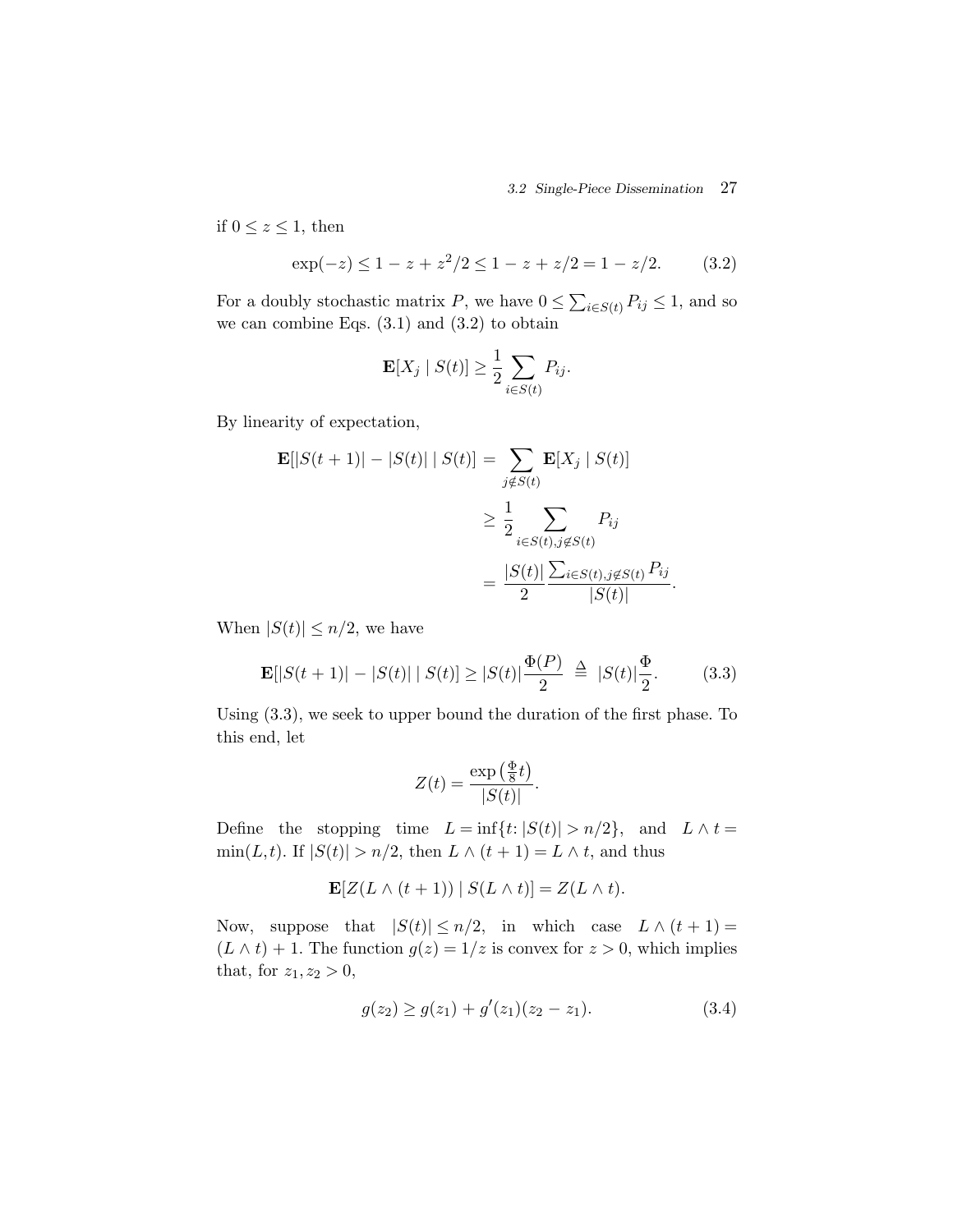#### 28 *Information Dissemination*

Applying (3.4) with  $z_1 = |S(t + 1)|$  and  $z_2 = |S(t)|$  yields  $\frac{1}{|S(t+1)|} \leq \frac{1}{|S(t+1)|}$  $\frac{1}{|S(t)|} - \frac{1}{|S(t+1)|^2}(|S(t+1)| - |S(t)|).$  (3.5)

We have ignored the effect of the 'pull' aspect in this phase to obtain bound on its time duration (it only worsens the bound). And due to the 'push', it easily follows that  $|S(t + 1)| \leq 2|S(t)|$ . Therefore

$$
\frac{1}{|S(t+1)|} \le \frac{1}{|S(t)|} - \frac{1}{4|S(t)|^2} (|S(t+1)| - |S(t)|). \tag{3.6}
$$

Combining (3.3) and (3.6), and using the fact that  $1 - z \le \exp(-z)$  for  $z \geq 0$ , we obtain that, if  $|S(t)| \leq n/2$ , then

$$
\mathbf{E}\left[\frac{1}{|S(t+1)|}\middle|S(t)\right] \le \frac{1}{|S(t)|}\left(1-\frac{\Phi}{8}\right)
$$

$$
\le \frac{1}{|S(t)|}\exp\left(-\frac{\Phi}{8}\right).
$$

This implies that

$$
\mathbf{E}[Z(L \wedge (t+1)) | S(L \wedge t)] = \mathbf{E}\left[\frac{\exp(\frac{\Phi}{8}(L \wedge (t+1)))}{|S(L \wedge (t+1))|}\middle| S(L \wedge t)\right]
$$

$$
= \exp\left(\frac{\Phi}{8}(L \wedge t)\right) \exp\left(\frac{\Phi}{8}\right)
$$

$$
\times \mathbf{E}\left[\frac{1}{|S((L \wedge t)+1)|}\middle| S(L \wedge t)\right]
$$

$$
\leq \exp\left(\frac{\Phi}{8}(L \wedge t)\right) \frac{1}{|S(L \wedge t)|}
$$

$$
= Z(L \wedge t).
$$

Therefore,  $Z(L \wedge t)$  is a supermartingale. That is,

$$
\mathbf{E}[Z(L \wedge t)] \le \mathbf{E}[Z(L \wedge 0)] = 1, \text{ for all } t > 0.
$$

The fact that the set  $S(t)$  can contain at most the n nodes in the graph implies that

$$
Z(L \wedge t) = \frac{\exp\left(\frac{\Phi}{8}(L \wedge t)\right)}{|S(L \wedge t)|} \ge \frac{1}{n} \exp\left(\frac{\Phi}{8}(L \wedge t)\right).
$$
 (3.7)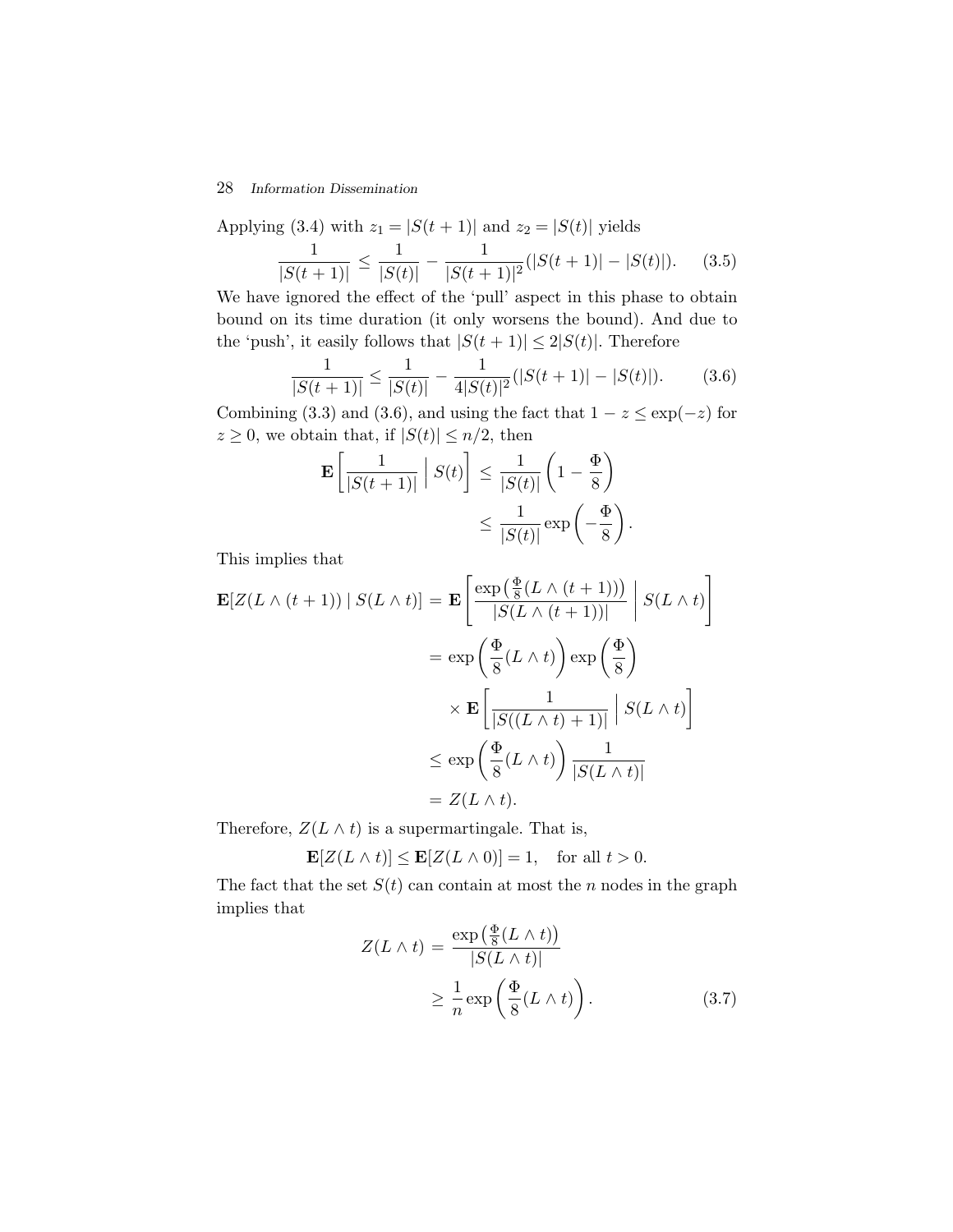Taking expectations on both sides of (3.7) yields

$$
\mathbf{E}\left[\exp\left(\frac{\Phi}{8}(L\wedge t)\right)\right] \leq n\mathbf{E}[Z(L\wedge t)]
$$
  
\$\leq n\$.

Because  $\exp(\Phi(L \wedge t)/8) \uparrow \exp(\Phi L/8)$  as  $t \to \infty$ , the monotone convergence theorem implies that

$$
\mathbf{E}\left[\exp\left(\frac{\Phi L}{8}\right)\right] \leq n.
$$

Applying Markov's inequality, we obtain that, for  $t_1 = 8(\ln 2 + 2\ln n +$  $\ln \varepsilon^{-1})/\Phi,$ 

$$
\Pr(L > t_1) = \Pr\left(\exp\left(\frac{\Phi L}{8}\right) > \frac{2n^2}{\varepsilon}\right) \le \frac{\varepsilon}{2n}.
$$

Thus, the time duration of the first phase is  $O((\log n + \log \varepsilon^{-1})/\Phi)$  with probability at least  $1 - \varepsilon/2n$ .

### **3.2.1.2** Phase 2:  $n/2 < |S(t)| \leq n$

Now we wish to study the time duration of second phase starting at  $|S(t)| \ge n/2$  until  $|S(t)| = n$ . Unlike the first phase, we will study the evolution of the size of the set of nodes that do not have the information, i.e.,  $|S(t)^c|$ . This quantity will decrease as the information spreads from nodes in  $S(t)$  to nodes in  $S(t)^c$ . For simplicity, let us consider restarting the process from clock tick  $0$  after  $L$  (i.e., when at least half the nodes in the graph have the information for the first time), so that we have  $|S(0)^c| \leq n/2$ . As stated earlier, in this phase we will ignore the effect of 'push' and only consider the effect of the 'pull' aspect of the algorithm.

In time  $t + 1$ , a node  $j \in S(t)^c$  will receive the information if it contacts a node  $i \in S(t)$  and pulls the information from i. As such,

$$
\mathbf{E}[|S(t)^c| - |S(t+1)^c| \mid S(t)^c] \ge \sum_{j \in S(t)^c, i \notin S(t)^c} P_{ji}.
$$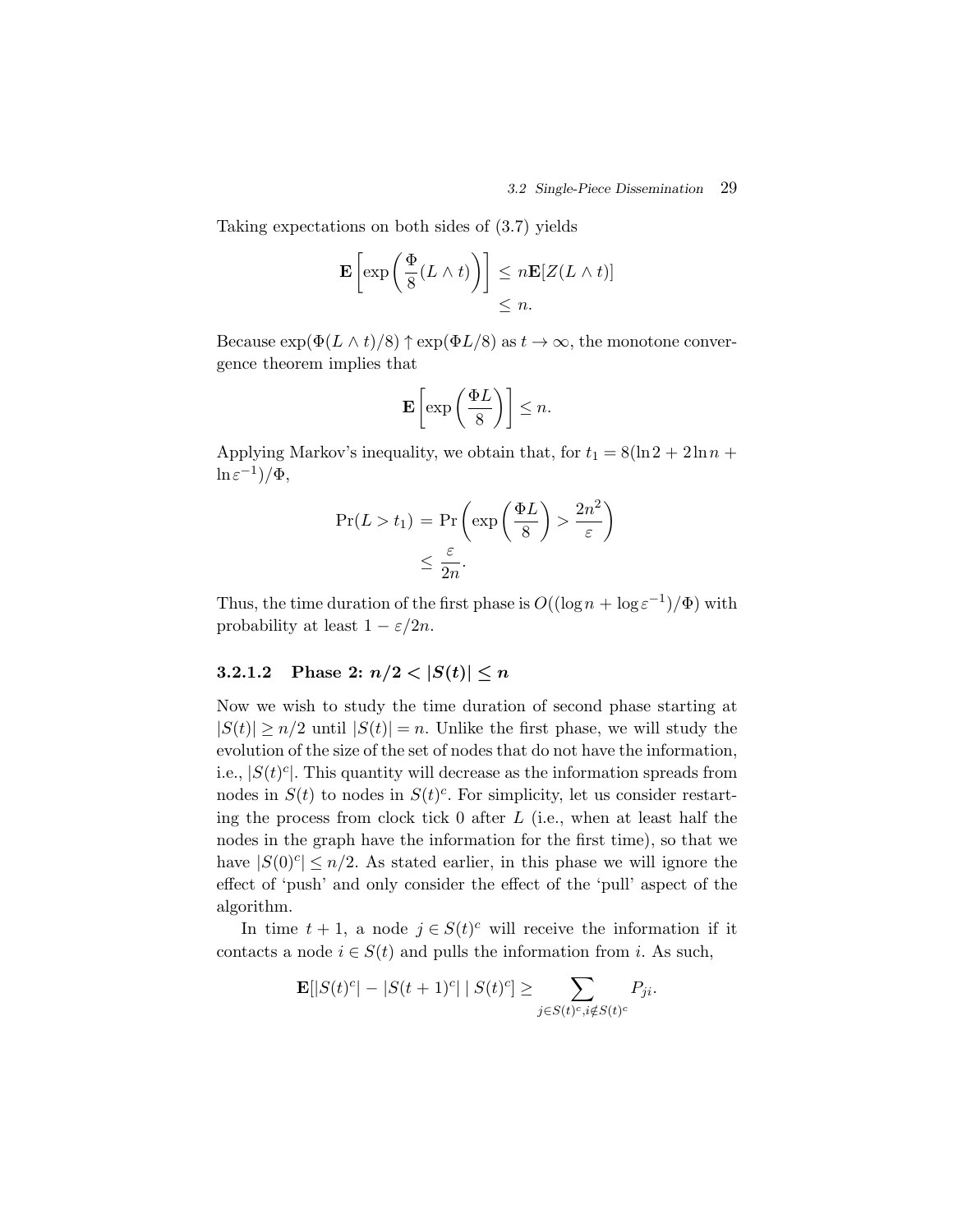#### 30 *Information Dissemination*

Thus, we have

$$
\mathbf{E}[|S(t+1)^{c}| | S(t)^{c}] \leq |S(t)^{c}| - \sum_{j \in S(t)^{c}, i \notin S(t)^{c}} P_{ji}
$$

$$
= |S(t)^{c}| \left(1 - \frac{\sum_{j \in S(t)^{c}, i \notin S(t)^{c}} P_{ji}}{|S(t)^{c}|}\right)
$$

$$
\leq |S(t)^{c}| (1 - \Phi). \tag{3.8}
$$

We note that this inequality holds even when  $|S(t)^c| = 0$ , and as a result it is valid for all time  $t$  in the second phase. Repeated application of (3.8) yields

$$
\mathbf{E}[|S(t)^c|] = \mathbf{E}[\mathbf{E}[|S(t)^c| | S(t-1)^c]]
$$
  
\n
$$
\leq (1 - \Phi) \mathbf{E}[|S(t-1)^c|]
$$
  
\n
$$
\leq (1 - \Phi)^t \mathbf{E}[|S(0)^c|]
$$
  
\n
$$
\leq \exp(-\Phi t) \left(\frac{n}{2}\right).
$$

For  $t_2 = (2 \ln n + \ln \delta^{-1})/\Phi$ , we have  $E[|S(t_2)^c|] \leq \varepsilon/(2n)$ . Application of Markov's inequality now implies

$$
\Pr(|S(t_2)^c| > 0) = \Pr(|S(t_2)^c| \ge 1) \\
\le E[|S(t_2)^c|] \\
\le \frac{\varepsilon}{2n}.
$$

Thus, we have obtained that the duration of the second phase is no longer than  $O((\log n + \log \varepsilon^{-1})/\Phi)$  with probability at least  $1 - \varepsilon/2n$ . Therefore, by union bound it follows that the combined duration of the two phases is no longer than  $O((\log n + \log \varepsilon^{-1})/\Phi)$  with probability at least  $1 - \varepsilon/n$ . Note that these bounds are independent of the starting node  $v \in V$ . Therefore, it implies the desired claim of Theorem 3.1

$$
T_{\text{spr}}^{\text{one}}(\varepsilon) = O\left(\frac{\log n + \log \varepsilon^{-1}}{\Phi(P)}\right).
$$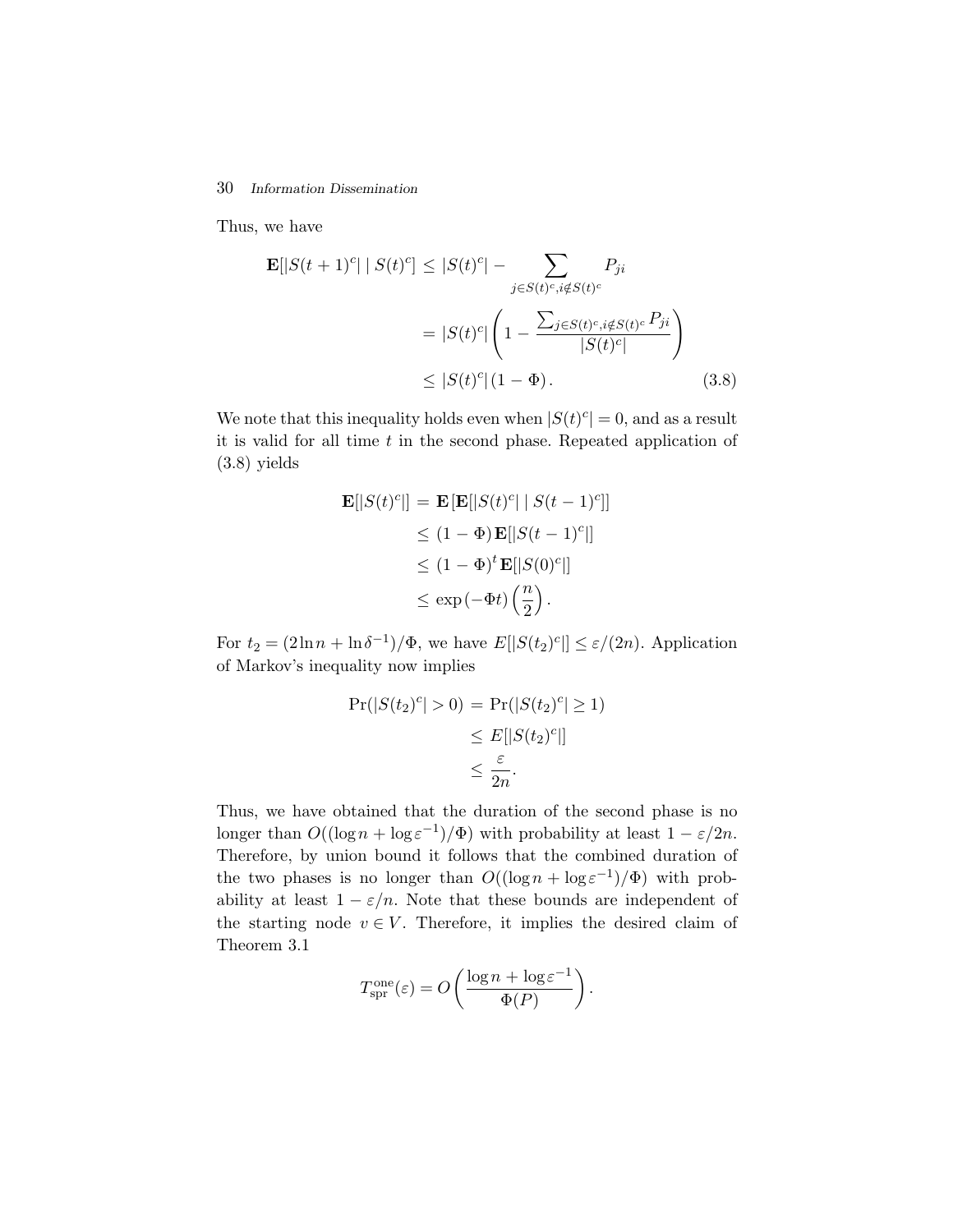#### **3.2.2 Applications**

Here, we describe application of the Gossip algorithm for single-piece information dissemination for various relevant network graphs.

#### **3.2.2.1 Complete graph**

The complete graph represents a situation where all nodes can communicate with each other. That is, there are essentially no graphical communication constraints. For complete graph of  $n$  nodes, a natural symmetric probability matrix is  $P = [1/n]$ , i.e., all entries being equal to  $1/n$ . For such a matrix, as explained in *Preliminaries*,  $\Phi(P) = O(1)$ . Therefore,  $T_{spr}^{one}(\varepsilon) = O(\log n + \log \varepsilon^{-1})$ . That is, for  $\varepsilon = \Omega(1/\text{poly}(n))$ we have  $T_{spr}^{one}(\varepsilon) = O(\log n)$ . Now since each node can spread information to at most one other node in a given time instance, the spreading time is lower bounded by Ω(logn) for *any* graph. Thus the natural gossip algorithm spreads information essentially as fast as possible on complete graphs.

#### **3.2.2.2 Ring graph**

The ring graph of  $n$  nodes is formed by placing  $n$  nodes on a circle (or a ring) and connecting each node to two of its nearest neighbors. This is essentially the most communication constrained graph. Qualitatively, the complete graph represents one end of the spectrum of graphs while the ring graph presents the other. In a sense, complete graph has no 'geometry' while ring graph has the strongest possible 'geometry'.

For the ring graph of  $n$  nodes, a natural symmetric probability matrix P is as follows: for each i,  $P_{ii} = 1/2$ ,  $P_{ii^+} = P_{ii^-} = 1/4$  where i <sup>+</sup> and i <sup>−</sup> represent neighbors of i on either side. As established in *Preliminaries*,  $\Phi(P) = \Theta(1/n)$ . Therefore, for  $\varepsilon = \Omega(1/\text{poly}(n))$  we have  $T_{\text{ave}}(\varepsilon) = O(n \log n)$ . Now the ring graph has diameter n, and hence  $\Omega(n)$  is a lower bound on *any* spreading algorithm. Thus, again the natural Gossip algorithm is essentially the fastest possible algorithm on the ring graph as well. We make a note of the fact that a simple *centralized* algorithm on ring graph will take only  $O(n)$  time to spread a single piece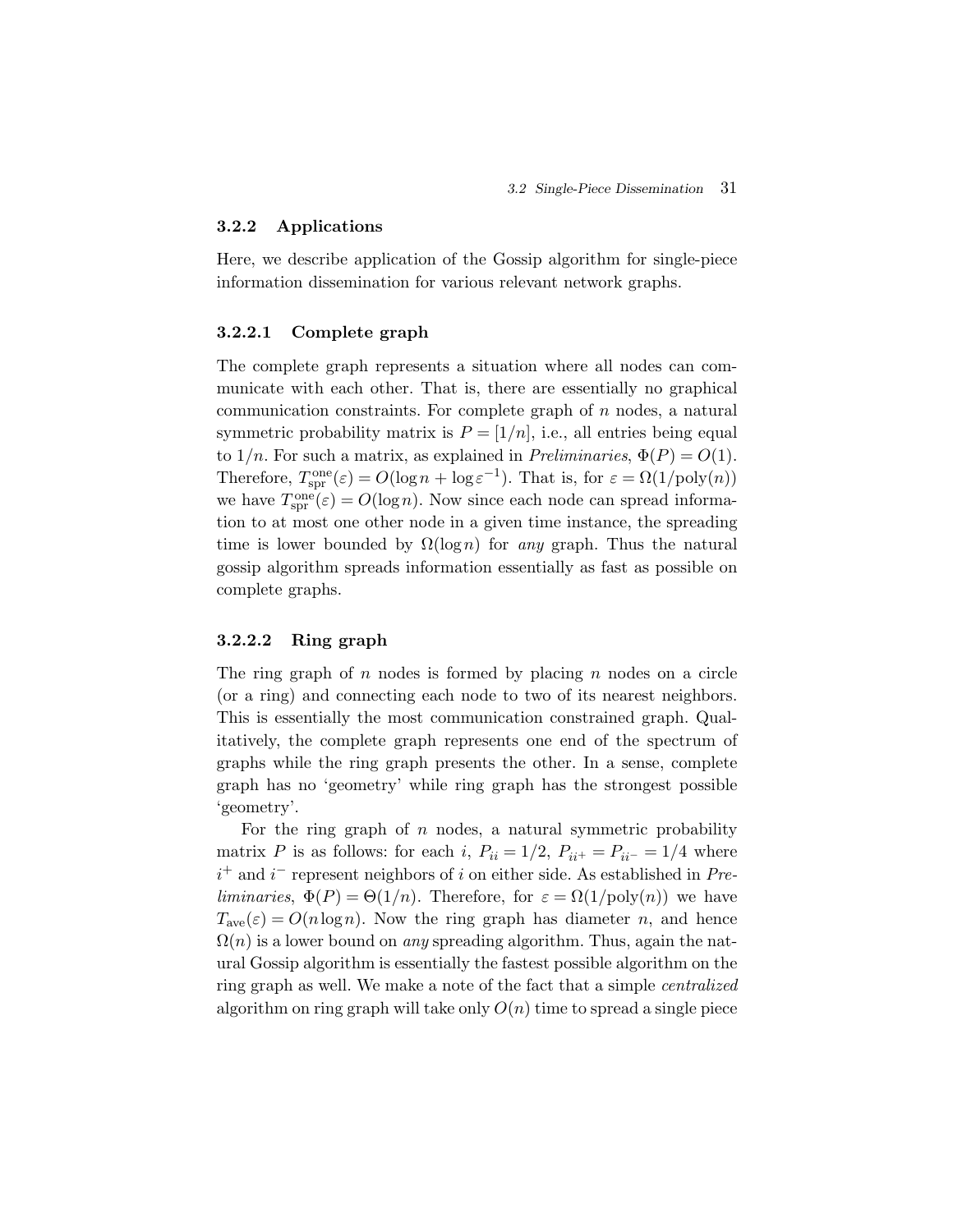#### 32 *Information Dissemination*

of information. However, the whole point of *gossip* algorithm is to be topology unaware. Therefore, even though the algorithm may be slower than optimal centralized algorithm by  $O(\log n)$ , such a performance is still very acceptable.

#### **3.2.2.3 Expander graph**

The expander graph, by definition, is a class of graphs indexed by the number of nodes  $n$  that have good 'expansion' property. Specifically, consider a d-regular expander with all nodes having degree d. The natural probability matrix P will be such that  $\Phi(P) = O(1)$  as discussed in *Preliminaries*. Thus, again the  $T_{spr}^{one}(\varepsilon) = O(\log n)$  for all  $\varepsilon = \Omega(1/\text{poly}(n))$ . That is, the Gossip algorithm performs essentially as fast as possible.

#### **3.2.2.4 Geometric random graph**

The Geometric random graph over  $n$  nodes is formed by placing nodes uniformly at random in a geographic area and then connecting nodes within distance  $r = r(n)$ , the connectivity radius. Such a graph, denoted as  $G(n,r)$  is extensively used for modeling wireless networks. The detailed description is provided in *Preliminaries*. As established there, the natural P on  $G(n,r)$  has  $\Phi(P)$  scaling as r for an appropriate choice of r. Therefore, for  $\varepsilon = \Omega(1/\text{poly}(n))$  we will have  $T_{\text{spr}}^{\text{one}}(\varepsilon) =$  $O(r^{-1} \log n)$ . But the diameter of  $G(n,r)$  scales as  $r^{-1}$ . Thus, again the gossip algorithm spreads information essentially as fast as possible.

#### **3.3 Multi-Piece Dissemination**

Here, we consider scenario where each node wishes to spread its own distinct message to all the other nodes as quickly as possible in the given graph  $G = (V, E)$  with natural Gossip algorithm based on a graph conformant doubly stochastic symmetric matrix  $P$ . Let  $m_i$  denote the message of node i and  $M = \{m_1, \ldots, m_n\}$  denote the set of all of these  $n$  messages.

The algorithm based on P runs in discrete time, denoted by  $t \in \mathbb{N}$ , as before. Let  $S_i(t) \subset M$  denote the set of messages node i has at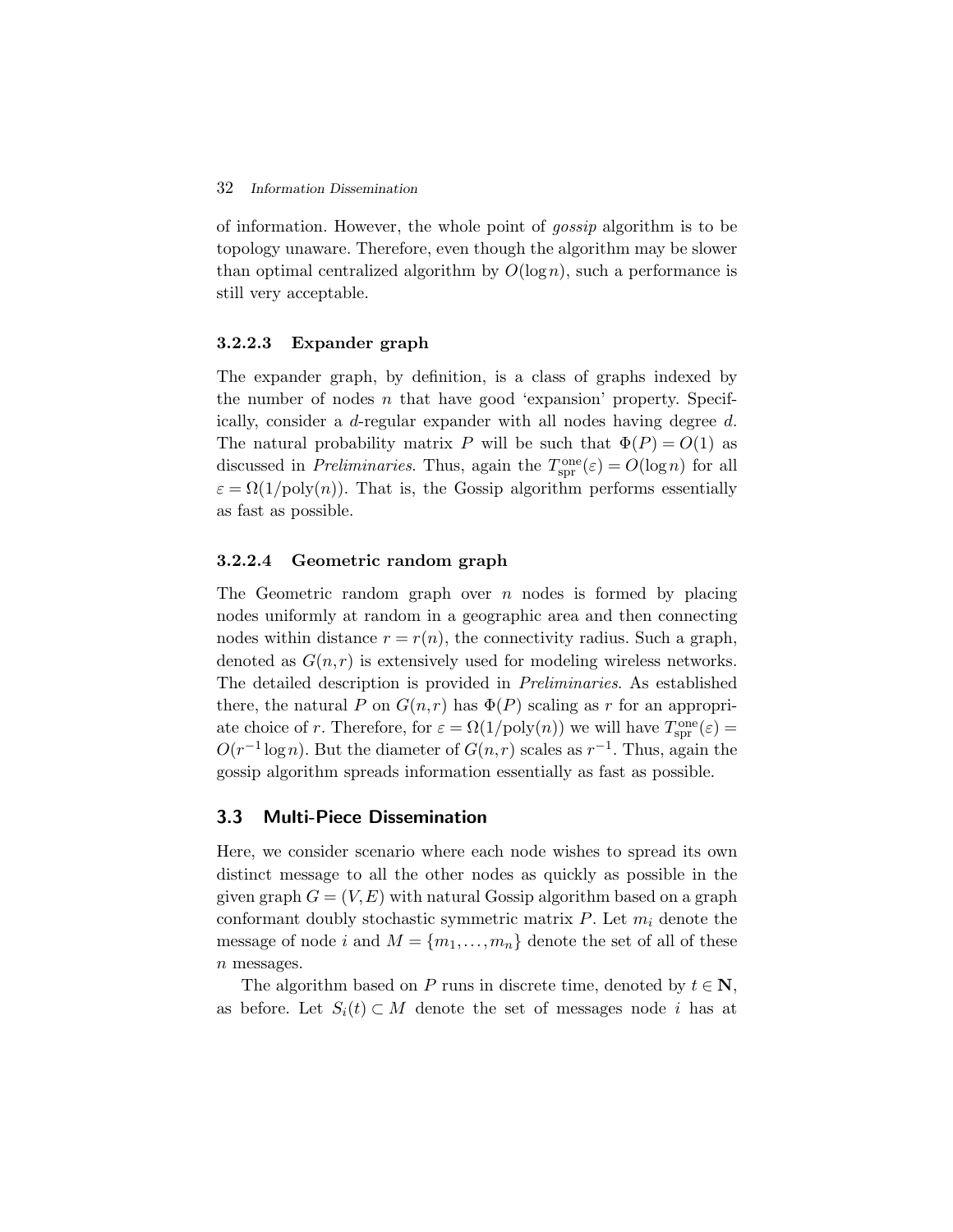the beginning of time t. Initially,  $t = 0$  and  $S_i(0) = \{m_i\}$  for all i. Under the Gossip algorithm, at each time  $t$  node  $i \in V$  contacts one of its neighbors, say node j with probability  $P_{ij}$  and does not contact any node with probability  $P_{ii}$ . Upon contact, node i sends an arbitrary message from  $S_i(t)\backslash S_j(t)$  to node j, if  $S_i(t)\backslash S_j(t) \neq \emptyset$ ; and node j sends an arbitrary message from  $S_i(t)\backslash S_i(t)$  to node i, if  $S_i(t)\backslash S_i(t) \neq \emptyset.$ 

Some remarks are in order. As in the single-piece dissemination, we have both 'pull' and 'push' as part of the algorithm. Each node contacts at most one other node, but each node can be contacted by multiple nodes. For information exchange at time  $t$ , the nodes can utilize information that was present at nodes in the beginning of time t. Finally, computing  $S_i(t)\backslash S_j(t)$  at node i requires information of neighbor j's message set  $S_i(t)$ . This can be done by various efficient data structures. However, this computation can be avoided by means of random linear codes [14, 54]. However, it comes at the cost of coding and decoding.

Now the quantity of interest. For any  $\varepsilon > 0$ , we wish to find the time by which all nodes have all the messages M with probability at least  $1 - \varepsilon$ . Formally, this  $\varepsilon$  all-dissemination time, denoted by  $T_{spr}^{all}(\varepsilon)$ is defined as

$$
T_{\text{spr}}^{\text{all}}(\varepsilon) = \inf \left\{ t \colon \Pr \left( \bigcup_{i=1}^{n} \{ S_i(t) \neq M \} \right) \leq \varepsilon \right\}.
$$

Recall the definition of the 'k-conductance' of P, denoted by  $\Phi_k(P)$ , from *Preliminaries*:

$$
\Phi_k(P) = \min_{S \subset V : |S| \le k} \frac{\sum_{i \in S; j \in S^c} P_{ij}}{|S|}.
$$

Let us define  $\hat{\Phi}(P)$  as 'Harmonic' like mean of  $\Phi_k(P), 1 \leq k < n$ , as

$$
\hat{\Phi}(P) = \sum_{k=1}^{n-1} \frac{k}{\Phi_k(P)}.
$$

Now we are ready to state the characterization of the all-spreading time of the above described natural Gossip algorithm based on P.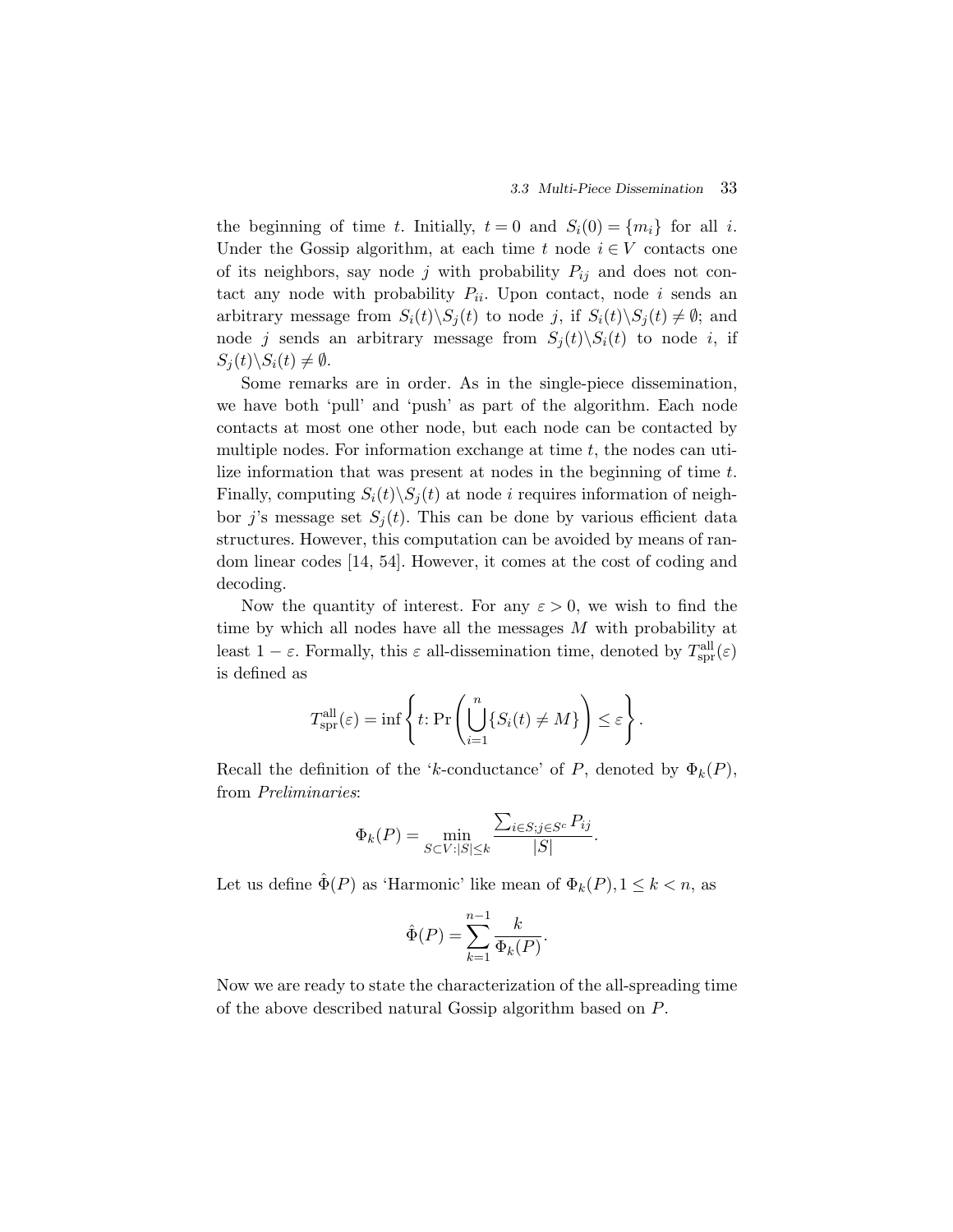#### 34 *Information Dissemination*

**Theorem 3.2.** Let P be an irreducible, doubly stochastic, and symmetric matrix on graph G. Then, for the natural Gossip algorithm described above

$$
T_{\rm spr}^{\rm all}(\varepsilon) = O\left(\frac{\hat{\Phi}(P)\log \varepsilon^{-1}}{n}\right).
$$

#### **3.3.1 Proof of Theorem 3.2**

Recall that the message set at node  $i$  in the beginning of time  $t$ , denoted by  $S_i(t)$  is a subset of M. Since M can have  $2^n$  distinct subsets, effectively each node can be in one of the  $2<sup>n</sup>$  distinct states, each corresponding to a distinct subset of  $M$ , at any time  $t$ . Thus, under the Gossip algorithm the overall network state  $(S_1(t),...,S_n(t))$  evolves over a state space of size  $2^{n \times n}$ . This is in sharp contrast with singlepiece dissemination where we are only interested in the evolution of one monotonically increasing set. Naturally, this makes the analysis to follow much more involved and hence delicate compared to that of single-piece dissemination.

To study this evolution over a very high-dimensional space, we introduce the notion of 'type'. Specifically, two nodes, say  $i$  and  $j$ , are called of the same 'type' at time t if  $S_i(t) = S_j(t)$ . At time t, this notion of 'type' defines a partition of all n nodes into disjoint 'type classes', with nodes having the same set of messages, i.e., nodes of the same 'type' belong to the same 'type class'. We will call the size of a maximal type class at time t as 'maximum type-size' and denote it by  $A(t)$ . We will call  $|S_i(t)|$ , the number of messages at node i, as the 'dimension' of node i at time t. By natural association, we will abuse notation (hopefully without causing confusion) to call 'dimension' of a 'type class' as the dimension of any of the node belonging to that type class.

Now when all nodes have received all messages, there is only one type class of size  $n$  and dimension  $n$ . Therefore, we wish to find the following stopping time:

$$
\inf\left\{t: |S_i(t)| = n, \ \forall \ i \in V\right\}.
$$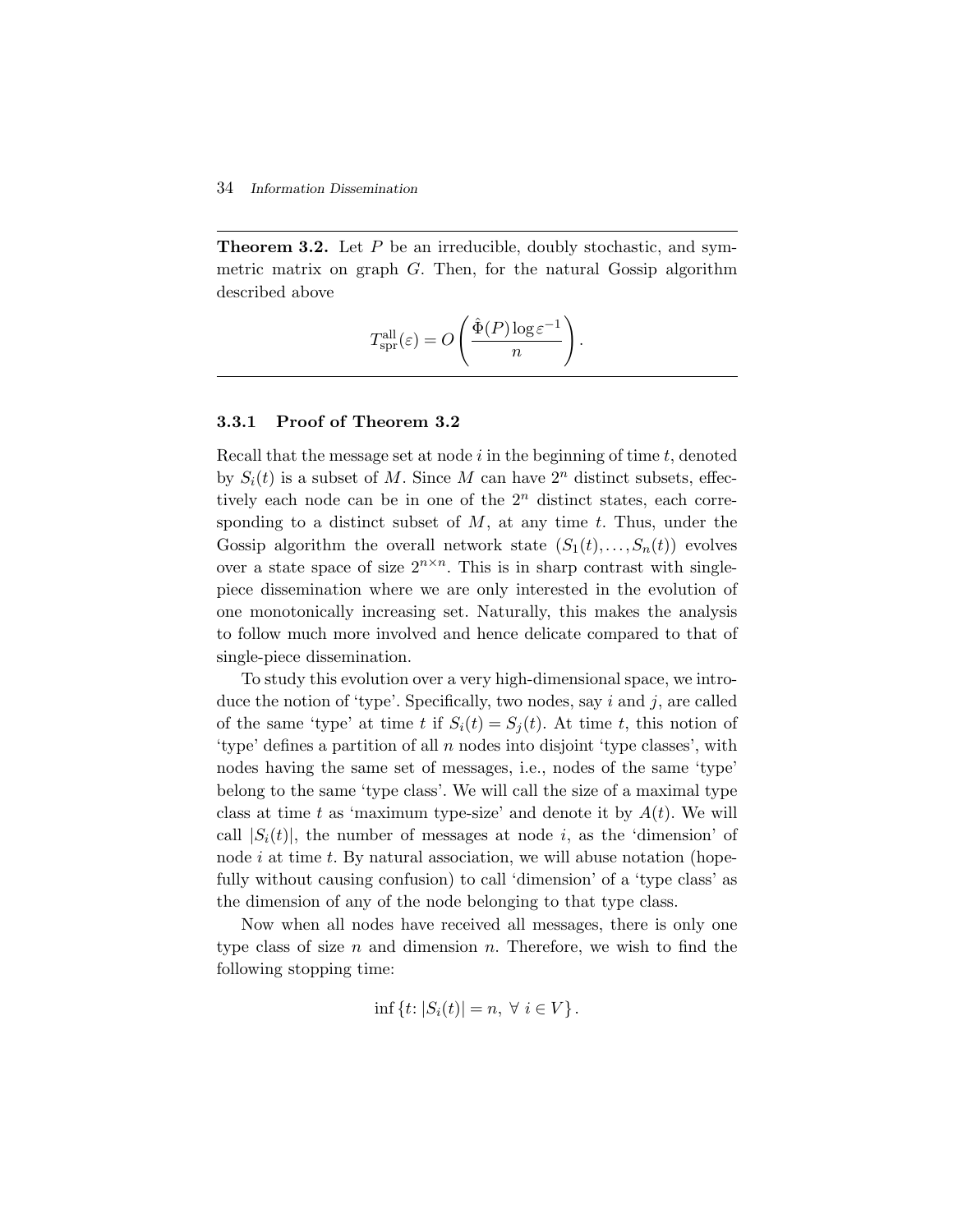Initially, at  $t = 0$  we have  $|S_i(t)| = 1$  for all  $i \in V$ . Thus, the information spreads to all the nodes when the overall dimension increases among all the nodes is  $n(n-1)$ . Motivated by this, we study the overall dimension increase as the 'performance metric' of the algorithm. To this end, define the dimension increase at time t, denoted by  $D(t)$  as

$$
D(t) = \sum_{i=1}^{n} (|S_i(t)| - 1) = \left(\sum_{i=1}^{n} |S_i(t)|\right) - n.
$$

By definition,  $D(0) = 0$  and when all nodes have all messages then  $D(t) = n(n-1)$ . Therefore, we will bound  $T_{spr}^{all}(\varepsilon)$  by bounding the time for  $D(t)$  to become  $n(n-1)$ . To this end, define

$$
L_k = \inf\{t: A(t) \ge k\} \quad \text{and} \quad Y_k = D(t_k).
$$

In words,  $L_k$  is the first time when any type class has at least k nodes, and  $Y_k$  is the total dimension increase up to time  $L_k$ . By definition,  $L_1 = Y_1 = 0$ . The following result provides a lower bound on  $Y_k$ .

**Lemma 3.3.** For any  $1 \le k \le n$ ,  $Y_k \ge k(k-1)$ .

*Proof.* Consider the time  $L_k$ , which is the first time any type class contains k nodes. At this time, there are nodes  $i_1, \ldots, i_k \in V$  in the same type class. Since these nodes are of the same type,

$$
S_{i_1}(L_k)=\cdots=S_{i_k}(L_k).
$$

By definition,  $m_i \in S_i(t)$  for all  $i \in V, t \in \mathbb{N}$ . Hence, for all  $1 \leq \ell \leq k$ ,

$$
\{m_{i_1},\ldots,m_{i_k}\}\subset S_{i_\ell}(L_k).
$$

This implies that  $|S_{i_{\ell}}(L_k)| \geq k$  for  $1 \leq \ell \leq k$ . Therefore, the total dimension increase is at least  $(k-1)k$ . That is,

$$
Y_k = D(L_k) \ge k(k-1).
$$

Finally, by definition  $L_n$  is the time when all nodes have dimension  $n$ and  $Y_n = D(L_n) = n(n-1)$ . That is, by the time  $L_n$  all nodes have received all messages. Therefore, a revised goal is to bound  $L_n$ . For this, we will bound  $L_{k+1} - L_k$  for all  $0 \leq k < n$ .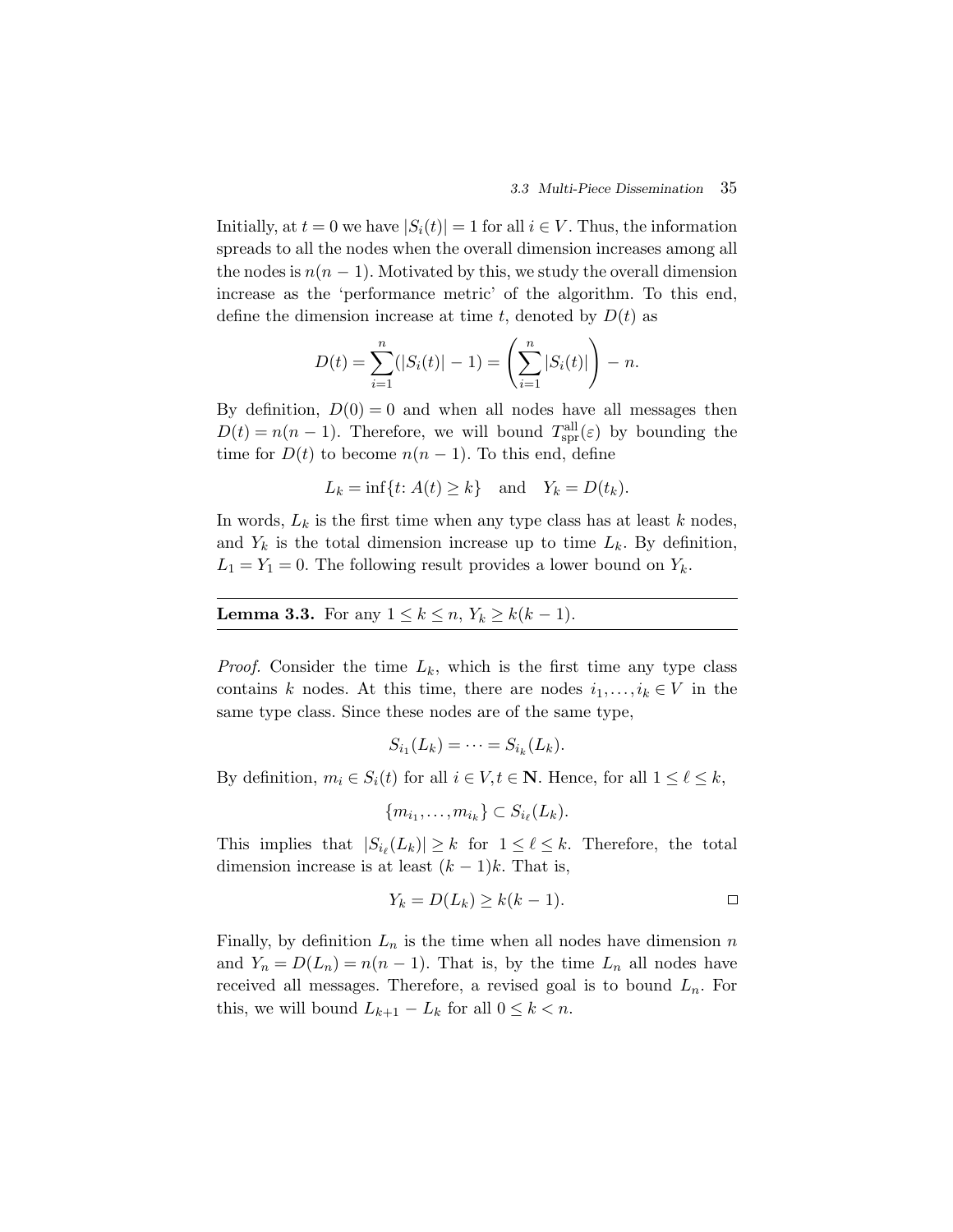#### 36 *Information Dissemination*

Now, consider a time  $t \in [L_k, L_{k+1})$ . Note that all  $L_k$  are stopping times. Let there be b type classes,  $C_1, \ldots, C_b$  at time t. For a pair of nodes  $i, j$ , let  $X_{ij}$  be an indicator random variable that is 1 if node i contacts node  $j$  at time  $t$  and the dimension of  $i$  increases as a result of the communication, and is 0 otherwise. Node  $i$  will contact  $j$  with probability  $P_{ij}$ . Similarly, j contacts i with probability  $P_{ji}$ , which is equal to  $P_{ij}$  by symmetry of P. If  $S_i(t) = S_j(t)$ , then there will be no increase in total dimension of either  $i$  and  $j$  upon communication between them. Now suppose  $S_i(t) \neq S_j(t)$ . Then either  $S_i(t) \setminus S_j(t) \neq \emptyset$ or  $S_i(t)\S_i(t) \neq \emptyset$ . Now if  $S_i(t)\S_i(t) \neq \emptyset$ , then upon j contacting i, dimension of the j will increase by 1. Similarly, if  $S_i(t)\S_i(t) \neq \emptyset$  then dimension of i will increase by 1 upon i contacting j. In summary, if  $S_i(t) \neq S_j(t)$  then

$$
\mathbf{E}[X_{ij}] + \mathbf{E}[X_{ji}] \ge P_{ij}.
$$

Now let  $F(t) = D(t + 1) - D(t)$  denote the total dimension increase of all nodes by the end of time t. Note that  $X_{ij}$  indicates an increase in dimension due to the 'pull' effect. Since each node contacts at most one other node for the 'pull' aspect of the protocol, by ignoring the 'push' effect we obtain

$$
F(t) \ge \sum_{i \in V} \sum_{j \in V: j \ne i} X_{ij}.\tag{3.9}
$$

From the above discussion, it follows that

$$
\mathbf{E}[F(t)] \geq \sum_{i \in V} \sum_{j>i} (\mathbf{E}[X_{ij}] + \mathbf{E}[X_{ji}])
$$
  
\n
$$
\geq \sum_{i \in V} \sum_{j>i:S_i(t) \neq S_j(t)} P_{ij}
$$
  
\n
$$
= \frac{1}{2} \sum_{i,j \in V: S_i(t) \neq S_j(t)} P_{ij}
$$
  
\n
$$
= \frac{1}{2} \sum_{\ell=1}^{b} |C_{\ell}| \frac{\sum_{i \in C_{\ell}, j \notin C_{\ell}} P_{ij}}{|C_{\ell}|}
$$
  
\n
$$
\geq \frac{n \Phi_k(P)}{2}
$$
  
\n
$$
\stackrel{\Delta}{=} np_k.
$$
 (3.10)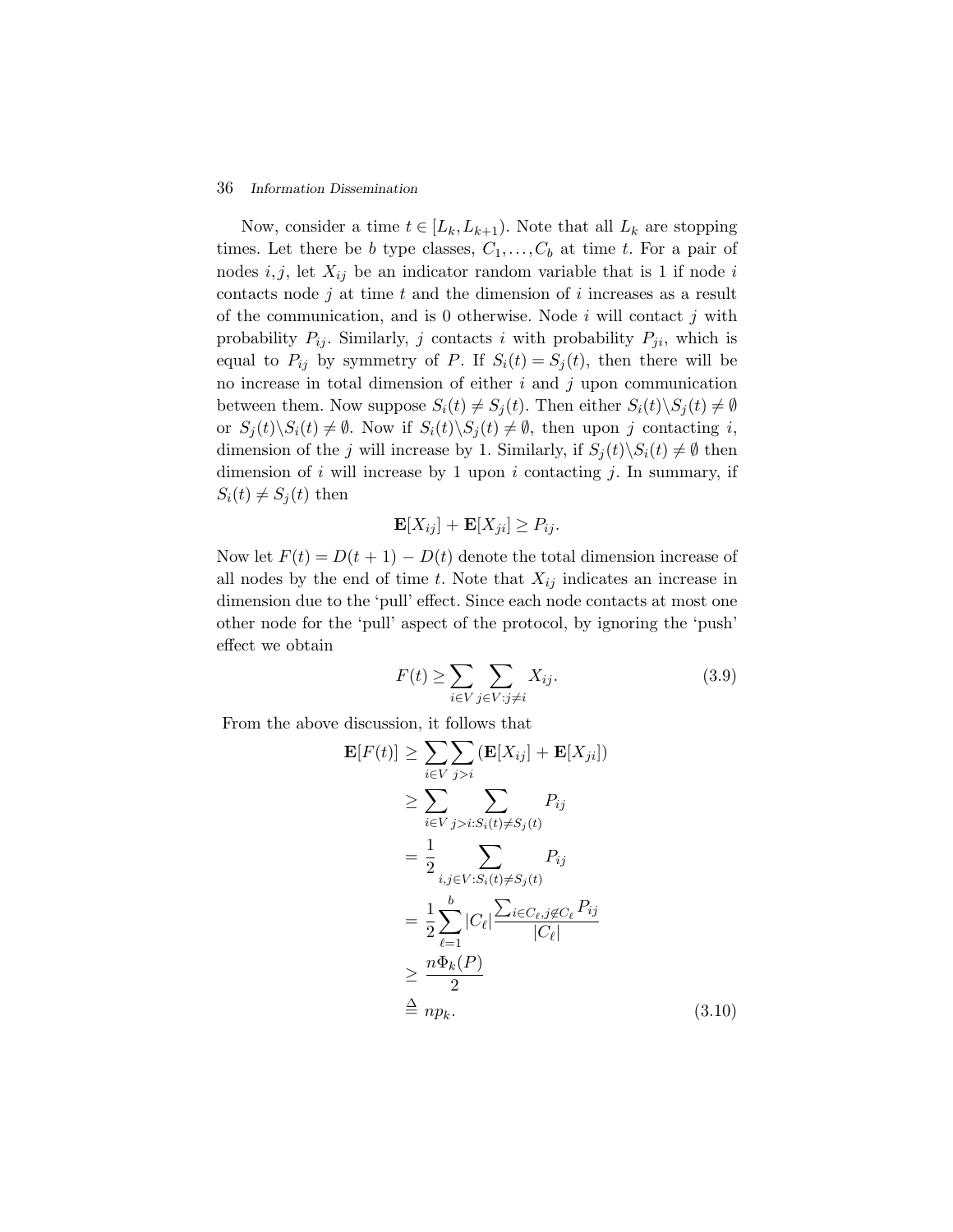In the analysis above, we have utilized the fact that  $t \in [L_k, L_{k+1})$  and hence the maximal type-class size,  $A(t) \leq k$ . This provides a lower bound on the expected total dimension increase during any round in the period  $[L_k, L_{k+1})$ . Note that this lower bound holds for any  $t \in [L_k, L_{k+1})$  uniformly. Define

$$
Z_k(t) = \sum_{s=L_k}^{t-1} (F(s) - np_k) \mathbf{1}_{\{s < L_{k+1}\}},\tag{3.11}
$$

where  $Z_k(L_k) = 0$ . For  $t \ge L_k$ ,  $Z_k(t)$  is a submartingale, i.e.,

$$
\mathbf{E}[Z_k(t+1) | Z_k(t)] \ge Z_k(t). \tag{3.12}
$$

The quantity  $L_{k+1}$  is a stopping time with respect to the history of the algorithm. It is easy to show that  $\mathbf{E}[L_{k+1}] < \infty$  via a stochastic upper bound using a certain geometric random variable with positive probability. Moreover, the submartingale  $Z_k(t)$  has bounded increments. A stopped submartingale is a submartingale, and hence we obtain

$$
\mathbf{E}[Z_k(L_{k+1})] \ge \mathbf{E}[Z_k(L_k)] = 0.
$$
\n(3.13)

Now, from the definitions of  $L_k, L_{k+1}, Y_k, Y_{k+1}$ , and (3.13), we obtain

$$
\mathbf{E}[Y_{k+1} - Y_k] \ge np_k \mathbf{E}[L_{k+1} - L_k]. \tag{3.14}
$$

Recall that  $L_n$  is the time when all nodes can decode all the messages. Summing the inequality in (3.14) for all  $1 \leq k \leq n-1$  yields

$$
\mathbf{E}[L_n] \le \sum_{k=1}^{n-1} \frac{\mathbf{E}[Y_{k+1} - Y_k]}{np_k}.
$$
 (3.15)

From Lemma 3.3 and the fact that  $p_k$  is monotonically non-increasing in  $k$ , the quantity in the right-hand side of the inequality in  $(3.15)$  is maximized when  $Y_k = k(k-1)$ . Hence,

$$
\mathbf{E}[L_n] \le \sum_{k=1}^{n-1} \frac{2k}{np_k}
$$

$$
= \frac{2\hat{\Phi}(P)}{n}.
$$
(3.16)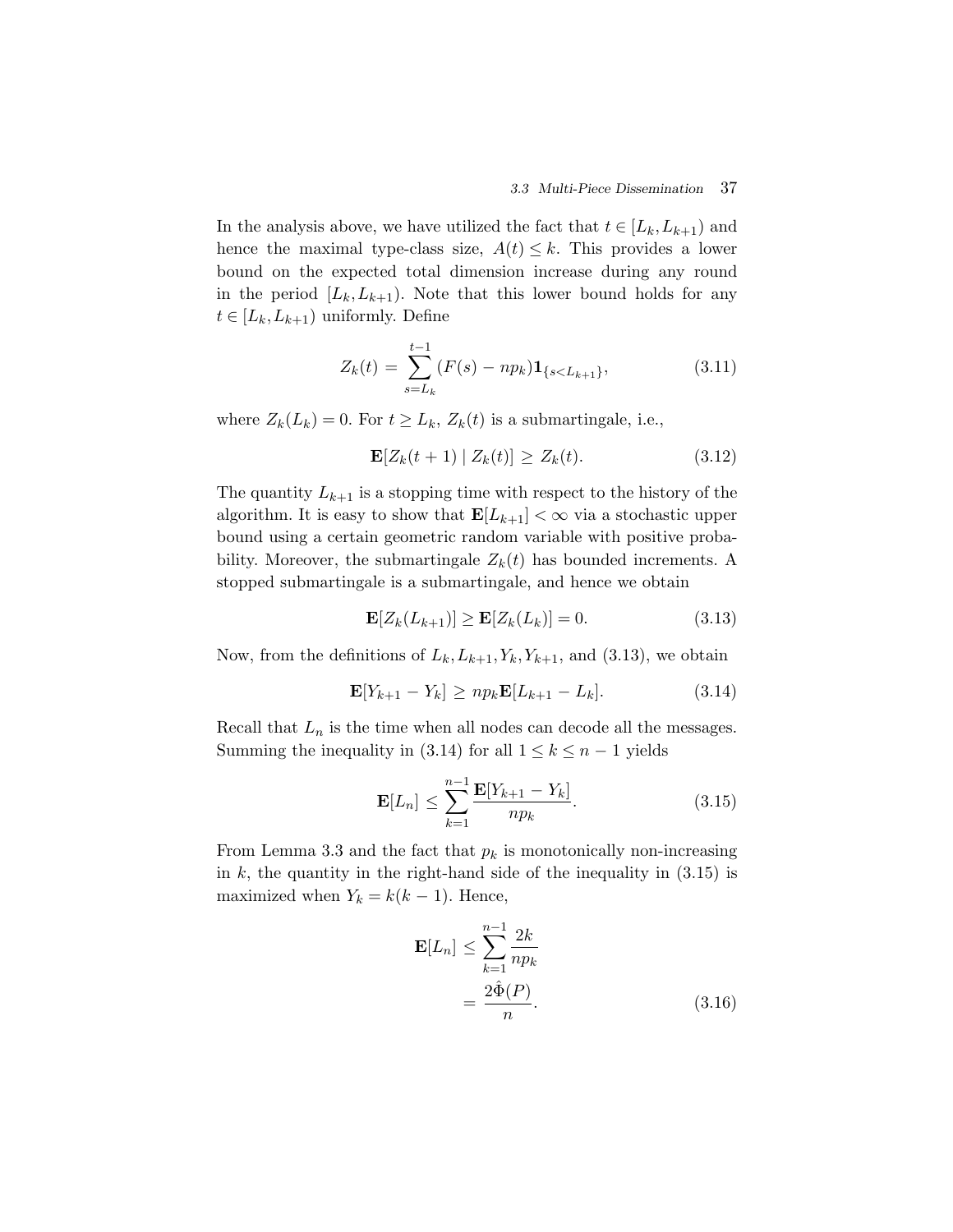#### 38 *Information Dissemination*

By Markov's inequality, the inequality in (3.16) implies that

$$
\Pr(L_n > 4\tilde{\Phi}(P)/n) < 1/2.
$$

Now, for the purpose of analysis, consider dividing time into epochs of length  $4\ddot{\Phi}(P)/n$ , and executing the information dissemination algorithm from the initial state in each epoch, independently of the other epochs. The probability that, after  $\log \varepsilon^{-1}$  epochs, some execution of the algorithm has run to completion in its epoch is greater than  $1 - \varepsilon$ . Using the running time of this virtual process as a stochastic upper bound on the running time of the actual algorithm, we conclude that

$$
T_{\text{spr}}^{\text{all}}(\varepsilon) = O\left(\frac{\hat{\Phi}(P)\log \varepsilon^{-1}}{n}\right).
$$

#### **3.3.2 Applications**

Here, we describe application of the Gossip algorithm for multi-piece information dissemination on various relevant network graphs.

#### **3.3.2.1 Complete graph**

As before, for the complete graph we consider the natural probability matrix  $P = \frac{1}{n}$ . For such a matrix, as explained in *Preliminaries*,  $\hat{\Phi}(P) = O(n^2 \log n)$ . Therefore,  $T_{spr}^{\text{all}}(\varepsilon) = O(n \log n \log \varepsilon^{-1})$ . That is, for  $\varepsilon = \Omega(1/\text{poly}(n))$  we have  $T_{\text{spr}}^{\text{one}}(\varepsilon) = O(n \log^2 n)$ . This is only  $\log^2 n$ 'slower' compared to the 'fastest' possible time of  $\Theta(n)$  because each node can receive at most one message in a time-slot. Thus, the natural Gossip algorithm spreads information essentially as fast as possible on the complete graph.

#### **3.3.2.2 Ring graph**

For the ring graph of  $n$  nodes, as before we consider the following probability matrix P: for each i,  $P_{ii} = 1/2$ ,  $P_{ii^+} = P_{ii^-} = 1/4$  where  $i^+$  and  $i^-$  represent neighbors of i on either side. As established in *Preliminaries*,  $\hat{\Phi}(P) = \Theta(n^3)$ . Therefore, for  $\varepsilon = \Omega(1/\text{poly}(n))$  we have  $T_{\text{spr}}^{\text{all}}(\varepsilon) = O(n^2 \log n)$ . Now, the ring has diameter n, and by 'proper'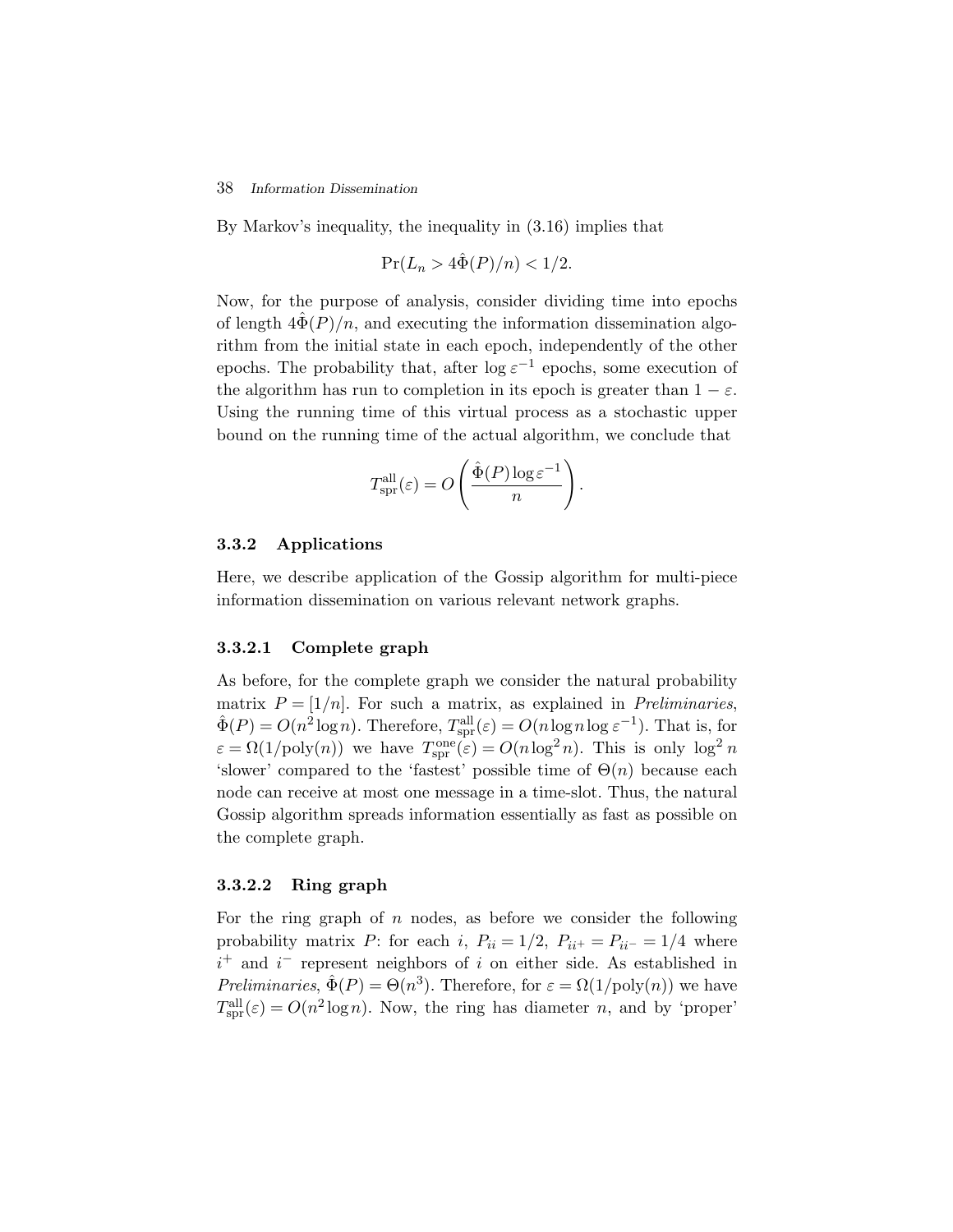scheduling (everyone passes new messages to the left) it is indeed possible to spread all data to all nodes in time  $O(n)$ . Thus, the above algorithm seem to be 'slower' by a factor of  $n$  compared to the best possible. We believe that this is due to weakness of the analytic method presented here and not the algorithm.

#### **3.3.2.3 Expander graph**

The expander graph, like the complete graph, has  $\hat{\Phi} = (n^2 \log n)$ . Therefore,  $T_{spr}^{all}(\varepsilon) = O(n \log n)$  for  $\varepsilon = \Omega(1/\text{poly}(n))$ . That is, the Gossip algorithm performs essentially as fast as possible.

#### **3.4 Summary and Historical Notes**

Here, we described Gossip based information dissemination algorithms for the single-piece and many-piece dissemination scenarios. These are the simplest possible natural algorithms. We presented a detailed analysis for the information spreading time in both single-piece and many-piece scenarios. We found that the spreading time depends on the different spectral properties of the graph: for the single-piece scenario it is the conductance and for the multi-piece scenario it is the 'harmonic-like' mean of k-conductances. The analysis presented here for single-piece information spreading is based on work by Mosk-Aoyama and Shah [55] and the analysis for multi-piece spreading is based on another work by Mosk-aoyama and Shah [54]. It should be noted that though here for multi-piece information spreading we use a 'BitTorrentlike' scheme, one can use a 'network coding' based approach as well (see [54] for details).

Historically, the analysis of multi-piece information spreading for BitTorrent like systems was studied using a 'mean-field' approximation by Qiu and Srikant [59] as well as Massoulie and Vojnovic [47]. The use of network coding for efficient gossiping was introduced by Deb et al. [14] for the complete graph.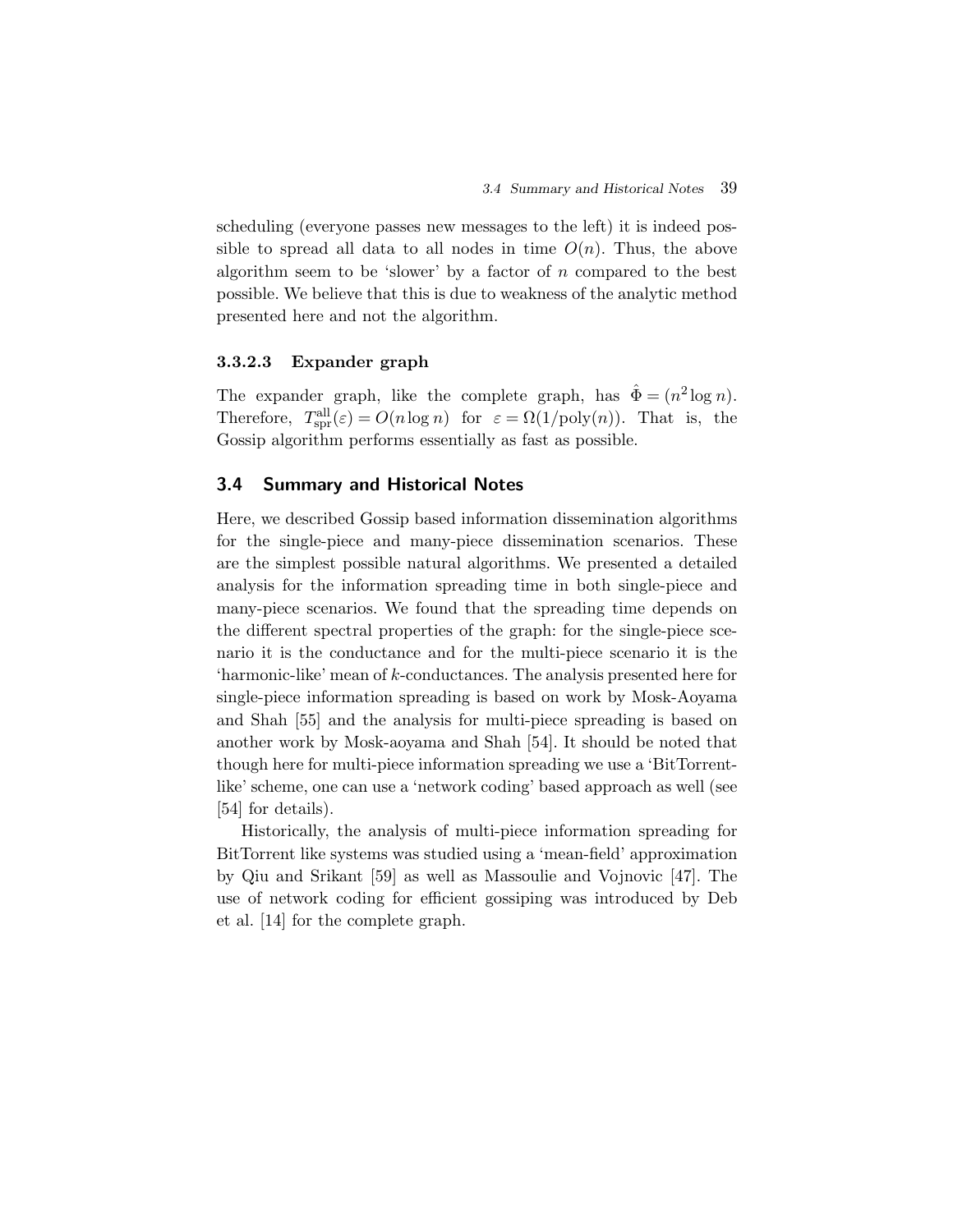# **4**

# **Linear Computation**

#### **4.1 Setup**

We are given a connected network of  $n$  nodes with connectivity graph  $G = (V, E)$ . Each node  $i \in V$  has its own real value  $x_i \in \mathbf{R}$ . Let  $\mathbf{x} = [x_i]$ be the vector of these  $n$  numbers. The quantity of interest is the average of these *n* numbers, denoted by  $\mathbf{x}_{ave}$ , where  $\mathbf{x}_{ave} = \sum_{i=1}^{n} x_i/n = \mathbf{x}^T \mathbf{1}/n$ . This question of computing averages in a distributed manner arises in many applications including distributed estimation, distributed control (popularly known as consensus), and distributed optimization.

A natural iterative and distributed algorithm for computing **x**ave is based on linear dynamics. To this end, let time be discrete (or slotted) and indexed by  $t \in \mathbb{N}$ . Let  $\mathbf{y}(t)=[y_i(t)]$  denote the vector of estimates at nodes of G at time t. Initially,  $t = 0$  and  $y(0) = x$ . The estimates at time  $t + 1$ ,  $y(t + 1)$  are obtained from  $y(t)$  by selecting an  $n \times n$ matrix  $W(t)=[W_{ij}(t)] \in \mathbb{R}^{n \times n}_{+}$  and performing a linear update

$$
\mathbf{y}(t+1) = W(t)\mathbf{y}(t).
$$

That is, each node j sends the value  $W_{ij}(t)y_i(t)$  to node i; upon receiving these values from the nodes (including from itself), node i sums them up to form its updated estimate  $y_i(t + 1)$ . To make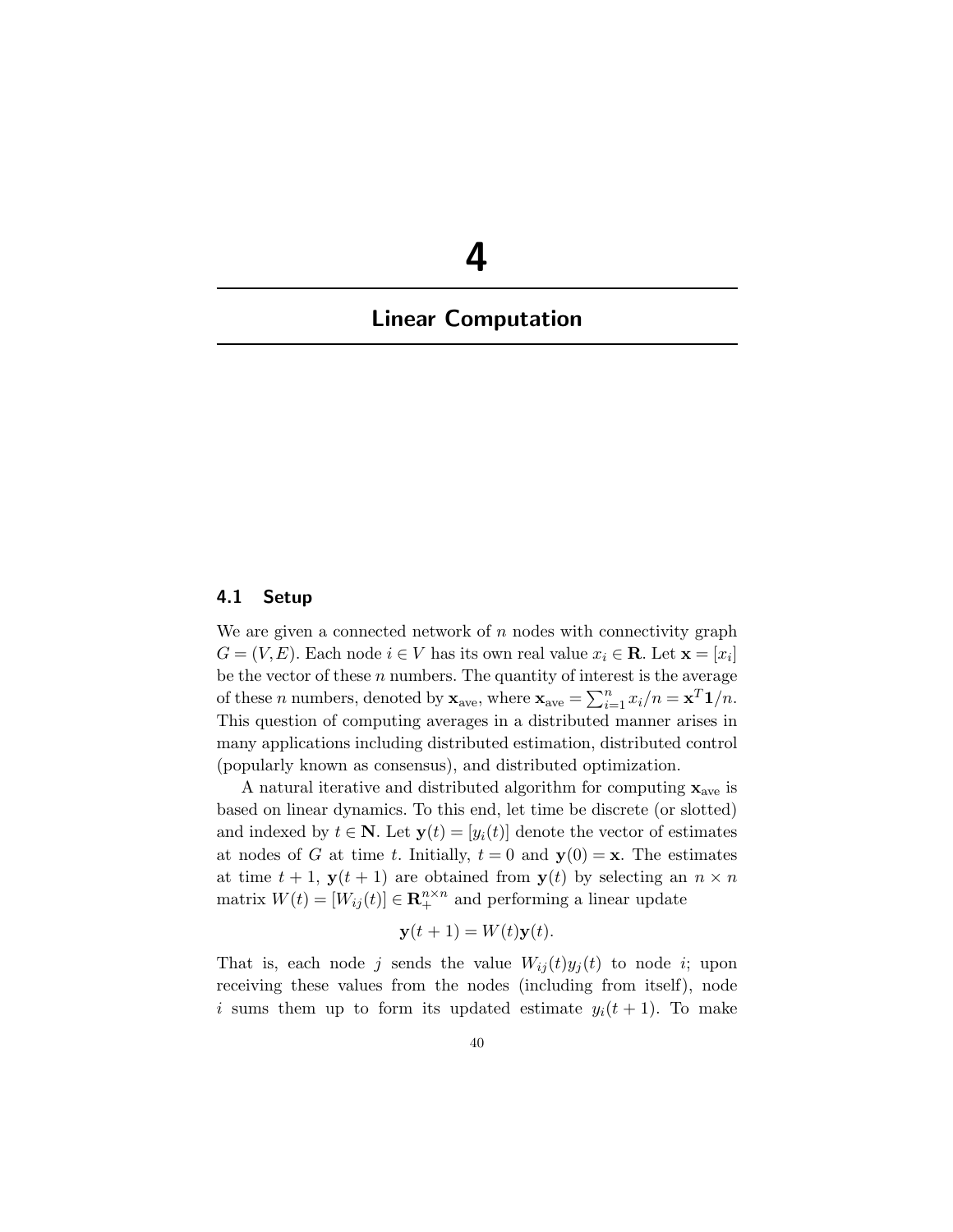such an algorithm distributed with repsect to the network graph  $G$ , we require that  $W(t)$  be graph conformant, i.e., if  $(i, j) \notin E$  then  $W_{ii}(t) = W_{ii}(t) = 0$ . From results on products of matrices [20] it follows that if  $W(t)$  belongs to a finite set of paracontracting matrices (i.e.,  $W(t)\mathbf{y} \neq \mathbf{y} \Leftrightarrow \|W(t)\mathbf{y}\| < \|\mathbf{y}\|$ ) then  $\mathbf{y}(t) \to \mathbf{y}^*$  where  $\mathbf{y}^* \in \bigcap_{i \in \mathcal{I}} \mathcal{H}(W_i)$ . Here,  $\mathcal{I} = \{i : W_i$  appear infinitely often in the sequence  $W(t)$  and for  $i \in \mathcal{I}$ ,  $\mathcal{H}(W_i)$  denotes the eigenspace of  $W_i$  associated with eigenvalue 1. Therefore, to guarantee convergence to  $\mathbf{x}_{\text{ave}}\mathbf{1}$ , the algorithms considered here will choose  $W(t)$  with **1** as an eigenvector with eigenvalue 1.

#### **4.1.1 Example Algorithm**

Here, we present an example of a linear dynamics based algorithm that belongs to the class of algorithms described above. Specifically, we describe a time-invariant algorithm, i.e.,  $W(t) = W$ . The choice of W is done in a very simple manner based on the well known Metropolis– Hasting method. Specifically, for each node  $i \in V$ ,

$$
W_{ij} = \begin{cases} \frac{1}{2d}, & \text{if } j \neq i \quad \text{and} \quad (i,j) \in E, \\ 0, & \text{if } j \neq i \quad \text{and} \quad (i,j) \notin E, \\ 1 - \frac{d_i}{2d}, & \text{if } j = i. \end{cases}
$$

Here  $d_i$  denotes the degree of node  $i \in V$  and  $d = \max_{i \in V} d_i$ . It is wellknown that **1** is an eigenvector of  $W = [W_{ij}]$  thus defined with corresponding eigenvalue 1, which is the largest possible value. Further, since G is connected it defines an irreducible, aperiodic random walk on G. Therefore, it follows that

$$
\mathbf{y}(t) = W^t \mathbf{y}(0) = W^t \mathbf{x} \to \mathbf{x}_{\text{ave}} \mathbf{1}, \quad \text{as } t \to \infty.
$$

Thus the above class of linear dynamics based algorithms is indeed non-empty and it is quite easy to find an algorithm, i.e., a matrix W with the desired properties.

#### **4.1.2 Quantity of Interest**

Our interest is in finding a good estimate of  $\mathbf{x}_{\text{ave}}$  as quickly as possible using the linear dynamics based algorithm. To this end, for any  $\varepsilon > 0$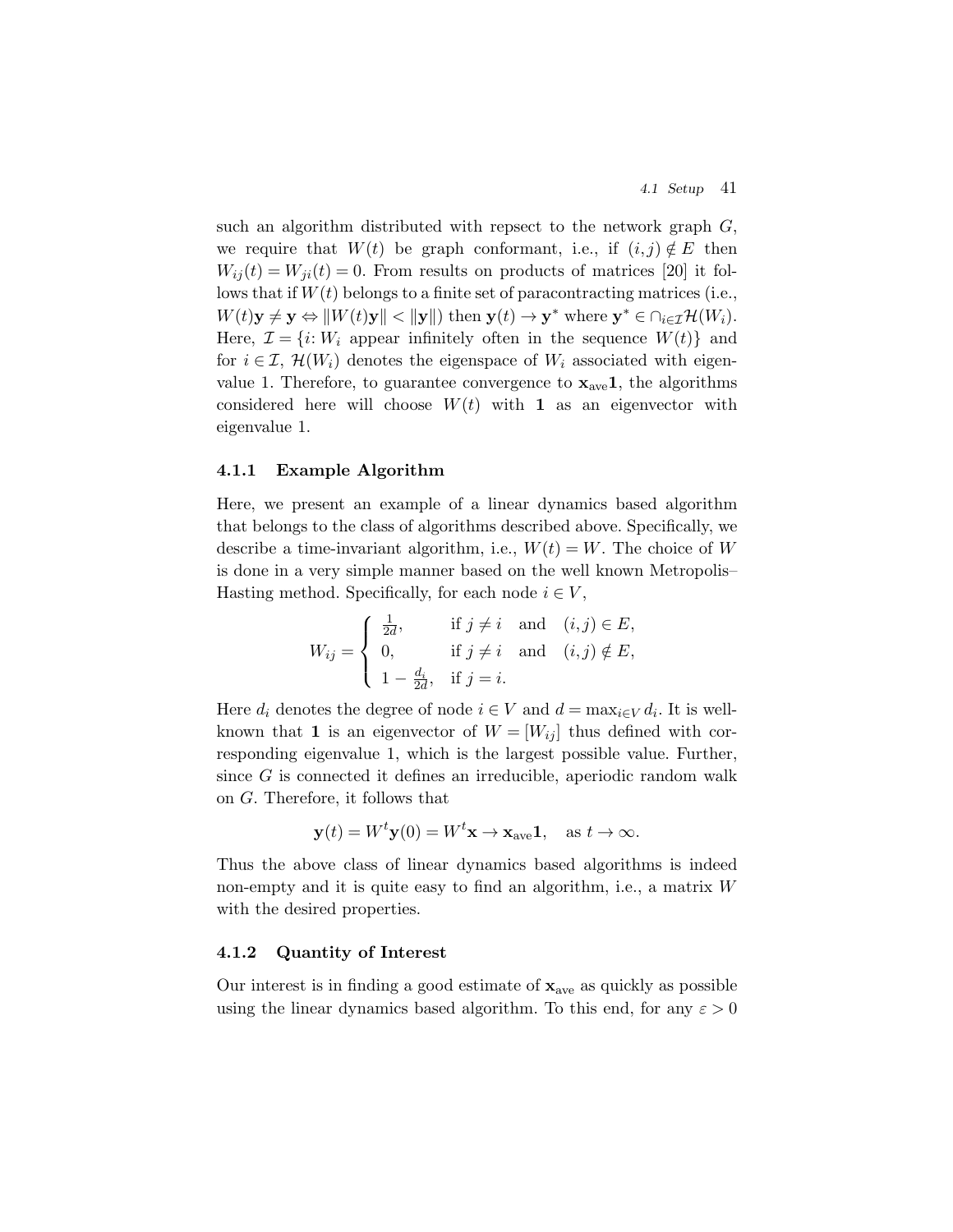define the  $\varepsilon$ -computation time, denoted by  $T_{ave}(\varepsilon)$ , as

$$
T_{\text{ave}}(\varepsilon) = \sup_{\mathbf{x} \in \mathbf{R}^n} \inf \left\{ t : \Pr\left( \frac{\|\mathbf{y}(t) - \mathbf{x}_{\text{ave}} \mathbf{1}\|}{\|\mathbf{x}\|} \ge \varepsilon \right) \le \varepsilon \right\}.
$$
 (4.1)

The probability in the above definition is with respect to possible randomness in the algorithm (i.e., the randomness in selection of sequence  $W(t), t \in \mathbf{N}$ ).

The algorithm performs a total of  $|W(t)|_o \stackrel{\Delta}{=} |\{(i,j): W_{ij}(t) \neq 0\}|$ computations in the time slot  $t$ . Therefore, the total computation performed to obtain an  $\varepsilon$  approximation (with probability at least  $1 - \varepsilon$ ) of **x**ave at all nodes is

$$
C_{\rm ave}(\varepsilon)\stackrel{\Delta}{=}\sum_{t=0}^{{\cal T}_{\rm ave}(\varepsilon)-1}|W(t)|_o.
$$

Our goal is to design an algorithm, that is to choose a  $W(t)$ ,  $t \in \mathbb{N}$ , so that ideally both  $T_{ave}(\varepsilon)$  and  $C_{ave}(\varepsilon)$  are minimized. In Gossip algorithms, it is reasonable to assume that all nodes are performing some computation in each time slot. Therefore, we will have  $|W(t)|_o = \Omega(n)$  for all t. That is,  $C_{ave}(\varepsilon) = \Omega(nT_{ave}(\varepsilon))$ . In what follows, we first consider randomized algorithms that indeed incur a cost  $C_{\text{ave}}(\varepsilon) = \Theta(nT_{\text{ave}}(\varepsilon))$ . Therefore in such algorithms, the goal will be to minimize  $T_{\text{ave}}(\varepsilon)$ . We will characterize the  $T_{\text{ave}}(\varepsilon)$  for these algorithms and relate them to the 'mixing time' of certain reversible random walk on the graph G. This leads to the conclusion that for graphs with good expansion property the randomized algorithms are essentially optimal in terms of  $T_{ave}(\varepsilon)$  as well. Thus, randomized algorithms will be optimal both in terms of  $T_{ave}(\varepsilon)$  and  $C_{ave}(\varepsilon)$  for graphs with good expansion property.

In contrast, for graphs with 'geometry' (e.g., ring graph) the computation time  $T_{ave}(\varepsilon)$  can be quite poor due to its relation to the mixing time of reversible random walk. To overcome this limitation, we consider determinstic linear dynamics in the second part. We present a time-invariant deterministic algorithm, i.e.,  $W(t) = W$  for all  $t \in \mathbb{N}$ , that has optimal  $T_{ave}(\varepsilon)$  and near optimal  $C_{ave}(\varepsilon)$  for graphs with 'geometry'. This algorithm is built upon certain non-reversible random walk on graph G. As a by product, this construction provides the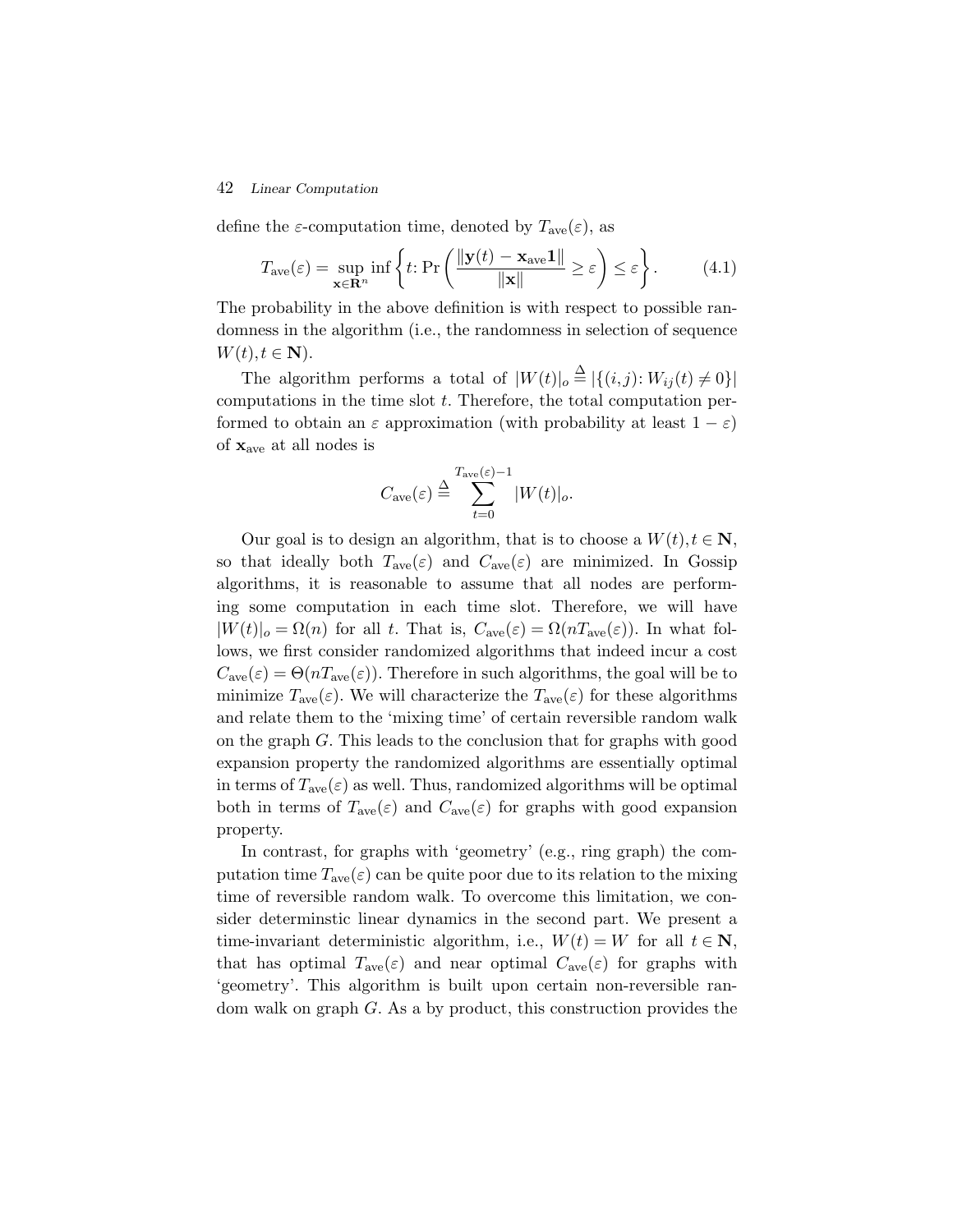fastest mixing random walk (Markov chain) on a graph G with mixing time being of the order of the diameter of G.

#### **4.2 Randomized Algorithms and Reversible Random Walks**

This section describes an algorithm where  $W(t)$  is chosen randomly in each time  $t \in \mathbb{N}$ . The  $T_{ave}(\varepsilon)$  of this randomized algorithm will relate to the mixing time of a reversible random walk. Therefore, the performance of this algorithm will be effectively characterized by reversible random walks.

#### **4.2.1 Algorithm**

Let  $P = [P_{ij}]$  be any  $n \times n$  doubly-stochastic matrix that is network graph  $G$  conformant. Here, we assume that  $P$  is symmetric, i.e.,  $P_{ij} = P_{ji}$  for all i, j. We assume that P is chosen such that it is aperiodic and irreducible. That is, a random walk with  $P$  as its transition matrix on  $G$  is ergodic and has the uniform distribution on  $G$  as its unique stationary distribution. We will call  $P$  the probability matrix corresponding to the algorithm, because we will choose  $W(t)$  according to an i.i.d. distribution with  $\mathbf{E}[W(t)]$  related to P. Now we describe the distribution from which  $W(t)$  is chosen. By Birkhoff-Von Neumann's theorem(e.g. [30]), a non-negative doubly-stochastic matrix  $P$  can be decomposed into at most  $n^2$  ( $n^2 - 2n + 1$  to be precise) permutation matrices:

$$
P = \sum_{m=1}^{n^2} \alpha_m \Pi_m, \quad \alpha_m \ge 0, \quad \sum_{m=1}^{n^2} \alpha_m = 1.
$$

Define a random (matrix) variable Π with distribution

$$
\Pr(\Pi = \Pi_m) = \alpha_m, \ 1 \le m \le n^2.
$$

As part of the algorithm, we sample a permutation matrix as per the distribution of  $\Pi$  every time  $t \in \mathbb{N}$  independently. Let  $\Pi(t)$  be the permutation matrix sampled at time t. The  $\Pi(t)$  can be thought of as a 'directed' matching of vertices: i is matched to j if  $\Pi_{ij}(t) = 1$ . Here i matched to j  $(\Pi_{ij}(t) = 1)$  is different from j matched to  $i (\Pi_{ji}(t) = 1)$ .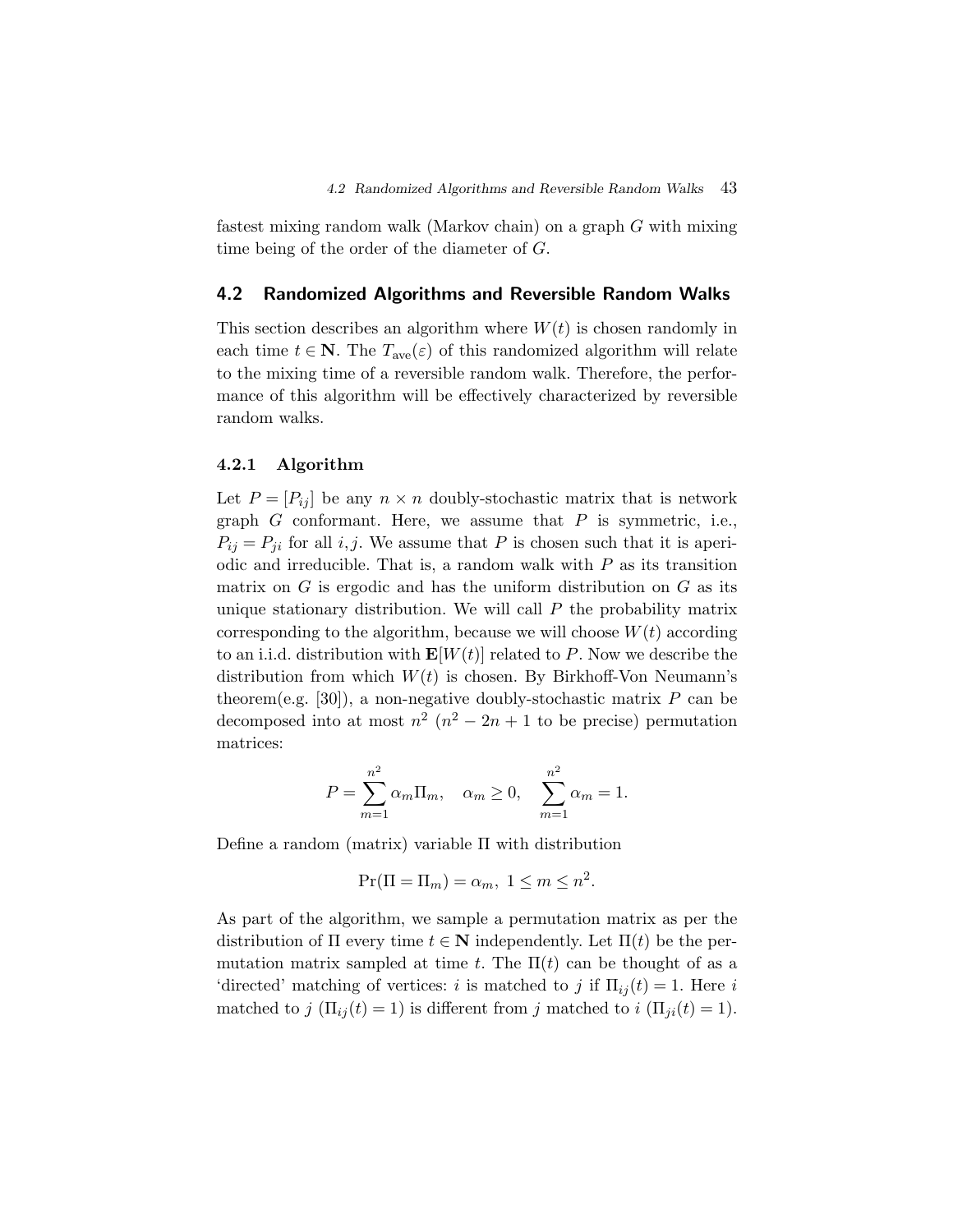As part of the algorithm, if i is matched to j at time t (i.e.,  $\Pi_{ii}(t) = 1$ ) then  $i$  updates its estimate by setting it to be the average of its own current estimate and that of j. That is,  $y_i(t + 1) = (y_i(t) + y_j(t))/2$ . In matrix form, this corresponds to

$$
\mathbf{y}(t+1) = \frac{1}{2} \left( I + \Pi(t) \right) \mathbf{y}(t).
$$

That is,  $W(t) = (I + \Pi(t))/2$ . This completes the description of the algorithm. Note that exactly two operations per node and 2n total operations are performed in each time  $t$  in the whole network.

#### **4.2.2 Performance**

Here, we characterize  $T_{ave}(\varepsilon)$  of the above stated randomized algorithm. Later, we shall relate it to the mixing time of a random walk on G with transition matrix given by  $(I + P)/2$ .

**Theorem 4.1.** For any  $\varepsilon \in (0,1/2)$ , the  $\varepsilon$ -computation time of the randomized algorithm based on  $P$  described above is bounded by

$$
\frac{0.5\log(3\varepsilon)^{-1}}{\log \lambda^{-1}} \leq T_{\text{ave}}(\varepsilon) \leq \frac{3\log \varepsilon^{-1}}{\log \lambda^{-1}},
$$

where  $\lambda = \frac{1}{2}(1 + \lambda_2(P)).$ 

The proof of Theorem 4.1 is stated in terms of upper bound and lower bounds separately, next.

#### **4.2.2.1 Upper bound**

Recall that, under the randomized algorithm, we have

$$
\mathbf{y}(t+1) = W(t)\mathbf{y}(t),\tag{4.2}
$$

where for a random permutation matrix  $\Pi(t)$ 

$$
W(t) = \frac{1}{2} (I + \Pi(t)).
$$
\n(4.3)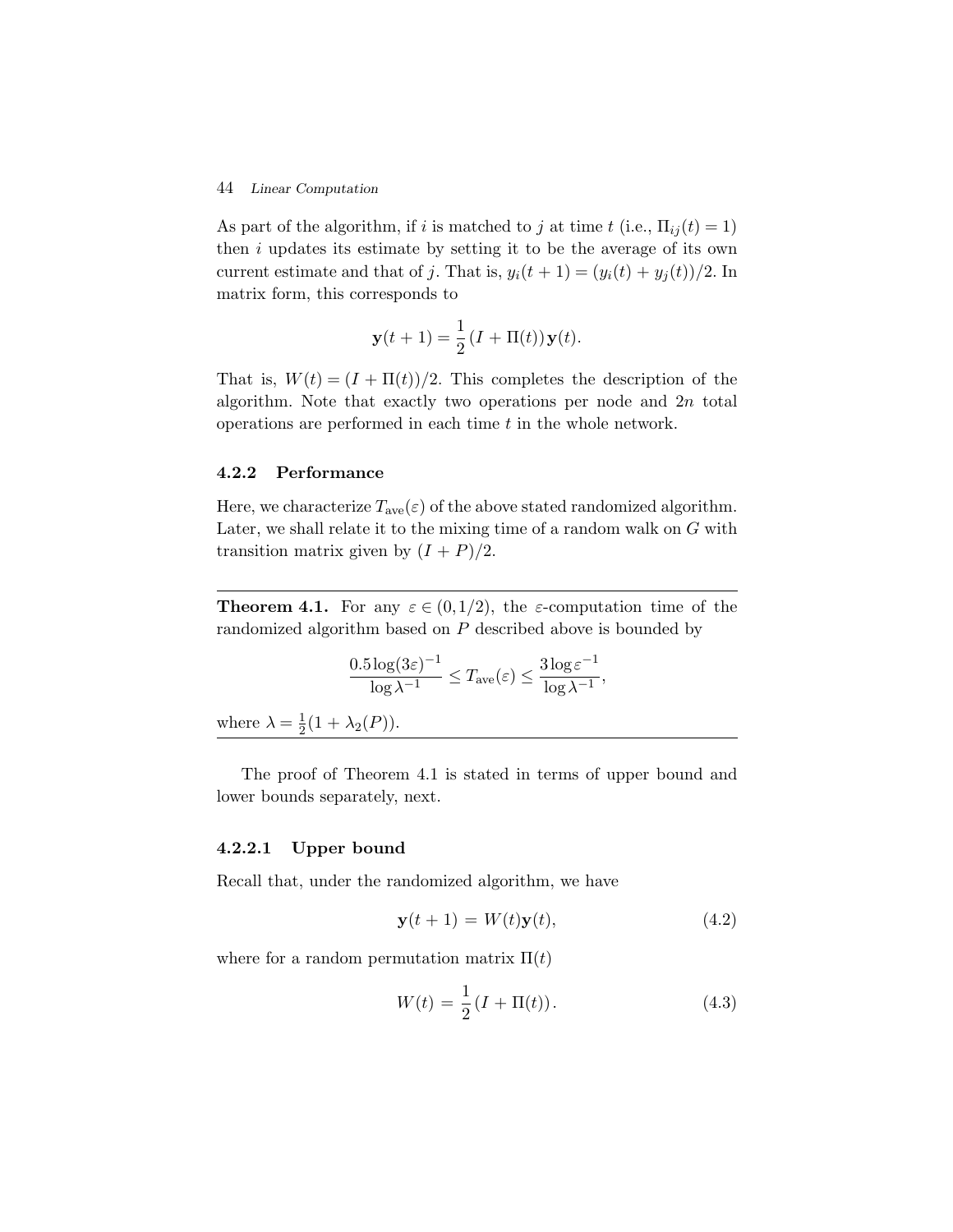Note that  $W(t)$  is a doubly stochastic matrix for all t. That is, it preserves the  $\ell_1$  norm across t, i.e.

$$
\mathbf{y}(t)^{T}\mathbf{1} = \mathbf{y}(0)^{T}\mathbf{1} = \sum_{i=1}^{n} x_{i}.
$$
 (4.4)

We wish to bound how quickly  $y(t) \rightarrow x_{ave}1$ . That is, we wish to find out how quickly, the 'error'  $z(t) \stackrel{\Delta}{=} y(t) - x_{ave}1$  goes to 0 in terms of its  $\ell_2$  norm. For this, we will compute the expectation of  $\mathbf{z}(t)^T \mathbf{z}(t)$  and use Markov's inequality to obtain the desired conclusion.

To this end, let us first compute  $\mathbf{E}[\mathbf{z}(t)^T \mathbf{z}(t)]$ . Recall that,  $\mathbf{z}(t) =$  $\mathbf{y}(t) - \mathbf{x}_{\text{ave}} \mathbf{1}$  and  $W(t) \mathbf{1} = \mathbf{1}$ . Therefore,

$$
W(t)\mathbf{z}(t) = W(t)\mathbf{y}(t) - \mathbf{x}_{ave}W(t)\mathbf{1} = \mathbf{y}(t+1) - \mathbf{x}_{ave}\mathbf{1} = \mathbf{z}(t+1).
$$

Therefore, for any  $t > 0$ 

$$
\mathbf{z}(t)^T \mathbf{z}(t) = \mathbf{z}(t-1)^T W(t-1)^T W(t-1) \mathbf{z}(t-1).
$$
 (4.5)

Now,  $W(t-1)$  is independent of  $z(t-1)$ . Therefore,

$$
\mathbf{E}[\mathbf{z}(t)^T \mathbf{z}(t) | \mathbf{z}(t-1)]
$$
  
=  $\mathbf{z}(t-1)^T \mathbf{E}[W(t-1)^T W(t-1)] \mathbf{z}(t-1).$  (4.6)

Due to the time-invariance of the distributions of  $W(\cdot)$ , we have that  $\mathbf{E}[W(t-1)^TW(t-1)] = \mathbf{E}[W(0)^TW(0)].$  Consider the following.

$$
W(0)TW(0) = \frac{1}{4} (I + \Pi(0)T) (I + \Pi(0))
$$
  
=  $\frac{1}{4} (2I + \Pi(0) + \Pi(0)T)$ . (4.7)

Therefore,

$$
\overline{W} \stackrel{\Delta}{=} \mathbf{E}[W(0)^T W(0)] = \frac{1}{2} \left( I + \overline{P} \right), \tag{4.8}
$$

we recall that  $\overline{P} = (P + P^T)/2$ . Since P is symmetric, we have  $\overline{P} = P$ . The doubly stochasticity of P implies that of  $\overline{W}$ . Similarly, irreducibility and aperiodicity of P implies that of  $\overline{W}$ . Hence, **1** is the eigenvector with the unique largest eigenvalue 1 of  $\overline{W}$ .  $\overline{W}$  is a symmetric matrix. By the variational characterization of eigenvalues, it follows that

$$
\mathbf{z}(t-1)^{T}\overline{W}\mathbf{z}(t-1) \leq \lambda \mathbf{z}(t-1)^{T}\mathbf{z}(t-1), \qquad (4.9)
$$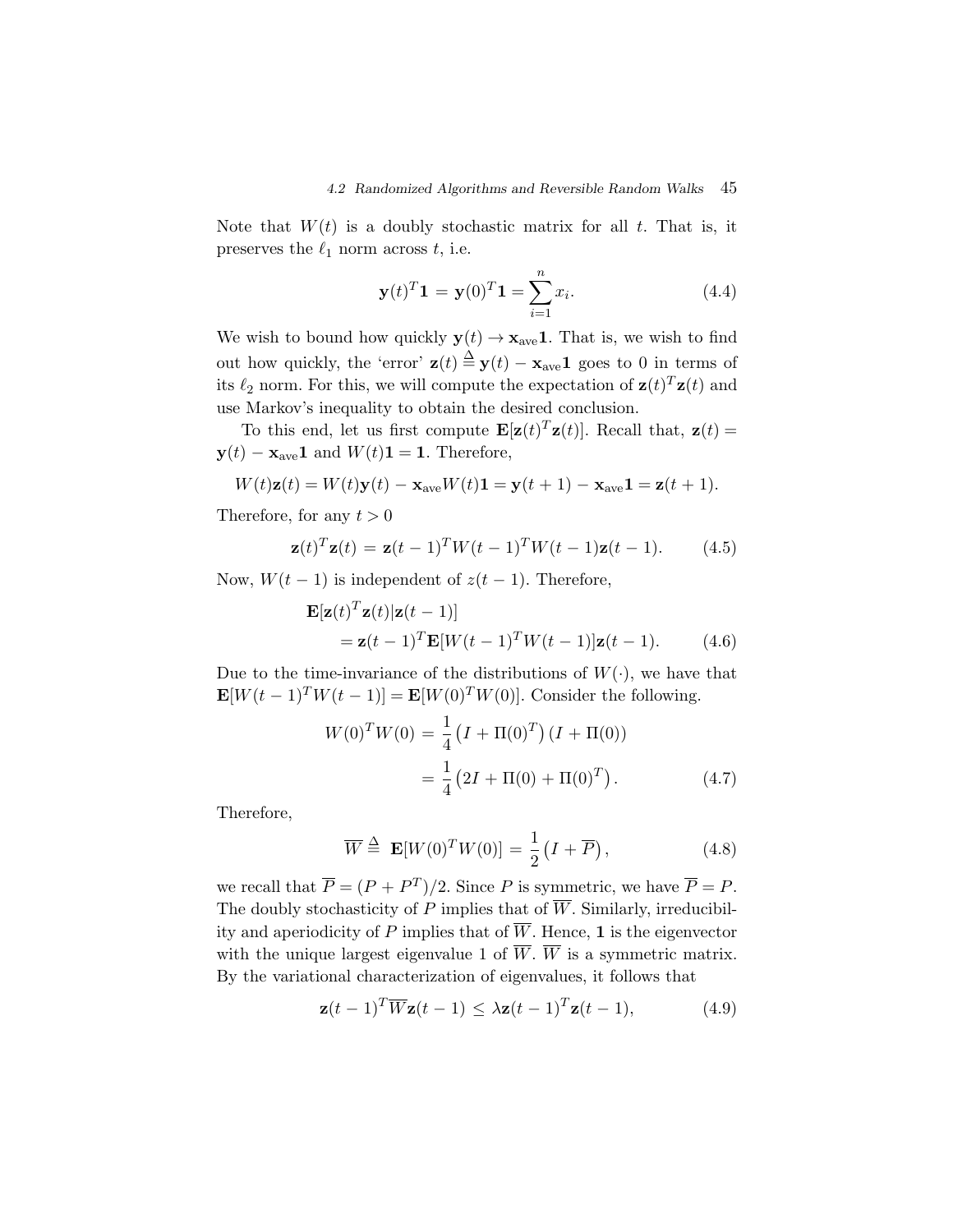where  $\lambda$  is the second largest eigenvalue of  $\overline{W}$ . It should be noted that all eigenvalues of  $\overline{W}$  are non-negative due to its form (4.8). Also it follows from the property of eigenvalues that

$$
\lambda = \frac{1}{2} (1 + \lambda_2(P)),
$$

where  $\lambda_2(P)$  is the second-largest eigenvalue of P.

Now recursive application of (4.5) and (4.9) yields

$$
\mathbf{E}[\mathbf{z}(t)^T \mathbf{z}(t)] \leq \lambda^t \mathbf{z}(0)^T \mathbf{z}(0).
$$
 (4.10)

Now,

$$
\mathbf{z}(0)^{T}\mathbf{z}(0) = \mathbf{x}^{T}\mathbf{x} - n\mathbf{x}_{ave}^{2}
$$
  
\n
$$
\leq \mathbf{x}^{T}\mathbf{x}.
$$
 (4.11)

From (4.10), (4.11) and an application of Markov's inequality, we have

$$
\Pr\left(\frac{\|\mathbf{y}(t) - \mathbf{x}_{\text{ave}}\mathbf{1}\|}{\|\mathbf{x}\|} \ge \varepsilon\right) = \Pr\left(\frac{\mathbf{z}(t)^T \mathbf{z}(t)}{\mathbf{x}^T \mathbf{x}} \ge \varepsilon^2\right)
$$

$$
\le \varepsilon^{-2} \frac{\mathbf{E}[\mathbf{z}(t)^T \mathbf{z}(t)]}{\mathbf{x}^T \mathbf{x}}
$$

$$
= \varepsilon^{-2} \lambda^t. \tag{4.12}
$$

From (4.12), it follows that

$$
T_{\rm ave}(\varepsilon)\leq \frac{3\log \varepsilon^{-1}}{\log \lambda^{-1}}\;=\;\frac{3\log \varepsilon}{\log \lambda}.
$$

This completes the proof of upper bound claimed in Theorem 4.1.

#### **4.2.2.2 Lower bound**

Here, we present the proof of lower bound on  $T_{ave}(\varepsilon)$  claimed in Theorem 4.1. Recall from the arguments above that  $\mathbf{z}(t + 1) = W(t)\mathbf{z}(t)$ . Therefore,

$$
\mathbf{E}[\mathbf{z}(t)] = \overline{W}^t \mathbf{z}(0). \tag{4.13}
$$

By definition,  $\overline{W} = (I + P)/2$  and hence it is a symmetric positivesemidefinite doubly stochastic matrix. It is irreducible and aperiodic as well. Hence it has non-negative real valued eigenvalues

$$
1 = \lambda_1(\overline{W}) > \lambda_2(\overline{W}) \ge \cdots \ge \lambda_n(\overline{W}) \ge 0,
$$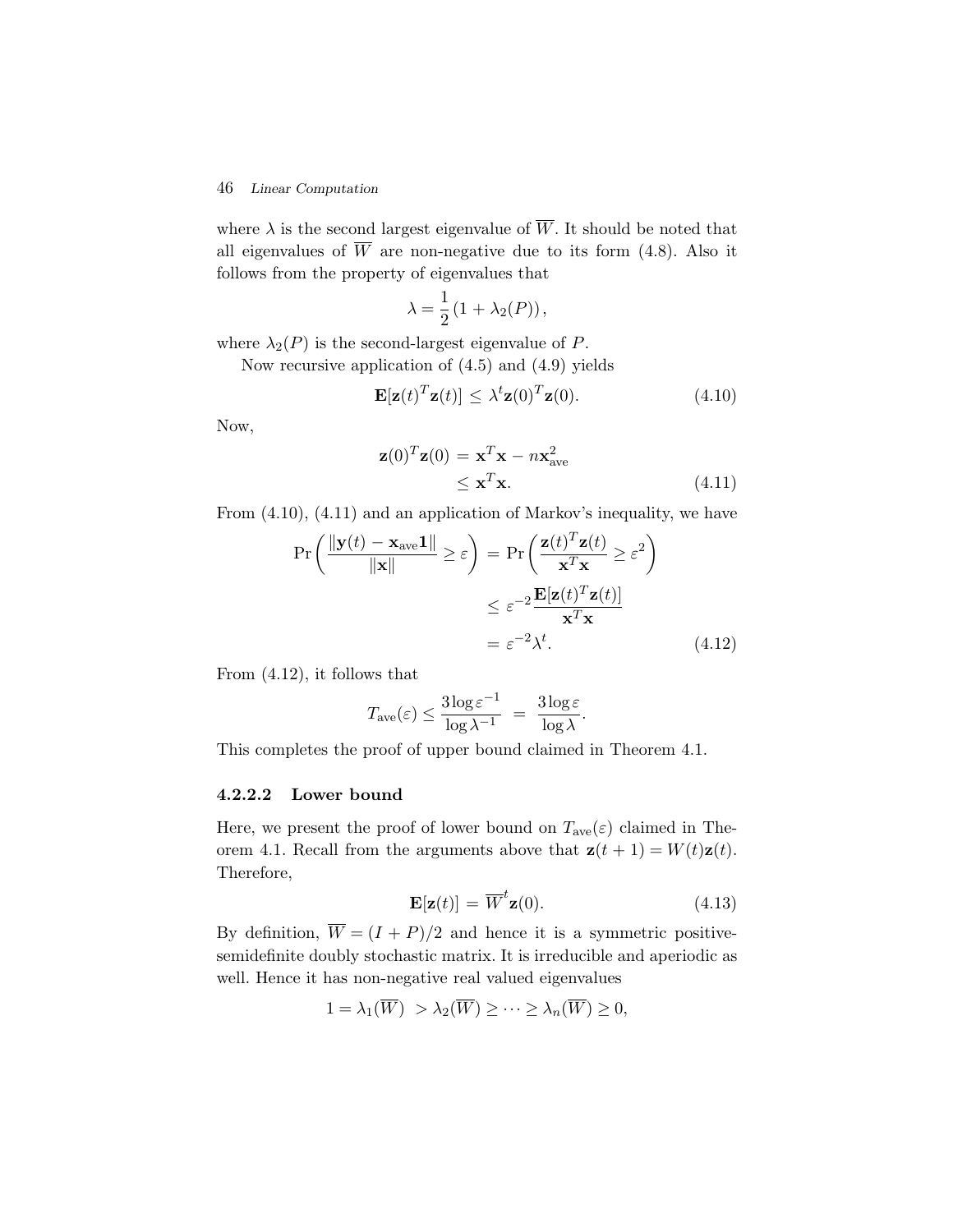and corresponding orthonormal eigenvectors  $\frac{1}{\sqrt{n}}$ **1**, **v**<sub>2</sub>,...,**v**<sub>n</sub>. Select

$$
\mathbf{x} = \frac{1}{\sqrt{2}} \left( \frac{1}{\sqrt{n}} \mathbf{1} + \mathbf{v}_2 \right) \Rightarrow \mathbf{z}(0) = \frac{1}{\sqrt{2}} \mathbf{v}_2.
$$

For this choice of **x**,  $\|\mathbf{x}\| = 1$ . Now from (4.13),

$$
\mathbf{E}[\mathbf{z}(t)] = \frac{1}{\sqrt{2}} \lambda^t \mathbf{v}_2, \tag{4.14}
$$

where as per earlier notation  $\lambda = \frac{1}{2}(1 + \lambda_2(P)) = \lambda_2(\overline{W})$ . For this particular choice of **x**, we are going to lower bound the  $\varepsilon$  computation time by lower bounding  $\mathbf{E}[\|\mathbf{z}(t)\|^2]$  and using Lemma 4.2 as stated below. By Jensen's inequality and (4.14),

$$
\mathbf{E}[\mathbf{z}(t)^T \mathbf{z}(t)] \geq \sum_{i=1}^n \mathbf{E}[z_i(t)]^2
$$
  
=  $\mathbf{E}[\mathbf{z}(t)]^T \mathbf{E}[\mathbf{z}(t)]$   
=  $\frac{1}{2} \lambda^{2t} (\overline{W}) \mathbf{v}_2^T \mathbf{v}_2$   
=  $\frac{1}{2} \lambda^{2t}$ . (4.15)

**Lemma 4.2.** Let X be a random variable such that  $0 \le X \le B$ . Then, for any  $0 < \varepsilon < B$ ,

$$
\Pr(X \ge \varepsilon) \ge \frac{\mathbf{E}[X] - \varepsilon}{B - \varepsilon}.
$$

*Proof.*

$$
\mathbf{E}[X] \le \varepsilon \Pr(X < \varepsilon) + B \Pr(X \ge \varepsilon)
$$
\n
$$
= \Pr(X \ge \varepsilon)(B - \varepsilon) + \varepsilon.
$$

Rearranging terms gives us the lemma.

From (4.14),  $\|\mathbf{z}(t)\|^2 \leq \|\mathbf{z}(0)\|^2 \leq 1/2$ . Hence Lemma 4.2 and (4.15) imply that for  $\varepsilon \in (0,1/2)$ 

$$
\Pr\left(\|\mathbf{z}(t)\| \ge \varepsilon\right) > \varepsilon,\tag{4.16}
$$

 $\Box$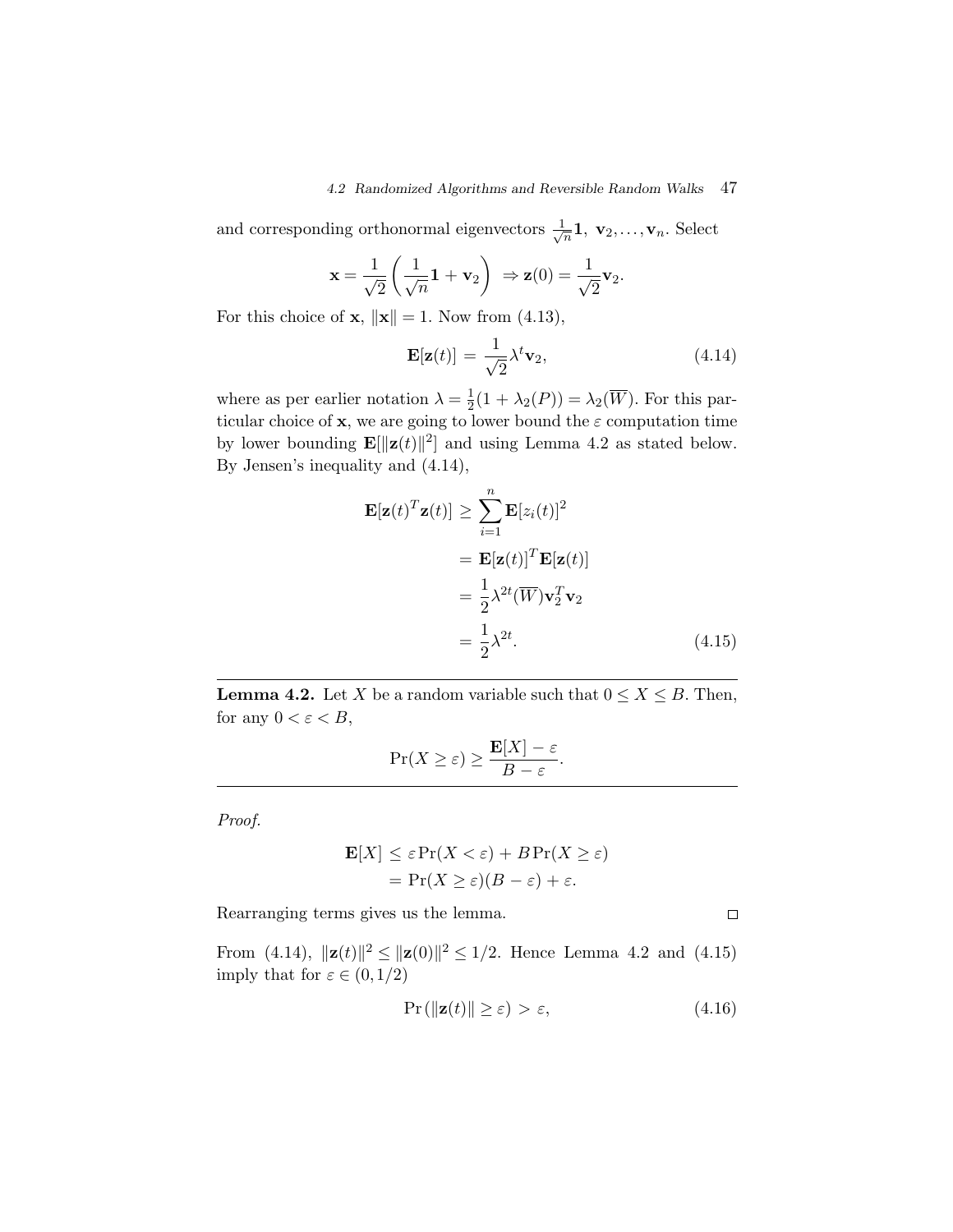for

$$
t \le \frac{0.5 \log(3\varepsilon)^{-1}}{\log \lambda^{-1}}.
$$

This implies the desired lower bound in Theorem 4.1.

#### **4.2.3 Relation to Mixing Time**

We describe the relation between the  $\varepsilon$ -computation time,  $T_{ave}(\varepsilon)$  of the randomized algorithm based on P and the  $\varepsilon$ -mixing time based on total variation distance,  $\tau(\varepsilon,\overline{W})$  (defined in *Preliminaries*), of the random walk on G with transition matrix given by  $\overline{W} = (I + P)/2$ .

**Theorem 4.3.** Let  $\varepsilon = n^{-\delta}$  for some  $\delta > 0$ . Then  $T_{ave}(\varepsilon)$  of the randomized algorithm based on P and the mixing time  $\tau(\varepsilon,\overline{W})$  of the random walk with transition matrix  $\overline{W}$  are related as

$$
T_{\text{ave}}(\varepsilon) = \Theta\left(\log n + \tau(\varepsilon, \overline{W})\right).
$$

*Proof.* Recall that  $\overline{W} = (I + P)/2$  has all eigenvalues non-negative and real valued. Therefore, the second largest (in norm) eigenvalue,  $\lambda$  of  $\overline{W}$  is equal to  $(1 + \lambda_2(P))/2$ . Since P has non-negative entries, and hence the trace of  $P$  is non-negative, the sum of all eigenvalues of  $P$  is non-negative. Since the largest eigenvalue has value 1, it must be that  $\lambda_2(P) \geq -1/n$ . Therefore,  $\lambda \geq (1 - 1/n)/2 \geq 1/4$  for all  $n \geq 2$  and a network must have at least two nodes! Now, for any  $x \in (0,1)$  it follows that

$$
\frac{x}{2} \le \log(1+x) \le x \Rightarrow \log(1+x) = \Theta(x).
$$

Given this, it follows that

$$
\log \lambda = \log(1 - (1 - \lambda)) = \Theta(1 - \lambda).
$$

Therefore,

$$
T_{\text{ave}}(\varepsilon) = \Theta\left(\frac{\log \varepsilon^{-1}}{1-\lambda}\right).
$$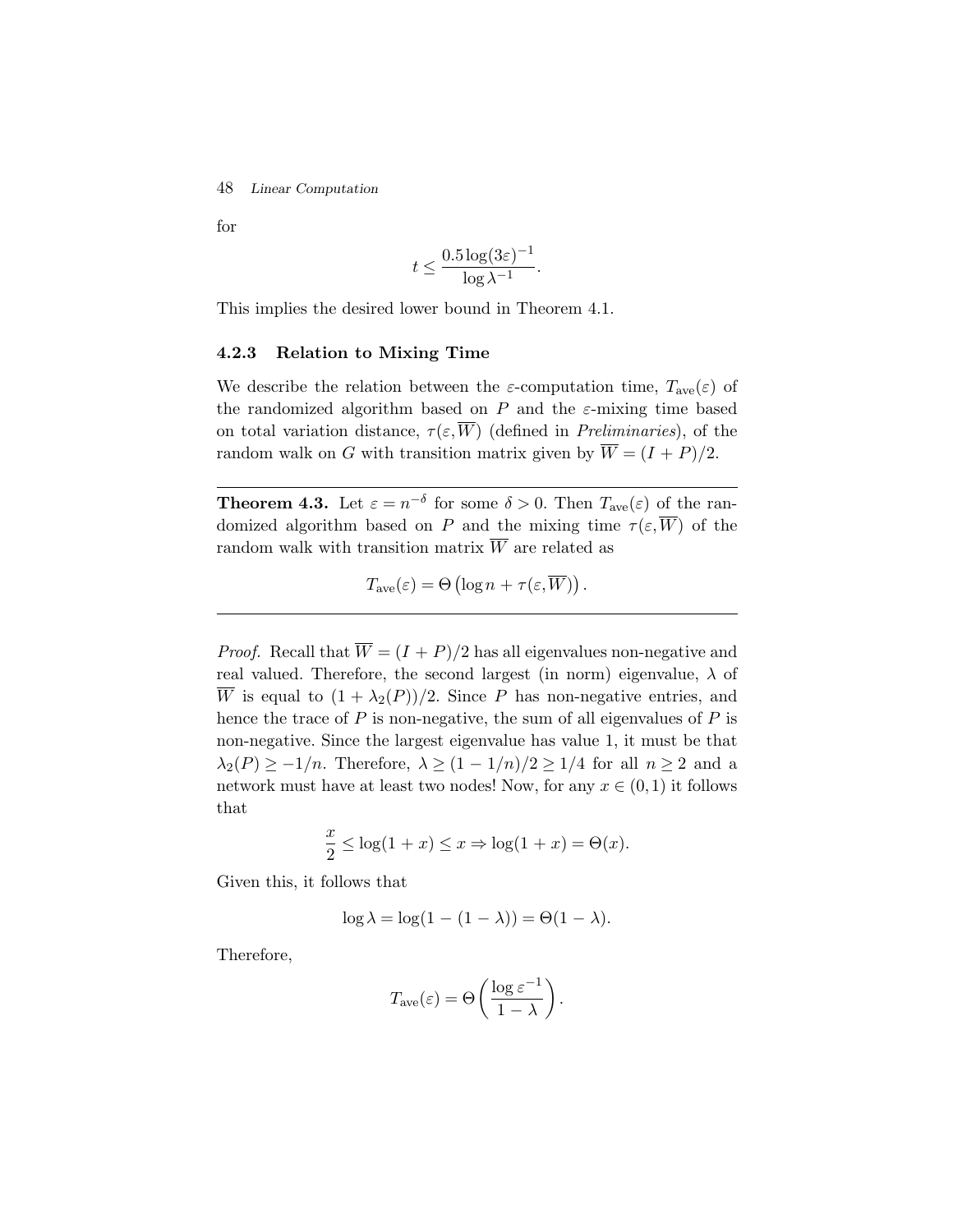For  $\varepsilon = n^{-\delta}$ , it follows that  $T_{ave}(\varepsilon) = \Omega(\log n)$ . Also, for such an  $\varepsilon$ ,

$$
T_{\text{ave}}(\varepsilon) = \Theta\left(\frac{\log \varepsilon^{-1} + \log n}{1 - \lambda}\right)
$$
  
=  $\Omega(\tau(\varepsilon, \overline{W})),$  (4.17)

where the last inequality follows from *Preliminaries*. From the two lower bounds on  $T_{\text{ave}}(\varepsilon)$ , we have for  $\varepsilon = n^{-\delta}$ 

$$
T_{\text{ave}}(\varepsilon) = \Omega(\log n + \tau(\varepsilon, \overline{W})).\tag{4.18}
$$

Use of the lower bound on mixing time in terms of the spectral gap for reversible random walks as explained in *Preliminaries*, suggests that for the choice of  $\varepsilon = n^{-\delta}$ ,

$$
\tau(\varepsilon,\overline{W}) = \Omega\left(\frac{\log \varepsilon^{-1}}{1-\lambda}\right) = \Omega(\log n).
$$

Therefore, from (4.17) it follows that

$$
T_{\text{ave}}(\varepsilon) = O(\log n + \tau(\varepsilon, \overline{W})).
$$

This completes the proof of Theorem 4.3.

Figure 4.1 is a pictorial description of Theorem 4.3. The  $x$ -axis denotes the mixing time and y-axis denotes the computation time.



Fig. 4.1 Graphical interpretation of Theorem 4.3.

 $\Box$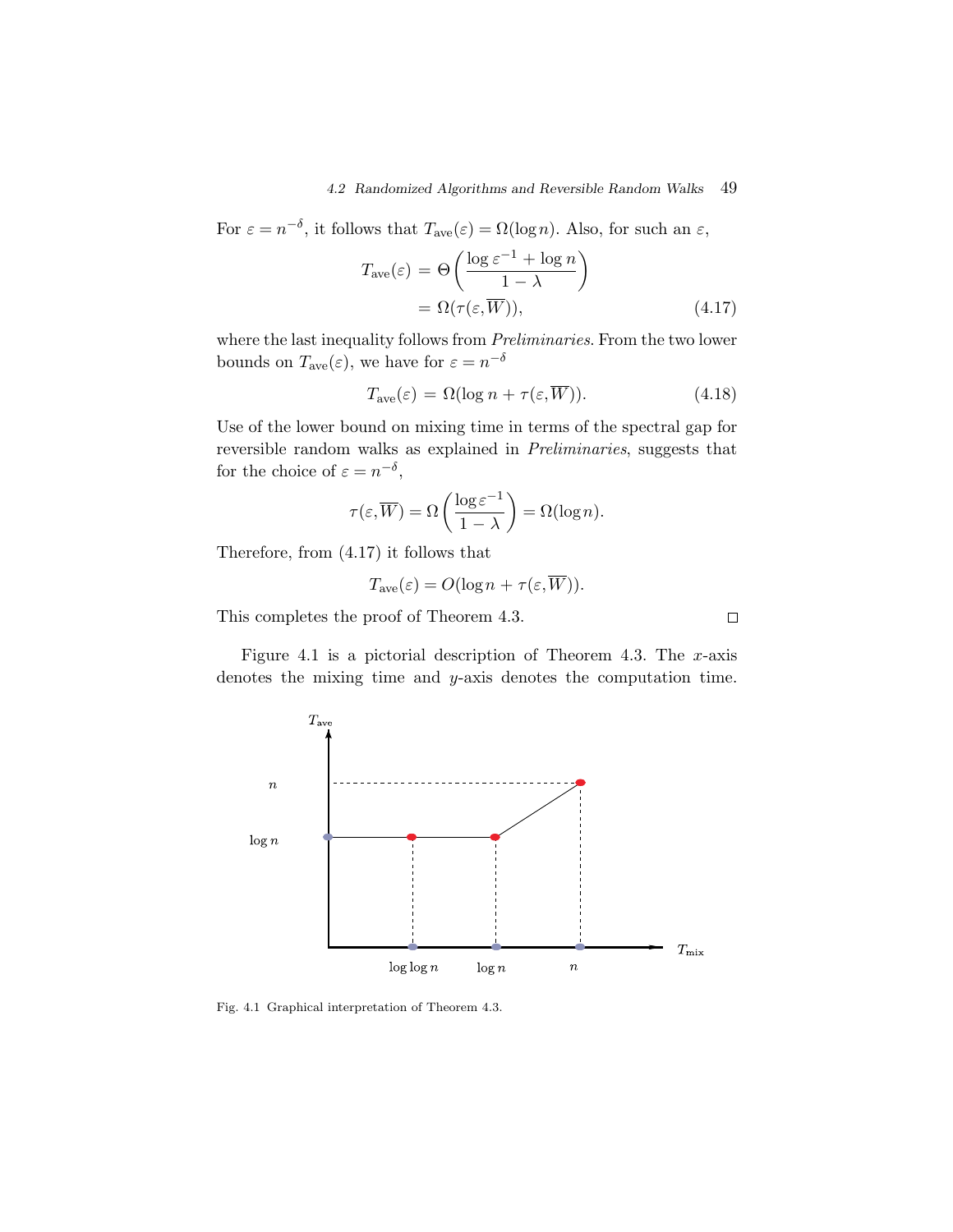The plot assumes  $\varepsilon = n^{-\delta}$  for some  $\delta > 0$ . The scale of the axis is in order notation. As shown in the figure, for  $P$  such that  $\tau(\varepsilon,\overline{W})=o(\log n), T_{ave}(\varepsilon)=\Theta(\log n);$  for P such that  $\tau(\varepsilon,\overline{W})=$  $\Omega(\log n)$ ,  $T_{ave}(\varepsilon) = \Theta(\tau(\varepsilon,\overline{W}))$ . Thus the mixing time of the random walk based on  $\overline{W}$  essentially characterizes the computation time of the algorithm.

**Remark 4.1.** If one utilized a deterministic algorithm, i.e., using  $W(t) = \overline{W}$  every time, then the convergence will be dictated by  $\tau(\varepsilon,\overline{W})$ . Thus, Theorem 4.3 suggests that by using randomization, the computation time suffers a minor additive penalty of  $log n$ ; but it potentially saves computations per iteration. Specifically the deterministic algorithm based on  $\overline{W}$  will require  $|\overline{W}|_o$  operations per iteration compared to  $\Theta(n)$  operations per iteration under randomized algorithm.

#### **4.2.4 Applications**

Here we will utilize Theorems 4.1 and 4.3 to evaluate the performance of randomized algorithms on various graph models. We describe applications to four classes of graph models as stated below.

#### **4.2.4.1 Complete graph**

The complete graph represents situation when all nodes can communicate with each other. That is, essentially no graphical communication constrains. For a complete graph of  $n$  nodes, a natural symmetric probability matrix is  $P = \frac{1}{n}$ , i.e., all entries being equal to  $\frac{1}{n}$ . For such a matrix, as explained in *Preliminaries*, the  $\tau(\varepsilon, P) = O(1)$ for all  $\varepsilon > 0$ . Therefore, by Theorem 4.3 the  $T_{ave}(\varepsilon) = O(\log n)$  for all  $\varepsilon = \Omega(1/\text{poly}(n))$ . That is, the randomized algorithm performs essentially as fast as possible; both in terms of  $T_{\text{ave}}(\varepsilon)$  and total cost,  $C_{\text{ave}}(\varepsilon)$ .

#### **4.2.4.2 Ring graph**

The ring graph of n nodes is formed by placing n nodes on a circle (or a ring) and connecting each node to two of its nearest neighbors. This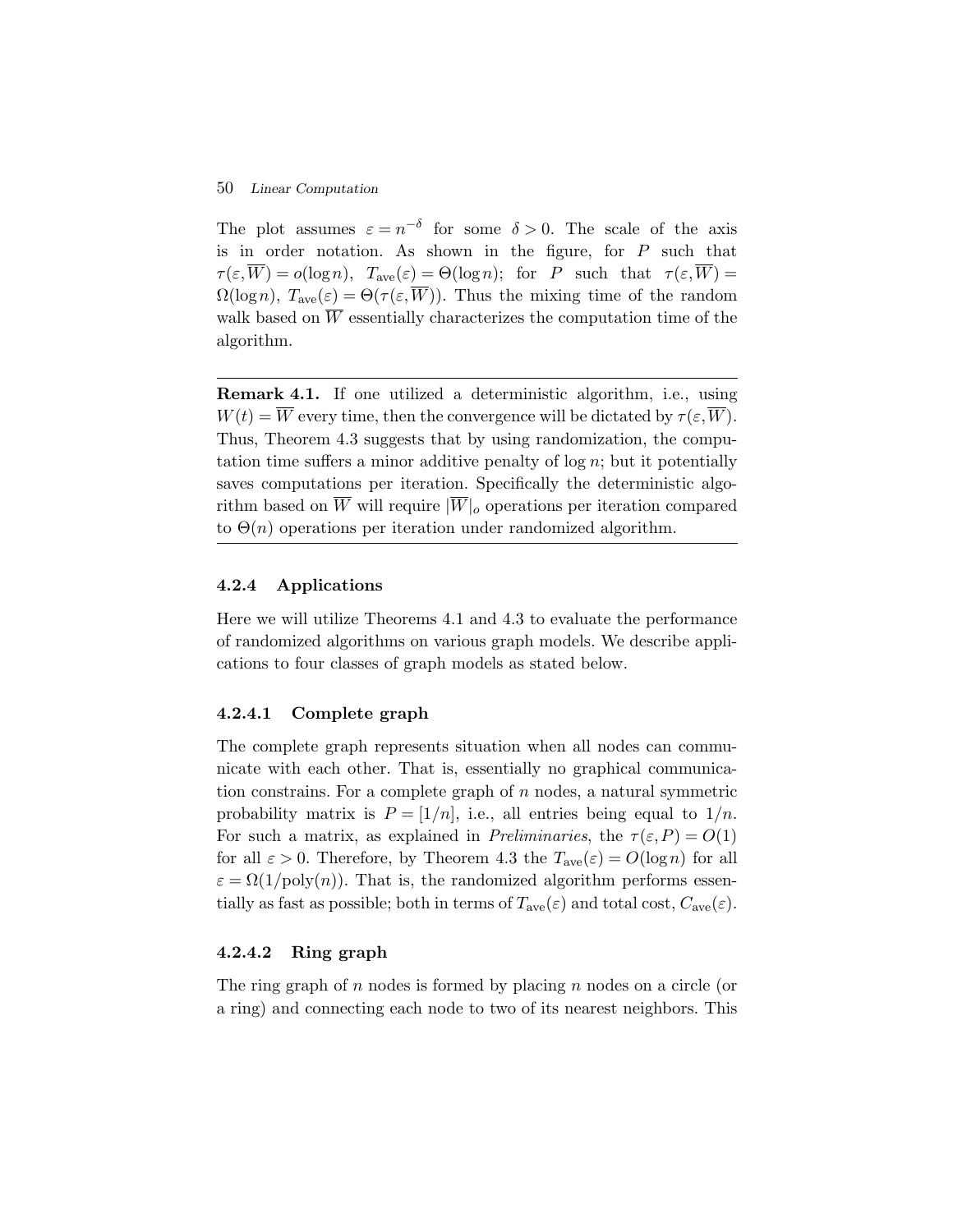is essentially the most communication constrained graph. For a ring graph of n nodes, a natural symmetric probability matrix  $P$ , obtained by the Metropolis Hasting method, is as follows: for each i,  $P_{ii} = 1/2$ ,  $P_{ii^+} = P_{ii^-} = 1/4$  where  $i^+$  and  $i^-$  represent neighbors of i on either side. As established in *Preliminaries*, the mixing time  $\tau(\varepsilon, P) = \Omega(n^2)$ for any  $\varepsilon \in (0,1/2)$  and is  $O(n^2 \log n)$  for  $\varepsilon = \Omega(1/\text{poly}(n))$ . Therefore,  $T_{\text{ave}}(\varepsilon)$  essentially scales as  $n^2$  and  $C_{\text{ave}}(\varepsilon)$  scales as  $n^3$ . This clearly seems wasteful as a simple graph like a ring should have  $T_{ave}(\varepsilon)$  more like n and not  $n^2$ . As we shall discuss in the next section, this waste is inherently due to  $P$  being symmetric.

#### **4.2.4.3 Expander graph**

As before, consider d-regular expander graphs. The natural probability matrix P has mixing time  $\tau(\varepsilon,P) = O(\log n)$  for  $\varepsilon = \Omega(1/\text{poly}(n))$  as discussed in *Preliminaries*. Thus, again  $T_{ave}(\varepsilon) = O(\log n)$  for all  $\varepsilon =$  $\Omega(1/\text{poly}(n))$ . That is, the randomized algorithm performs essentially as fast as possible; both in terms of  $T_{ave}(\varepsilon)$  and the total cost,  $C_{ave}(\varepsilon)$ (which is  $O(n \log n)$ ).

#### **4.2.4.4 Geometric random graph**

The Geometric random graph over  $n$  nodes is formed by placing nodes uniformly at random in a geographic area and then connecting nodes within distance  $r = r(n)$ , the connectivity radius. Recall that the detailed description is provided in *Preliminaries*. As established there, the natural random walk has the fastest possible mixing time scaling as  $n/r^2$ . However, the diameter of  $G(n,r)$  is of order  $\sqrt{n}/r$ . This suggests that the randomized algorithm is wasteful in such graphs.

# **4.3 Deterministic Algorithms and Non-Reversible Random Walks**

The randomized algorithm described above has  $T_{ave}(\varepsilon)$  essentially scaling like the mixing time. Though it performs minimal  $\Theta(n)$  operations per unit time, its  $T_{ave}(\varepsilon)$  can be rather poor for certain graphs. Specifically, for a complete graph or more generally graphs with good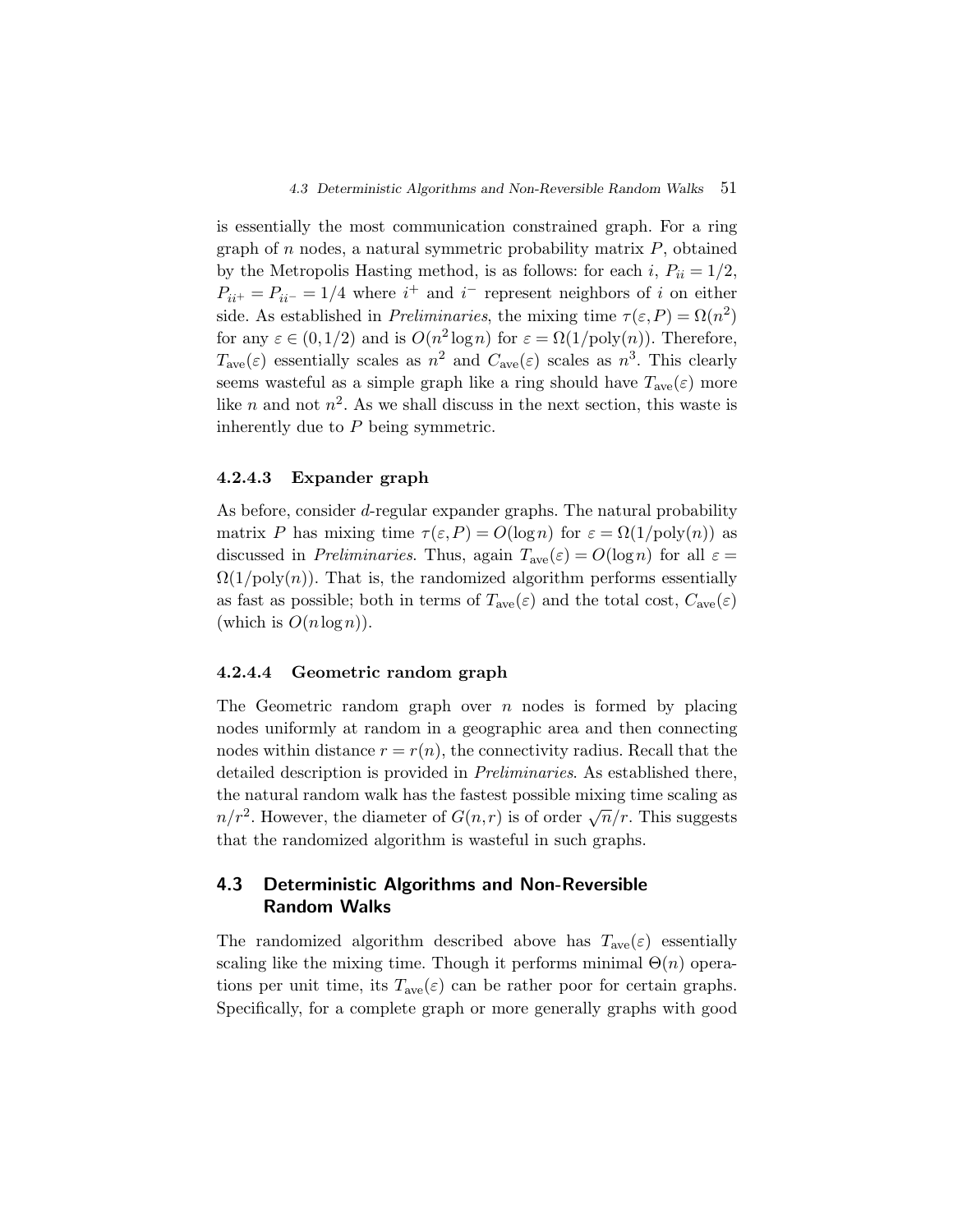expansion, the randomized algorithm performs almost optimally both in terms of  $T_{\text{ave}}(\varepsilon)$  and hence  $C_{\text{ave}}(\varepsilon)$ . However, for graphs with 'geometry', like the ring or the geometric random graph, it performs rather poorly. And, most graphs arising in practice involving wireless networks or physical entities do have 'geometry', such as wireless sensor networks deployed in some geographic area [8, 18] or a nearest neighbor network of unmanned vehicles [63]. In this section, we will put forth a determinstic algorithm based on a novel construction of random walks on geometric graphs to overcome the inefficiency of the randomized algorithm. Before we proceed further, some understanding of inherent reasons for the inefficiency of the randomized algorithm will be useful.

Now the poor performance of the randomized algorithm on graphs with geometry is inherently related to the poor mixing property of the symmetric random walks on such graphs. To this end, recall from *Preliminaries* that for any random walk with transition matrix P, its mixing time is bounded as

$$
\frac{1}{\Phi(P)} \le \mathcal{H}(P) \le O\left(\frac{\log n}{\Phi^2(P)}\right).
$$

In general, in most graphs with geometry that are of interest, the mixing time of the reversible walk P scales like  $1/\Phi^2(P)$ . The conductance  $\Phi(P)$  relates to diameter D of a graph G as  $1/\Phi(P) \geq D$ . Therefore, in such situations the mixing time of a reversible random walk is likely to scale like  $D^2$ , the square of the diameter. Indeed, Diaconis and Saloff-Coste [17] established that for a class of graphs with *geometry* (i.e., polynomial growth or finite doubling dimension) the mixing time of any reversible random walk scales like at least  $D<sup>2</sup>$  and it is achieved by the Metropolis–Hastings' approach. Thus, reversible random walks result in rather poor performance for graphs with geometry, i.e. its mixing time is far from the best hope, the diameter  $D$ . This suggests that in order to design an efficient linear dynamics based algorithm on graphs with 'geometry', we need to look for an algorithm that relates to non-reversible random walks on the graph. It should be noted that Theorem 4.1 implies that even for non-symmetric (i.e., non-reversible) P the bound on  $T_{ave}(\varepsilon)$  is governed by the second largest eigenvalue of (or mixing time corresponding to)  $\frac{1}{2}(I + P/2 + P^{T}/2)$ , which is sym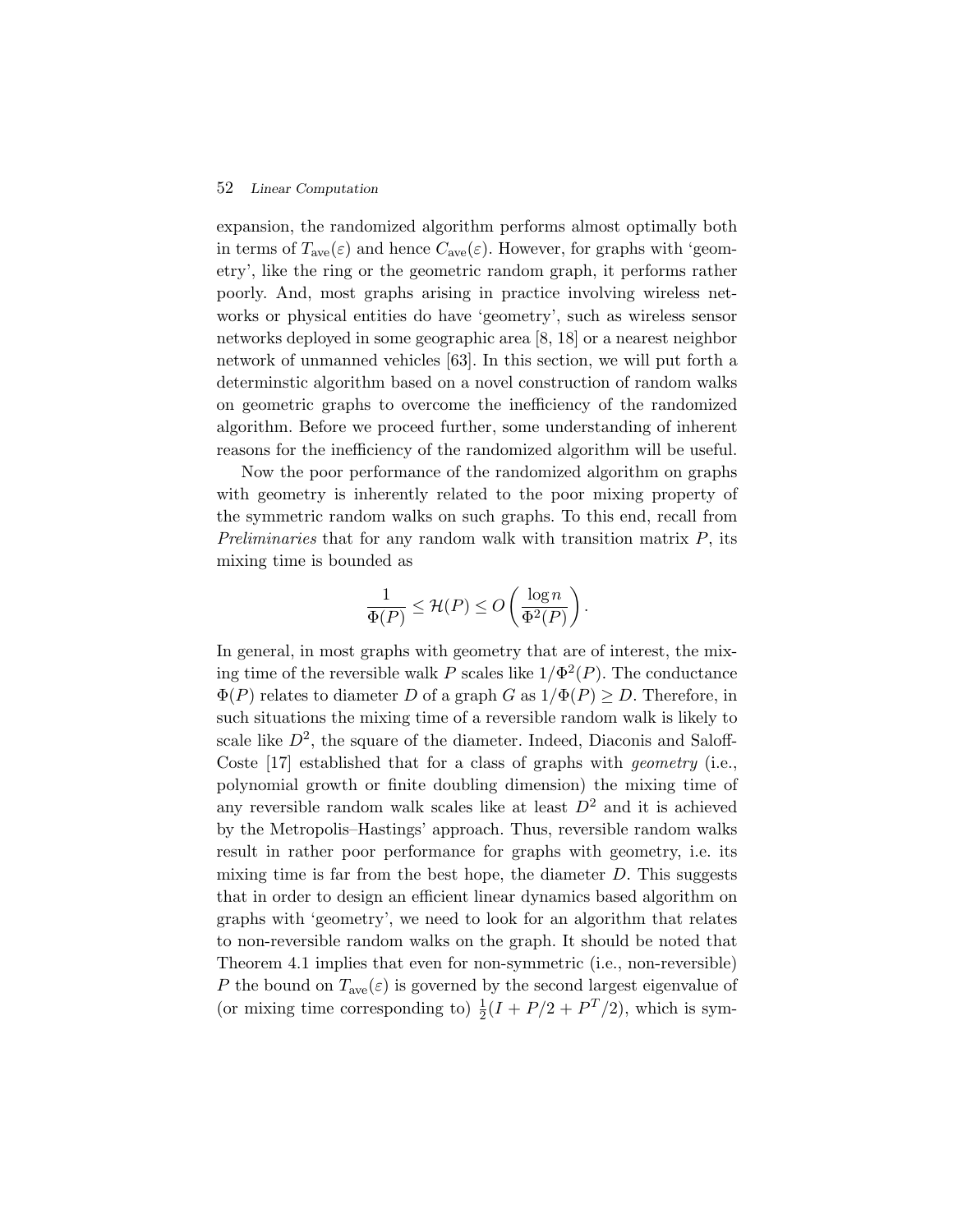metric. Therefore, it is essential to consider a non-randomized, i.e., deterministic algorithm. Next, we describe a motivating example of a fast mixing random walk design based on non-reversibility.

#### **4.3.1 Non-Reversible Random Walk: An Example**

The example we describe here is based on work by Diaconis et al. [16]. They introduced a clever construction of a non-reversible random walk on the ring (and more generally ring-like) graph. To this end, consider Figure 4.2(a) which describes the symmetric random walk on a ring. The non-reversible random walk constructed in [16] runs on the *lifted* ring graph, which is denoted  $G_2$  in Figure 4.2(b). Here, by lifting we mean making additional copies of the nodes of the original graph and adding edges between some of these copies while preserving the original graph topology. Figure 4.2(b) explains their construction for the ring graph. Note that each node has two copies and the lifted graph is essentially composed of two rings: an inner ring and an outer ring. The transition on the inner circle forms a clockwise circulation and the transition on the outer circle forms a counterclockwise circulation. And the probability of changing from the inner circle to the outer circle and vice versa are  $1/n$  at each time. By defining transitions in this way, the stationary distribution is also preserved, i.e., the sum of stationary distributions of copies is equal to their original one. Somewhat



Fig. 4.2 (a) Symmetric P on the ring graph  $G_1$ . (b) Non-reversible P' on the lifted ring  $graph G_2$ .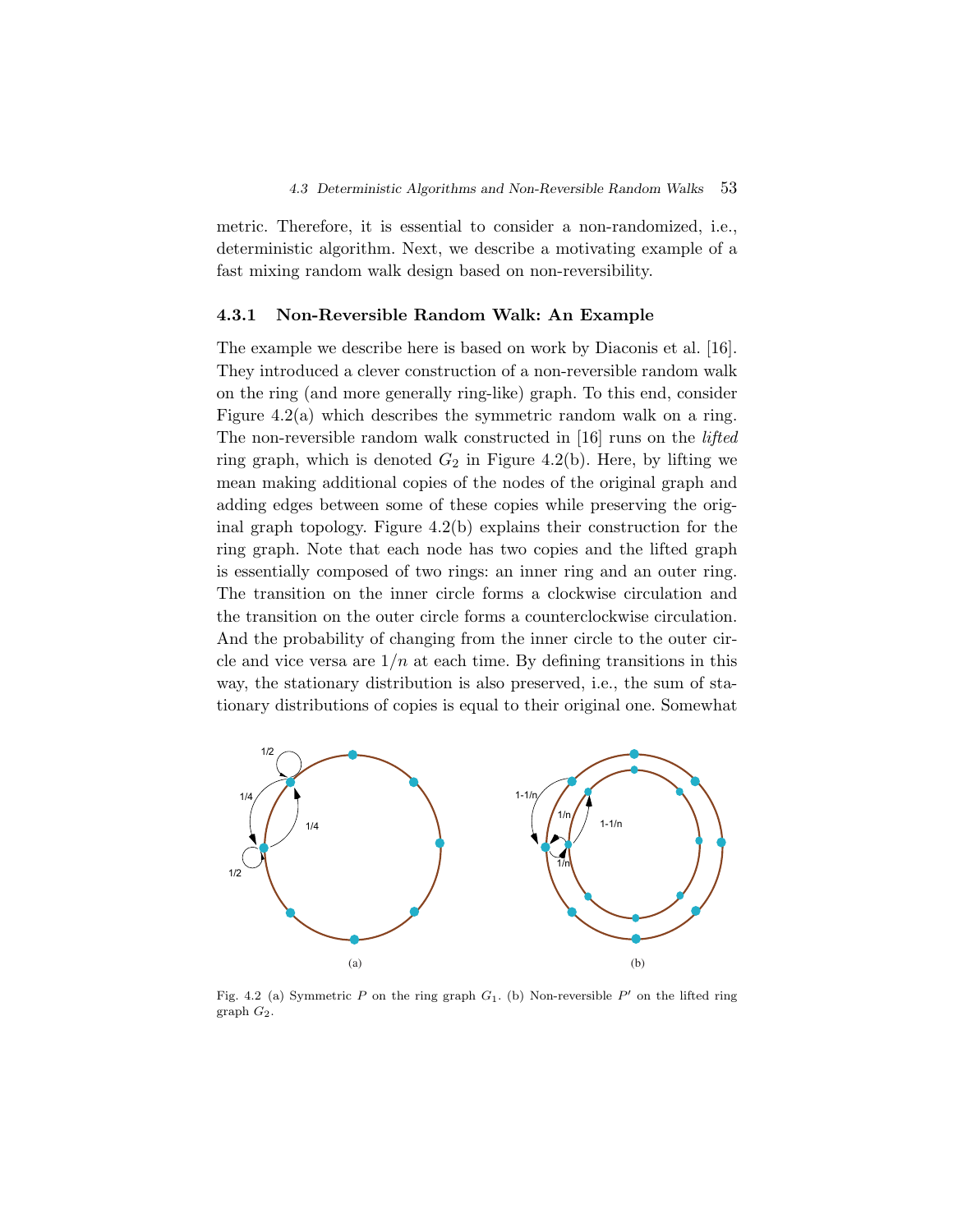surprisingly, they showed that this non-reversible random walk has linear mixing time  $O^*(n)$ .<sup>1</sup> Thus, effectively (i.e., upto  $\log n$  factor) the mixing time scales like diameter  $n$ . It should be noted that because lifting preserves the graph topology and the stationary distribution, it is possible to simulate this lifted random walk on the original graph by expanding the *state* appropriately. Equivalently, if used for linear averaging it is possible to use lifted random walks by running iterations with extra states.

#### **4.3.2 Non-Reversible Random Walks: General Graph**

Given graph  $G$  and a symmetric doubly stochastic matrix  $P$  (say, obtained by Metropolis–Hasting method), here we describe a construction of a 'lifted graph'  $\hat{G}$  and a non-reversible random walk with transition matrix  $\hat{P}$  on  $\hat{G}$  so that the mixing time of  $\hat{P}$  is of the order of the diameter  $D$  of  $G$ . This construction will result in an increase in the size of  $\hat{G}$ , i.e., increase in  $|\hat{P}|_o$  compared to  $|P|_o$ . Later we will improvise over this construction for graphs with 'geometry' to obtain  $\hat{P}$  with  $|\hat{P}|_o$  close to  $|P|_o$ . First, we formally define the notion of lifting, called 'Pseudo-lifting'.<sup>2</sup>

**Definition 4.1(Pseudo-Lifting).** A graph  $\hat{G} = (\hat{V}, \hat{E})$  and a random walk  $\hat{P}$  on it are called a pseudo-lifting of graph  $G = (V, E)$  and random walk P if there exists a many-to-one function  $f: \hat{V} \to V, T \subset \hat{V}$  with  $|T| = |V|$  such that the following holds: (a) for any  $\hat{u}, \hat{v} \in \hat{V}$ ,  $(\hat{u}, \hat{v}) \in$  $\hat{E}$  only if  $(f(\hat{u}),f(\hat{v})) \in E$ , and (b) for any  $u \in V$ ,  $\hat{\pi}(f^{-1}(u) \cap T) =$  $(1/2)\pi_u$ <sup>3</sup> where  $\pi$  and  $\hat{\pi}$  are the stationary distributions of P and  $\hat{P}$ , respectively.

As we shall see later, due to property (a) in the definition it will be possible to simulate the pseudo-lifting  $\hat{P}$  in the original graph G in a distributed manner, i.e., run a linear dynamics based on  $\hat{P}$  on  $G$ 

<sup>&</sup>lt;sup>1</sup> For a function  $f: \mathbb{N} \to \mathbb{R}^+$ ,  $O^*(f(n)) := O(f(n) \text{poly}(\log n))$ .

<sup>&</sup>lt;sup>2</sup>It is not called lifting because, the term lifting was used in [16] differently and Pseudolifting used here is in a sense a 'relaxation' of lifting.

<sup>&</sup>lt;sup>3</sup> In fact, 1/2 can be replaced by  $\delta$  for any constant  $\delta \in (0,1)$ .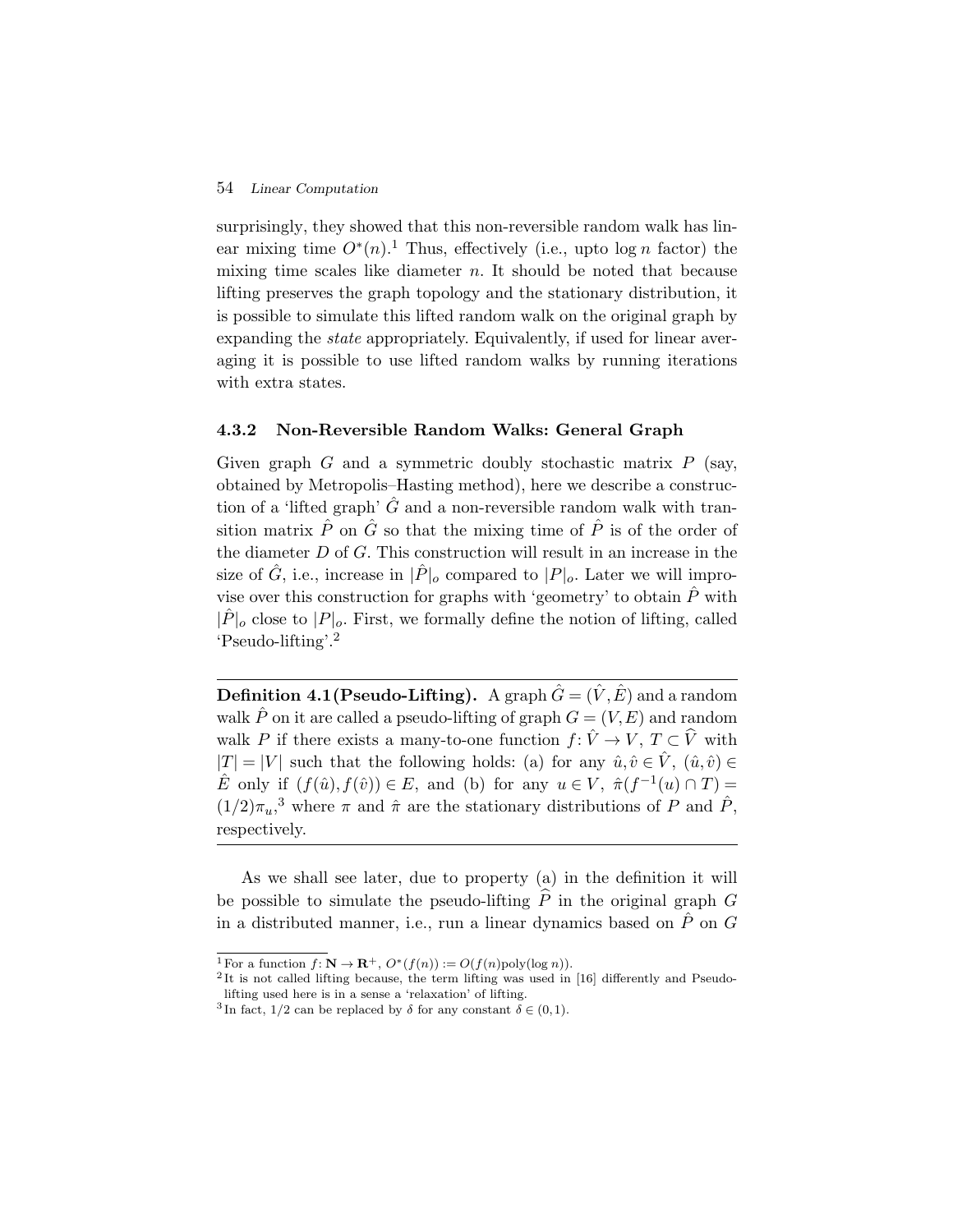using message exchanges local to  $G$ . Furthermore, property (b) suggests that (by concentrating on set  $T$ ), it is possible to simulate the uniform distribution exactly using the pseudo-lifting. Next, we present a construction of a pseudo-lifting with mixing time of order of  $D$ , the diameter of G.

#### **4.3.2.1 Construction**

For a given random walk  $P$ , we will construct the pseudo-lifted random walk  $\tilde{P}$  of P. It may be assumed that P is given by the Metropolis– Hasting method. Without loss of generality (or rather to achieve generality), here we assume  $P$  to be the transition matrix of a random walk with an arbitrary stationary distribution  $\pi = [\pi_i]$ . Note that when specialized to  $\pi = (1/n)\mathbf{1}$ , we obtain the  $\hat{P}$  of interest. In what follows, we will construct the pseudo-lifted graph  $\hat{G}$  by adding vertices and edges to G, and decide the values of the ergodic flows  $\widehat{Q}$  on  $\widehat{G}$ , which defines its corresponding random walk  $\hat{P}$ , since recall that ergodic flow along an edge  $(\hat{u}, \hat{v})$  is  $\hat{\pi}_u P_{\hat{u}\hat{v}}$ .

To this end, first select an arbitrary node v. Now, for each  $w \in V$ , there exist paths  $\mathcal{P}_{wv}$  and  $\mathcal{P}_{vw}$ , from w to v and v to w, respectively. We will assume that all the paths are of length  $D$ : this can be achieved by repeating the same node or using self-loops. Now, we construct a pseudo-lifted graph  $\ddot{G}$  starting from  $G$ .

First, create a new node  $v'$  which is a copy of the chosen vertex v. Then, for every node w, add directed paths  $\mathcal{P}'_{wv}$ , a copy of  $\mathcal{P}_{wv}$ , from w to v'. Similarly, add  $\mathcal{P}'_{vw}$  (a copy of  $\mathcal{P}_{vw}$ ) from v' to w. Each addition creates  $D-1$  new interior nodes. Thus, we have essentially created a virtual star topology using the paths of the old graph and added  $O(nD)$ new nodes (note that, every new node is a copy of an old node).

Now, we define the ergodic flow  $\widehat{Q}$  for this graph  $\widehat{G}$  as follows: for an edge  $(i, j)$ ,

$$
\widehat{Q}_{ij} = \begin{cases}\n\frac{\delta}{2D} \pi_w, & \text{if } (i,j) \in E(\mathcal{P}'_{wv}) \text{ or } E(\mathcal{P}'_{vw}) \\
(1 - \delta) Q_{ij}, & \text{if } (i,j) \in E(G),\n\end{cases}
$$

where  $\delta \in (0,1)$  is a constant, that will be decided later. It is easy to check that  $\sum_{ij} Q_{ij} = 1, \sum_j Q_{ij} = \sum_j Q_{ji}$ . Hence it defines a a random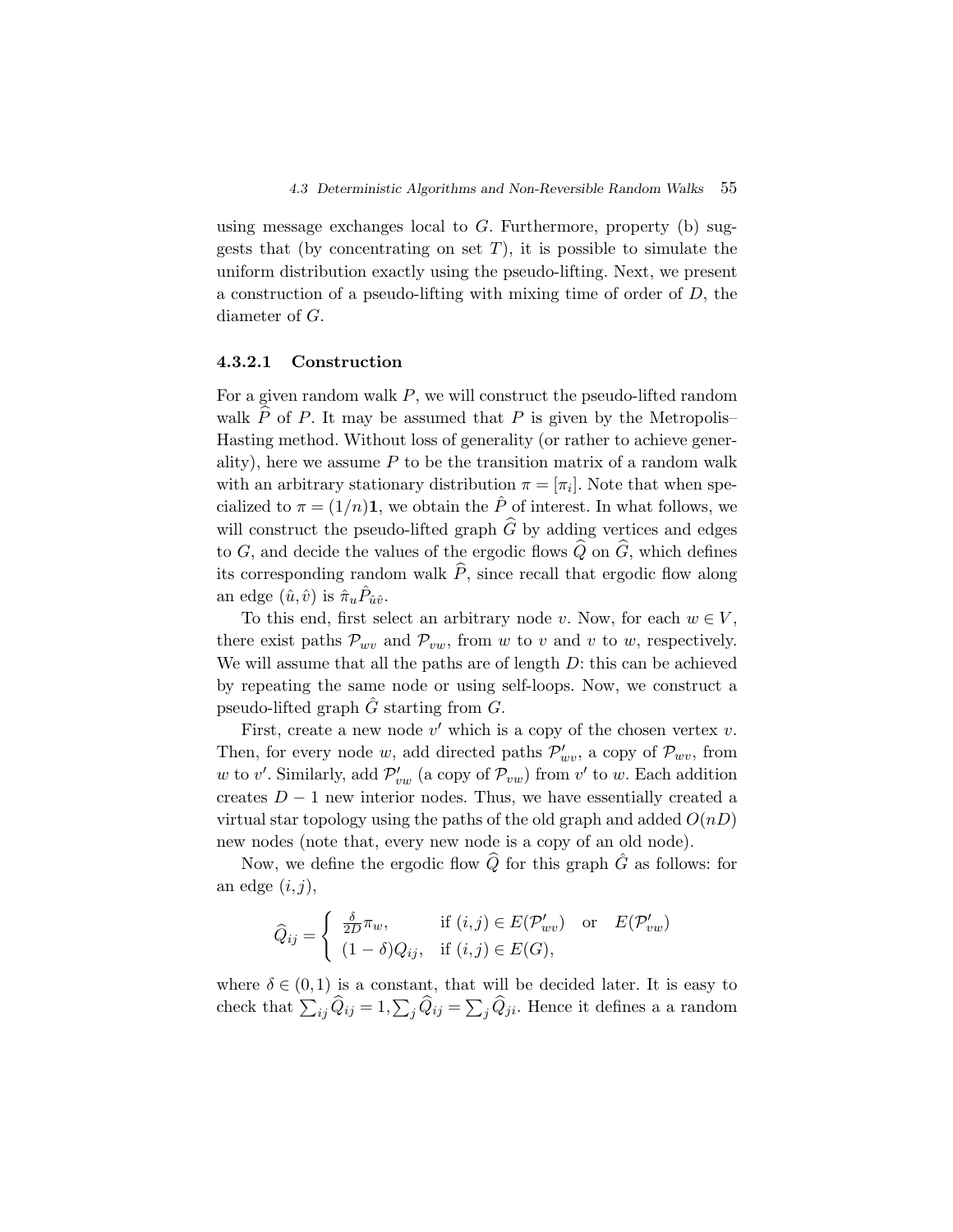walk on  $\hat{G}$ . The stationary distribution of this pseudo-lifting is

$$
\widehat{\pi}_i = \begin{cases}\n\frac{\delta}{2D} \pi_w, & \text{if } i \in (V(\mathcal{P}'_{wv}) \cup V(\mathcal{P}'_{vw})) \setminus \{w, v'\} \\
(1 - \delta + \frac{\varepsilon}{2D}) \pi_i, & \text{if } i \in V(G) \\
\frac{\delta}{2D}, & \text{if } i = v'\n\end{cases}
$$
\n(4.19)

Given the above definition of  $\hat{Q}$  and corresponding stationary distribution  $\hat{\pi}$ , it satisfies the pseudo-lifting definition if we choose  $\varepsilon$  such that  $1/2 = \varepsilon(1 - (1/2D))$  and set  $T = V(G)$ , *i.e.*, T is the set of old nodes.

#### **4.3.2.2 Mixing time**

We claim the following bound on the mixing time of the pseudo-lifting we constructed.

**Theorem 4.4.** The mixing time of the random walk  $\widehat{P}$  (equivalently, defined by  $\widehat{Q}$ ) is  $\tau(\varepsilon,\widehat{P}) = O(D \log \varepsilon^{-1})$  for any  $\varepsilon \in (0,1)$ .

*Proof.* We will design a stopping rule where the distribution of the stopping node is  $\hat{\pi}$ , and analyze its expected length. Then, use of the results from *Preliminaries* will lead to the bound on  $\tau(\varepsilon, \hat{P})$ . Refer to *Preliminaries* for details on the use of stopping rule for bounding mixing time.

Now the description of stopping rule. Starting from any node, let the random walk continue until it reaches  $v'$ . Then roll a (four sides) die  $X$  with the following probability.

$$
X = \begin{cases} 0, & \text{with probability } \frac{\delta}{2D} \\ 1, & \text{with probability } \frac{\delta(D-1)}{2D} \\ 2, & \text{with probability } 1 - \delta + \frac{\delta}{2D} \\ 3, & \text{with probability } \frac{\delta(D-1)}{2D} \end{cases}
$$

Here  $\delta \in (0,1)$  is a constant, whose value will be chosen later. Depending upon the value of  $X$ , the walk will be stopped at a node to be decided as follows.

•  $X = 0$ : *Stop at v'*. The probability for stopping at v' is  $\Pr[X=0] = \delta/2D$ , which is exactly  $\hat{\pi}_{v'}$ .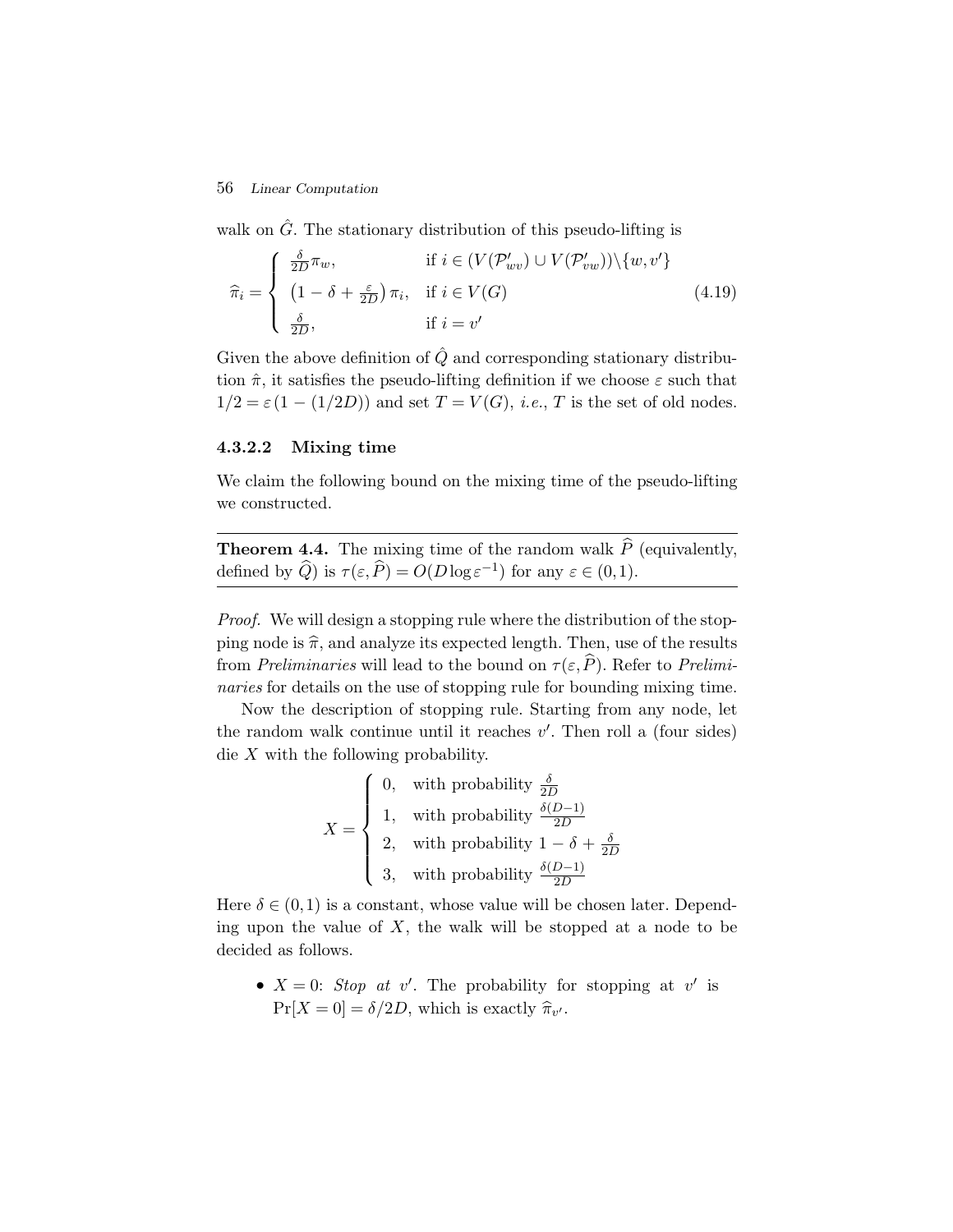•  $X = 1$ : Walk a directed path  $P'_{vw}$ , and choose an interior node of  $P'_{vw}$  *uniformly at random, and stop there.* For a given  $w$ , it is easy to check that the probability for walking  $P'_{vw}$  is  $\pi_w$ . There are  $D-1$  many interior nodes, hence, for an interior node *i* of  $P'_{vw}$ , the probability for stopping at *i* is

$$
\Pr[X=1] \times \pi_w \times \frac{1}{D-1} = \frac{\delta}{2D} \pi_w = \hat{\pi}_i.
$$

•  $X = 2$ : *Stop at the end node w of*  $P'_{vw}$ . The probability for stopping at  $w$  is

$$
\Pr[X=2] \times \Pr[\text{walk } P'_{vw}] = \left(1 - \delta + \frac{\delta}{2D}\right) \times \pi_w = \widehat{\pi}_w.
$$

•  $X = 3$ : Walk until getting a directed path  $P'_{wv}$ , and choose an *interior node of*  $P'_{wv}$  *uniformly at random, and stop there.* Until getting a directed path  $P'_{wv}$ , the pseudo-lifted random walk defined by  $Q$  is same as the original random walk. Since the distribution  $w \in V(G)$  of the walk at the end of the previous step is exactly  $\pi$ , it follows that the distribution  $\pi$  over the nodes of  $V(G)$  is preserved under this walk till walking on  $P'_{ww}$ . Calculations similar to those done in the case  $X = 1$ , we find that the probability of stopping at the interior node *i* of  $P'_{wv}$  is  $\hat{\pi}_i$ .

Therefore, we have established the existence of a stopping rule that takes an arbitrary starting distribution to the stationary distribution  $\hat{\pi}$ . Now, this stopping rule has average length  $O(D/\delta)$ : since the probability of getting on a directed path  $P'_{wv}$  at w is  $\frac{\delta}{2D}/(1-\delta+(\delta/2D)) = \Theta(\delta/D)$ , the expected number of walks until visiting v' and getting a directed path when  $X = 3$  are  $O(D/\delta) = O(D)$ in both cases. Now,  $\tau(\varepsilon,\hat{P}) = O(\mathcal{H}(\hat{P})\log \varepsilon^{-1})$  (see *Preliminaries*). Therefore, it follows that  $\tau(\varepsilon,\hat{P}) = O(D \log \varepsilon^{-1}/\delta)$ . Since  $\delta$  is parameter of choice, we obtain that  $\tau(\varepsilon,\hat{P}) = O(D \log \varepsilon^{-1})$  (e.g., choose  $\delta = 0.1$ ). This completes the proof.  $\Box$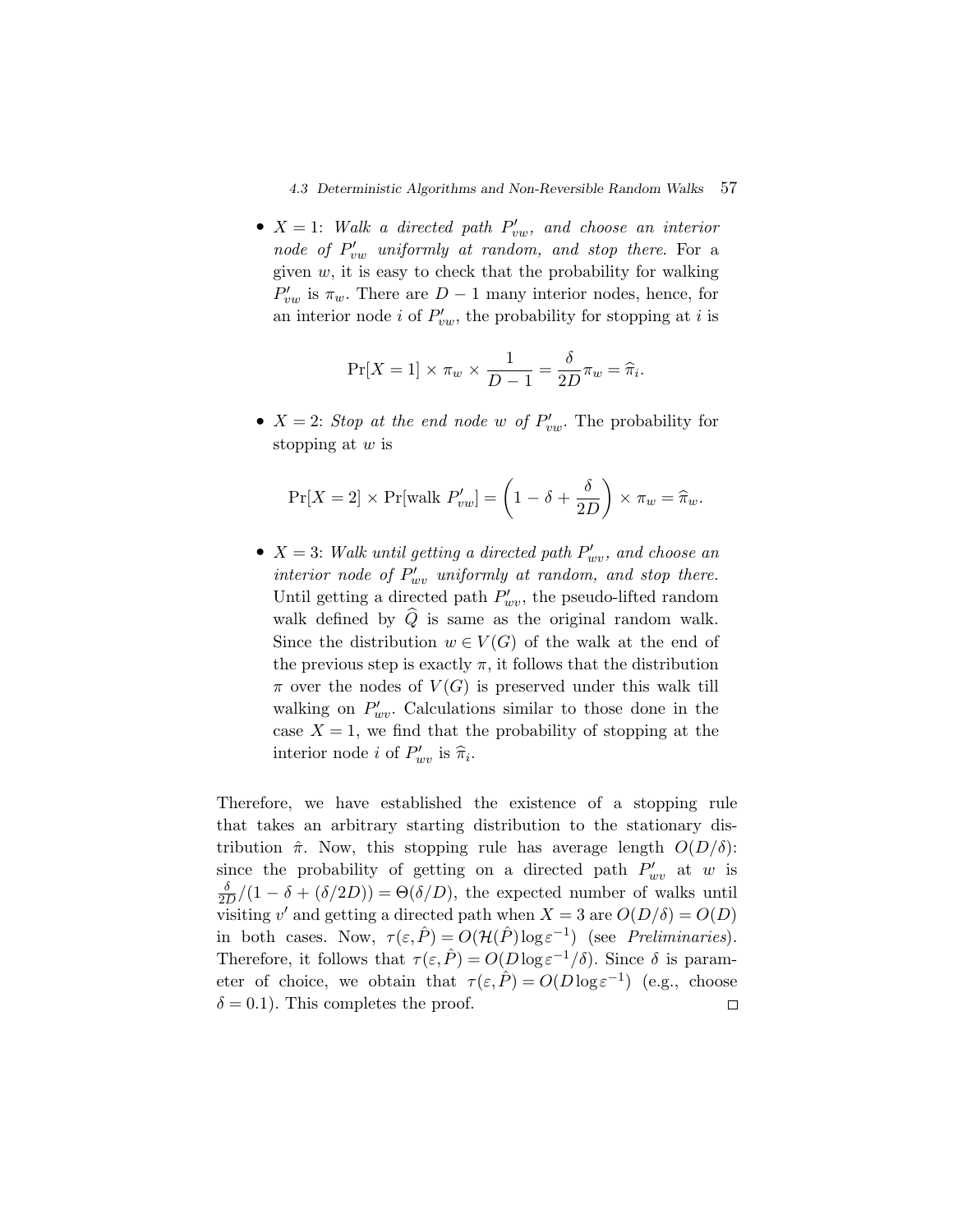#### **4.3.3 Non-Reversible Random Walks: The Use of Geometry**

The graph topologies arising in practice, such as that of a wireless sensor network deployed in some geographic area or a nearest neighbor network of unmanned vehicle [63], possess *geometry* and are far from being expanders. A good model for graphs with geometry is a class of graphs with finite doubling dimension which is defined as follows.

**Definition 4.2 (Doubling Dimension).** Consider a metric space  $\mathcal{M} = (\mathcal{X}, \mathbf{d})$ , where  $\mathcal{X}$  is the set of point endowed with a metric **d**. Given  $x \in \mathcal{X}$ , define a ball of radius  $r \in \mathbb{R}_+$  around x as  $\mathbf{B}(x,r) = \{y \in \mathbb{R}\}$  $\mathcal{X}: \mathbf{d}(x,y) < r$ . Define

$$
\rho(x,r)=\inf\left\{K\in\mathbf{N}\colon \exists\ y_1,\ldots,y_K\in\mathcal{X},\mathbf{B}(x,r)\subset\bigcup_{i=1}^K\mathbf{B}(y_i,r/2)\right\}.
$$

Then, the  $\rho(\mathcal{M}) = \sup_{x \in \mathcal{X}, r \in \mathbf{R}_+} \rho(x,r)$  is called the *doubling constant* of  $\mathcal M$  and  $\log_2 \rho(\mathcal M)$  is called the *doubling dimension* of  $\mathcal M$ . The doubling dimension of a graph  $G = (V, E)$  is defined with respect to the metric induced on V by the shortest path metric.

The ring graph has  $O(1)$  doubling dimension. The construction of the previous section leads to  $\hat{P}$  with  $\tau(\varepsilon,\hat{P})$  scaling as D and  $|\hat{P}|_o$ scaling as  $nD$  for a general graph. That is, for a ring graph it will lead to (explained in detail in the next section) a deterministic linear computation algorithm with  $T_{ave}(\varepsilon)$  scaling as n but  $C_{ave}(\varepsilon)$  scaling as  $n^3$ . That is, the  $C_{ave}(\varepsilon)$  of this algorithm will be the same as that of randomized algorithm. Therefore, we wish to improve the construction of the previous section for graphs with geometry, like a ring, by utilizing their structure in terms of the size of  $\ddot{P}$ , i.e.,  $|\ddot{P}|_o$ .

Here, we will design a pseudo-lifting with efficient size for graphs with finite doubling dimension. To this end, recall that the basic idea for the construction of the pseudo-lifting is creating a virtual star topology using paths from every node to a fixed root, and the length of paths grows the size of the pseudo-lifting. For example, a caricature of this in the context of ring graph is shown in Figure 4.3(a). To reduce the overall length of paths, we make clusters of nodes such that nodes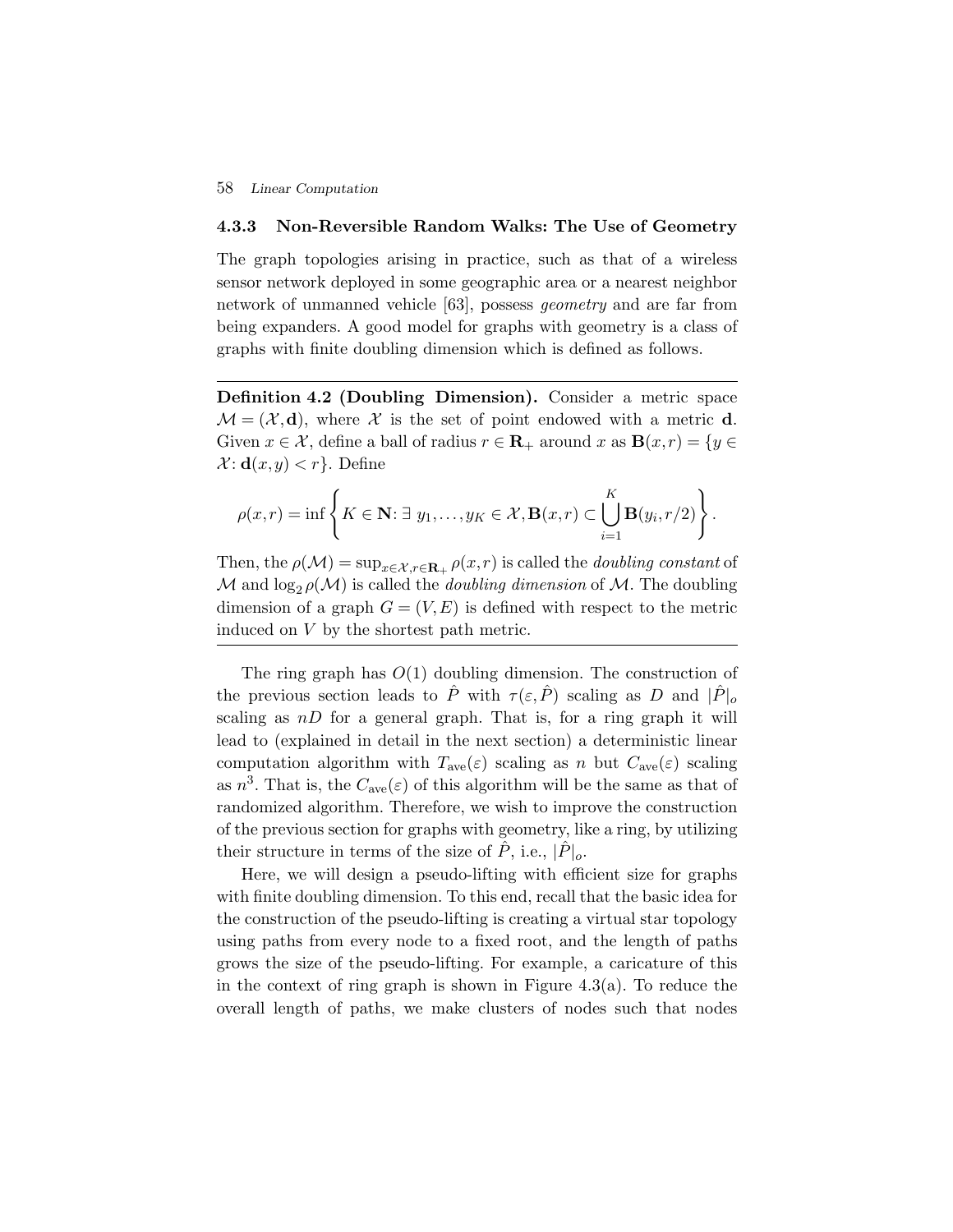#### *4.3 Deterministic Algorithms and Non-Reversible Random Walks* 59



Fig. 4.3 For a given line graph with n nodes, (a) is the star topology which was used in the construction of the pseudo-lifted graph in Section 4.3.2.1, and (b) is the hierarchical star topology which will be used in this section for the new construction of the pseudo-lifting.

in each cluster are close to each other, and pick a sub-root node in each cluster. Then, we build a star topology in each cluster around its sub-root and connect every sub-root to the root. This creates a 'hierarchical' star topology (or 'tree' topology). A caricature example of such a construction is shown for a line graph in Figure 4.3(b). Since it needs short path lengths in each cluster, the overall length of paths decreases.

For a good clustering, we need to decide which nodes would become sub-roots. A natural candidate for them is the R-net  $Y \subset V$  of graph G defined as follows.

**Definition 4.3 (***R***-net).** For a given graph  $G = (V, E)$ ,  $Y \subset V$  is an R-net if

- (a) For every  $v \in V$ , there exists  $u \in Y$  such that the shortest path distance between  $u$  and  $v$  is at most  $R$ .
- (b) The distance between any two  $y, z \in Y$  is more than R.

Such an  $R$ -net can be found in  $G$  greedily. As explained in the proof of Lemma 4.6, the small *doubling dimension* of G guarantees the existence of a good R-net for our purpose.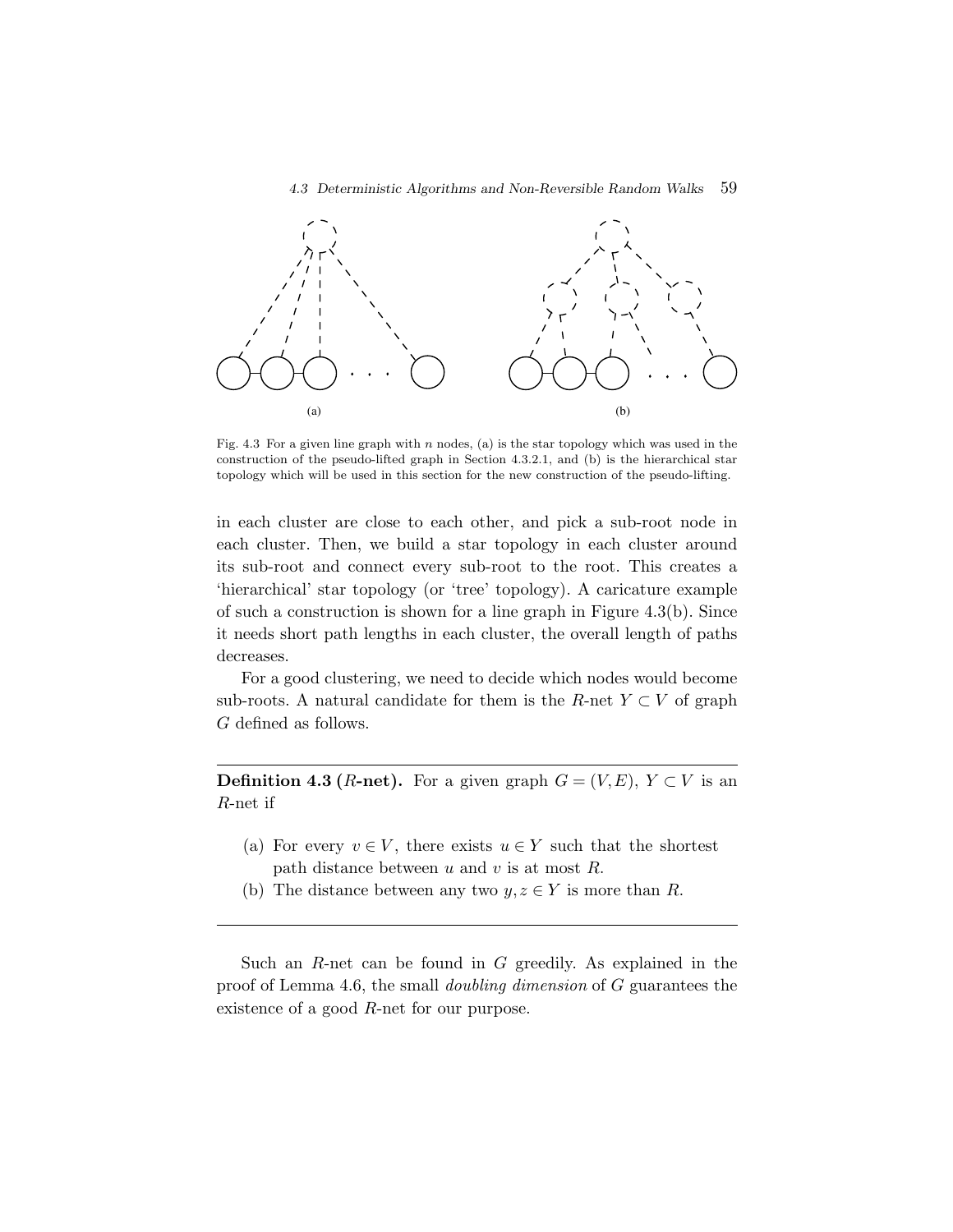#### **4.3.3.1 Construction**

For a given random walk  $P$ , we will construct the pseudo-lifted random walk  $\widehat{P}$  of P using the hierarchical star topology. As before, let  $\pi$  and  $G = (V, E)$  be the stationary distribution and the underlying graph of P, respectively. Like the construction in Section 4.3.2.1, the pseudolifted graph  $\widehat{G}$  is constructed by extending  $G$ ;  $\widehat{P}$  is defined by means of appropriate ergodic flows  $\widehat{Q}$  on  $\widehat{G}$ .

Given an R-net Y, match each node w to the nearest  $y \in Y$  (breaking ties arbitrarily). Let  $C_y = \{w | w \text{ matched to } y\}$  for  $y \in Y$ . Clearly,  $V = \bigcup_{y \in Y} C_y$ . Finally, for each  $y \in Y$  and for any  $w \in C_y$  we have paths  $\mathcal{P}_{wy}, \mathcal{P}_{yw}$  between w and y of length exactly R. Also, for each  $y \in Y$ , there exists  $\mathcal{P}_{yv}, \mathcal{P}_{vy}$  between y and v of length exactly D (we allow the repetition of nodes to reach this length exactly).

Now, we construct the pseudo-lifted graph  $G$ . As the construction in Section 4.3.2.1, select an arbitrary node  $v \in V$  and create its copy v' again. Further, for each  $y \in Y$  create two copies  $y'_1$  and  $y'_2$ . Now, add directed paths  $\mathcal{P}'_{wy}$ , a copy of  $\mathcal{P}_{wy}$ , from w to  $y'_1$  and add  $\mathcal{P}'_{yv}$ , a copy of  $\mathcal{P}_{yv}$ , from  $y'_1$  to v'. Similarly, add  $\mathcal{P}'_{vy}$  and  $\mathcal{P}'_{yw}$  between v',  $y'_2$  and  $y_2^{\prime}$ , w. This construction adds  $2D|Y| + 2Rn$  edges to G, giving  $\hat{G}$ . Now, the ergodic flow  $\widehat{Q}$  on  $\widehat{G}$  is defined as follows: for any  $(i, j)$  of  $\widehat{G}$ ,

$$
\widehat{Q}_{ij} = \begin{cases}\n\frac{\delta}{2(R+D)} \pi_w, & \text{if } (i,j) \in E(\mathcal{P}'_{wy}) \text{ or } E(\mathcal{P}'_{yw}), \\
\frac{\delta}{2(R+D)} \pi(C_y), & \text{if } (i,j) \in E(\mathcal{P}'_{yv}) \text{ or } E(\mathcal{P}'_{vy}), \\
(1-\delta)Q_{ij}, & \text{if } (i,j) \in E(G),\n\end{cases}
$$

where  $\pi(C_y) = \sum_{w \in C_y} \pi_w$  and  $\delta \in (0,1)$  is a constant to be decided later. It can be checked that  $\sum_{ij} Q_{ij} = 1, \sum_j Q_{ij} = \sum_j Q_{ji}$ . Hence it defines a random walk on  $\hat{G}$ . The stationary distribution of this pseudolifted chain is

$$
\widehat{\pi}_i = \begin{cases}\n\frac{\delta}{2(R+D)} \pi_w, & \text{if } i \in (V(\mathcal{P}'_{wy}) \cup V(\mathcal{P}'_{yw})) \setminus \{w, y'_1, y'_2\}, \\
\frac{\delta}{2(R+D)} \pi(C_y), & \text{if } i \in (V(\mathcal{P}'_{yv}) \cup V(\mathcal{P}'_{vy})) \setminus \{v'\}, \\
\left(1 - \delta(1 - \frac{\delta}{2(R+D)})\right) \pi_i, & \text{if } i \in V(G), \\
\frac{\delta}{2(R+D)}, & \text{if } i = v'.\n\end{cases}
$$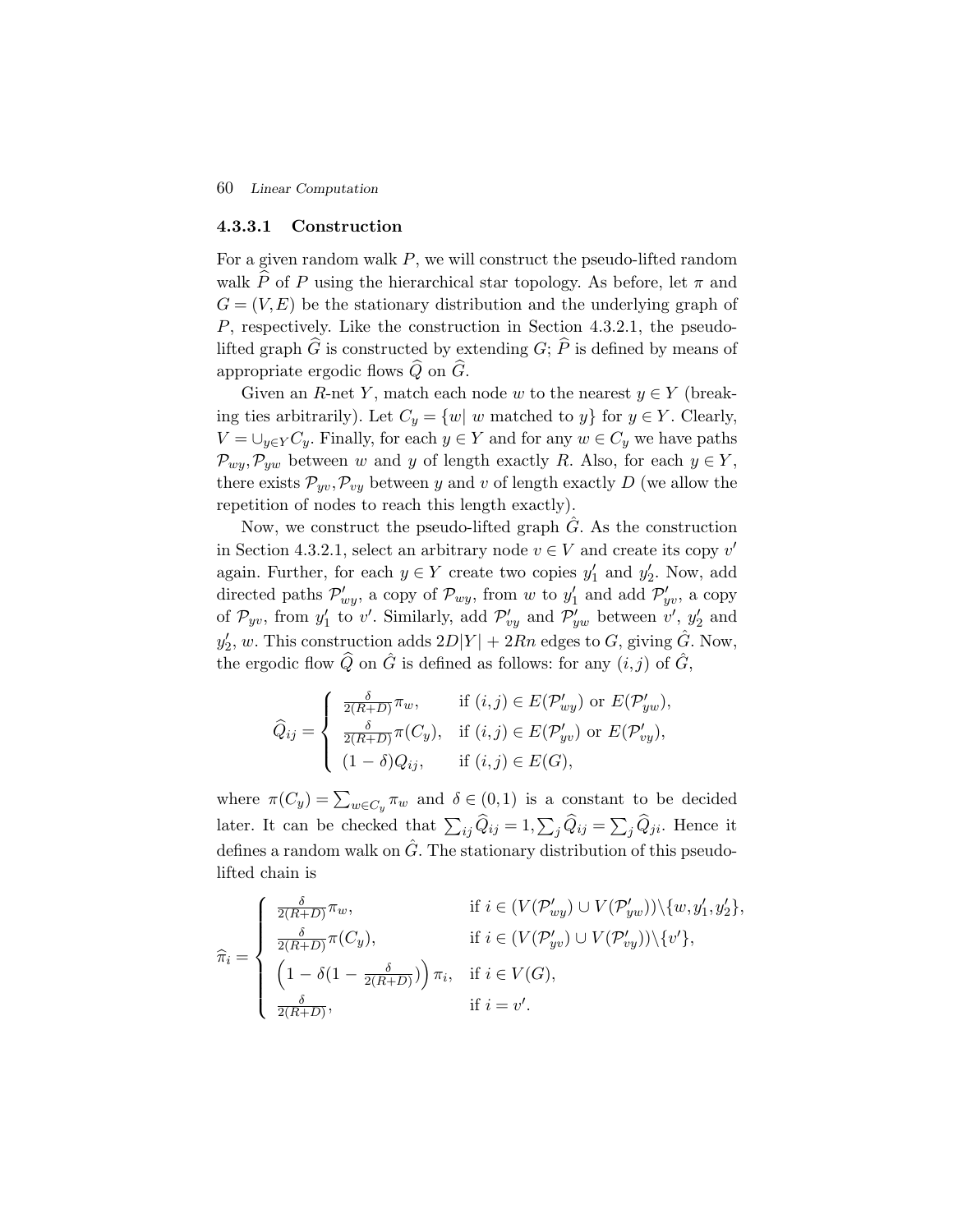To establish this as the pseudo-lifting of the original random walk  $P$ , consider  $T = V(G)$  and  $\delta$ , where  $1/2 = \delta(1 - 1/(2(R + D)))$ . The  $\widehat{G}$ has exactly  $|E| + 2Rn + 2D|Y|$  edges.

### **4.3.3.2 Mixing time and size**

We analyze performance of the above stated construction of  $\hat{P}$  in terms of mixing time and size. First, we establish that the mixing time of  $O(D)$  is preserved under this efficient construction.

**Lemma 4.5.** The mixing time of the random walk  $\widehat{P}$  defined by  $\widehat{Q}$  is  $O(D).$ 

Proof. Consider the following stopping rule. Walk until visiting v', and roll a (six sided) die X with the following probability.

$$
X = \begin{cases} 0, & \text{with probability } \frac{\delta}{2(R+D)}, \\ 1, & \text{with probability } \frac{\delta D}{2(R+D)}, \\ 2, & \text{with probability } \frac{\delta(R-1)}{2(R+D)}, \\ 3, & \text{with probability } 1 - \delta(1 - \frac{\delta}{2(R+D)}), \\ 4, & \text{with probability } \frac{\delta(R-1)}{2(R+D)}, \\ 5, & \text{with probability } \frac{\delta D}{2(R+D)}. \end{cases}
$$

Depending on the value of  $X$ ,

- $X = 0$ : Stop at v'.
- $X = 1$ : Walk on a directed path  $\mathcal{P}'_{vv}$ , and choose its interior node uniformly at random, and stop there.
- $X = 2$ : Walk until getting a directed path  $\mathcal{P}'_{ww}$ , and choose its interior node uniformly at random, and stop there.
- $X = 3$ : Walk until getting to an old node in  $V(G)$ , and stop there.
- $X = 4$ : Walk until getting a directed path  $\mathcal{P}'_{w,v}$ , and choose its interior node uniformly at random, and stop there.
- $X = 5$ : Walk until getting a directed path  $\mathcal{P}'_{uv}$ , and choose its interior node uniformly at random, and stop there.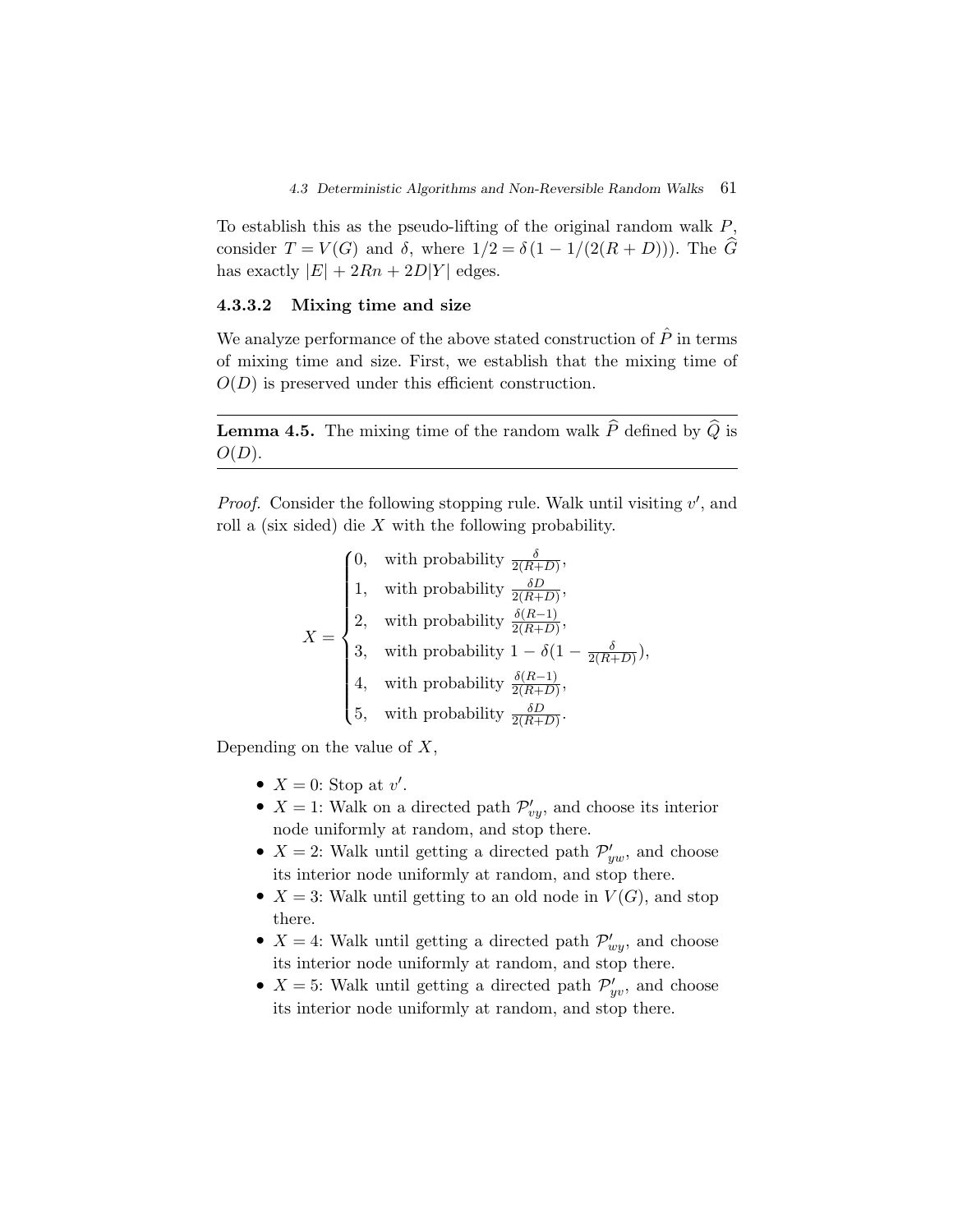It can be checked, using arguments similar to that in the proof of Theorem 4.4, that the distribution of the stopped node is precisely  $\hat{\pi}$ . Also, we can show that the expected length of this stopping rule is  $O((R + D)/\delta) = O(D/\delta) = O(D)$ . This is primarily true because the probability of getting on a directed path  $\mathcal{P}'_{wu}$  at wis  $\Theta(\delta/(R+D)).$  $\Box$ 

Now, we evaluate the size  $|\hat{P}|_o$  of this construction for graphs with finite doubling dimension.

**Lemma 4.6.** Given a graph G with doubling dimension  $\rho$  and diameter D, the hierarchical construction gives a pseudo-lifted graph  $\hat{G}$  with size  $|\widehat{E}| = O(Dn^{1-\frac{1}{\rho+1}}).$ 

*Proof.* The property of the doubling dimension graph implies that there exists an R-net Y such that  $|Y| \leq (2D/R)^{\rho}$  (cf. [2]). Consider R =  $D2^{\frac{\rho}{\rho+1}}n^{-\frac{1}{\rho+1}}$ . This is an appropriate choice because  $R = D2^{\frac{\rho}{\rho+1}}n^{-\frac{1}{\rho+1}} >$  $Dn^{-\frac{1}{\rho+1}} > n^{\frac{1}{\rho} - \frac{1}{\rho+1}} > 1$  (the second inequality is from  $n \leq D^{\rho}$ ). Given this, the size of the pseudo-lifted graph  $\hat{G}$  is

$$
|E| = |E| + 2Rn + 2D|Y|
$$
  
\n
$$
\leq |E| + 2D\left(\frac{2^{\frac{\rho}{\rho+1}}}{n^{\frac{1}{\rho+1}}}\right)n + 2D\left(2\frac{n^{\frac{1}{\rho+1}}}{2^{\frac{\rho}{\rho+1}}}\right)^{\rho}
$$
  
\n
$$
= |E| + O(Dn^{1-\frac{1}{\rho+1}}).
$$

Since  $|E| = O(n)$  and  $D = \Omega(n^{1/\rho})$ , we have that  $|\hat{E}| = O(Dn^{1-\frac{1}{\rho+1}})$ . П

#### **4.3.4 Back to Averaging: Deterministic Algorithm**

We wish to compute  $\mathbf{x}_{ave} = (\sum_i x_i)/n$  where  $x_i \in \mathbf{R}$  is the value of node i on a given graph  $G = (V, E)$ . In what follows, we consider  $x_i \geq 0$ . This is without loss of generality since one may run an algorithm to compute the average of non-negative valued and negative valued numbers separately. Now let  $P$  be a doubly stochastic matrix over  $G$  of doubling dimension  $\rho$  such as the one obtained through the Metropolis– Hasting method. Let  $\hat{P}$  be the efficient pseudo-lifting of P over the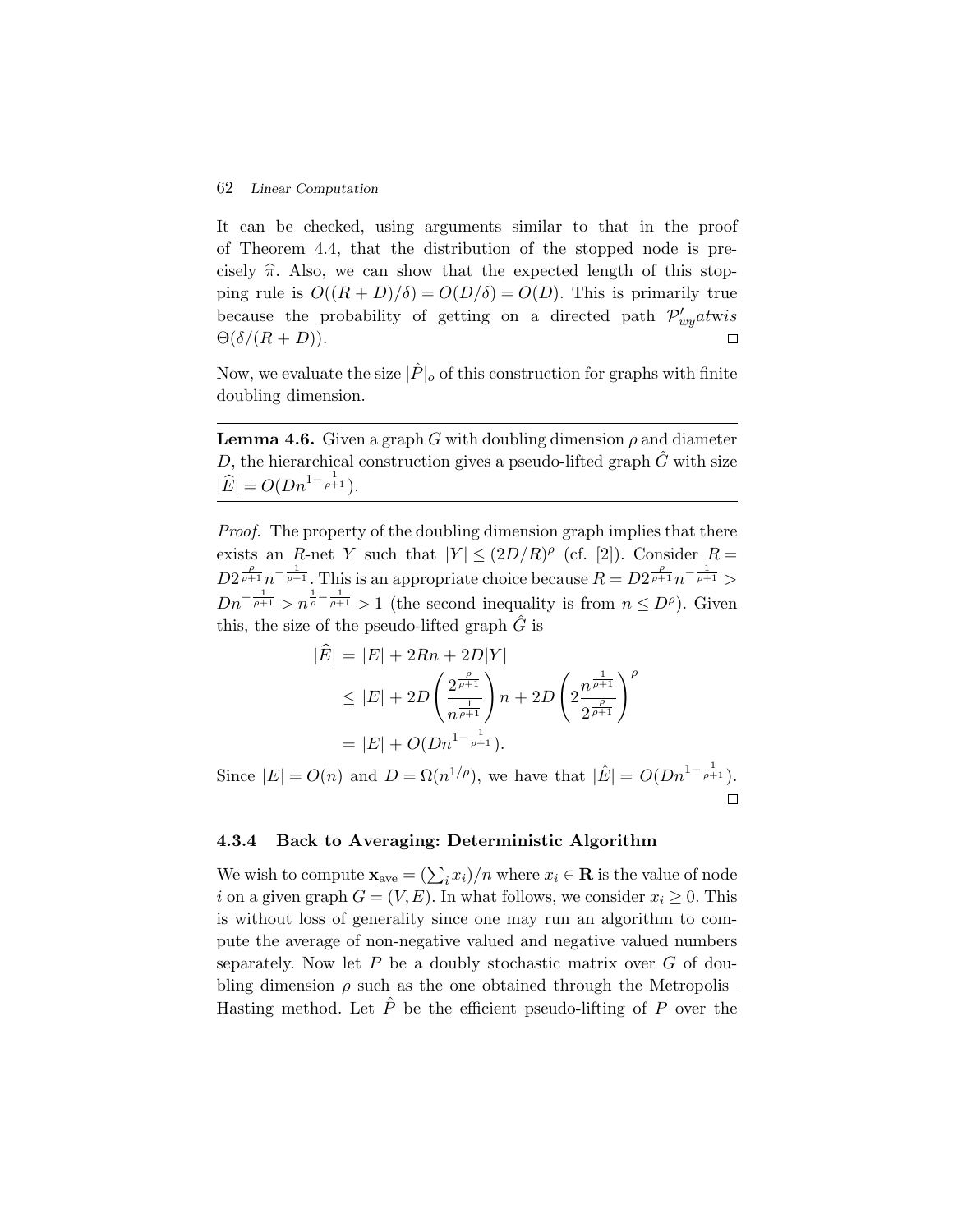lifted graph  $\hat{G} = (\hat{V}, \hat{E})$  with stationary distribution  $\hat{\pi}$  over  $\hat{V}$ . Recall that each node of V is part of  $\hat{V}$ . Let  $V(G) \subset \hat{V}$  denote these nodes in what follows. Now consider the following deterministic linear algorithm over  $\hat{V}$  based on  $\hat{P}$ . Let  $\hat{\mathbf{y}}(0) = \hat{\mathbf{x}}$ , with  $\hat{\mathbf{x}} = [\hat{x}_i]$  where  $\hat{x}_i = x_i$ for  $i \in V(G)$  and  $\hat{x}_i = 0$  otherwise. Now perform the following iterative linear computation over  $\hat{G}$ :

$$
\hat{\mathbf{y}}(t+1) = \hat{P}\hat{\mathbf{y}}(t).
$$

The above algorithm is described for graph  $\hat{G}$ , but our interest is in running the algorithm over G. Therefore, we describe an implementation of the above linear algorithm based on  $\hat{P}$  on  $G$ .

As noted earlier,  $V(G) \subset \hat{V}$  are nodes V of G. Now, under the above described linear algorithm, each node of  $\hat{V}$  communicates with its neighbors connected via  $\hat{E}$ . But recall  $\hat{u}$  and  $\hat{v}$  are connected in  $\hat{G}$ only if they are 'copies' of nodes u and v such that  $(u, v) \in E$ . Therefore, if each node  $\hat{u} \in \hat{V}$  is 'simulated' by node u, where  $\hat{u}$  is a copy of u, then all communications performed in each iteration based on  $\hat{P}$  can be performed as local communications over the graph G. That is, G can indeed implement the linear dynamics based on  $\hat{P}$  in a distributed manner. Finally, observe that each node in  $V(G) \subset \hat{V}$  is hosted at its corresponding original node in  $V$  of  $G$  in the above implementation. Therefore, if each node  $i \in V(G)$  learns the estimate **x**<sub>ave</sub> then in the above implementation each node in  $V$  learns the estimate of  $\mathbf{x}_{ave}$  as well. This completes the description of the algorithm. Now, we describe the convergence properties of the estimates of nodes in  $V(G)$ .

**Lemma 4.7.** Under the above algorithm, consider the estimates of nodes  $V = V(G) \subset \hat{V}$ . That is, for  $i \in V(G)$  consider  $\hat{y}_i(t)$ . Then,  $\hat{y}_i(t) \to \mathbf{x}_{\text{ave}}/2$  as  $t \to \infty$ . Further, for  $t \ge \tau(\varepsilon/\sqrt{n}, \hat{P})$  and  $i \in V(G)$ ,

$$
|\hat{y}_i(t) - \mathbf{x}_{\text{ave}}/2| \le \varepsilon ||\mathbf{x}||_2.
$$

*Proof.* Since  $\hat{\pi}$  is the left eigenvector of  $\hat{P}$  with the largest (unit) eigenvalue, i.e.,  $\hat{\pi}^T \hat{P} = \hat{\pi}^T$ ; we have

$$
\lim_{t\to\infty} \mathbf{e}_i^T \hat{P}^t \to \hat{\pi}^T, \quad \forall \ i,
$$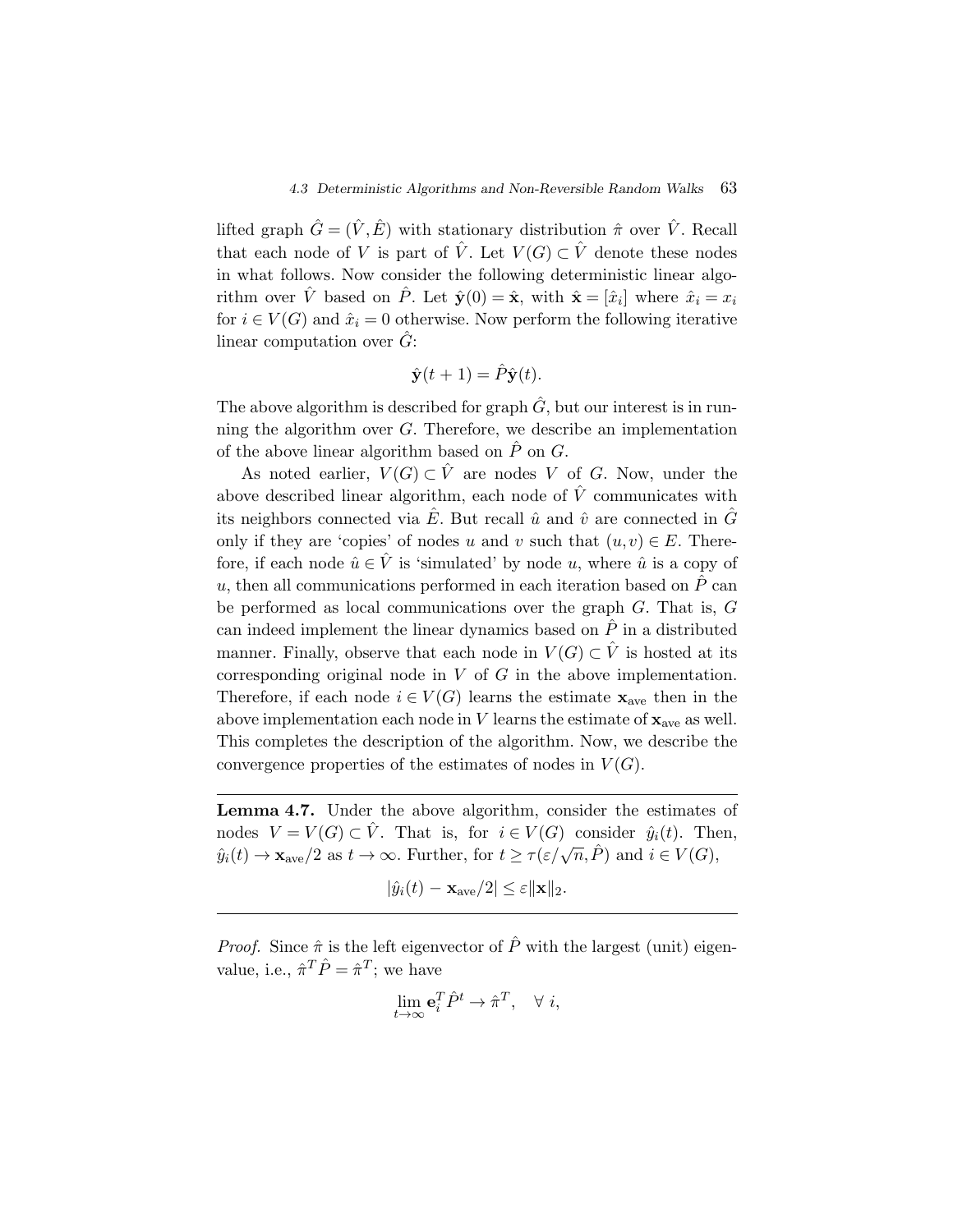where  $\mathbf{e}_i$  is the vector with its *i*th entry being 1 and the rest being 0. This implies that, for any i

$$
\lim_{t \to \infty} \hat{P}_{ij}^t = \hat{\pi}_j, \quad \forall \ i.
$$
\n(4.20)

Further, by the definition of the mixing time, it follows that for  $t \geq$  $\tau(\varepsilon,\hat{P}),$ 

$$
\left|\hat{P}_{ji}^{t} - \hat{\pi}_{i}\right| \leq \varepsilon, \quad \forall j.
$$
\n(4.21)

Now  $\hat{\mathbf{y}}(t+1) = \hat{P}\hat{\mathbf{y}}(t)$ . That is,  $\hat{\mathbf{y}}(t) = \hat{P}^t\hat{\mathbf{y}}(0)$ . Therefore, for any i

$$
\hat{y}_i(t) = \sum_j \hat{P}_{ij}^t \hat{y}_j(0).
$$

Also,

$$
\sum_{j} \hat{y}_{j}(0)\hat{\pi}_{j} = \sum_{j \in V(G)} x_{j}\hat{\pi}_{j}
$$

$$
= \sum_{j \in V(G)} x_{j}\frac{1}{2n}
$$

$$
= \mathbf{x}_{ave}/2.
$$

In the above equations, we have used the fact that  $\hat{y}_j(0) = 0$  if  $j \in$  $V \setminus V(G)$  and  $\hat{y}_j(0) = x_j$  for  $j \in V(G)$ ;  $\hat{\pi}_j = 1/2n$  for  $j \in V(G)$  by definition of pseudo-lifting. Putting the above together, for  $i \in V(G)$ 

$$
|\hat{y}_i(t) - \mathbf{x}_{\text{ave}}/2| = \left| \sum_j \hat{P}_{ij}^t \hat{y}_j(0) - \sum_j \hat{\pi}_j \hat{y}_j(0) \right|
$$
  
 
$$
\leq \sum_j \hat{y}_j(0) |\hat{P}_{ij}^t - \hat{\pi}_j|. \tag{4.22}
$$

From (4.20) to (4.22) it follows that for  $t \ge \tau(\varepsilon, \hat{P})$  and for  $i \in V(G)$ 

$$
|\hat{y}_i(t) - \mathbf{x}_{\text{ave}}/2| \le \varepsilon \sum_j \hat{y}_j(0)
$$
  
=  $\varepsilon ||\mathbf{x}||_1 = n\mathbf{x}_{\text{ave}}$   
 $\le \varepsilon \sqrt{n} ||\mathbf{x}||_2.$  (4.23)

In above, we have used the fact that for any non-negative valued m above, we have used the fact that for any non-negative valued n-dimensional vector **x**,  $\sqrt{n} ||\mathbf{x}||_2 \ge ||\mathbf{x}||_1$ . By choosing  $\varepsilon/\sqrt{n}$  in place of  $\varepsilon$  we obtain the desired claim and we complete the proof.  $\Box$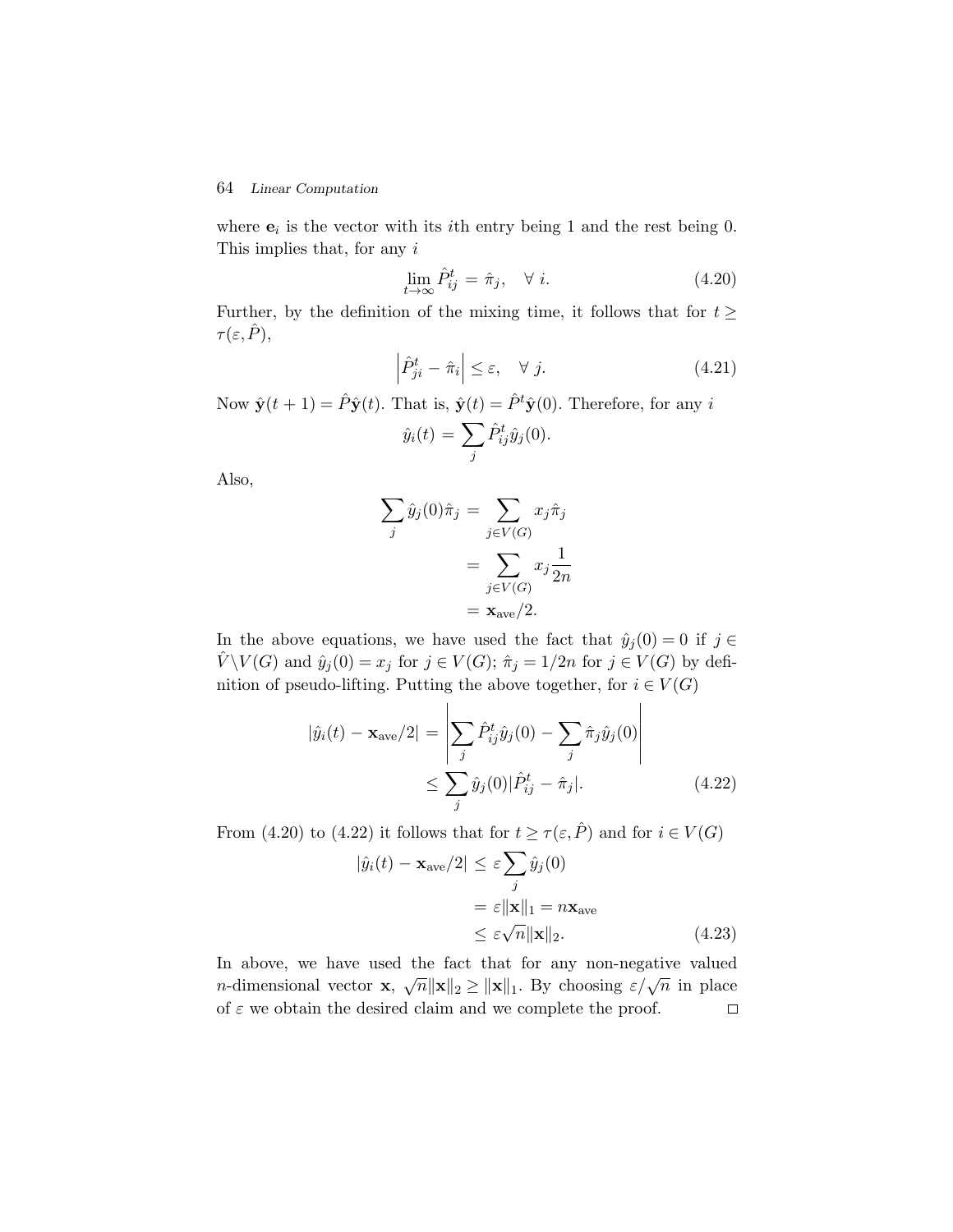Table 4.1 Comparison of the determinstic linear algorithm based on pseudo-lifting with the randomized algorithm based on Metropolis–Hasting method.

|                                             | Rand. algo.                                                   | Det. algo.                                                                                                                                                                      | Optimal              |
|---------------------------------------------|---------------------------------------------------------------|---------------------------------------------------------------------------------------------------------------------------------------------------------------------------------|----------------------|
| Running time: $k$ -grid<br>graph            | $\Omega\left(\frac{1}{\Phi^2(P)}\right):O^*(n^{\frac{2}{k}})$ | $O(D):O(n^{\frac{1}{k}})$                                                                                                                                                       | $D: n^{\frac{1}{k}}$ |
| Size(dbl. dim.) $\rho$ :<br>$k$ -grid graph | $\Theta(n):\Theta(n)$                                         | $O(n^{\frac{\rho}{\rho+1}}D)$ : $O(n^{1+\frac{1}{k(k+1)}})$                                                                                                                     | n:n                  |
| $k$ -grid graph                             |                                                               | Total # of operations: $\Omega\left(\frac{n}{\Phi^2(P)}\right):O^*(n^{1+\frac{2}{k}}) \ \ O(n^{\frac{\rho}{\rho+1}}D^2):O^*(n^{1+\frac{k+2}{k(k+1)}}) \ \ nD:n^{1+\frac{1}{k}}$ |                      |

Note: Optimal denotes lower bound for any distributed or message-passing algorithm.

The above suggests that, if we restrict our attention to nodes in  $V(G)$ , then their estimates converge to  $\mathbf{x}_{ave}$ . Specifically, let the *n*-dimensional vector  $\tilde{\mathbf{y}}(t) = [\tilde{y}_i(t)] \in \mathbb{R}^n$  be defined as  $\tilde{y}_i(t) = 2\hat{y}_i(t)$  for  $i \in V(G)$ . Then, from (4.23) it follows that for  $t \ge \tau(\varepsilon/2n, P)$ 

$$
\|\tilde{\mathbf{y}}(t) - \mathbf{x}_{\text{ave}} \mathbf{1}\|_{2} \le \varepsilon \|\mathbf{x}\|_{2}.
$$
\n(4.24)

Thus, we have  $T_{ave}(\varepsilon) \leq \tau(\varepsilon/2n, \hat{P})$ . Therefore,

$$
C_{\rm ave}(\varepsilon)=O(|\hat P|_oT_{\rm ave}(\varepsilon))=O(|\hat P|_o\tau(\varepsilon/2n,\hat P)).
$$

This completes the description and analysis of the linear deterministic algorithm based on  $\ddot{P}$ .

#### **4.3.5 Application**

Here, we describe application of the non-reversible random walk based determinstic algorithm described above for a class of graphs with geometry. As discussed above, for graphs with finite doubling dimension, our algorithm performs well. Specifically, for a graph with doubling dimension  $\rho$  and diameter D, the above results imply that the deterministic algorithm has  $T_{ave}(\varepsilon)$  scaling as D and  $C_{ave}(\varepsilon)$  scaling as D times  $O<sup>*</sup>(Dn<sup>1-1/(\rho+1)</sup>)$ . Now any algorithm must take  $O(D)$  as  $T_{ave}(\varepsilon)$  and  $C_{\text{ave}}(\varepsilon)$  as Dn. Thus, the effective 'loseness' in our algorithm compared to any other algorithm is no worse than  $O(Dn^{-\frac{1}{1+\rho}})$ .

Now the quintessential example of graphs with finite doubling dimension is the k-dimensional grid; one-dimensional grid being a line graph (or its symmetrized version is the ring graph). For k-dimensional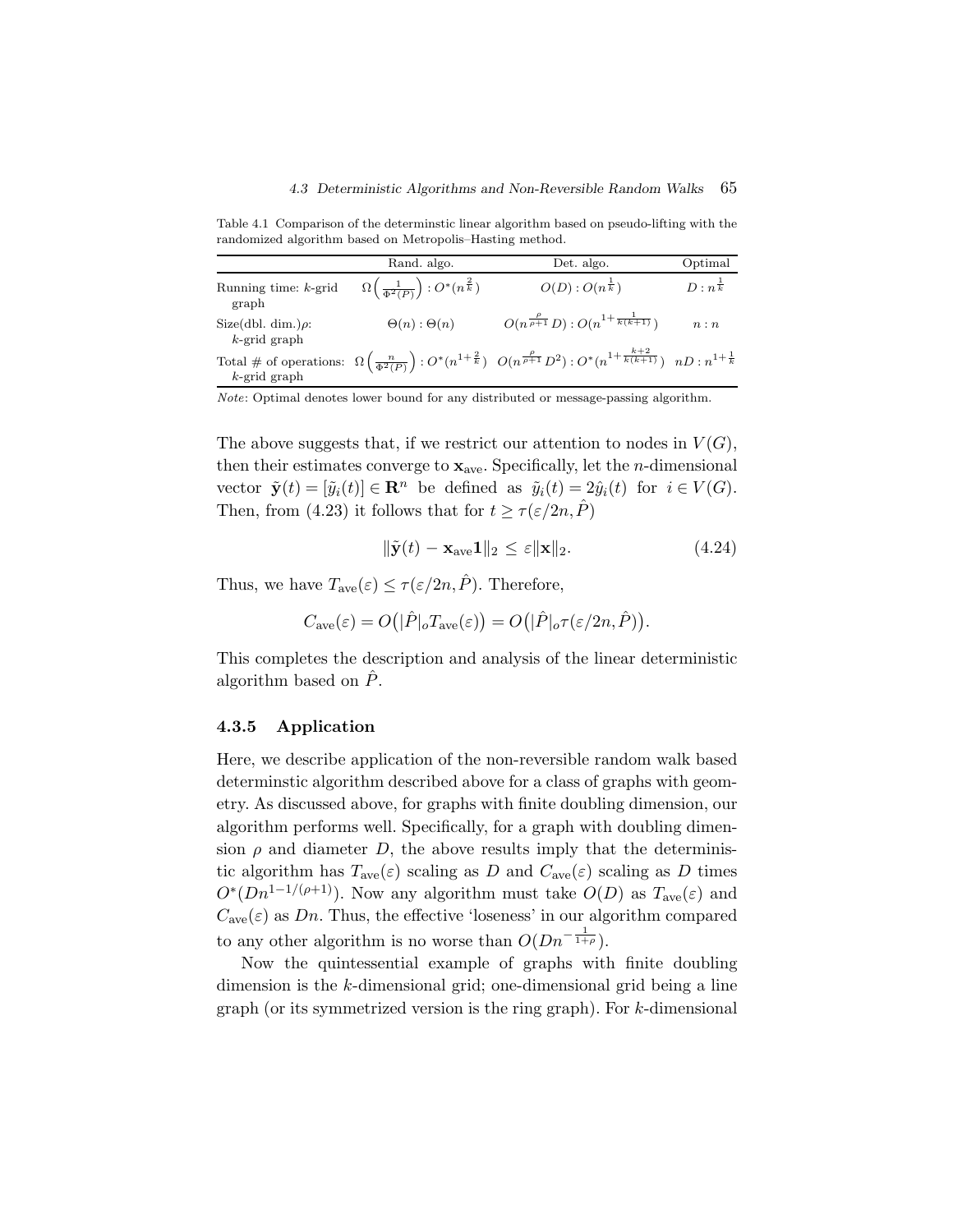grid, the diameter D scales as  $n^{1/k}$ . Therefore, for our algorithm  $T_{\text{ave}}(\varepsilon)$  scales as  $\Theta(n^{1/k})$  and the total computation  $C_{\text{ave}}(\varepsilon)$  scales as  $O(n^{1+(1/k)+(1/(k(k+1)))})$ . In contrast, for any algorithm  $T_{ave}(\varepsilon)$  must scale at least as  $n^{(1/k)}$  and  $C_{\text{ave}}(\varepsilon)$  must scale at least as  $n^{1+(1/k)}$ . Thus, for a k-dimensional grid the possible loss in our algorithm is no more than  $O(n^{1/(k(k+1))})$ .

## **4.4 Summary**

We considered linear dynamics based algorithms for the computing average of numbers in the network graph. First, we described a randomized algorithm in which a random permutation is chosen everytime so that the effective induced matrix corresponds to a certain symmetric doubly stochastic matrix on the graph. Equivalently, the algorithm corresponds to a certain randomized pair-wise 'averaging' based on a reversible random walk on the network graph. This algorithm performs minimal number of operations, i.e., on the order of the number of nodes n, per unit time in any network. The computation time scales as log n plus the mixing time of a related reversible random walk on the graph. Therefore, for graphs with 'good expansion' such as the complete graph or the constant degree expander, the computation time is essentially the minimal  $O(\log n)$ . However, this algorithm performs very poorly over graphs with 'geometry'. This is because the mixing time of a reversible random walk is inherently very large on graphs with geometry.

Motivated to improve performance, we considered algorithms based on non-reversible random walks. The performance of the randomized algorithm is inherently related to the reversible random walk, and hence we considered a deterministic algorithm. This comes at an additional cost of an increased number of operations per unit time. Therefore, we considered the question of designing non-reversible random walks on any graph with minimal mixing time and minimal 'size'. The notion of pseudo-lifting led to the design of non-reversible random walks with mixing times of the order of the diameter and small size. For graphs with 'geometry', i.e., graphs with finite doubling dimension, this was further improved in terms of size using the graph structure.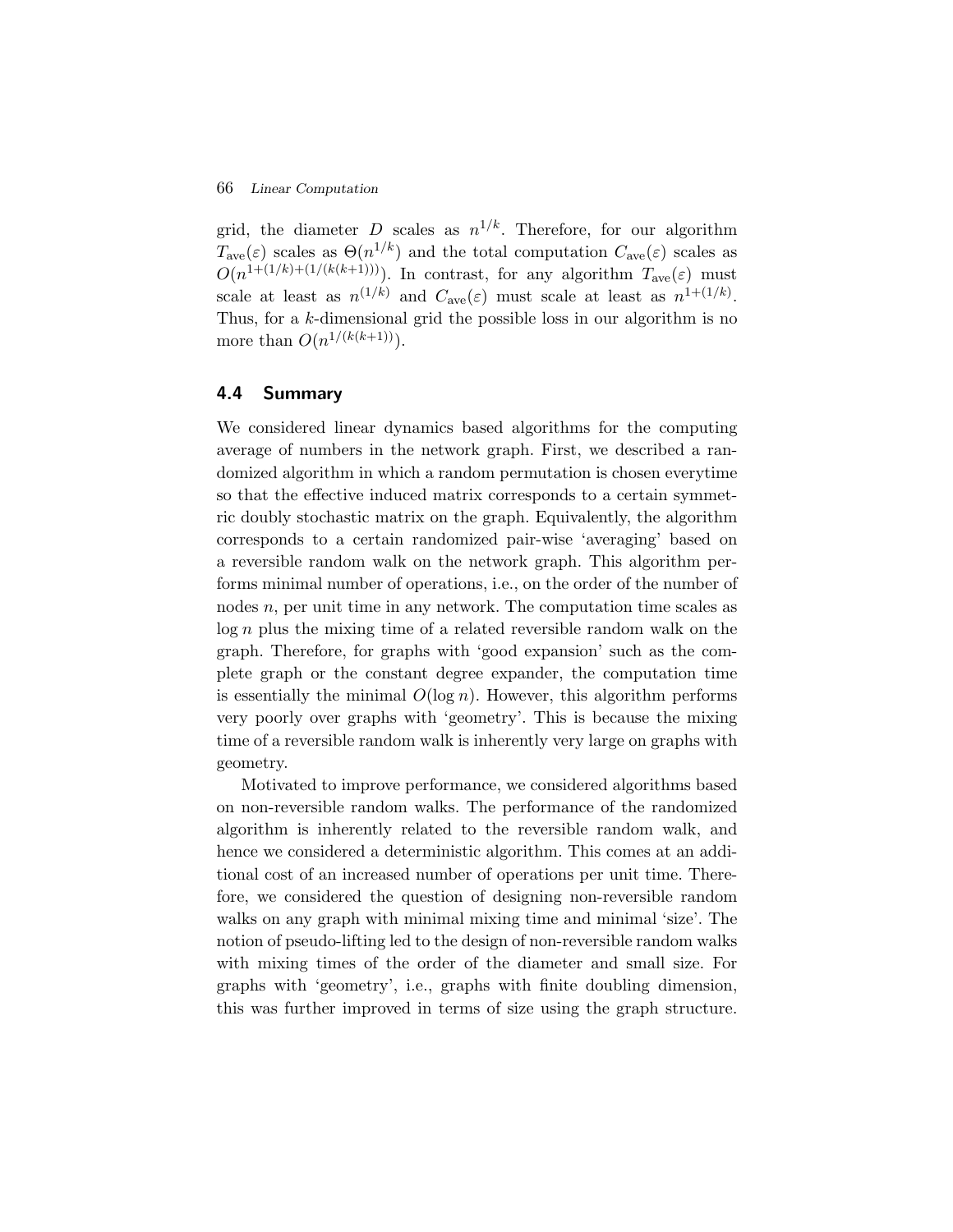The averaging algorithms based on such non-reversible random walks take minimal number of iterations of the order of the diameter for any graph. For graphs with doubling dimension they have near optimal overall computation cost. In summary, the randomized algorithm is near optimal for graphs with good expansion, i.e., graphs without geometry; the deterministic algorithm based on a non-reversible random walk is near optimal for graphs with geometry.

We note that the deterministic construction based on pseudo-lifted Markov chain does incur a reasonable (polynomial in  $n$ ) overhead. However, this cost can be thought of as amortized over time if the similar construction is used for many computations. Now, if topology is dynamic then it requires re-construction of pseudo-lifted chain often. Understanding the robustness of the pseudo-lifted chain and constructing pseudo-lifted chain with minimal overhead are natural questions of interest for future research.

# **4.5 Historical Notes**

The recently emerging network paradigms such as sensor networks, peer-to-peer networks and surveilance networks of unmanned vehicles have led to the requirement of designing distributed, iterative and efficient algorithms for estimation, detection, optimization and control. Such algorithms provide scalability and robustness necessary for the operation of such highly distributed and dynamic networks. Motivated by applications of linear estimation in sensor networks [8, 37, 46, 69], information exchange in peer-to-peer networks [39, 55] and reaching consensus in a network of unmanned vehicles [6, 32, 63], we considered the problem of computing the average of numbers in a given network in a distributed manner. Specifically, we considered the class of algorithms for computing the average using distributed linear iterations. This approach was pioneered by Tsitsiklis et al. [69]. In the applications of interest, the rate of convergence of the algorithm strongly affect its performance. For example, the rate of convergence of the algorithm determines the agility of the distributed estimator to track the desired value [8] or the error in the distributed optimization algorithm [56].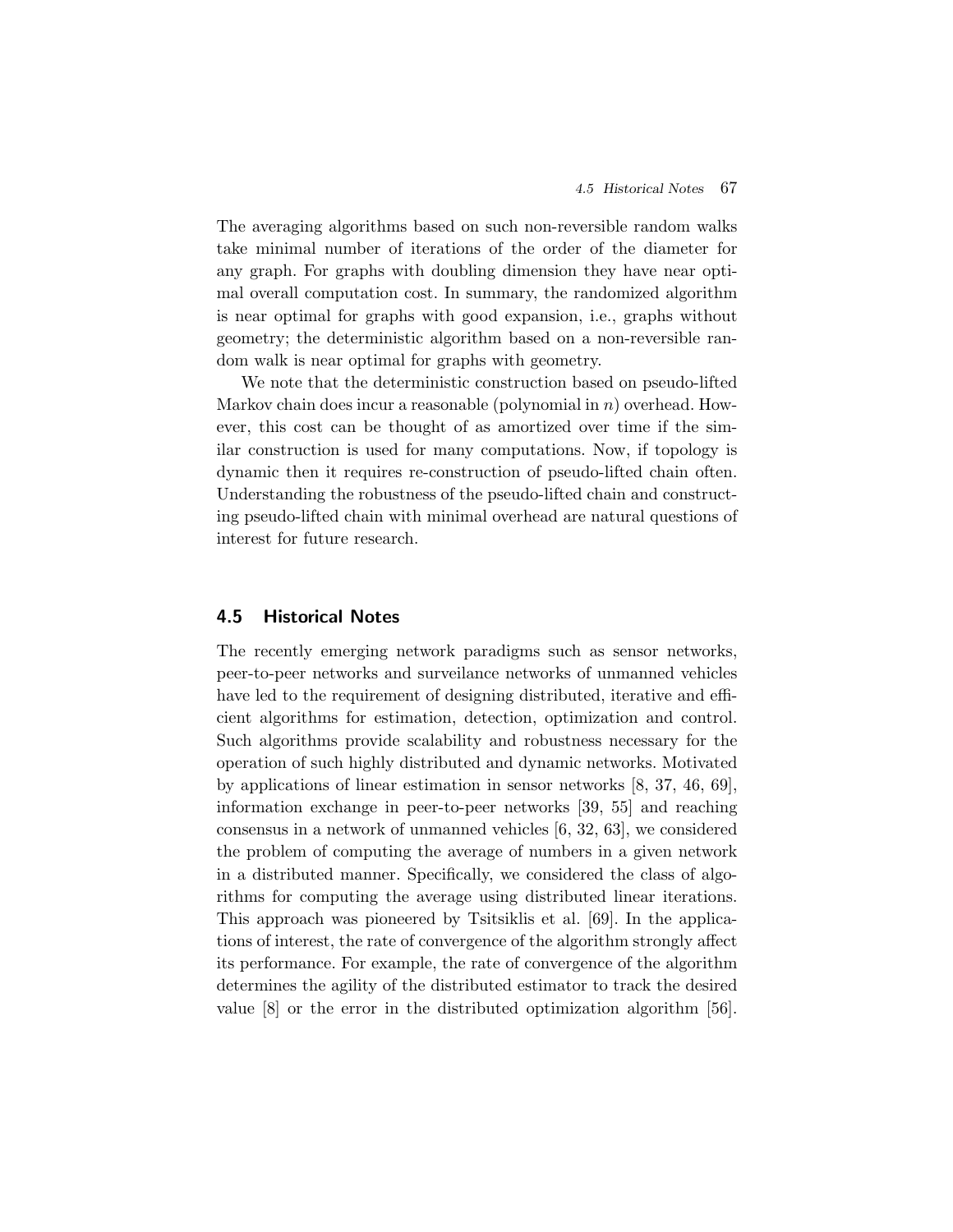This motivated us to consider the rate of convergence as the primary performance metric for such linear algorithms.

We considered two classes of algorithms: randomized and determinstic. The randomized algorithm reported here is based on work by Boyd et al. [8]. The deterministic algorithm reported here is based on work by Jung et al. [34].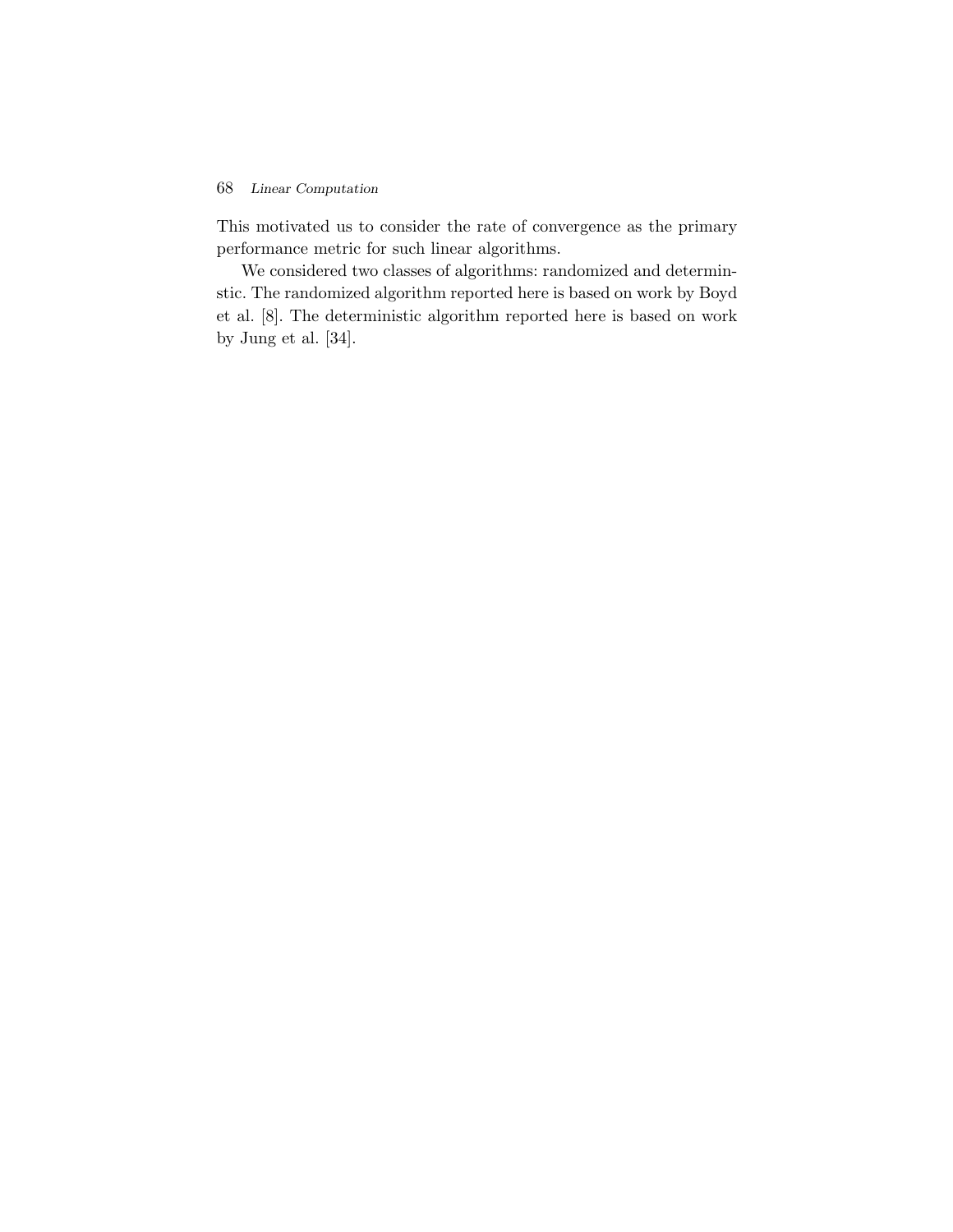# **5**

# **Separable Function Computation**

#### **5.1 Setup**

As usual, we are given an arbitrary connected network, represented by an undirected graph  $G = (V, E)$ , with  $|V| = n$  nodes. Two nodes i and j can communicate with each other if (and only if)  $(i, j) \in E$ . We assume that, in a given time-slot each node can contact at most one other node. However, a node can be contacted by multiple nodes simultaneously.

Let  $2^V$  denote the power set of the vertex set V (the set of all subsets of V). Let  $\mathbf{x} = [x_i] \in \mathbb{R}^n$  denote a real valued *n*-dimensional vector. We call a function  $f: \mathbb{R}^n \times 2^V \to \mathbb{R}$  *separable* if there exist functions  $f_1, \ldots, f_n$  such that, for all  $\mathbf{x} \in \mathbb{R}^n$  and  $S \subseteq V$ ,

$$
f(\mathbf{x}, S) = \sum_{i \in S} f_i(x_i). \tag{5.1}
$$

Let F be the class of separable functions f for which  $f_i(x) \geq 1$  for all  $x \in \mathbf{R}$  and  $i = 1, ..., n$ . Here, the lower bound of 1 on value of  $f_i(\cdot)$  is chosen for simplicity; in general it can be an arbitrary fixed positive constant.

Here, we wish to consider the question of designing a Gossip algorithm for the following separable function computation problem. Let  $x_i$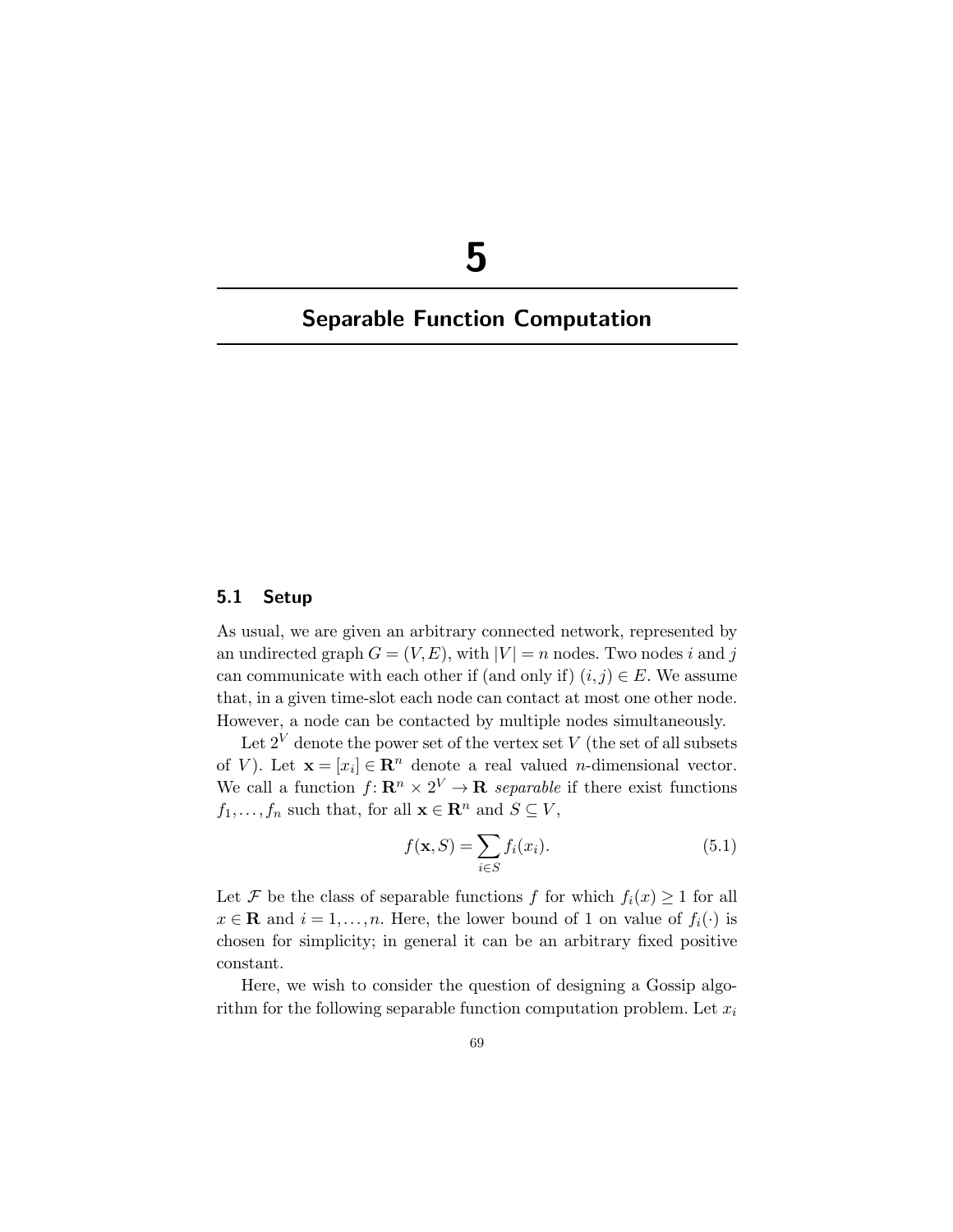#### 70 *Separable Function Computation*

denote the initial value of node  $i \in V$  and  $\mathbf{x} = [x_i]$  represent the vector of these initial values. Let  $f \in \mathcal{F}$  be a given separable function. Then, all nodes in V wish to compute an estimate of  $f(\mathbf{x}, V)$ .

Clearly, the separable function computation stated above is equivalent to the following 'simpler' summation problem. Each node, say  $i \in V$  has value  $x_i \geq 1$ . Let  $\mathbf{x} = [x_i]$  denote the vector representation of these values. All nodes wish to compute an estimate of the summation  $x_{\text{sum}} = \sum_i x_i$  using a Gossip algorithm as quickly as possible.

# **5.2 Algorithm**

We will describe a Gossip algorithm for the summation problem to estimate  $x_{\text{sum}}$  at all nodes as quickly as possible. This algorithm will build on the information dissemination Gossip algorithm described earlier. We start with the description of a minimum computation algorithm that utilizes the information dissemination. Next, we state useful properties of the Exponential distribution. Finally, we will describe the summation algorithm that is obtained through a combination of computing the minimum and the properties of the Exponential distribution.

#### **5.2.1 Minimum Computation**

We start with the description of a Gossip algorithm for minimum computation based on the information dissemination algorithm. To this end, let each of the  $n$  nodes have distinct non-negative real values: let  $u_i$  be the value of node i. All nodes wish to compute  $u_* = \min_i u_i$ .

Let  $P$  be a doubly stochastic symmetric network graph  $G$  conformant irreducible matrix. Time is discrete and denoted by  $t \in \mathbb{N}$ . At each time t, each node i contacts its neighbor  $j \in V$  with probability  $P_{ij}$ ; it does not contact any node with probability  $P_{ii}$ . Upon making contact, both nodes  $i$  and  $j$  exchange all 'relevant' information. Now, we describe the information exchange aspect in the minimum computation algorithm.

Let  $\hat{u}_i(t)$  be the estimate of  $u_*$  at node i at time t. Initially,  $t = 0$ and  $\hat{u}_i(0) = u_i$ . As described above, at time t if a node  $i \in V$  contacts another node j then i sends  $\hat{u}_i(t)$  to j and j sends  $\hat{u}_i(t)$  to i. Upon receiving various estimates, each node  $i \in V$  sets its new estimate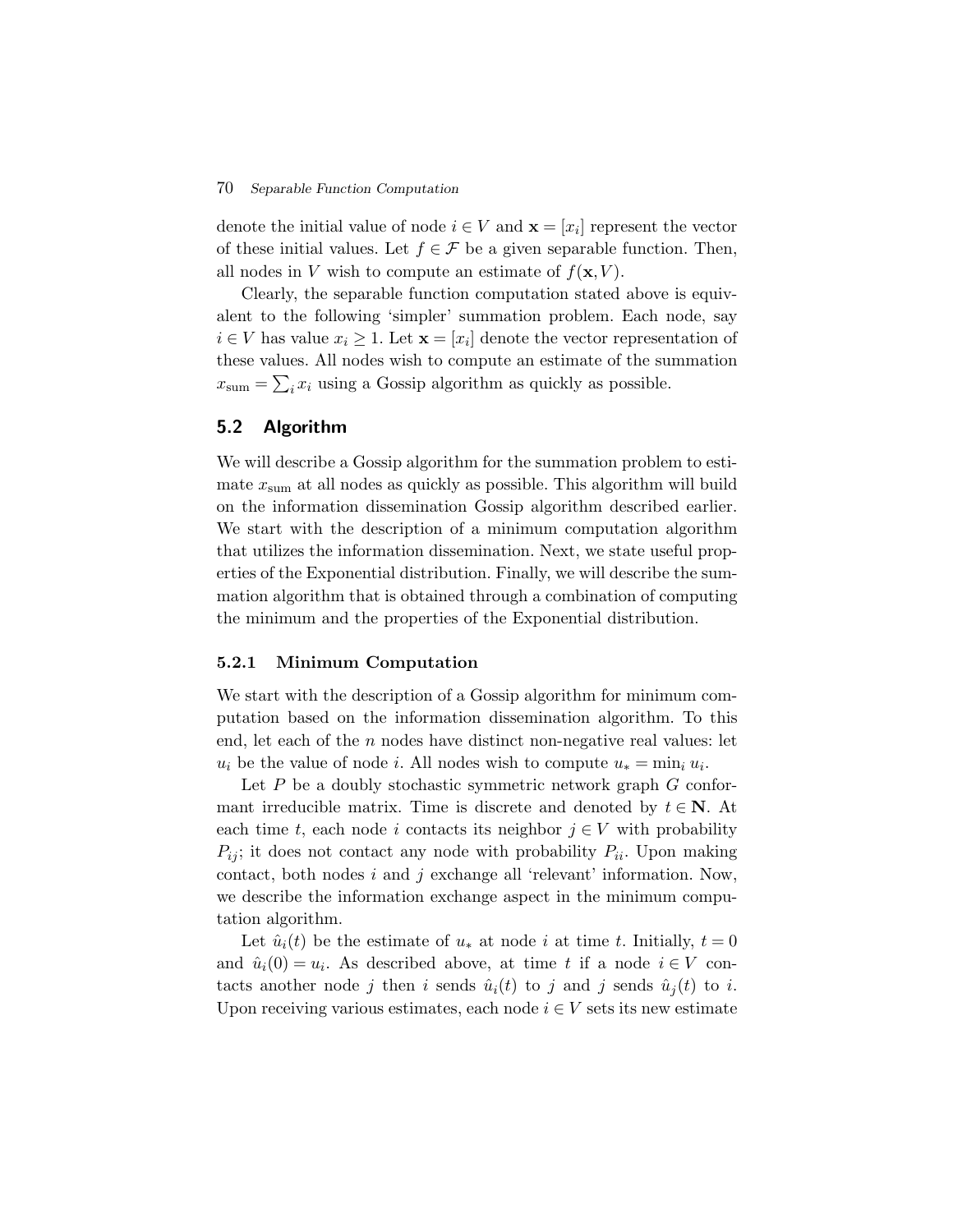$\hat{u}_i(t+1)$  as the minimum of its own value  $\hat{u}_i(t)$  and all the received values.

We claim that, under the above described minimum computation algorithm, all nodes have the correct minimum by time  $T_{spr}^{one}(\varepsilon)$  with probability at least  $1 - \varepsilon$ . To see this, suppose that node  $i \in V$  be such that  $u_* = u_i$ . Then, under the algorithm described the minimum 'spreads' in the same manner as in the setting of the single-piece dissemination. By definition, by time  $T_{spr}^{one}(\varepsilon)$  all nodes will have the singlepiece information with probability at least  $1 - \varepsilon$ . Therefore, it follows that the minimum computation for all nodes under the above algorithm takes no more than  $T_{spr}^{one}(\varepsilon)$  with probability at least  $1 - \varepsilon$ . By Theorem 3.1, we have

$$
T_{\rm spr}^{\rm one}(\varepsilon) = O\left(\frac{\log n + \log \varepsilon^{-1}}{\Phi(P)}\right).
$$

Finally, consider the problem of computing r different minimums. Let each node  $i \in V$  have r distinct values  $u_i(1), \ldots, u_i(r)$ . For  $1 \leq \ell \leq r$ , let

$$
u_*(\ell) = \min_i u_i(\ell).
$$

Then each node wishes to find out the  $r$  different minimums,  $u_*(1),\ldots,u_*(r)$ . It should be noted that by an application of the union bound and a 'round-robin' style parallel scheduling of r minimum computation algorithms as describe above, the computation time for  $r$  different minimums is bounded above by  $rT_{\rm spr}^{\rm one}(\varepsilon)$  with probability at least  $1 - r\varepsilon$ . That is, r different minimums can be computed with probability at least  $1 - \varepsilon$  in time  $T_{\min}(r, \varepsilon)$ , where

$$
T_{\min}(r,\varepsilon) = O\left(\frac{r(\log n + \log r + \log \varepsilon^{-1})}{\Phi(P)}\right). \tag{5.2}
$$

## **5.2.2 A Useful Extremal Property**

We describe an extremal property of Exponential random variables that will play a crucial role in designing Gossip algorithm for summation. Formally, we state it as follows.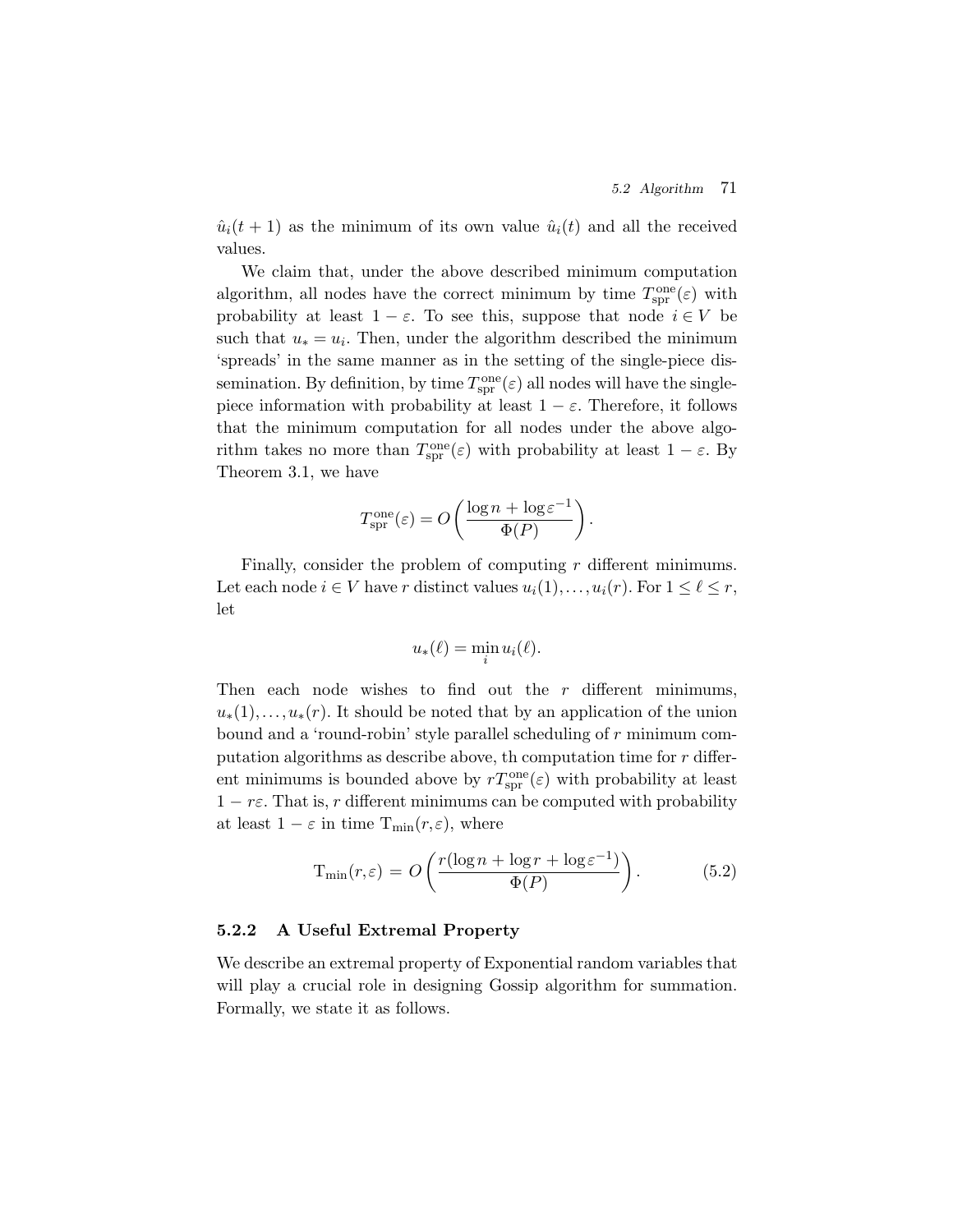**Property 5.1.** Let  $W_1, \ldots, W_n$  be *n* independent random variables such that, for  $i = 1, ..., n$ , the distribution of  $W_i$  is Exponential with rate  $\lambda_i > 0$ , i.e.,  $\mathbf{E}[W_i] = 1/\lambda_i$ . Let **W** be the minimum of  $W_1, \ldots, W_n$ . Then, **W** is an Exponential random variable of rate  $\lambda = \sum_{i=1}^{n} \lambda_i$ , i.e.,  $\mathbf{E}[\mathbf{W}]=1/\lambda.$ 

*Proof.* For an Exponential random variable  $U$  with rate  $\mu$ , for any  $z \in \mathbf{R}_+,$ 

$$
\Pr(U > z) = \exp(-\mu z).
$$

Using this fact and the independence of the random variables  $W_i$ , we compute  $Pr(\mathbf{W} > z)$  for any  $z \in \mathbf{R}_+$ .

$$
\Pr(\mathbf{W} > z) = \Pr(\bigcap_{i=1}^{n} \{W_i > z\})
$$

$$
= \prod_{i=1}^{n} \Pr(W_i > z)
$$

$$
= \prod_{i=1}^{n} \exp(-\lambda_i z)
$$

$$
= \exp\left(-z \sum_{i=1}^{n} \lambda_i\right).
$$

This establishes the property stated above.

 $\Box$ 

## **5.2.3 Concentration of the Exponential Distribution**

We state the concentration of the empirical mean of i.i.d. Exponential random variables. This will be useful in determining values of parameters in our summation algorithm.

**Property 5.2.** For any  $k \geq 1$ , let  $Y_1, \ldots, Y_k$  be i.i.d. Exponential random variables with rate  $\lambda$ , i.e.,  $\mathbf{E}[Y_1]=1/\lambda$ . Let their empirical mean be denoted as  $R_k$ , i.e.,

$$
R_k = \frac{1}{k} \sum_{i=1}^k Y_i.
$$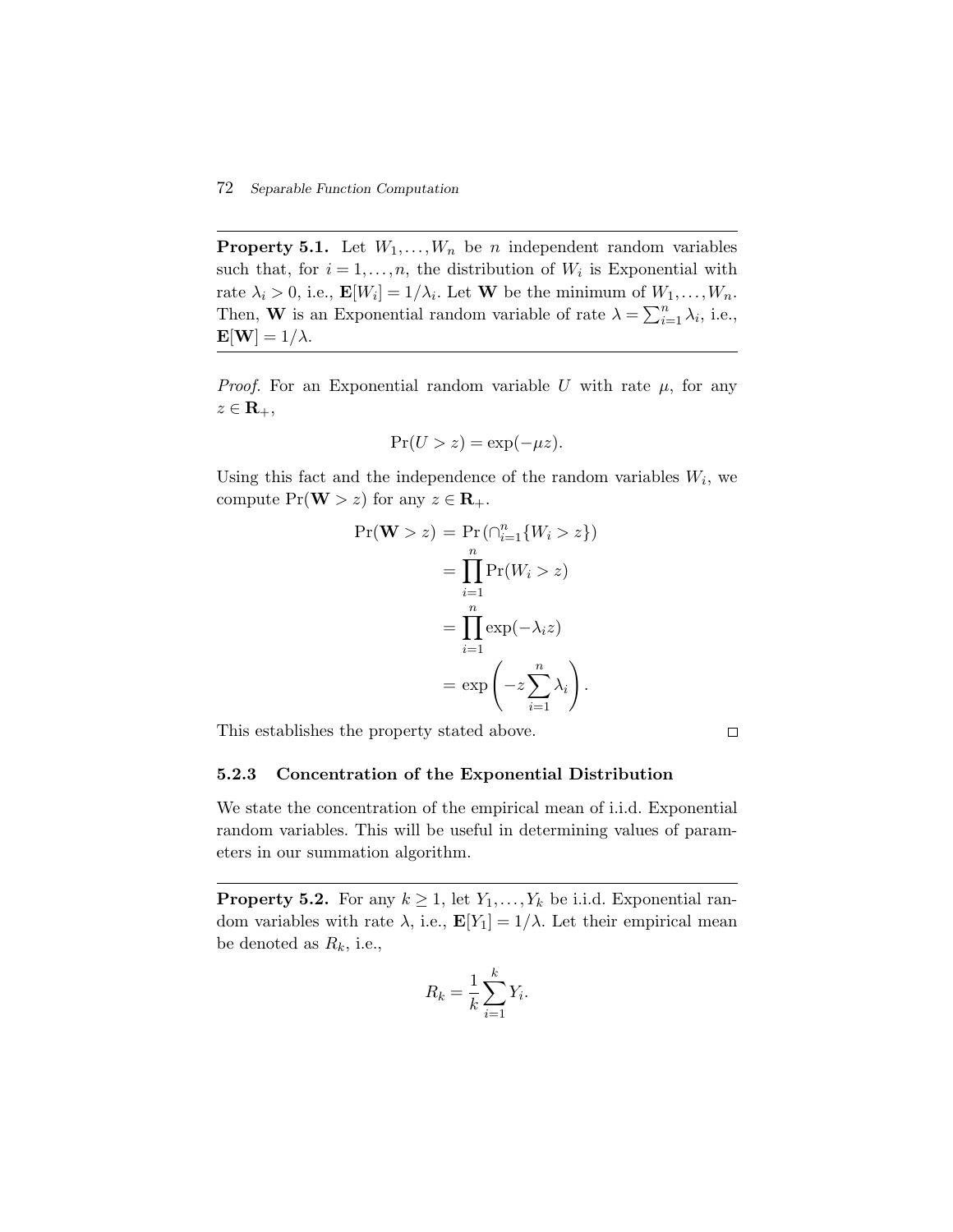*5.2 Algorithm* 73

Then, for any  $\delta \in (0,1/2)$ ,

$$
\Pr\left(\left|R_k - \frac{1}{\lambda}\right| \ge \frac{\delta}{\lambda}\right) \le 2\exp\left(-\frac{\delta^2 k}{3}\right). \tag{5.3}
$$

*Proof.* By definition,

$$
\mathbf{E}[R_k] = \frac{1}{k} \sum_{i=1}^k \lambda^{-1} = \lambda^{-1}.
$$

Now the inequality in (5.3) follows directly from the well-known Large Deviation Principle implied by Cramér's Theorem (see [15], pp. 30, 35) for the empirical mean of i.i.d. random variables and the distributional property of Exponential random variables.  $\Box$ 

#### **5.2.4 Algorithm: Description and Performance**

Now we are ready to describe the algorithm for summation computation. Recall that each node *i* has a positive real value  $x_i \geq 1$ . Each node i wishes to compute estimates of  $x_{\text{sum}}$ . Specifically, suppose all nodes wish to compute an estimate of  $x_{\text{sum}}$  within  $[(1 - \delta)x_{\text{sum}}, (1 + \delta)x_{\text{sum}})]$ for some  $\delta > 0$ . We describe an algorithm that computes the estimation of  $x_{\text{sum}}$  at all nodes within this  $\delta$ -accuracy with probability at least  $1 - \varepsilon$  for a given  $\varepsilon \in (0, 1/2)$ .

To this end, let  $r(\varepsilon,\delta)=3\delta^{-2}\ln(4/\varepsilon)$ . This selection is inspired by Property 5.2 for  $\delta$ -accuracy with high enough probability. Inspired by Property 5.1, each node generates  $r(\varepsilon, \delta)$  random numbers as follows: node *i* generates  $r \stackrel{\Delta}{=} r(\varepsilon,\delta)$  random numbers  $y_i(1),...,y_i(r)$  by sampling Exponential distribution with parameter  $x_i$ . For  $1 \leq \ell \leq r$ ,

$$
y_*(\ell) = \min_i y_i(\ell).
$$

All nodes compute these  $r = r(\varepsilon, \delta)$  minimums using the minimum computation algorithm. Let  $\hat{y}_i(\ell)$  be the estimate of the minimum  $y_*(\ell)$  at node *i* (say after long enough time) for  $1 \leq \ell \leq r(\varepsilon, \delta)$ . Then node *i* generates an estimate of  $x_{\text{sum}}$  as  $r(\sum_{\ell=1}^r \hat{y}_i(\ell))^{-1}$ . Here, this choice of estimator is clearly inspired by Property 5.1 with the "confident accuracy" supplied by Property 5.2.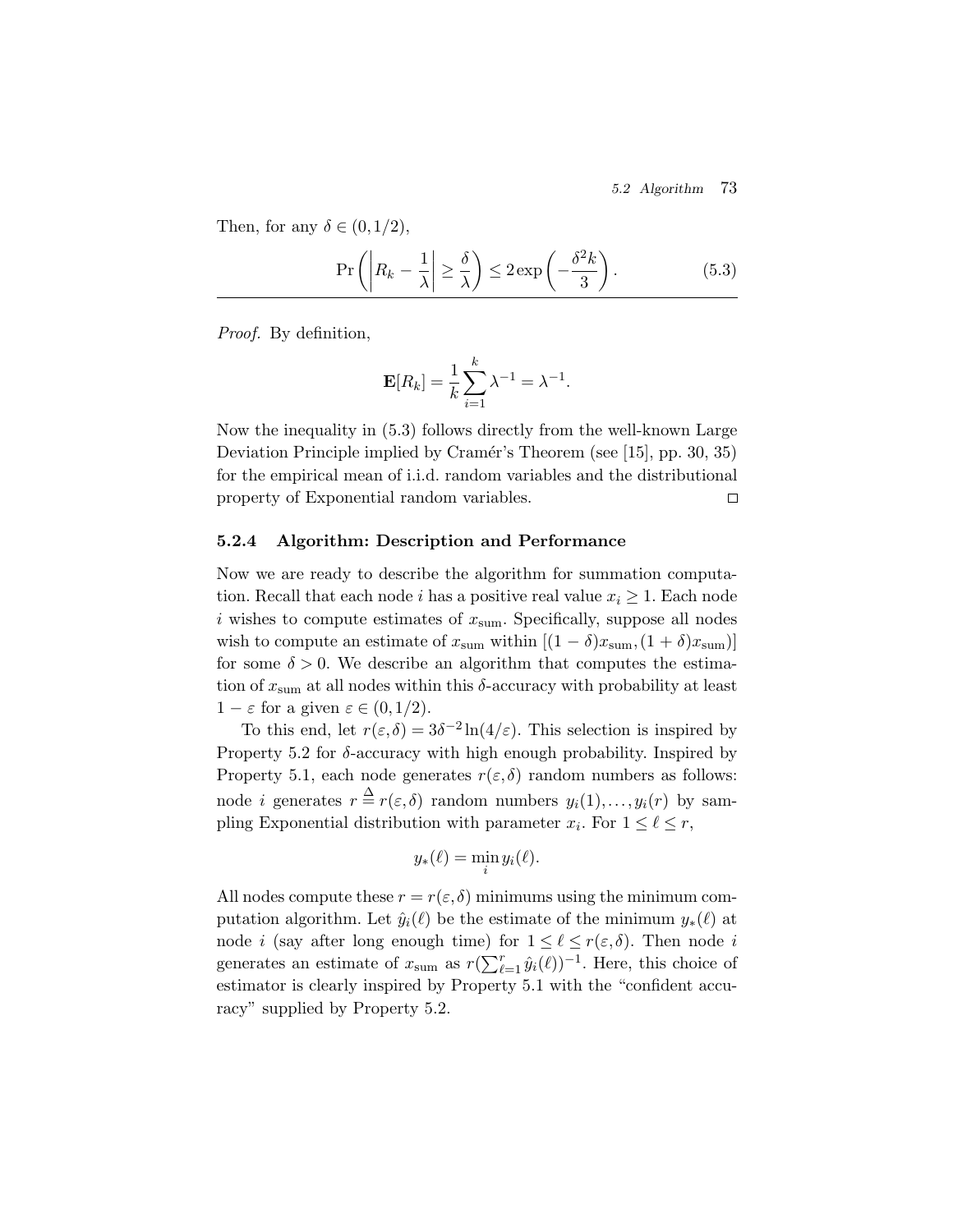## 74 *Separable Function Computation*

Now the algorithm for computing r minimums takes  $O(r(\log n +$  $\log r + \log \epsilon^{-1}$ / $\Phi(P)$ ) with probability at least  $1 - \epsilon$ , for  $\epsilon \in (0, 1/2)$ as per (5.2). Therefore, for  $r = r(\varepsilon, \delta)$  it takes time  $O(\delta^{-2} \log(n\varepsilon^{-1}\delta^{-1})/$  $\Phi(P)$ ) for all nodes to compute the minimum with probability at least  $1 - \varepsilon/2$ . From Properties 5.1 and 5.2, after the minimum computation algorithm stops at all nodes, each node has an estimate of  $x_{\text{sum}}$  such that it is within  $[(1 - \delta)x_{\text{sum}}, (1 + \delta)x_{\text{sum}})$  for all  $\delta \in (0, 1/2)$ with probability at least  $1 - \varepsilon/2$ . Therefore, it follows by the union bound that under the above stated algorithm all nodes have an estimation of  $x_{\text{sum}}$  within 2δ-accuracy with probability at least  $1 - \varepsilon$  after time  $O(\delta^{-2} \log(n\varepsilon^{-1}\delta^{-1})/\Phi(P))$ . Therefore, we conclude the following result.

**Theorem 5.1.** Let P be an irreducible, doubly stochastic and symmetric matrix on graph G. Then, for any  $\varepsilon, \delta \in (0, 1/2)$  the summation computation algorithm described above based on P, leads to an estimation of  $x_{\text{sum}}$  within  $[(1 - \delta)x_{\text{sum}}, (1 + \delta)x_{\text{sum}}]$  for all nodes in V with probability at least  $1 - \varepsilon$  within time  $T_{\text{sum}}(\varepsilon, \delta)$  where

$$
T_{\text{sum}}(\varepsilon,\delta) = O\left(\frac{\log n + \log \varepsilon^{-1} + \log \delta^{-1}}{\delta^2 \Phi(P)}\right).
$$

#### **5.2.5 Applications**

Here, we will utilize Theorem 5.1 to evaluate the performance of the Gossip algorithm for summation or equivalently separable function computation on various graph models.

## **5.2.5.1 Complete graph**

Recall that the complete graph represents situations when all nodes can communicate with each other. For a complete graph of  $n$  nodes with natural symmetric probability matrix  $P = \frac{1}{n}$ , as explained in *Preliminaries*,  $\Phi(P) = O(1)$ . Therefore,  $T_{\text{sum}}(\varepsilon, \delta) = O(\delta^{-2} \log n)$  for  $\varepsilon = \Omega(1/\text{poly}(n))$ . That is, the algorithm performs computation essentially as fast as possible for any fixed  $\delta$ .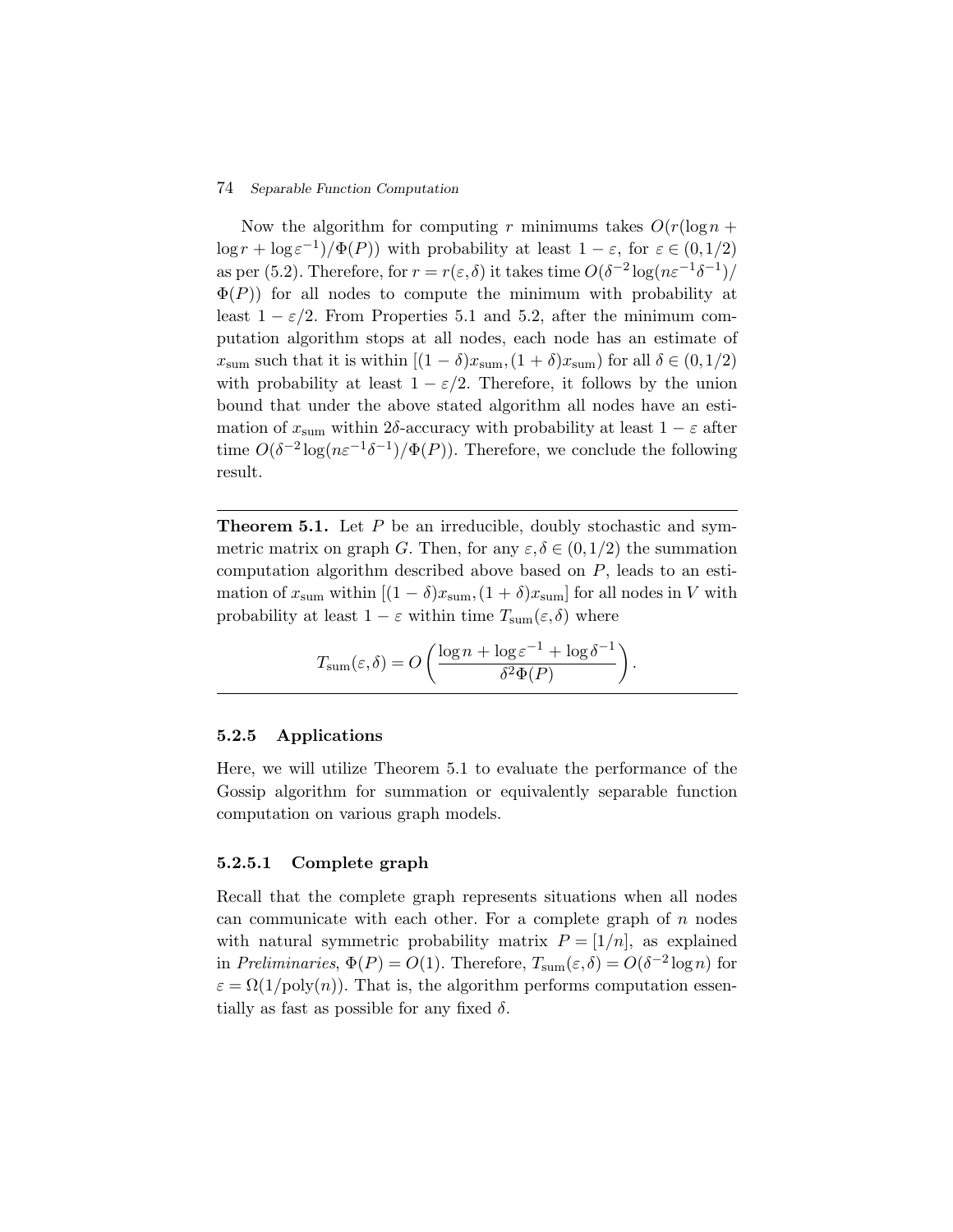## **5.2.5.2 Ring graph**

Consider the ring graph of  $n$  nodes with a natural symmetric probability matrix P, obtained by the Metropolis–Hasting method, i.e., for each *i*,  $P_{ii} = 1/2$ ,  $P_{ii^+} = P_{ii^-} = 1/4$  where  $i^+$  and  $i^-$  represent neighbors of i on either side. As established in *Preliminaries*,  $\Phi(P) = O(1/n)$ for such P. Therefore,  $T_{\text{sum}}(\varepsilon, \delta) = O(\delta^{-2} n \log n)$  for  $\varepsilon = \Omega(1/\text{poly}(n)).$ Since the diameter of a ring scales as  $n$ , this is again as fast as possible for any fixed  $\delta$ .

#### **5.2.5.3 Expander graph**

For a  $d$ -regular expander with all nodes having degree  $d$ , the natural P has  $\Phi(P) = O(1)$ . Therefore, like the complete graph  $T_{sum}(\varepsilon,\delta) =$  $O(\delta^{-2} \log n)$  for  $\varepsilon = \Omega(1/\text{poly}(n))$ . That is, the algorithm performs computation essentially as fast as possible for any fixed  $\delta$ .

## **5.2.5.4 Geometric random graph**

For the geometric random graph over  $n$  nodes and connectivity radius  $r = r(n)$  beyond the connectivity threshold, as established in *Preliminaries*, the natural probability matrix P on it has  $\Phi(P)$  essentially scaling as r. Therefore, we will have  $T_{\text{sum}}(\varepsilon,\delta) = O^*(\delta^{-2}r^{-1})$  for  $\varepsilon = \Omega(1/\text{poly}(n))$ . Again, since the diameter of  $G(n,r)$  scales like  $1/r$ , the algorithm performs computation essentially as fast as possible for any fixed  $\delta$ .

## **5.3 Summary**

We described a Gossip algorithm for computing separable functions or equivalently computing the summation of distinct numbers in a network. The algorithm naturally builds over single-piece information dissemination by means of a natural minimum computation algorithm. This is made possible by a probabilistic transformation implied using an extremal property of the Exponential distribution: computing the summation can be performed by the computation of certain relevant minima. The computation time of the algorithm essentially scales as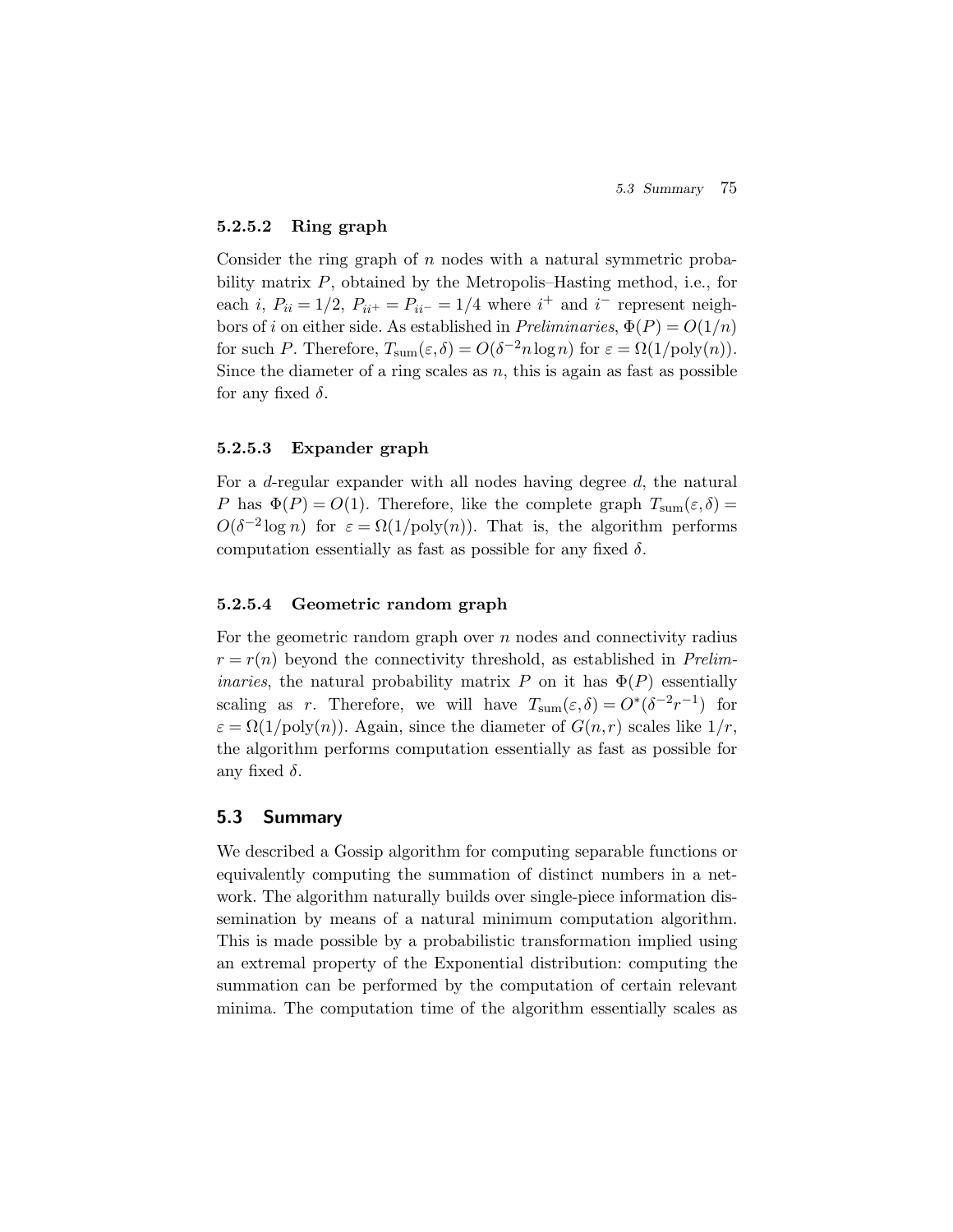### 76 *Separable Function Computation*

that of the computation of the minimum or as single-piece information dissemination.

We remark on some features of the algorithm. The minimum computation algorithm can be implemented under a totally asychronous computational model. Therefore, the algorithm described here is quite robust with respect to the 'time-model'. The computation time of the algorithm is minimal for most of the reasonably regular graphs and scales like their diameter. The algorithm, as described, does not have a locally verifiable 'stopping condition'. However, a natural probabilistic stopping condition arises as an implication of Theorem 5.1 as follows. Since  $\Phi(P)$  for most of the reasonable graphs is no smaller than  $1/n$ , if a node's estimate does not change for  $O(n \log n)$  time slots (with large enough constant), then its estimate is correct with high enough probability as long as the number of nodes in the network is no larger than n.

Now, we remark on a weakness of the algorithm compared to the linear computation algorithm. Recall that the linear computation algorithm has time scaling proportional to log  $\varepsilon^{-1}$  for  $\varepsilon$ -accurate estimate with probability at least  $1 - \varepsilon$ . That is, it has scaling proportional to  $\log \varepsilon^{-1}$  and  $\log \delta^{-1}$  for δ-accurate estimate with probability  $1 - \varepsilon$ . In contrast, the algorithm describe here has scaling  $\delta^{-2}$  and log  $\varepsilon^{-1}$  for δ-accurate estimate with probability 1 − ε. Therefore, the algorithm decribed here performs rather poorly compared to the linear computaton for very small  $\delta$ , equivalently very high accuracy.

Next, we remark on the 'implementation' of the algorithm. The algorithm described here requires exchange of 'real numbers'. However, any system implementation would require the exchange of bits and not real numbers. In a recent work by Ayaso et al. (see [3] for a detailed account of this work) a quantization of this algorithm is proposed. This leads to a slow-down of the computation time stated in Theorem 5.1 by a factor of log  $1/\varepsilon$  for retaining accuracy within  $1 \pm \varepsilon$ . We also make a note of the following. The effective quantization of the linear dynamics based algorithms is far from clear and satisfactory analysis of the natural quantization of such algorithms seem non-trivial and is not known (to the best of author's knowledge). We refer an interested reader to a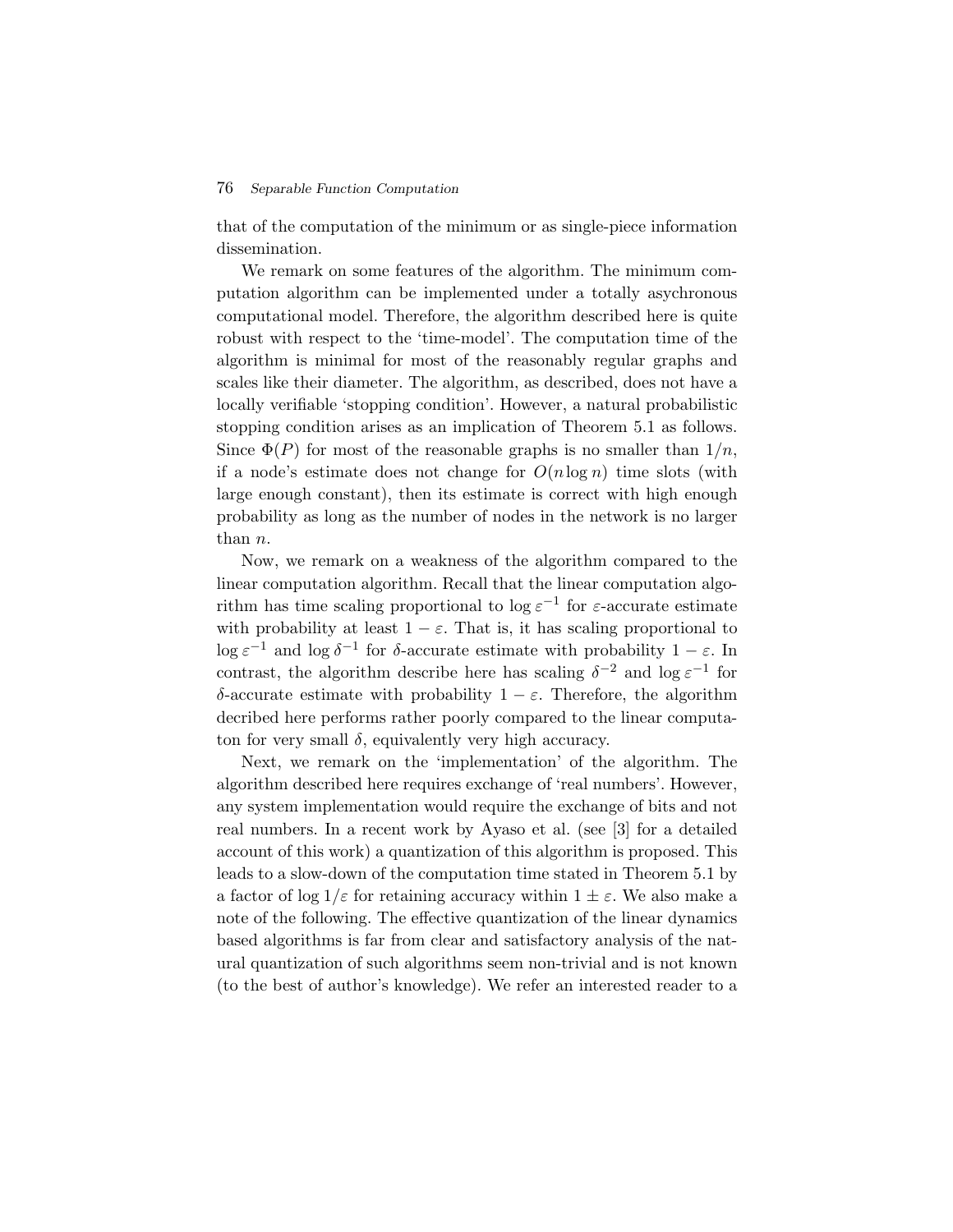recent work by Kashyap et al. [35] that proposes a mechanism to make the linear dynamics based quantized algorithm converge.

Finally, we remark on the 'optimality' of the algorithm. Under a natural probabilistic model, in the recent work Ayaso et al. [3] have established the optimality of the (quantized version of the) algorithm in terms of its depedence on the graph structure. Specifically, they established that any algorithm utilizing information spreading based on the probability matrix  $P$  cannot have a computation time scaling faster than  $1/\Phi(P)$ .

## **5.4 Historical Notes**

The key concept behind the algorithm described here is the use of probabilistic extremal property for separable function. The concentration of the maximums of independent Geometric random variables was first used by Flajolet and Martin [23] to count distinct elements in a database. This idea was further improved by various authors over the past 25 years. For example, recent works by Considine et al. [12] and Enachescu et al. [21] build on [23] for approximate computation in sensor databases and sensor networks. The algorithm presented here is based on work by Mosk-Aoyama and Shah [55].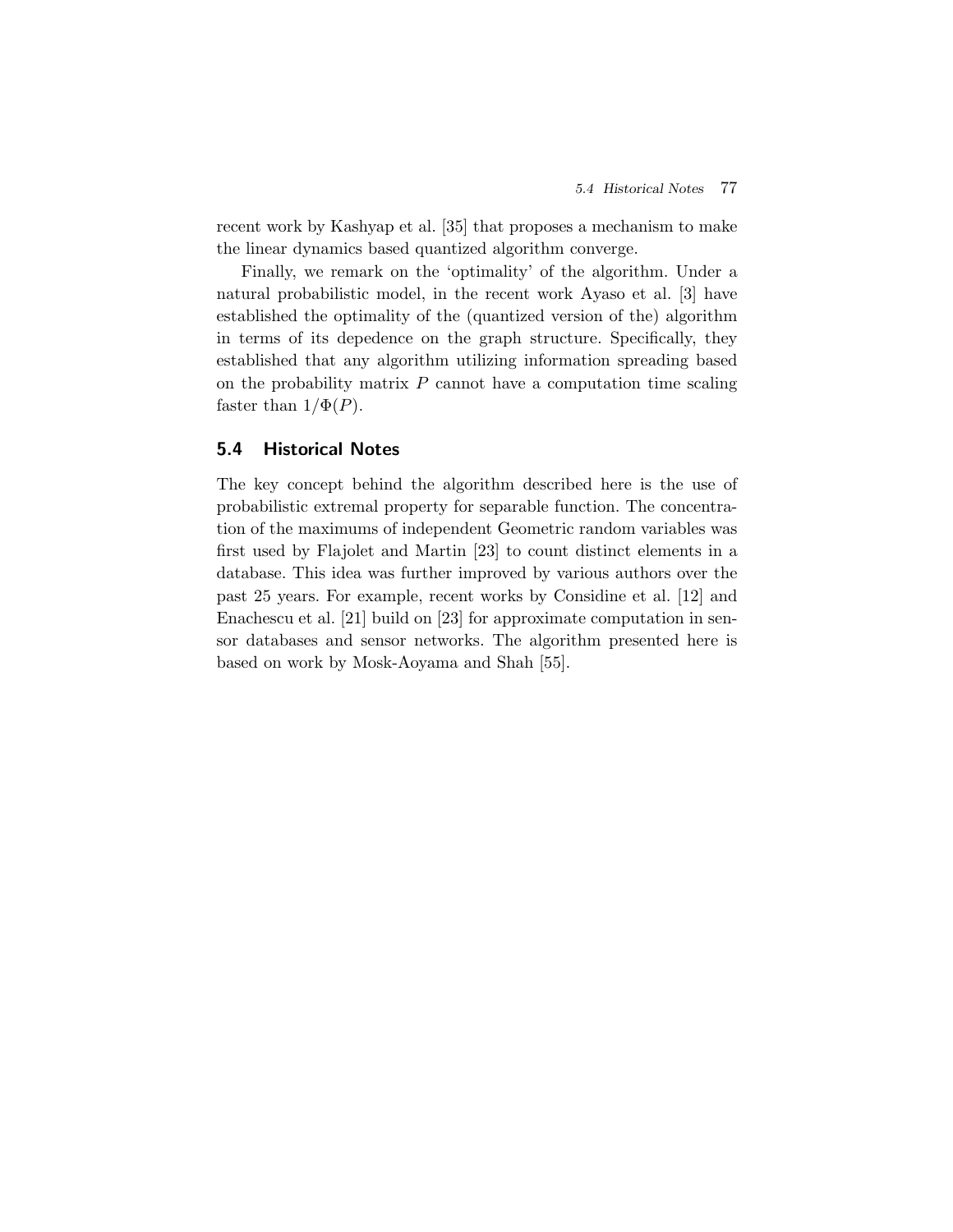# **6**

## **Network Scheduling**

Wireless networks are becoming the architecture of choice for designing ad-hoc networks, metro-area networks and mesh-networks. The tasks of resource allocation and scheduling are essential for good network utilization. The multi-access capability of the wireless medium makes algorithm design for such networks intrinsically different and more challenging than its wireline counter-part. Further, wireless architectures require that algorithm be distributed and simple.

Here, we consider a Gossip based algorithm for scheduling nodes that wish to access a common wireless medium. The algorithm builds upon the information dissemination and the separable function computation algorithm along with an additional simple randomized sampling mechanism. Somewhat surprisingly, this algorithm utilizes the network capacity to the fullest despite its simplicity.

## **6.1 Setup**

We consider an abstract model of a wireless network represented by a graph  $G = (V, E)$  with  $|V| = n$  wireless nodes and edges represented by E. As before, let  $\mathcal{N}(i) = \{j \in V : (i,j) \in E\}$  denote the set of neighbors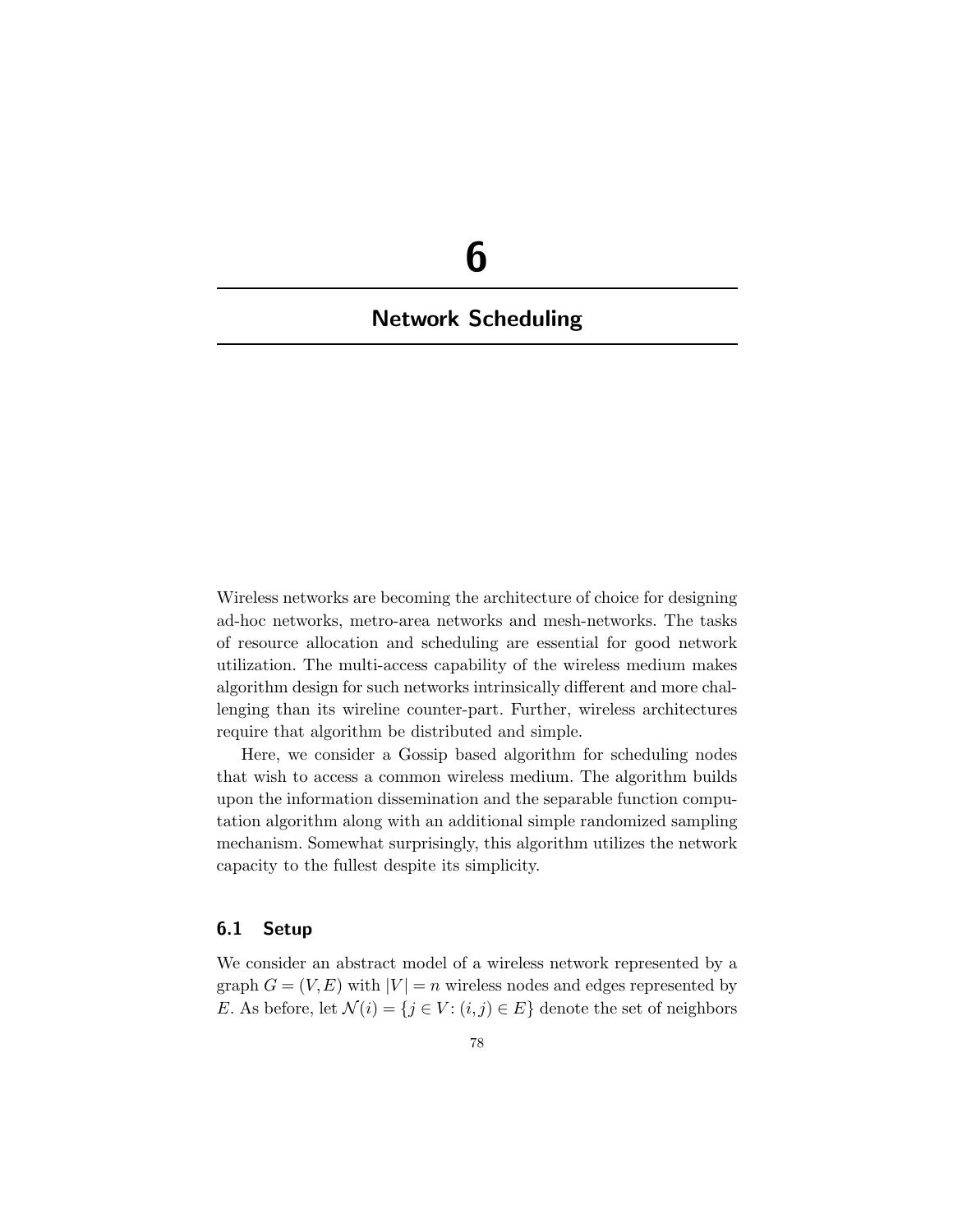of  $i \in V$ . We assume that network operates under the classical *indepedent set* interference model. That is, if a node v is transmitting then all of its neighbors in  $\mathcal{N}(i)$  must not transmit at the same time. It should be noted that other popular combinatorial interference models are (computationally) equivalent to the independent set model. Therefore, even though the treatment here seems restricted to wireless networks, it naturally extends to other communication models.

The network operates in discrete time, i.e., time is slotted and  $t \in \mathbb{N}$ denotes the time. Each node  $i \in V$ , capable of wireless transmission, can transmit at the unit rate to any of its neighbors. We ignore the power control for simplicity, but as an informed reader may notice, it can be easily included in the model. At each node, packets (of unit size) are arriving according to an external arrival process. Let  $A(t)=[A_i(t)]$ denote the cumulative arrival process until time  $t \in \mathbb{N}$ , i.e.,  $A_i(t)$  is the total number of packet that have arrived at node  $i$  in the time interval  $[0, t]; \overline{A}(0) = \mathbf{0}$ . Let  $A_i(t) = \overline{A}_i(t) - \overline{A}_i(t-1)$  be the number of packets arriving at node  $i$  in time slot  $t$ . We assume that at most one packet can arrive at a node *i* in a time slot, i.e.,  $A_i(t) \in \{0,1\}$ . We assume that arrivals happen in the middle of the time-slot. Finally, we assume that  $A_i(\cdot)$  are Bernoulli i.i.d. random variable with  $Pr(A_i(t) = 1) = \lambda_i$ . Let  $\lambda = [\lambda_i] \in \mathbb{R}^n_+$  denote the arrival rate vector.

For simplicity we assume that the network is single-hop,<sup>1</sup> i.e., data arriving at a node  $i$  will depart the network after its transmission. Let  $Q_i(t)$  denote the queue-size, or number of packets waiting, at node i at the end of the time-slot t with  $Q(t)=[Q_i(t)]$ . We assume the system starts empty, i.e.,  $Q(0) = \mathbf{0}$ . Let  $D(t) = [D_i(t)]$  denotes the cumulative departure process from  $Q(t)$ ;  $D(t) = \overline{D}(t) - \overline{D}(t-1) = [D_i(t)]$  denote the number of departures in time slot  $t$ . We assume that departures happen in the beginning of a time slot. Then,

$$
Q(t) = Q(0) + \bar{A}(t) - \bar{D}(t)
$$
  
=  $\bar{A}(t) - \bar{D}(t)$   
=  $Q(t - 1) + A(t) - D(t)$ . (6.1)

<sup>&</sup>lt;sup>1</sup>The model ignores multi-hop situation. However, as explained in [67], the algorithm presented can be easily extended for the case of multi-hop situation.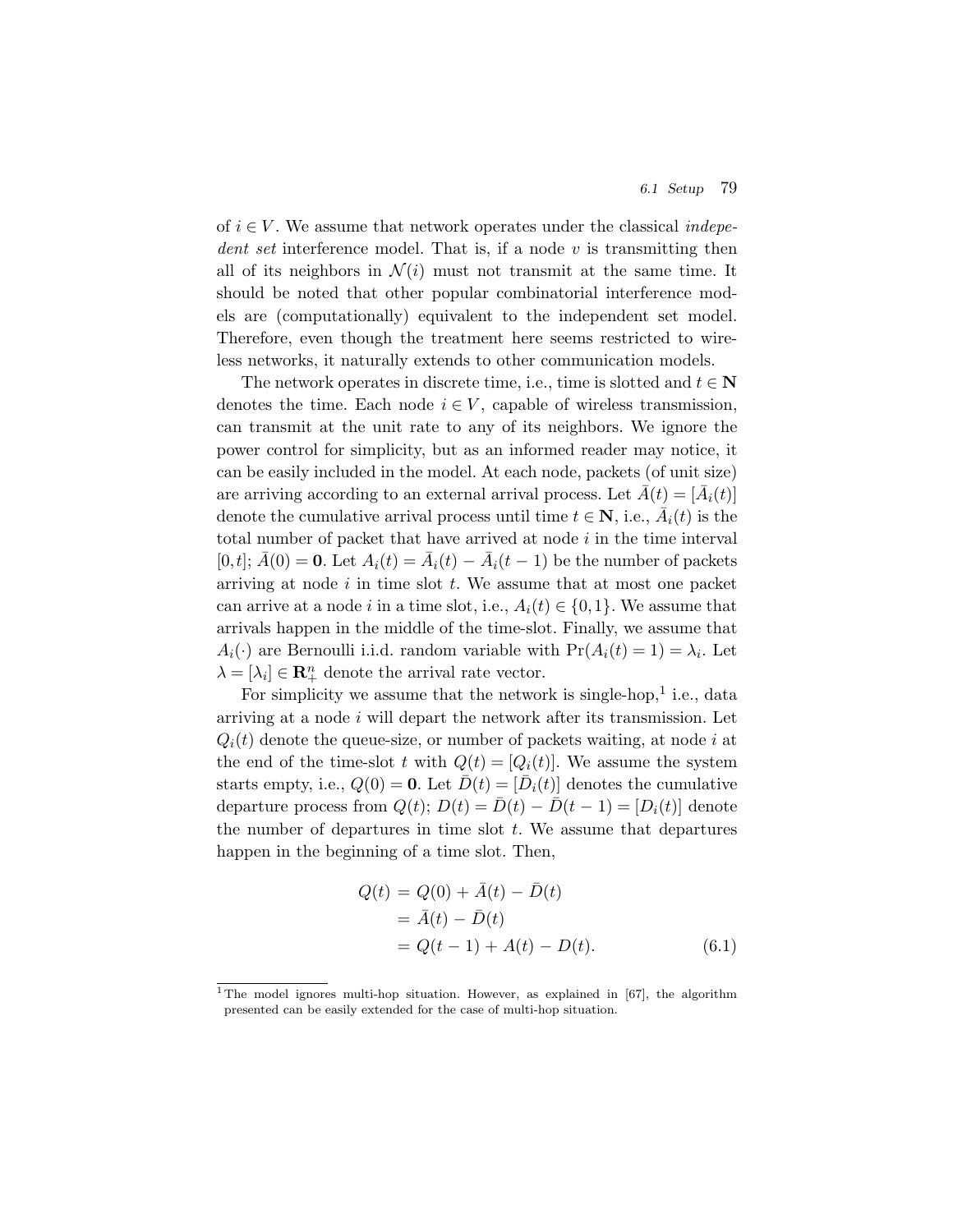## 80 *Network Scheduling*

Now departures happen according to a scheduling algorithm which satisfies the interference constraint that no two neighboring nodes are transmitting data in the same time slot. To this end, let  $\mathcal I$  denote the set of all independent sets of G. Formally define

$$
\mathcal{I} \stackrel{\Delta}{=} \{ S \subset V : S = \emptyset \text{ or, if } i, j \in S \text{ then } (i, j) \notin E \}.
$$

And each time slot the scheduling algorithm schedules nodes of an independent set  $I \in \mathcal{I}$  to transmit packets. In what follows, we will denote independent set I as vector  $I = [I_i]$  with  $I_i \in \{0,1\}$  and  $I_i = 1$ indicates that node i is in I. Let  $I(t) \in \mathcal{I}$  be the schedule chosen by algorithm in the beginning of the time slot  $t$ . Then,

$$
Q(t) = Q(t-1) + A(t) - I(t) \mathbf{1}_{\{Q(t-1) > 0\}},\tag{6.2}
$$

where  $\mathbf{1}_{\{Q(t-1)>0\}}$  is to make sure that if  $I_i(t) = 1$  but  $Q_i(t-1) = 0$ then there can be no departure.

## **6.1.1 Performance Metric and a Desirable Algorithm**

We say that a network is *stable* for a given  $\lambda \in \mathbb{R}^n_+$  under a particular scheduling algorithm if

$$
\limsup_{t \to \infty} \mathbf{E}[Q_i(t)] < \infty, \quad \forall \ i \in V.
$$

Such an algorithm will be said to provide 100% throughput or be throughput optimal.

From [67], it is clear that the set of all  $\lambda \in \mathbb{R}^n_+$  for which there exists a scheduling policy so that the system stablity is given by  $\Lambda = \mathsf{Co}(\mathcal{I}),$ where  $Co(\mathcal{I})$  is the convex hull of  $\mathcal{I}$  in  $\mathbb{R}^n_+$ . Hence, we call  $Co(\mathcal{I})$  the *throughput region* of the system.

In the work by Tassiulas and Ephremides [67], it was shown that a 'maximum weight independent set' scheduling algorithm is stable for all  $\lambda \in \mathsf{Co}(\mathcal{I})$ , where the schedule or independent set  $I(t)$  chosen at time t is such that

$$
I(t) \in \arg \max_{I \in \mathcal{I}} \langle I, Q(t-1) \rangle,
$$

with the notation that  $\langle A, B \rangle \stackrel{\Delta}{=} \sum_{i \in V} A_i B_i$ . A striking property of this 'maximum weight' algorithm is its ability to utilize network resources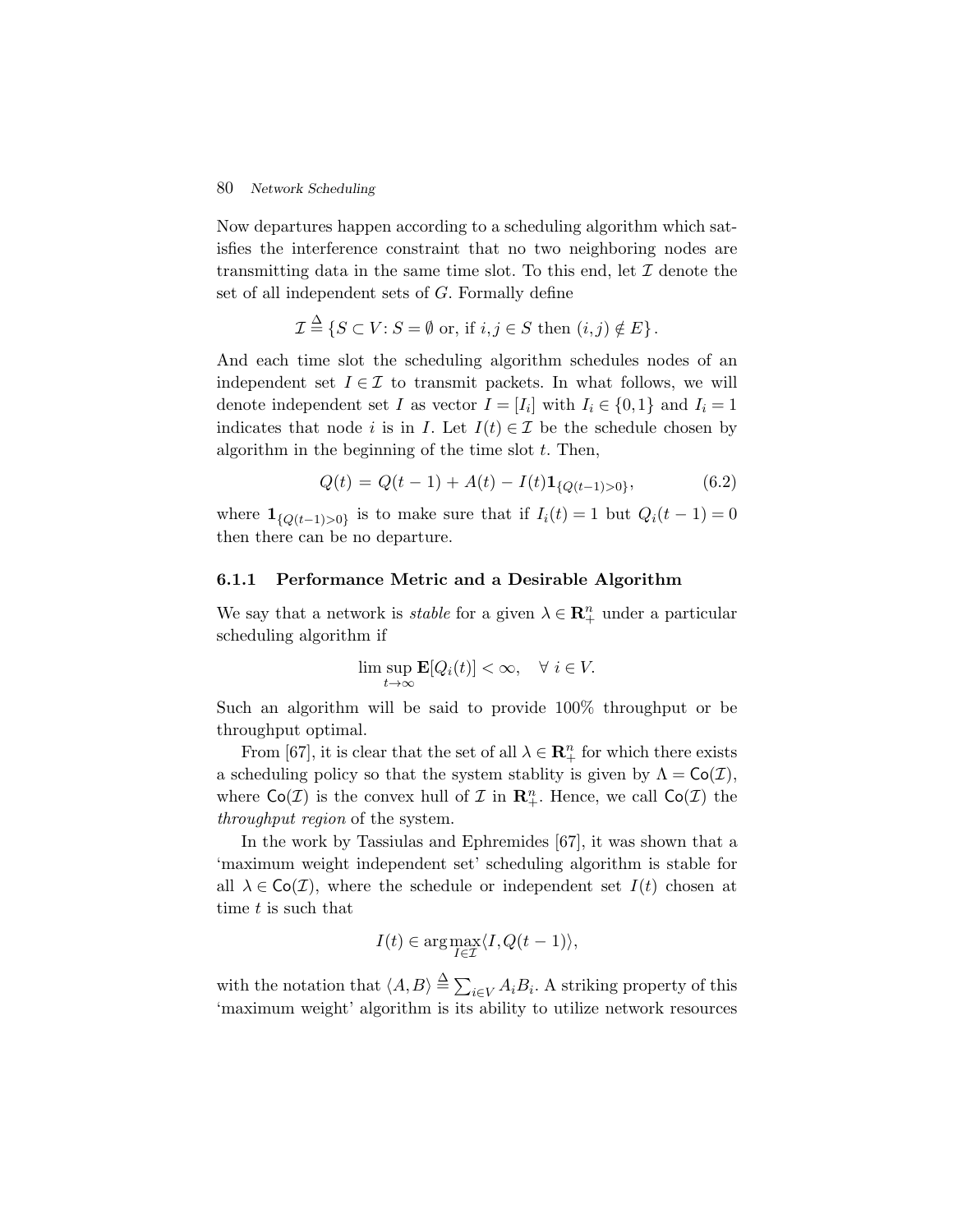to the fullest without actually 'learning' or 'knowing' the arrival rates or any other network parameters. In that sense, the maximum weight algorithm is 'universal'.

## **6.1.2 The Question**

Now the maximum weight independent set algorithm is desirable in terms of performance. However, it requires solving the maximum weight independent set problem in the network graph every time. However, finding a maximum weight independent set in general is NP-hard [25] and even hard to approximate within  $n^{1-o(1)}$   $(B/2^{O(\sqrt{\log B})})$  for a graph with node degree  $B$ ) factor [68]. This brings us to the following challenging question: is it even possible to have any throughput optimal, polynomial (in  $n$ ) time distributed algorithm?

## **6.2 Scheduling Algorithm**

In what follows, we shall address the above mentioned question by designing a Gossip algorithm for scheduling in the network. That is, the algorithm by design is extremely simple and totally distributed. Somewhat surprisingly, it turns out to be throughput optimal. The algorithm we describe will be denoted by SCH. It is based on two distributed sub-routines, SAMP and COMP, which we shall describe before the description of SCH. It should be noted that COMP directly utilizes the summation algorithm from *Separable function computation*.

## **6.2.1 Random Sampler: SAMP**

We describe a simple, distributed sampling algorithm SAMP to sample an independent set from  $\mathcal I$ . This algorithm may not sample independent sets uniformly from  $\mathcal{I}$ , but it samples each of them with strictly positive probability.

SAMP

• Each node  $i \in V$  chooses  $I_i = 0$  or 1 with probability  $1/2$ independently.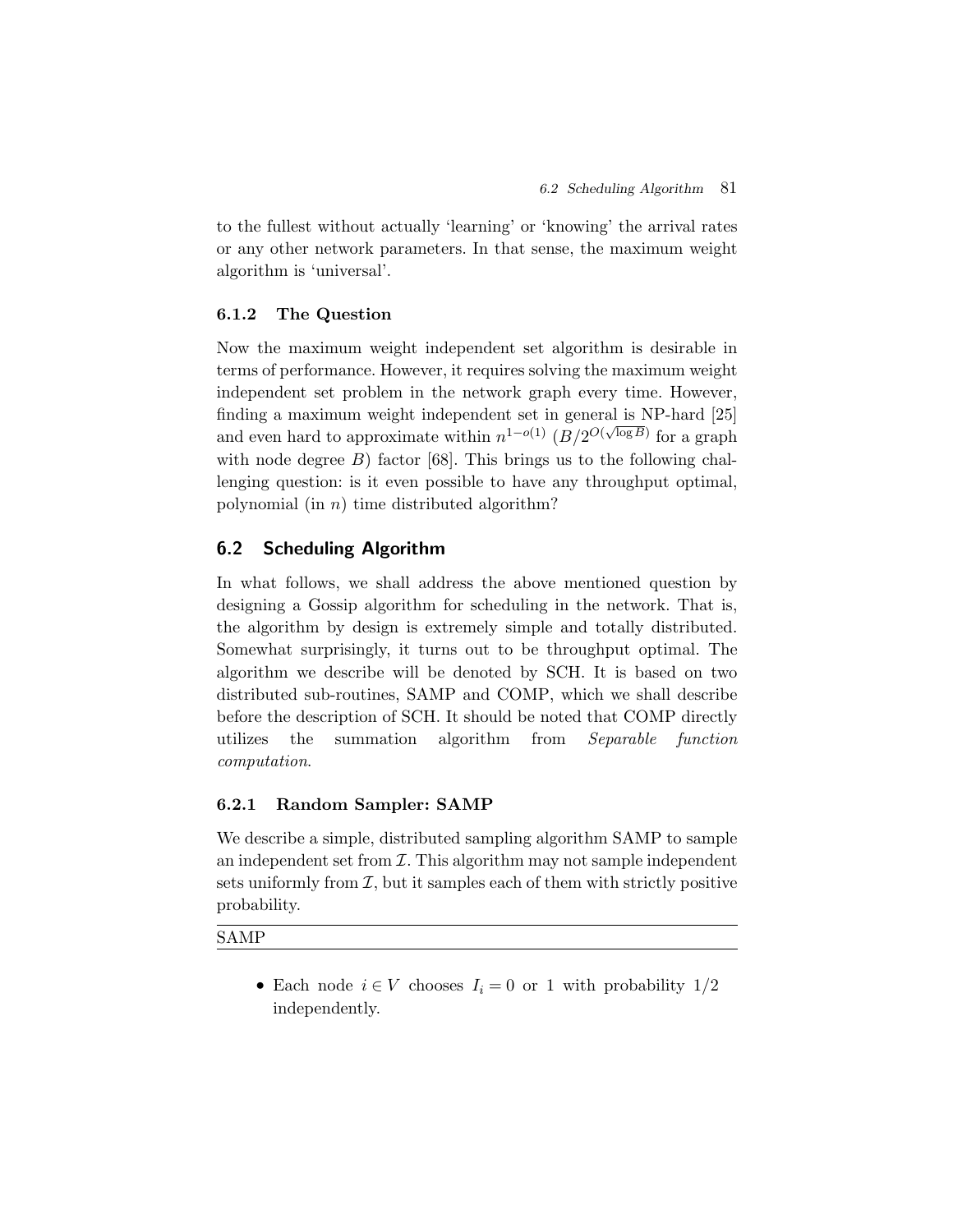- 82 *Network Scheduling*
	- If node *i* finds any  $j \in \mathcal{N}(i)$  such that  $I_j = 1$ , it immediately sets  $I_i = 0$ .
	- Now, output  $I = [I_i]$  as a sampled independent set.

Now we state the main property of the sampling distribution induced by algorithm SAMP.

**Property 6.1.** Algorithm SAMP samples independent sets of graph G in distributed manner so that each independent set is sampled with probability at least  $2^{-n}$ . Node *i* performs  $O(|\mathcal{N}(i)|)$  operations, and the algorithm in total performs  $O(|E| + n) \le O(n^2)$  operations.

*Proof.* Since each node selects 0 or 1 independently with probability  $1/2$ , each one of the  $2^n$  assignment of  $\{0,1\}^n$  is equally likely (i.e., probability  $2^{-n}$ ). Each independent set corresponds to one such assignment in  $\{0,1\}^n$ . As part of the algorithm, if random node assignment is by itself an independent set, then it can be easily checked that the final output is that particular independent set only. Thus, each independent set has at least  $2^{-n}$  probability of being selected. It can be easily checked that the output is always an independent set of G including  $\emptyset$ .

Now, the number of operations done by the algorithm are  $n$  random coin tosses. Each node  $i \in V$  performs  $O(|\mathcal{N}(i)|)$  comparisons. Equivalently, there are at most  $O(|E|)$  operations for all nodes. These are all extremely simple distributed operations. Now for any graph,  $|E| = O(n^2)$ . Hence, the total number of operations is  $O(n^2)$ .  $\Box$ 

#### **6.2.2 Comparator: COMP**

The purpose of the algorithm COMP is to compute the summation of node weights (approximately) for a given independent set. A useful property of this algorithm is that all nodes obtain the same estimate, and hence it allows for distributed decision in SCH.

Formally, given an independent set  $I = [I_i]$  and node weights  $W =$ [W<sub>i</sub>], we wish to estimate  $\langle I, W \rangle$ . Equivalently, each node  $i \in V$  has a number  $x_i = I_i W_i$  and it wishes to estimate  $x_{\text{sum}} = \sum_i x_i$ . The weights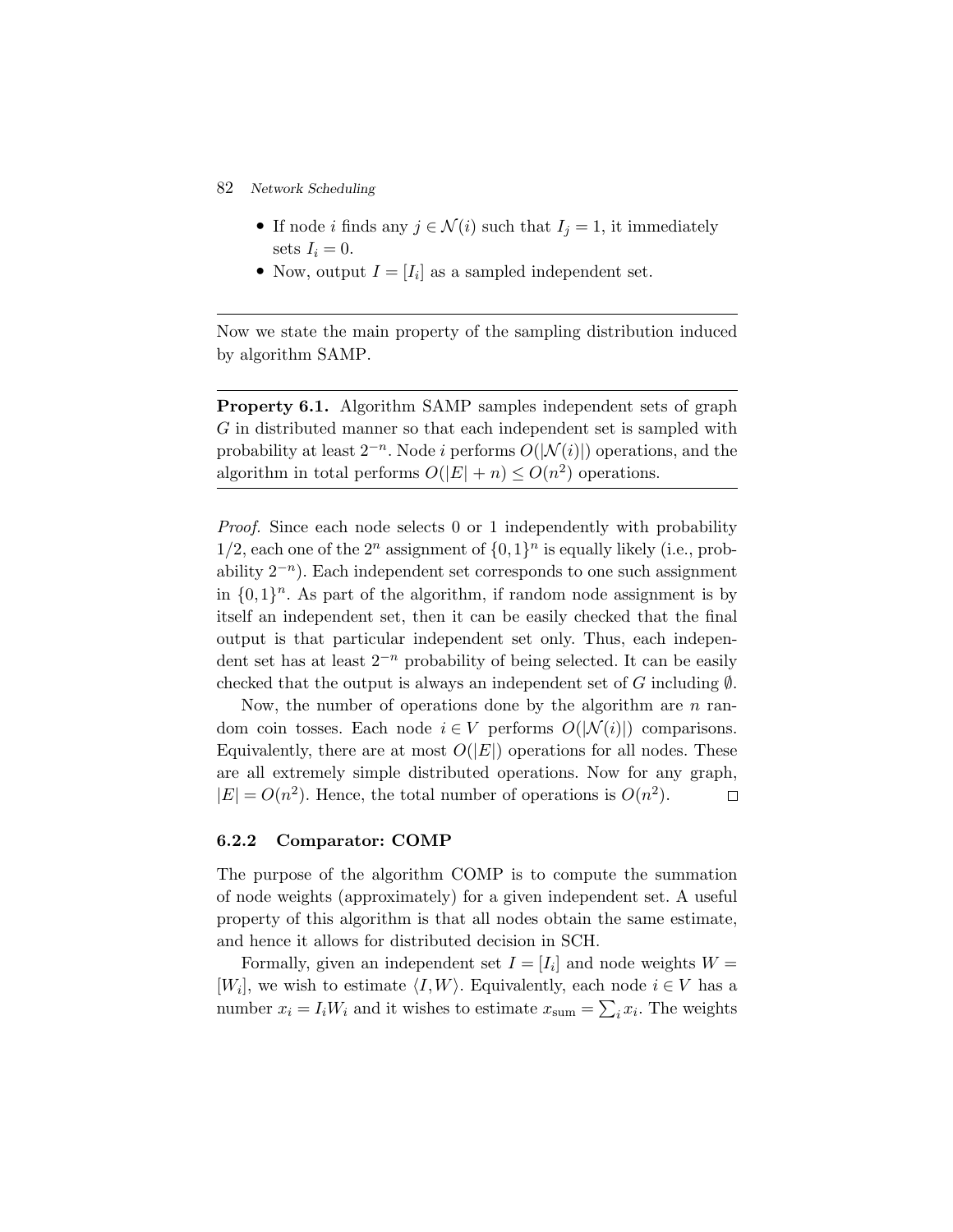correspond to the queue-size. Therefore,  $x_i \in \mathbb{N}$ . By requiring that nodes with  $x_i = 0$  do not participate (but help in computation), we will have that for all participating nodes  $x_i \geq 1$ . Thus, in effect we have nodes with  $x_i \geq 1$  and we wish to compute  $x_{\text{sum}} = \sum_i x_i$ . This is precisely the question considered in *Separable function computation* (SFC).

The summation algorithm designed in (SFC) computes an estimate,  $\hat{w}(I)$  of  $\langle I, W \rangle$  in time  $O(\delta^{-2}n/\Phi(P))$  over graph G using Gossip information exchange based on the probability matrix  $P$  (see Theorem 5.1, with choice of  $\varepsilon = 3^{-n}$ ) with the following property:

$$
\Pr(\hat{w}(I) \notin ((1 - \delta)\langle I, W \rangle, (1 + \delta)\langle I, W \rangle)) \le 3^{-n}.
$$
 (6.3)

We summarize this as the following formal property.

**Property 6.2.** The algorithm COMP with parameter  $\delta > 0$  produces an estimate  $\hat{w}(I)$  of the weight of an independent set I,  $w(I) \stackrel{\Delta}{=} \langle I, W \rangle$ so that  $\hat{w}(I) \in ((1 - \delta)w(I), (1 + \delta)w(I))$  with probability at least 1 –  $3^{-n}$  in time  $O(n\delta^{-2}/\Phi(P))$  over G based on probability matrix P.

## **6.2.3 Scheduling Algorithm SCH**

Now, we describe the scheduling algorithm SCH. As described below, it utilizes the distributed algorithms SAMP and COMP.

SCH

- The algorithm will use parameter  $\delta > 0$ .
- Let  $I(t)$  be the independent set schedule chosen by the algorithm at time t.
- At time  $t + 1$ , choose schedule  $I(t + 1)$  as follows:
	- Generate a random independent set  $R(t + 1)$  using SAMP.
	- Obtain esimates  $\hat{w}(I(t)), \hat{w}(R(t+1))$  of weights  $\langle I(t),Q(t)\rangle$  and  $\langle R(t+1),Q(t)\rangle$ , respectively within accuracy  $(1 \pm \delta/8)$  using COMP with parameter  $\delta/8$ .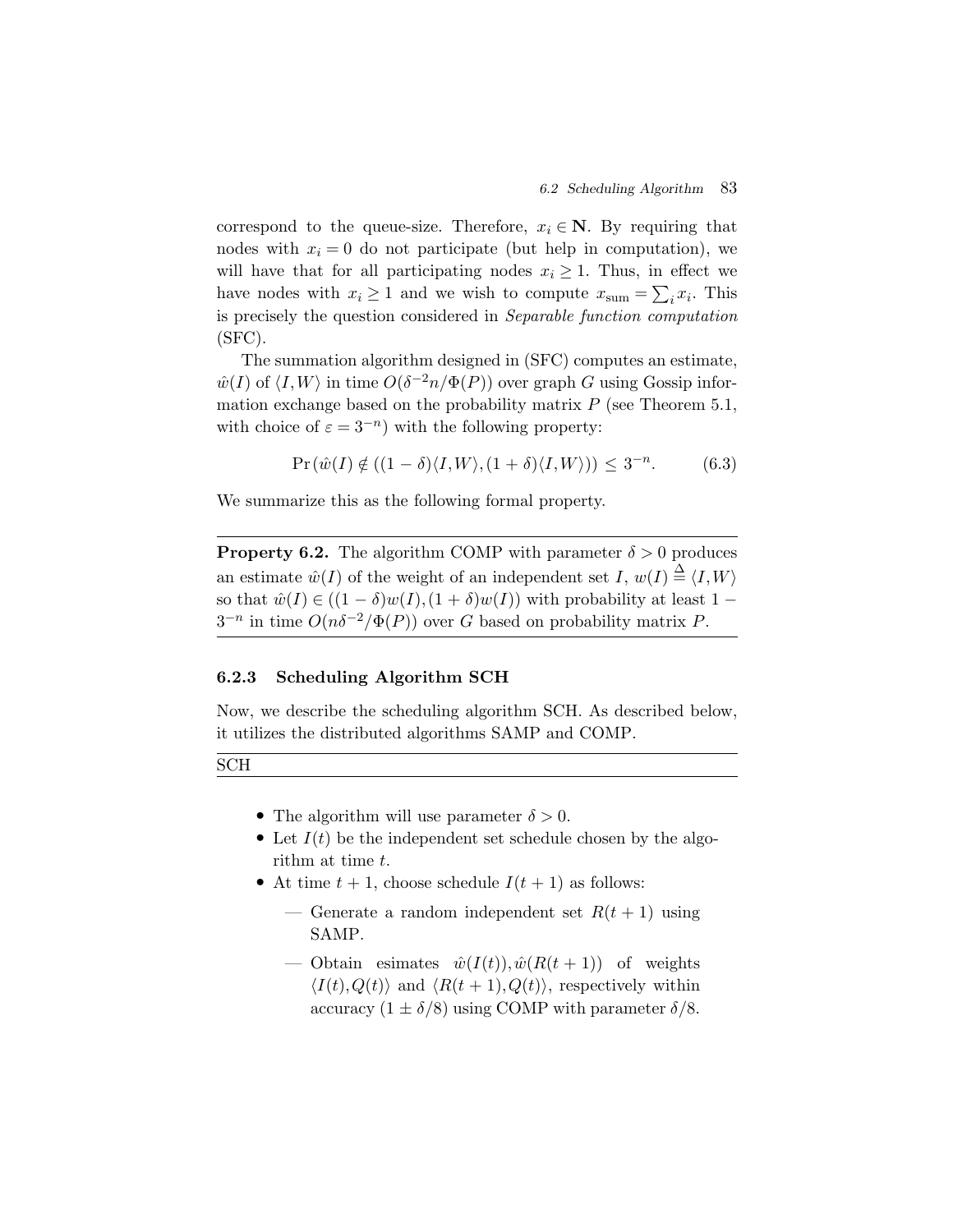84 *Network Scheduling*

$$
- \text{ If } \hat{w}(R(t+1)) > (1 + \delta/8)/(1 - \delta/8)\hat{w}(I(t)), \text{ then}
$$
  
set  $I(t+1) = R(t+1)$ . Else, set  $I(t+1) = I(t)$ .

• Repeat the above algorithm every time.

Some remarks are in order. The algorithm SCH takes  $O(n\delta^{-2}/\Phi(P))$ time-steps or equivalently, a total of  $O(|E| + n^2 \delta^{-1}/\Phi(P))$  distributed operations to compute a new schedule. In general, for any reasonable graph,  $\Phi(P) = \Omega(1/n)$  and  $|E| \leq n^2$ . Therefore, SCH computes a new schedule in  $O(n^2\delta^{-2})$  time-steps or total of  $O(n^3\delta^{-2})$  operations for any network graph G.

The algorithm SCH can be further 'slowed' down by running it once every T steps. For any finite T, including  $T = O(n^3 \delta^{-2})$ , the resulting algorithm will remain stable. Thus, in effect it leads to a stable algorithm that performs  $O(1)$  overall operations for hard constraints like the independent set. It should be noted that this does not come for *free*: there is an increase in the average queue-sizes upon 'slowing down' the algorithm.

## **6.3 Performance of Scheduling Algorithm**

Here, we shall establish the stability or throughput optimality property of SCH. We start with necessary technical preliminaries and then present the formal theorem followed by its proof.

## **6.3.1 Technical Preliminaries**

We present useful technical preliminaries here. Consider a discrete time Markov chain on a countable state space  $S = \mathbf{N}^M$  for some finite integer M. Let  $X(t)$  denote the random state of the Markov chain at time  $t \in$ **N**. Let  $X(0) = 0$  (can be any arbitrary 'good' state). Let  $L: S \to [0, \infty)$ and  $f: S \to [0, \infty)$  be any non-negative valued functions with  $L(\mathbf{0}) = 0$ . The following is a well-known result and can be found in the book by Meyn and Tweedie [50].

**Proposition 6.1.** Let a Markov chain be aperiod and irreducible. Let there exists a finite set  $C \subset S$  such that Markov chain satisfies the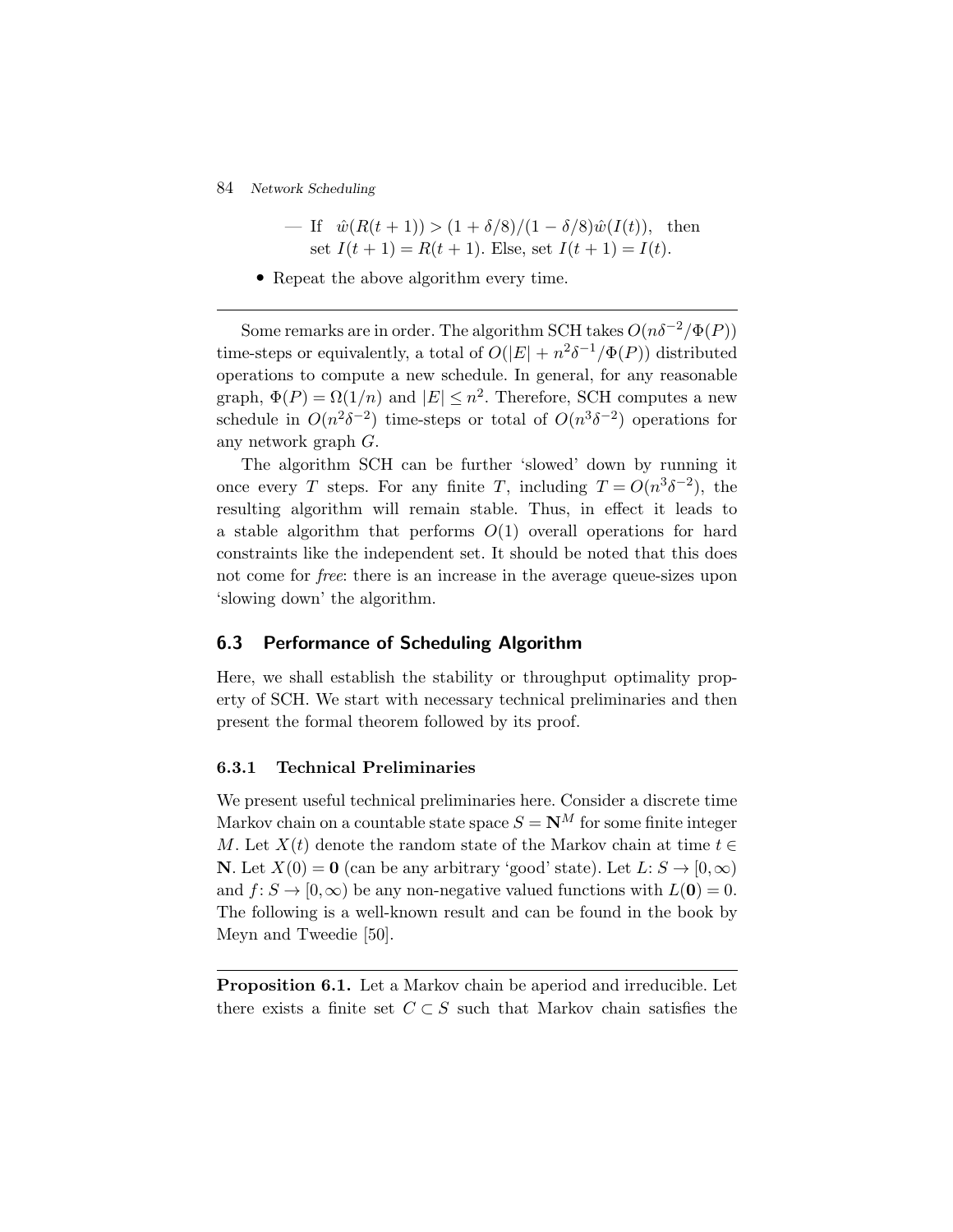following condition:  $\forall t \in \mathbb{N}$ ,

$$
\mathbf{E}[L(X(t+1))|X(t)] \le L(X(t)) - f(X(t)) + B\mathbf{1}_{\{X(t)\in C\}},
$$

with  $B > 0$  a constant and  $\sup_{x \in C} L(x) < \infty$ . Then,

(a) Markov chain is positive recurrent with a unique stationary distribution  $\pi = [\pi(x)]_{x \in S}$  such that

$$
\pi(f) = \sum_{x \in S} \pi(x) f(x) < \infty.
$$

(b) Further,

$$
\lim_{t \to \infty} \mathbf{E}[f(X(t)] \to \pi(f).
$$

Such results are popularly known as Foster–Lyapunov criteria for establishing positive recurrence of Markov chains.

## **6.3.2 Stability: Theorem and Proof**

Here, we state the formal result establishing the throughput optimality of SCH and its proof in detail.

**Theorem 6.2.** The algorithm SCH described above using parameter  $\delta > 0$  is stable as long as  $\lambda \in (1 - \delta) \text{Co}(\mathcal{I})$ . Further,

$$
\lim_{t \to \infty} \mathbf{E}[\langle Q(t), \mathbf{1} \rangle] = O(6^n).
$$

*Proof.* At time t, define Lyapunov function

$$
L(t) = \langle Q(t), Q(t) \rangle = \sum_{i} Q_i^2(t).
$$

We will study the 'average drift' in  $L(\cdot)$  at time slots  $t_k = kT$  for large enough T (will be 2.2<sup>n</sup>) so that for  $\lambda \in (1 - \delta) \mathsf{Co}(\mathcal{I})$ 

$$
\mathbf{E}[L(t_{k+1})|Q(t_k)] \le L(t_k) - \frac{0.4\delta}{n} \langle Q(t_k), \mathbf{1} \rangle + B,\tag{6.4}
$$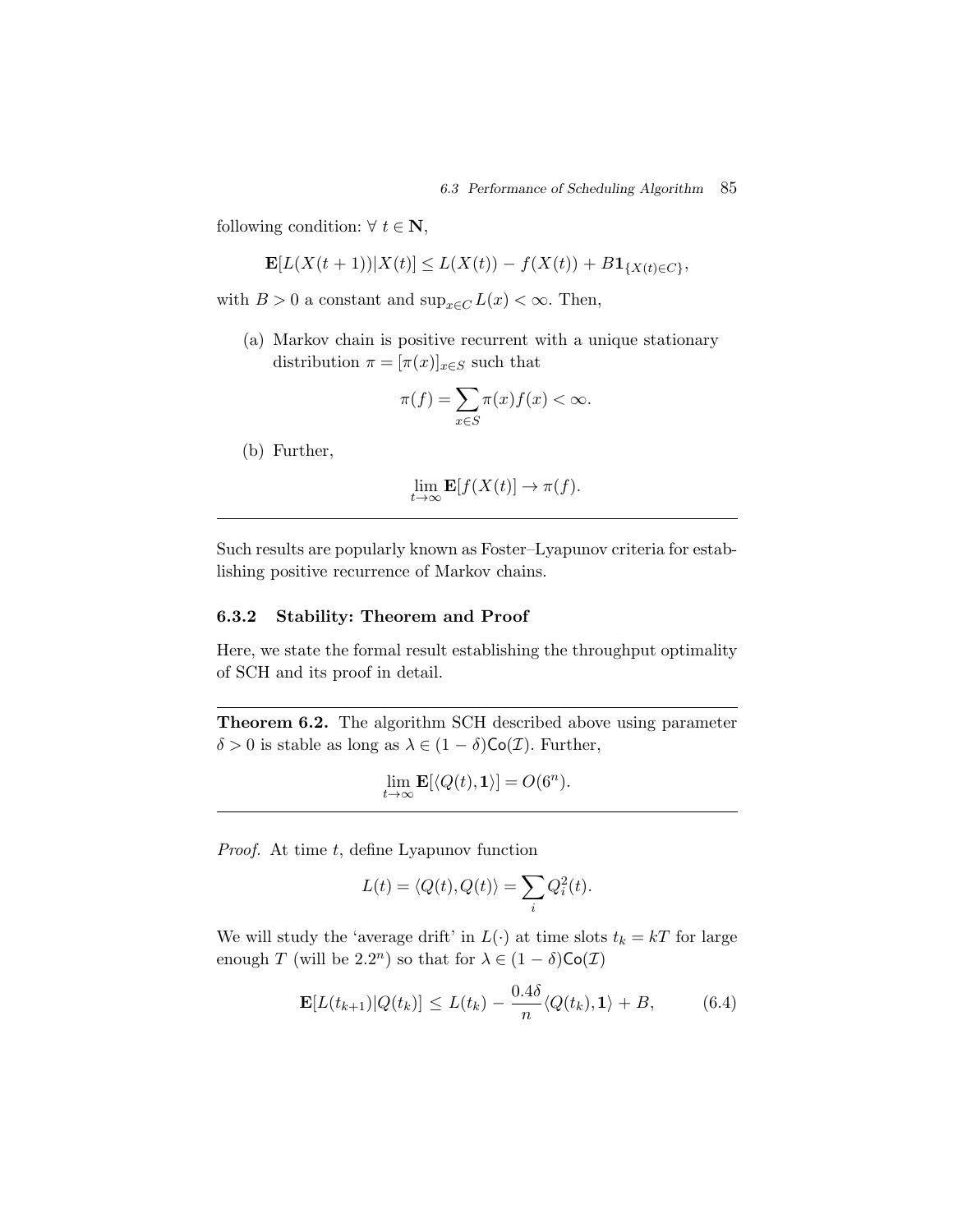### 86 *Network Scheduling*

for some large enough (exponentially dependent on  $n$ )  $B$ . This will immediately imply that

$$
\mathbf{E}[L(t_{k+1})|Q(t_k)] \le L(t_k) - \phi \langle Q(t_k), \mathbf{1} \rangle + B \mathbf{1}_{\{Q(t_k) \in C\}}, \quad (6.5)
$$

for some finite set C, constant B and  $\phi > 0$ . By Proposition 6.1 and the fact that the number of arrivals in a time interval of length  $T$  is at most  $nT$ , we will obtain the desired conclusion that

$$
\limsup_{t\to\infty} \mathbf{E}[\langle Q(t),\mathbf{1}\rangle] < \infty.
$$

Next, we proceed towards proving (6.4). Given  $Q(t_k) = Q(kT)$ , we wish to study the average drift,  $L(t_{k+1}) - L(t_k)$ : let  $I(t)$  be the independent set schedule chosen by SCH at time  $t$ . Define

$$
\Delta_i(t+1) = A_i(t+1) - D_i(t+1).
$$

From the queueing dynamics in (6.1),

$$
L(t+1) - L(t) = \langle Q(t+1), Q(t+1) \rangle - \langle Q(t), Q(t) \rangle
$$
  
= 
$$
\sum_{i} (Q_i(t+1) - Q_i(t))(Q_i(t+1) + Q_i(t))
$$
  
= 
$$
\sum_{i} \Delta_i(t+1)(2Q_i(t) + \Delta_i(t+1))
$$
  
= 
$$
\sum_{i} \Delta_i^2(t+1) + 2Q_i(t)\Delta_i(t+1).
$$
 (6.6)

We will use the following facts: for all t, (1)  $Q_i(t)D_i(t+1) =$  $Q_i(t)I_i(t+1), (2) \Delta_i^2(t+1) \leq 1$ . By telescopic summation of (6.6) for  $t = t_k, \ldots, t_{k+1} - 1$ , we obtain

$$
L(t_{k+1}) - L(t_k) \le nT + 2 \sum_{t=t_k}^{t_{k+1}-1} \langle Q(t), \Delta(t+1) \rangle.
$$
 (6.7)

Since the arrival process is Bernoulli i.i.d. with arrival rate vector  $\lambda$ ,

$$
\mathbf{E}[L(t_{k+1}) - L(t_k)|Q(t_k)]
$$
  
\n
$$
\leq nT + 2 \sum_{t=t_k}^{t_{k+1}-1} \mathbf{E}[\langle Q(t), \lambda - I(t+1) \rangle | Q(t_k)].
$$
 (6.8)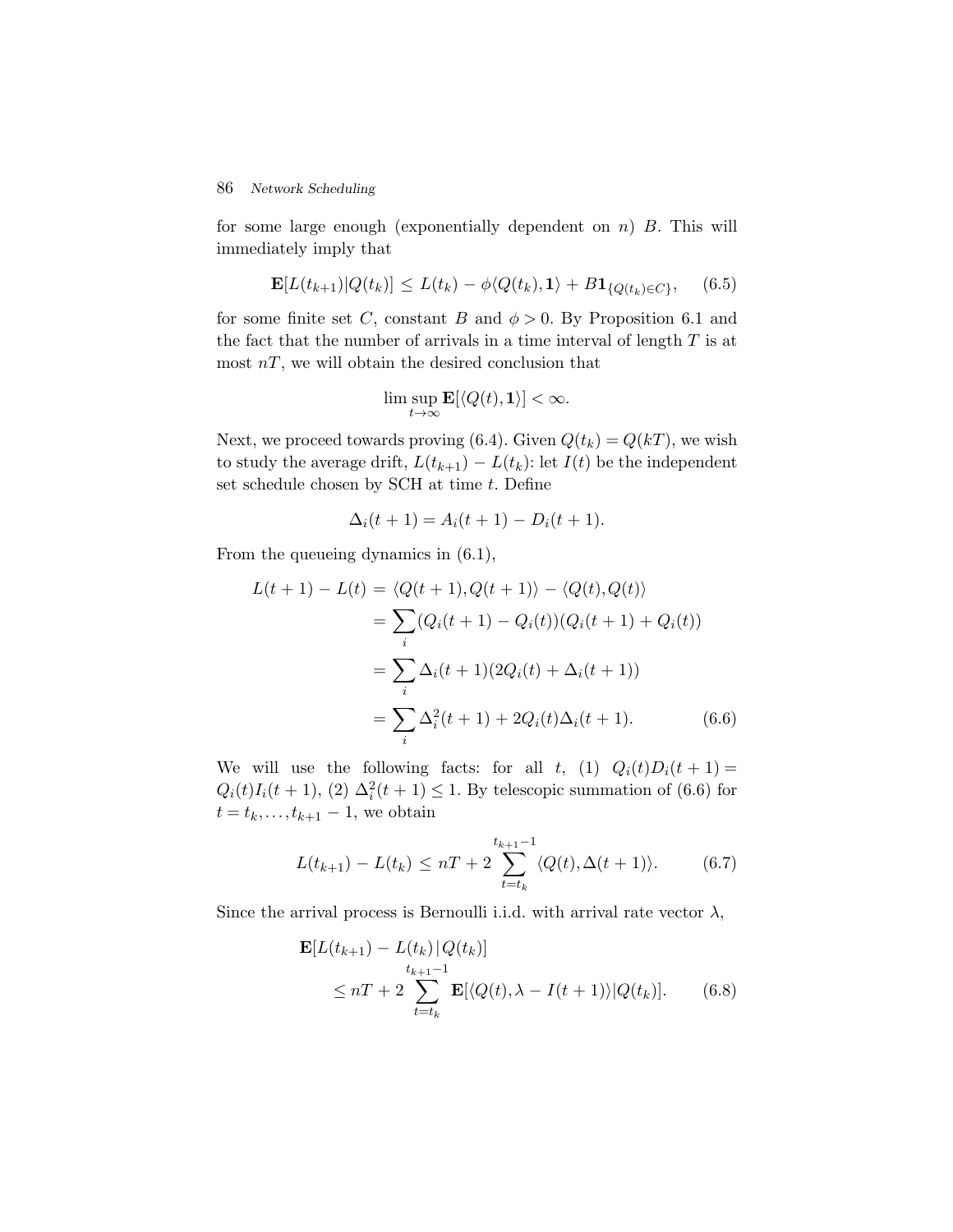We know that  $\lambda \in (1 - \delta) \text{Co}(\mathcal{I})$ , i.e.,

$$
\lambda \leq \sum_j \alpha_j I_j
$$
,  $\alpha_j \geq 0$ ,  $I_j \in \mathcal{I}$ ,  $\sum_j \alpha_j = 1 - \delta$ .

Define

$$
I^*(t) = \arg \max_{I \in \mathcal{I}} \langle I, Q(t-1) \rangle, \quad W^*(t) = \langle I^*(t), Q(t-1) \rangle,
$$
  

$$
W(t) = \langle I(t), Q(t-1) \rangle, \quad \Delta(t) = W^*(t) - W(t).
$$

Now, since at most  $n$  arrival and  $n$  departures can happen in a timeslot, we have  $|W^*(t + s) - W^*(t)| \leq 2ns$  for every t, s. Some rearrangements, the above discussions and definitions yield the following:

$$
\mathbf{E}[L(t_{k+1}) - L(t_k)|Q(t_k)]
$$
\n
$$
\leq nT + 2 \sum_{t=t_k}^{t_{k+1}-1} \mathbf{E}[\Delta(t+1) - \delta W^*(t+1)|Q(t_k)]
$$
\n
$$
\leq nT + 4nT^2 - \delta TW^*(t_k) + 2 \sum_{t=t_k}^{t_{k+1}-1} \mathbf{E}[\Delta(t)|Q(t_k)]. \tag{6.9}
$$

Note that so far, the derivation has been independent of the algorithm. Now, we bound the term  $\sum_{t} \mathbf{E}[\mathbf{\Delta}(t)|Q(t_k)]$  using the property of SCH. To this end, first some useful definitions and facts. Define

$$
Z = \inf_{m \ge 1} \{ R(t_k + m) = I^*(t_k + m) \},\
$$

$$
Z_1 = \inf_{m \ge 0} \{ \text{Guarantee of (6.3) due to COMP does}
$$
  
not hold at  $t_k + Z + m \}.$ 

By Property 6.1, we know that

$$
\mathbf{E}[\min\{Z,T\} | Q(t_k)] \leq \mathbf{E}[Z | Q(t_k)] = \mathbf{E}[Z] \leq 2^n.
$$

Define  $\hat{T} = T - \min\{T, Z_1\}$ . By Property 6.2 of COMPand an application of the union bound, we have  $Z_1 \leq T$  with probability at most  $T3^{-n}$ . Hence,

$$
\mathbf{E}[\hat{T} | Q(t_k)] \leq \mathbf{E}[\hat{T}] \leq T^2 3^{-n}.
$$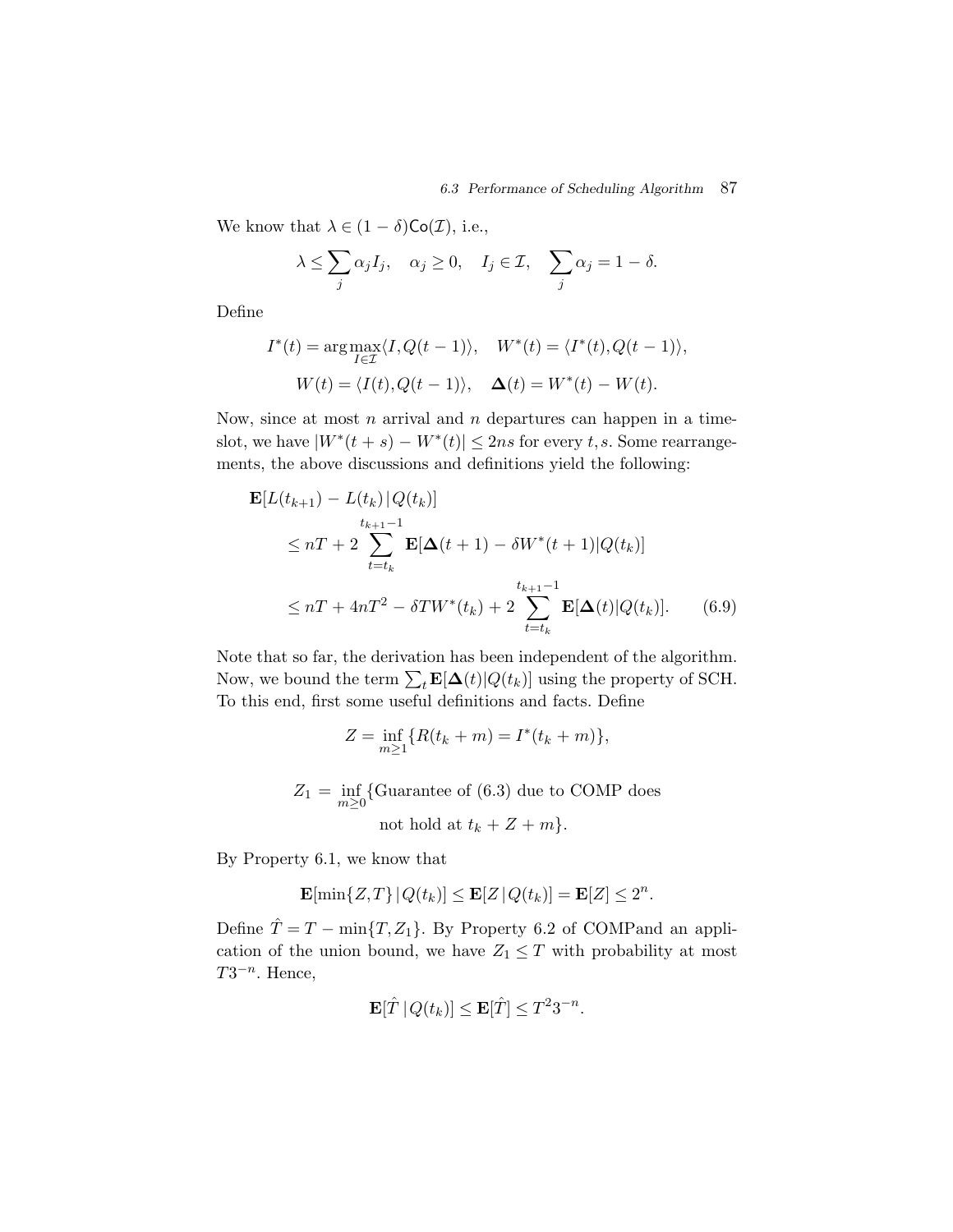## 88 *Network Scheduling*

Now, we are ready to bound  $\sum_{t} \mathbf{E}[\mathbf{\Delta}(t) | Q(t_k)]$ : define

$$
A = [t_k + Z, t_k + Z + Z_1] \cap [t_k + 1, t_{k+1}],
$$

and  $B = [t_k + 1, t_{k+1}]\setminus A$ . On the starting time of A, SAMP picks the maximum weight independent set of that time, i.e.,  $I^*(\tau_k + Z)$ . If  $Z_1 >$ 0 (i.e.,  $A \neq \emptyset$ ), then by the property of COMPand SCH, we will have a schedule  $I(t_k + Z)$  such that

$$
W(t_k + Z) \ge \left(\frac{1 - \delta/8}{1 + \delta/8}\right)^2 W^*(t_k + Z) \approx (1 - \delta/2)W^*(t_k + Z).
$$

Now, for  $t > t_k + Z$  and  $t \in A$ , by definition of  $Z_1$  and property of SCH, we have that

$$
W(t) \ge W(t-1) - n.
$$

Putting the above discussion together with some re-arrangement and some bounds discussed above give:

$$
\sum_{t \in A} \mathbf{E}[\Delta(t)|Q(t_k)] \le 2nT^2 + \frac{\delta T}{2}W^*(t_k). \tag{6.10}
$$

For  $t \in B$ , note that the length of B is upper bounded by  $\min\{Z,T\} + \hat{T}$ . Using the bounds as discussed above and the obvious bound  $\Delta(t) \leq W^*(t)$  we have

$$
\sum_{t \in B} \mathbf{E}[\Delta(t)|Q(t_k)] \le 2nT^2 + (2^n + T^2 3^{-n})W^*(t_k). \tag{6.11}
$$

For  $T = 2.2^n$  and n large enough, it is clear that

$$
(2n + T23-n) \le 0.1\delta T.
$$
 (6.12)

Replacing  $(6.10)$ – $(6.12)$  in  $(6.9)$ , we have

$$
\mathbf{E}[L(t_{k+1}) - L(t_k)|Q(t_k)] \le (nT + 8nT^2) - 0.4\delta W^*(t_k)
$$
  
=  $-\frac{0.4\delta}{n} \langle Q(t_k), 1 \rangle + O(5^n),$  (6.13)

since  $T = 2.2^n$  and  $W^*(t_k) \ge \langle Q(t_k), 1 \rangle/n$  for any graph G. Inequality  $(6.13)$  is the same as  $(6.4)$ , hence we have proved the desired property to establish positive recurrence.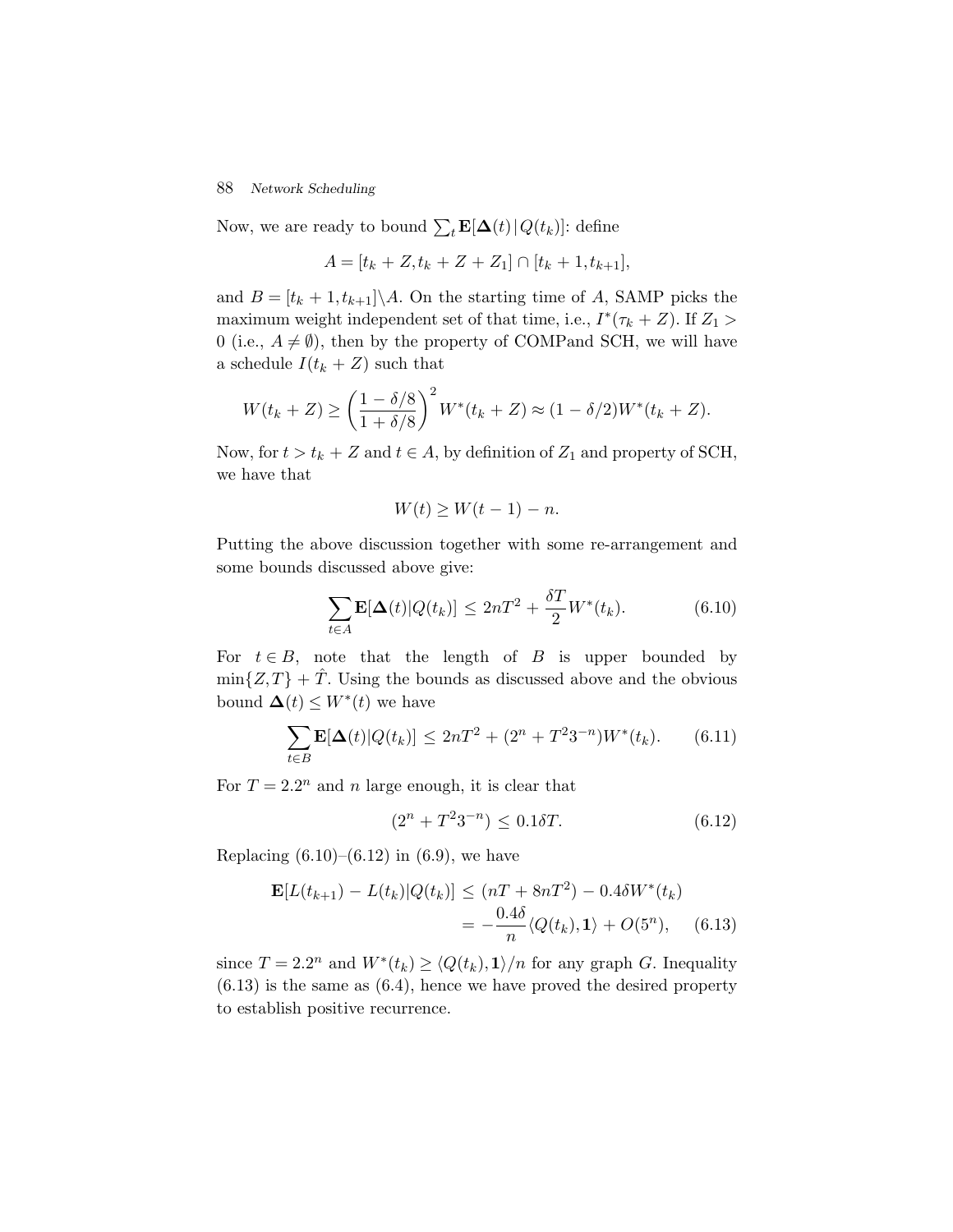Next, we prove the claim for the average queue-size,  $\mathbf{E}[\langle Q(t), \mathbf{1} \rangle]$  as  $t \to \infty$ . Taking the expectation w.r.t.  $Q(t_k)$  in (6.13),

$$
\mathbf{E}[L(t_{k+1}) - L(t_k)] \le -\frac{0.4\delta}{n} \mathbf{E}[\langle Q(t_k), \mathbf{1} \rangle] + O(5^n). \tag{6.14}
$$

Telescopically, sum (6.14) for  $k = 0, \ldots, K - 1$ ; using the fact that  $L(\cdot) \geq 0$  along with some re-arrangement yields

$$
\frac{1}{K}\sum_{k=0}^{K-1} \mathbf{E}[\langle Q(t_k), \mathbf{1} \rangle] \leq O\left(\frac{n5^n}{\delta}\right).
$$

Using the fact that for  $t \in (t_k, t_{k+1}], \langle Q(t), \mathbf{1} \rangle \leq \langle Q(t_k), \mathbf{1} \rangle + nT$ , taking  $K \to \infty$ , and using the above inequality gives us

$$
\limsup_{t \to \infty} \frac{1}{t} \sum_{s=0}^{t-1} \mathbf{E}[\langle Q(s), \mathbf{1} \rangle] = O(6^n). \tag{6.15}
$$

Given (6.13), the implication of Proposition 6.1(b) and (6.15), and the relation between the cesaro limit and the limit of a sequence implies that

$$
\lim_{t \to \infty} \mathbf{E}[\langle Q(t), \mathbf{1} \rangle] = O(6^n). \tag{6.16}
$$

This completes the proof of Theorem 6.2.

 $\Box$ 

## **6.4 Relation to Other Models**

The above described model ignores the multi-hop setup. However, we have done so to keep the exposition simple. The scheduling algorithm of interest with the independent set interference constraint remain the same as maximum weight independent set but with weights being somewhat different. To explain this, we give example of two such well-known scenarios as follows.

1. *Multi-hop queuing network.* This network was considered in [67]. For a given network  $G$ , let  $S$  be the set of data-flows with arrival rate  $\lambda_s$  for flow  $s \in S$ . Let  $f_s$  and  $d_s$  denote source and destination node respectively for flow  $s \in S$ . The routing is assumed to be pre-determined in the network. If s passes through  $v \in V$  then let  $h(v,s) \in V$  denote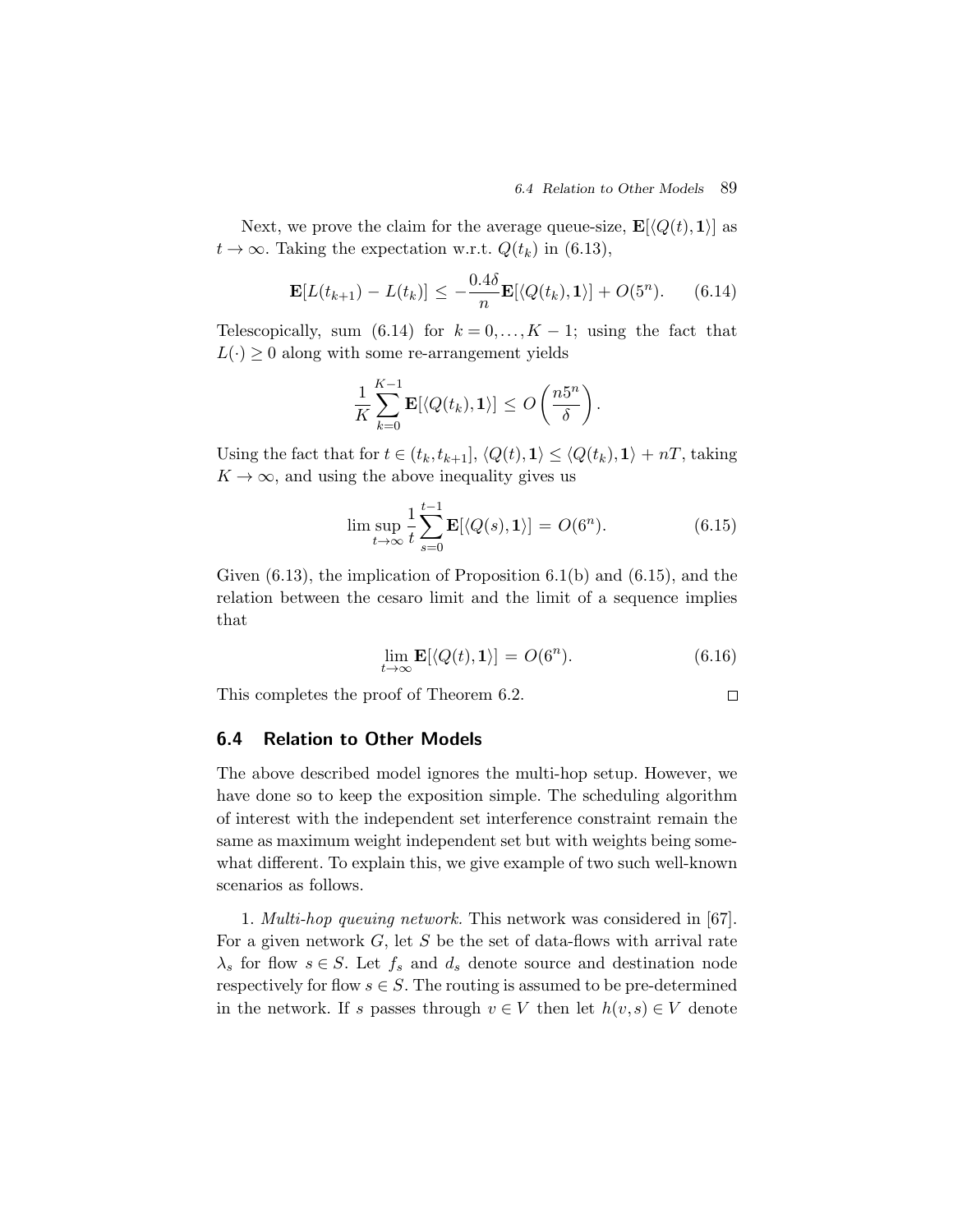## 90 *Network Scheduling*

its next hop unless  $v = d_s$  in which case its data departs from G. Let  $Q_{vs}(t)$  denote the queue-size of flow s at node v at time t. Define

$$
W_{vs}(t) = \begin{cases} Q_{vs}(t) - Q_{h(v,s)s}(t), & \text{if } v \neq d_s, \\ 0, & \text{if } v = d_s. \end{cases}
$$

Define  $W_v(t) = \max_{s \in S} W_{vs}(t)$  and  $W(t)=[W_v(t)]$ . Then the throughput optimal (stable) algorithm of [67] chooses  $I^*(t)$  as the schedule which is a maximum weight independent set with respect to  $W(t-1)$ , i.e.,

$$
I^*(t) = \arg \max_{I \in \mathcal{I}} \langle I, W(t-1) \rangle.
$$

2. *Joint resource allocation & scheduling.* In [40], it is very wellexplained that the problem of congestion control and scheduling decomposes into two weakly coupled sub-problems: (i) congestion control, and (ii) scheduling. We describe the link-level scheduling problem. We urge an interested reader to go through [40] for details. The setup of the problem is the same as in the previous example with difference that routing is not pre-determined. The coupling of congestion control and scheduling happens via Lagrange multipliers  $\mathbf{q}(t)=[q_e(t)]_{e\in E}$ . With the interference model of this paper, the scheduling problem boils down to the selection of maximum weight independent set  $I^*(t)$ with respect to weight  $W(t-1) = [W_v(t-1)]$ , where  $W_v(t-1) =$  $\max_{e:e=(u,v)\in E} q_e(t-1).$ 

## **6.5 Summary**

Here, we presented a Gossip algorithm for multi-access scheduling in a wireless network under the independent set interference constraint. The algorithm presented builds upon the separable function computation algorithm and utilized a distributed sampler. Somewhat surprisingly, this rather simple algorithm turns out to be throughput optimal. The algorithm computes a new schedule in time that is inversely proportional to  $1/\Phi(P)$ , where  $\Phi(P)$  is the conductance of the Gossip probability matrix. Thus the algorithm's computation time depends on the underlying network graph structure through this dependence on the reciprocal of  $\Phi(P)$ .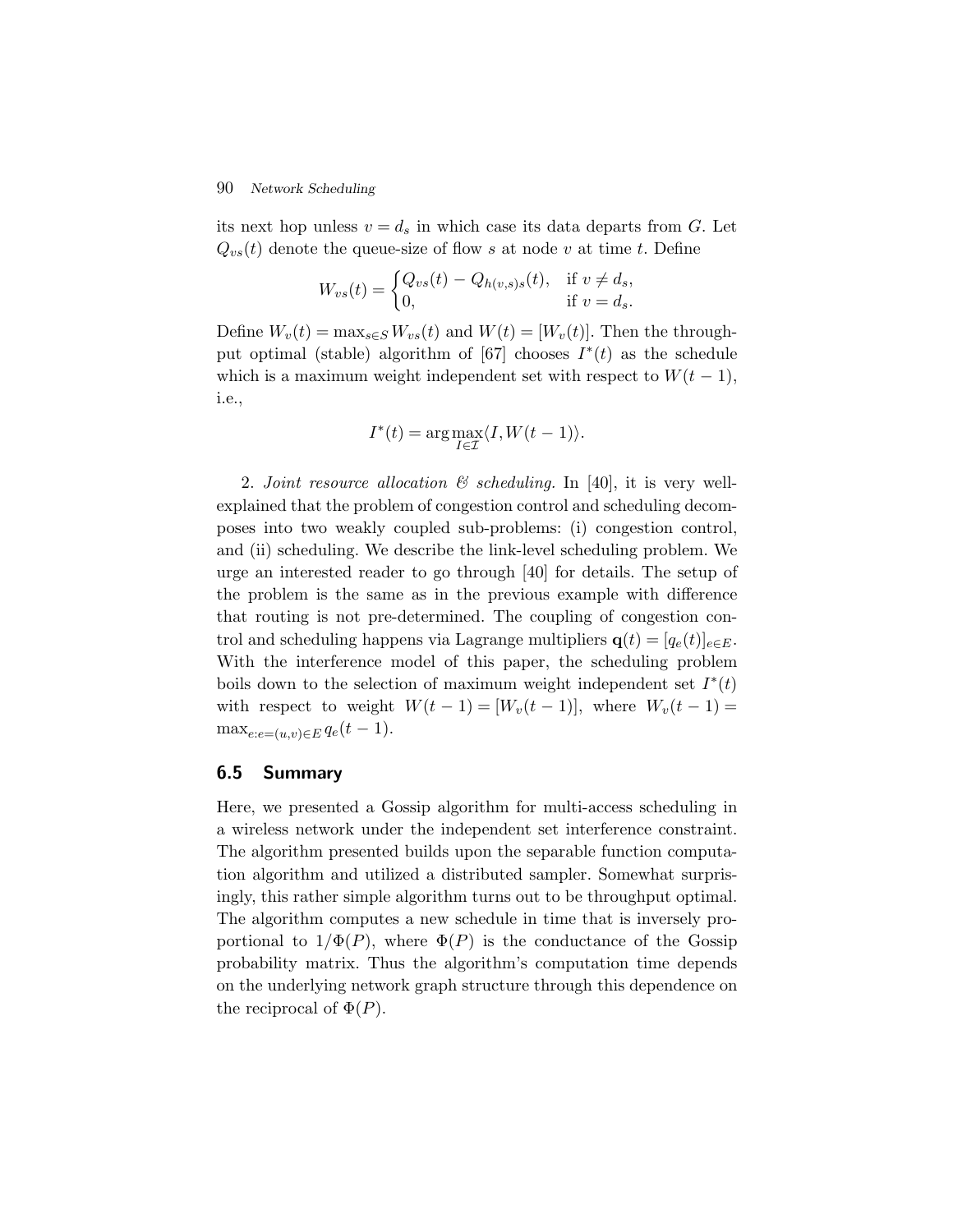Now some remarks are in order about the practicality of this algorithm. In author's opinion, the algorithm as stated is unlikely to be useful for practice due to amount of the overhead involved in terms of control information that is exchanged in the network for finding a new schedule every time. However, the algorithm presented here provides a *proof-of-concept* for existence of simple, distributed throughput optimal algorithm. Better implementable gossip style throughput optimal scheduling algorithm remain of interest for future research. We take note of an exciting recent progress towards this goal by Rajagopalan et al. [60].

## **6.6 Historical Notes**

We present a brief summary of previous work on network scheduling algorithms. The result by Tassiulas and Ephremides [67] established that the 'max-weight scheduling' policy is throughput optimal for a large class of scheduling problems. This result has been very influential in the design of scheduling algorithms since then. Application to inputqueued switches led to an excellent development of theory and practice of algorithms for scheduling under matching constraints: notably, the results of [13, 27, 48, 49, 64, 65, 68]. A recent interest in wireless networks has led to proposal of distributed scheduling algorithms under matching constraints [10, 11, 29, 41]. Most of these algorithms, based on finding the maximal matching, guarantee only a constant fraction of throughput. Recently, Modiano et al. [51] exhibited a throughput optimal, extremely simple distributed scheduling algorithm with matching constraints. This algorithm, as discussed in [40], easily extends to provide a throughput optimal algorithm for the resource allocation and scheduling problem under matching constraints. The algorithm presented here is a natural generalization of [51] and was discussed in work by Jung and Shah [33]. The application of this algorithm to the joint scheduling and congestion control problem is described in a recent work by Eryilmaz et al. [22].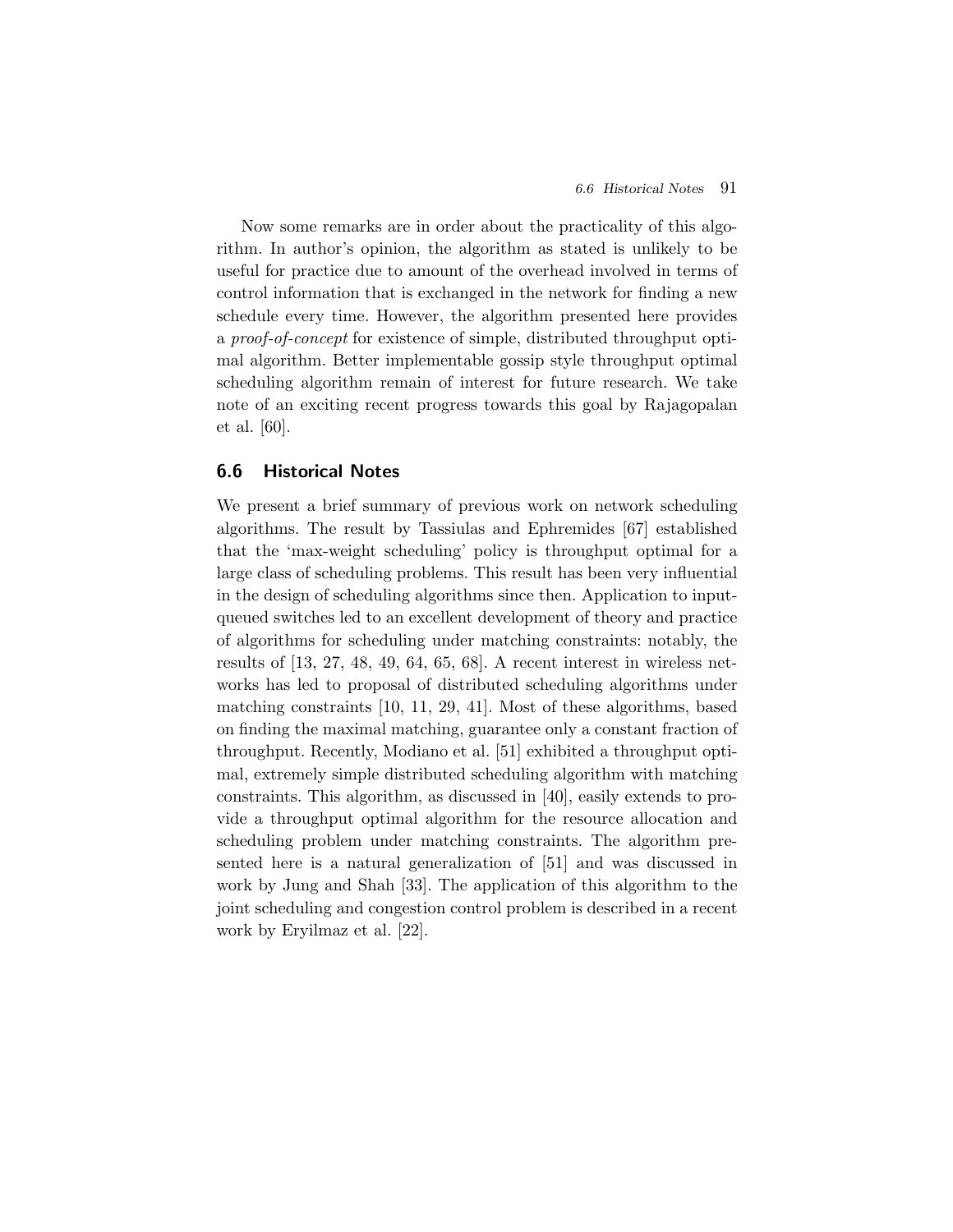# **7**

## **Network Convex Optimization**

The efficient utilization of network resources requires a good resource allocation algorithm. Usually, such an algorithm is required to solve a network-wide global optimization problem. Many of the important network resource allocation problems can be viewed as convex optimization (minimization) problems with linear constraints. In the context of next generation networks, such as P2P or sensor networks, these need to be implemented through Gossip mechanism. This motivates the study of Gossip algorithms for global optimization problems without relying on any form of network infrastructure.

In the classical literature, convex minimization problems with linear constraints are known to be solvable through iterative algorithms by means of the dual decomposition or primal–dual algorithms. However, in most of the network resource allocation problems, these are not 'truly distributed' or 'local' or in our terminology, Gossip algorithms. This is because algorithms known in the classical literature are 'distributed' with respect to the "constraint graph" of the problem and not the 'network graph'.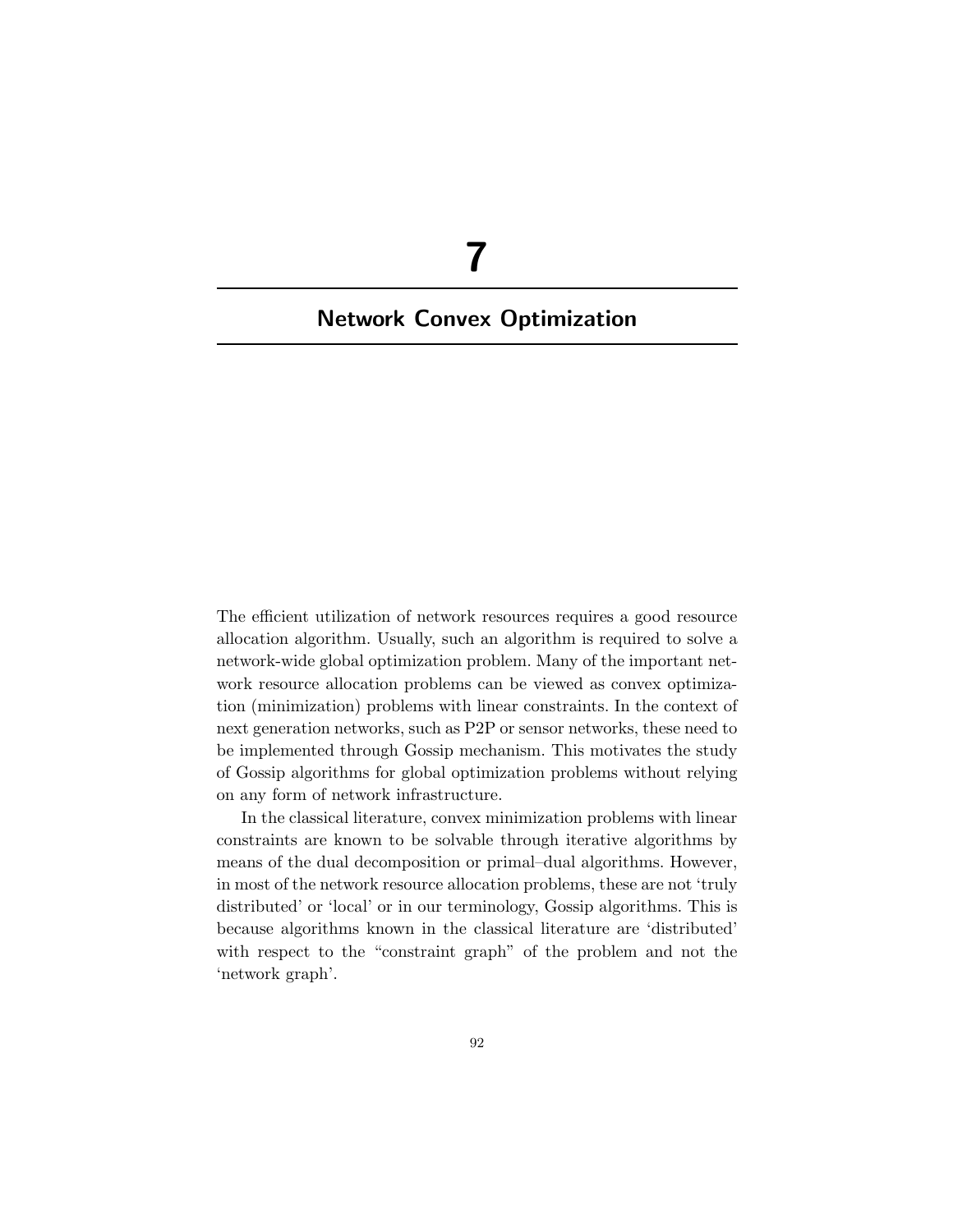To explain this subtle but important difference, as before consider a connected network of n nodes with *network graph*  $G = (V, E)$  with  $V = \{1, \ldots, n\}$  and E representing edges along which communication is feasible. Now suppose each node  $i \in V$  has a non-negative variable  $x_i$ associated with it. The goal is to assign values for the  $x_i$ 's to optimize a global network objective function under network resource constraints. We assume that the global objective function  $f: \mathbb{R}^n_+ \to \mathbb{R}$  is separable in the sense that  $f(\mathbf{x}) = \sum_{i=1}^{n} f_i(x_i)$  for any variable assignment **x** ∈  $\mathbf{R}_{+}^{n}$ . The feasible region is described by a set of nonnegative linear constraints. Let us consider a specific example.

**Example 7.1 (Network resource allocation).** Given a connected edge capacitated network  $G = (V, E)$ , with each edge in E having nonnegative capacity, each user  $i \in V$  wishes to transfer data to a specific destination along a particular path in the network, and has a utility function that depends on the rate  $x_i$  that the user is allocated. The goal is to maximize the global network utility, which is the sum of the utilities of individual users. The rate allocation  $\mathbf{x} = (x_i)$  must satisfy capacity constraints, which are linear.

Now the *constraint graph* of the above optimization problem, denoted by  $G_C = (V_C, E_C)$  where  $V_C$  corresponds to variables and edges in  $E_C$  correspond to pairs of variables that participate in a common constraint. For example, in the network resource allocation problem above, the constraint graph  $G_C$  contains an edge between two users if and only if their paths intersect. Operationally, Gossip algorithm for rate allocation must be local with respect to the network graph G. Note that typically  $G_C \not\subseteq G$  (i.e.,  $E_C \not\subseteq E$ ), and hence a fully distributed algorithm with respect to  $G_C$  is *not* fully distributed with respect to G; hence can satisfy 'Gossip' properties.

In summary, most of the classical algorithms from optimization theory (see Historical notes for details and references therein) provide distributed algorithms with respect to the constraint graph  $G_C$ , and not with respect to the underlying network graph G. Here, we shall describe Gossip algorithm that is distributed with respect to G and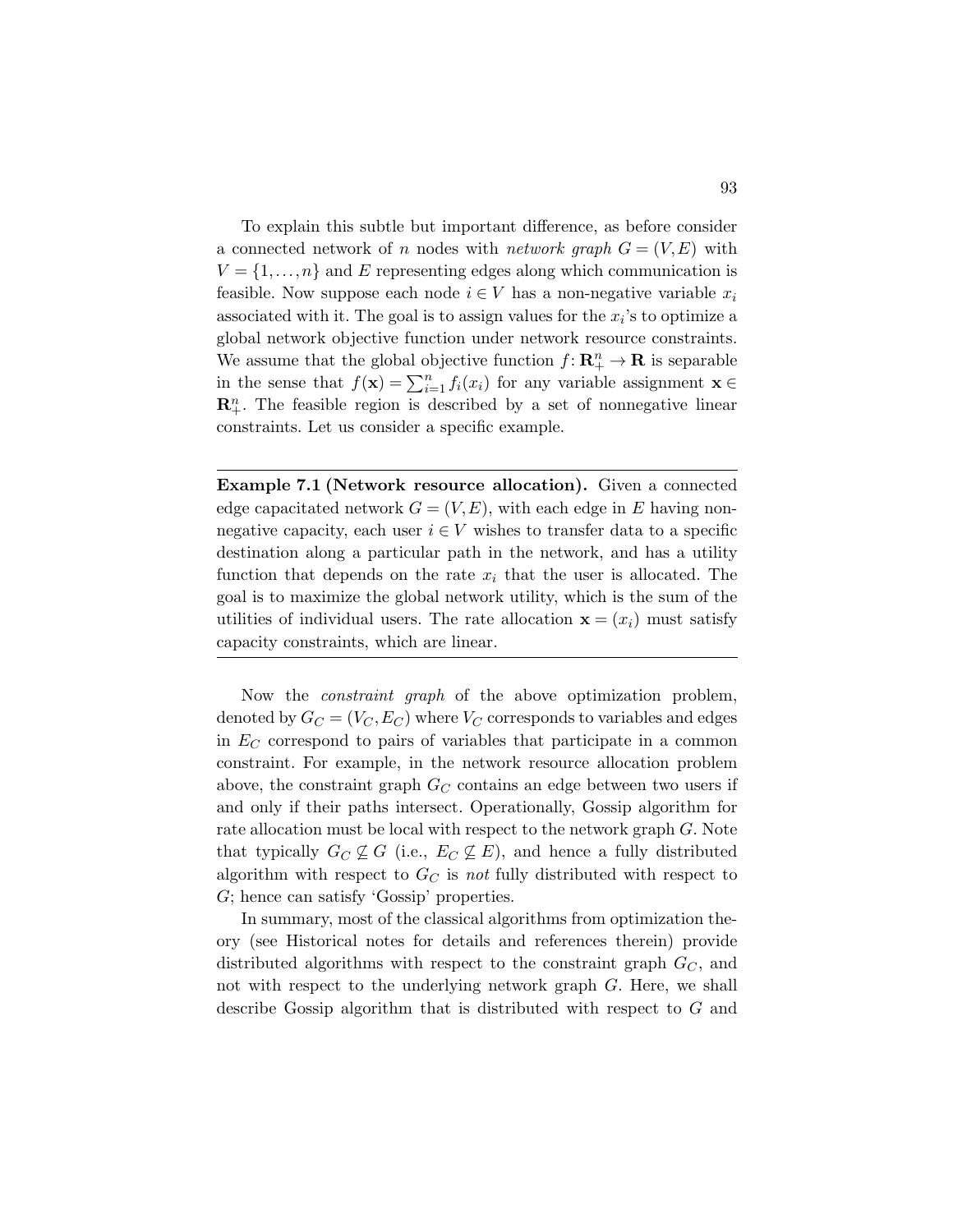### 94 *Network Convex Optimization*

naturally builds on the summation algorithm described in *Separable function computation*.

## **7.1 Setup**

Here, we consider the problem of minimizing a convex separable function over linear inequalities. As noted earlier, let  $G = (V, E)$  be the connected network graph with  $V = \{1, ..., n\}$ . Each node  $i \in V$  has non-negative decision variable  $x_i \in \mathbf{R}_+$ .

We consider convex minimization problems of the following general form.

minimize 
$$
f(\mathbf{x}) \stackrel{\Delta}{=} \sum_{i=1}^{n} f_i(x_i)
$$
  
\nsubject to  $A\mathbf{x} = \mathbf{b}$   
\n $\mathbf{x} \in \mathbf{R}_{+}^{n}$ . (P)

Here, we assume that the objective function is separable, i.e.,  $f(\mathbf{x}) =$  $\sum_{i=1}^{n} f_i(x_i)$ , and each  $f_i: \mathbf{R}_+ \to \mathbf{R}$  is twice differentiable and strictly convex, with  $\lim_{x_i \downarrow 0} f'_i(x_i) < \infty$  and  $\lim_{x_i \uparrow \infty} f'_i(x_i) = \infty$ . We will call this optimization problem as the primal problem (P).

The constraints are linear equality constraints of the form  $A\mathbf{x} =$ **b** with matrix  $A \in \mathbb{R}_+^{m \times n}$  and a vector  $\mathbf{b} \in \mathbb{R}_{++}^m$ , and non-negativity constraints  $x_i \geq 0$  on the variables. We assume that  $m \leq n$ , and that the matrix A has linearly independent rows. For  $i = 1, \ldots, n$ , let  $a_i =$  $[A_{1i} \cdots A_{mi}]^T$  denote the *i*th column of the matrix A. In this distributed setting, we assume that node i is given the vectors b and  $a_i$ , but not the other columns of the matrix A.

The goal is to design a Gossip algorithm that produces an  $\varepsilon$ approximately feasible solution with objective function value close to that of an optimal feasible solution for a given error parameter  $\varepsilon > 0$ . We would like the running time of the algorithm to be polynomial in  $1/\varepsilon$ , the number of constraints m, the inverse of the conductance,  $\Phi(P)$  of the Gossip based information exchange probability matrix P graph. Also we shall allow reasonable dependence of running time on the property of the objective function.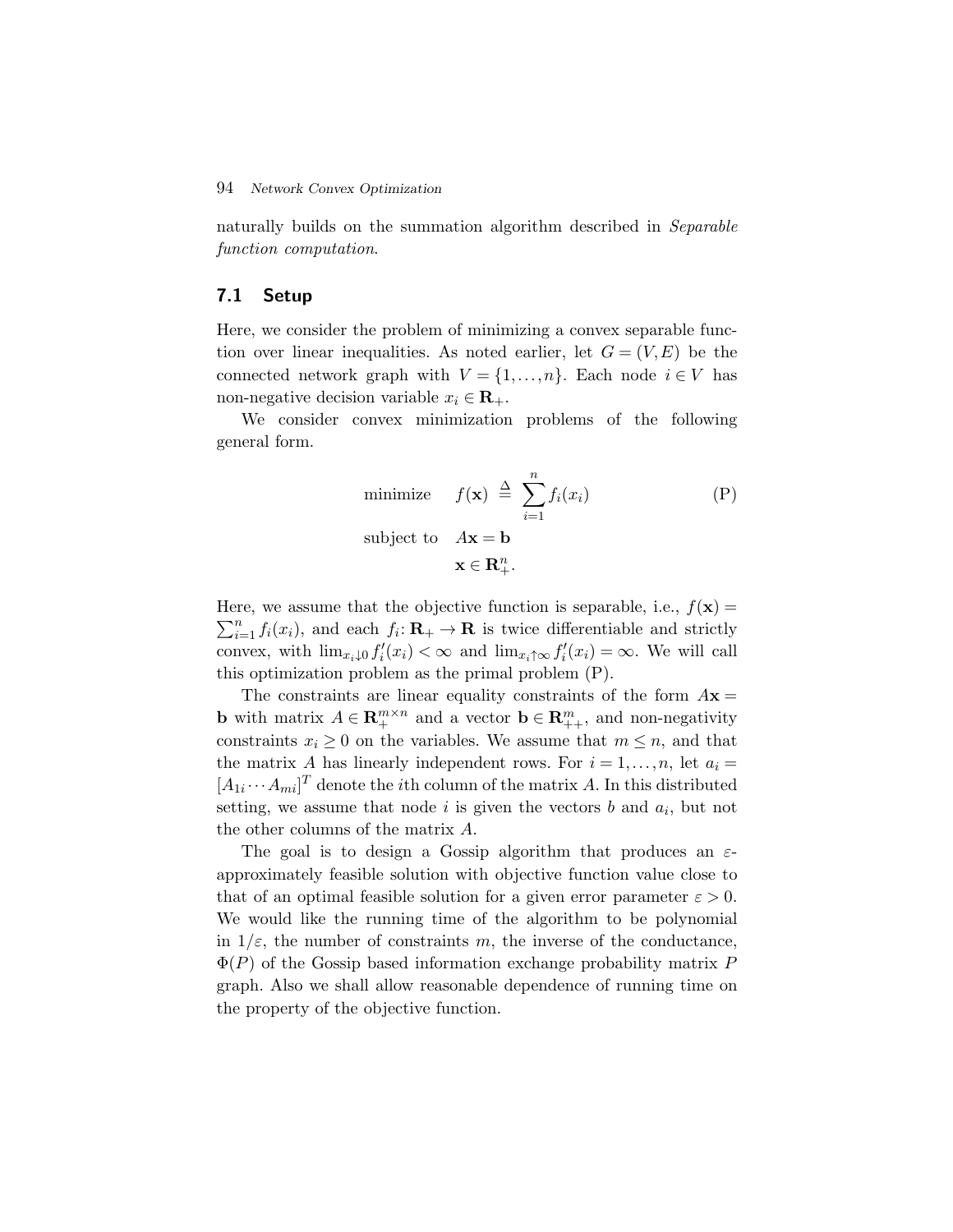## **7.2 Algorithm: Description and Performance Analysis**

We describe a Gossip algorithm for solving the optimization problem with the above stated desired properties. The algorithm is based on the Lagrange dual problem. Due to the separable objective function, its dual problem can be decomposed so that an individual node can recover the value of its variable in a primal solution from a dual feasible solution. The dual problem is solved via a dual ascent algorithm. The standard approach for designing such an algorithm only leads to a distributed algorithm with respect to the constraint graph of the problem. To design a Gossip algorithm there are two main challenges: (a) making the algorithm distributed with respect to the network graph  $G$ , and (b) respecting the non-negativity constraints on the variables.

The first challenge is resolved by utilizing the Gossip summation algorithm from *Separable function computation* as a subroutine. In a sense, the summation algorithm provides 'a distributed layer' for solving the optimization problem. The second challenge is resolved by use of a barrier function that is inspired by (centralized) interior-point mathematical programming algorithms.

In what follows, we start with some necessary notations and preliminaries. Then, we shall describe the algorithm and its properties. Finally, we shall provide proof of its properties in detail.

## **7.2.1 Notations and Preliminaries**

For a vector  $\mathbf{x} \in \mathbb{R}^n$ , by  $\|\mathbf{x}\|$  we denote the  $\ell_2$ -norm of the vector. The ball of radius r around **x** is defined as  $B(\mathbf{x}, r) = {\mathbf{y} : ||\mathbf{y} - \mathbf{x}|| \leq r}.$ For a real matrix M, we write  $\sigma_{\min}(M)$  and  $\sigma_{\max}(M)$  to denote the smallest and largest singular values, respectively, of  $M$ , so that  $\sigma_{\min}(M)^2$  and  $\sigma_{\max}(M)^2$  are the smallest and largest eigenvalues of  $M^{T}M$ . Note that  $\sigma_{\min}(M) = \min\{\|Mz\| \mid ||z|| = 1\}$  and  $\sigma_{\max}(M) =$  $\max\{\|Mz\| \mid ||z|| = 1\}.$  If M is symmetric, then the singular values and the eigenvalues of M coincide, so  $\sigma_{\min}(M)$  and  $\sigma_{\max}(M)$  are the smallest and largest eigenvalues of M.

Associated with the primal problem (P) is the Lagrangian function  $L(\mathbf{x}, \lambda, \nu) = f(\mathbf{x}) + \lambda^T (A\mathbf{x} - \mathbf{b}) - \nu^T \mathbf{x}$ , which is defined for  $\lambda \in \mathbb{R}^m$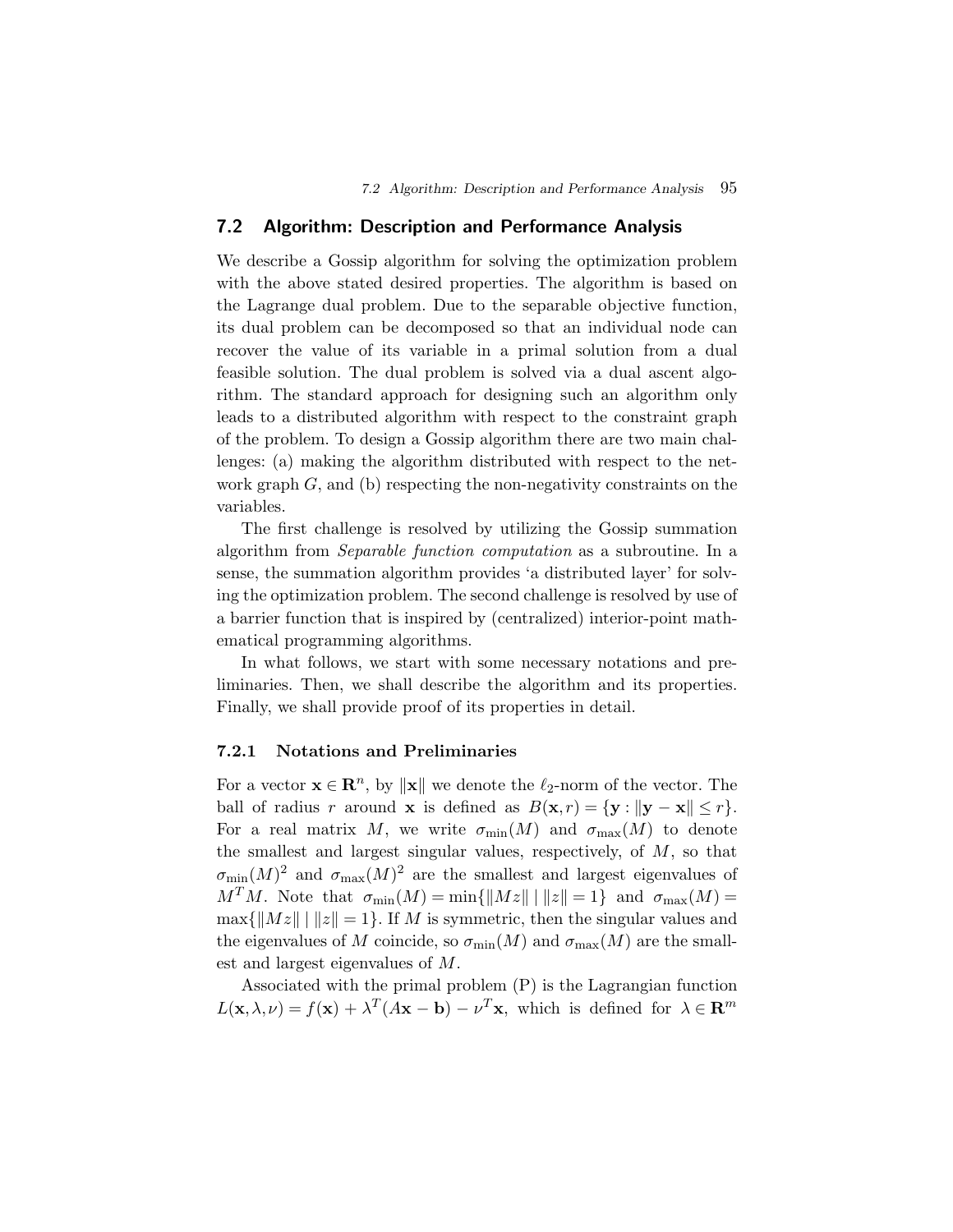#### 96 *Network Convex Optimization*

and  $\nu \in \mathbb{R}^n$ , and the Lagrange dual function

$$
g(\lambda, \nu) = \inf_{\mathbf{x} \in \mathbf{R}_+^n} L(\mathbf{x}, \lambda, \nu) = -\mathbf{b}^T \lambda + \sum_{i=1}^n \inf_{x_i \in \mathbf{R}_+} \left( f_i(x_i) + \left( a_i^T \lambda - \nu_i \right) x_i \right).
$$

The following problem is the Lagrange dual problem to (P).

maximize 
$$
g(\lambda, \nu)
$$
   
subject to  $\nu_i \geq 0, \quad i = 1, ..., n$   $(D)$ 

Although, we seek a solution to the primal problem (P), to avoid directly enforcing the non-negativity constraints, we introduce a logarithmic barrier. For a parameter  $\theta > 0$ , we consider the following primal barrier problem.

minimize 
$$
f(\mathbf{x}) - \theta \sum_{i=1}^{n} \ln x_i
$$
 (P <sub>$\theta$ )  
subject to  $A\mathbf{x} = \mathbf{b}$</sub> 

The Lagrange dual function corresponding to  $(P_{\theta})$  is

$$
g_{\theta}(\lambda) = -\mathbf{b}^T \lambda + \sum_{i=1}^n \inf_{x_i \in \mathbf{R}_{++}} \left( f_i(x_i) - \theta \ln x_i + a_i^T \lambda x_i \right),
$$

and the associated Lagrange dual problem is the following unconstrained optimization problem.

maximize 
$$
g_{\theta}(\lambda)
$$
  $(D_{\theta})$   
over  $\lambda \in \mathbf{R}^m$ .

We assume that the primal barrier problem  $(P_{\theta})$  is feasible; that is, there exists a vector  $\mathbf{x} \in \mathbb{R}_+^n$  such that  $A\mathbf{x} = \mathbf{b}$ . Under this assumption, the optimal value of  $(P_{\theta})$  is finite, and Slater's condition implies that the dual problem  $(D_{\theta})$  has the same optimal value, and there exists a dual solution  $\lambda^*$  that achieves this optimal value [9]. Furthermore, because  $(D_{\theta})$  is an unconstrained maximization problem with a strictly concave objective function, the optimal solution  $\lambda^*$  is unique.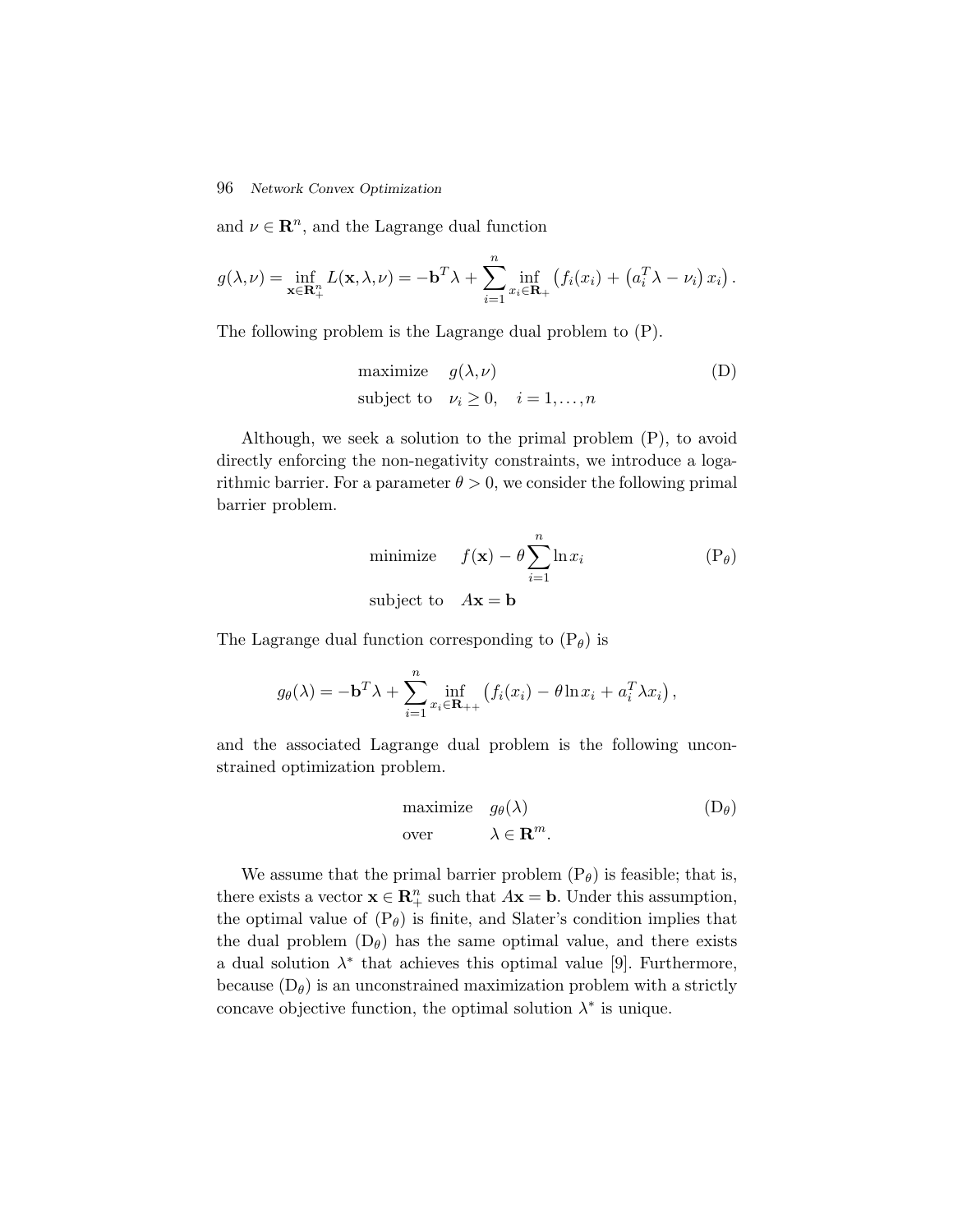## **7.2.1.1 Some useful properties**

For a vector of dual variables  $\lambda \in \mathbb{R}^m$ , let  $\mathbf{x}(\lambda) \in \mathbb{R}^n_{++}$  denote the corresponding primal minimizer in the the Lagrange dual function: for  $i = 1, \ldots, n$ ,

$$
x_i(\lambda) = \arg\inf_{x_i \in \mathbf{R}_{++}} \left( f_i(x_i) - \theta \ln x_i + a_i^T \lambda x_i \right). \tag{7.1}
$$

For this primal  $\mathbf{x}(\lambda)$  based on dual  $\lambda$ , we denote the 'violation of equality'  $||A\mathbf{x}(\lambda) - \mathbf{b}||$ , as  $p(\lambda)$ . Now, we can solve for each  $x_i(\lambda)$  explicitly. As  $f_i(x_i) - \theta \ln x_i + a_i^T \lambda x_i$  is convex in  $x_i$ ,

$$
f_i'(x_i(\lambda)) - \frac{\theta}{x_i(\lambda)} + a_i^T \lambda = 0.
$$
 (7.2)

Define  $h_i: \mathbf{R}_{++} \to \mathbf{R}$  by  $h_i(x_i) = f'_i(x_i) - \theta/x_i$ ; since  $f_i$  is convex,  $h_i$  is strictly increasing and hence has a well-defined and strictly increasing inverse. We then have

$$
x_i(\lambda) = h_i^{-1} \left( -a_i^T \lambda \right).
$$

Also, we assume that, given a vector  $\lambda$ , a node i can compute  $x_i(\lambda)$ . This is reasonable since computing  $x_i(\lambda)$  is simply an unconstrained convex optimization problem in a single variable (7.1), which can be done by several methods, such as Newton's method.

Next, in our convergence analysis, we will argue about the gradient of the Lagrange dual function  $g_{\theta}$ . A calculation shows that

$$
\nabla g_{\theta}(\lambda) = -\mathbf{b} + \sum_{i=1}^{n} a_i x_i(\lambda) = A\mathbf{x}(\lambda) - \mathbf{b}.
$$
 (7.3)

We will use  $p(\lambda)$  to denote  $\|\nabla g_{\theta}(\lambda)\| = \|A\mathbf{x}(\lambda) - \mathbf{b}\|$  for a vector  $\lambda \in \mathbb{R}^m$ . We note that at the optimal dual solution  $\lambda^*$ , we have  $p(\lambda^*) = 0$  and  $A$ **x**( $\lambda^*$ ) = **b**.

To control the rate of decrease in the gradient norm  $p(\lambda)$ , we must understand the Hessian of  $g_{\theta}$ . For  $j_1, j_2 \in \{1, ..., m\}$ , component  $(j_1, j_2)$ of the Hessian  $\nabla^2 g_{\theta}(\lambda)$  of  $g_{\theta}$  at a point  $\lambda$  is

$$
\frac{\partial g_{\theta}(\lambda)}{\partial \lambda_{j_1} \partial \lambda_{j_2}} = \sum_{i=1}^n A_{j_1 i} \frac{\partial x_i(\lambda)}{\partial \lambda_{j_2}} = -\sum_{i=1}^n A_{j_1 i} A_{j_2 i} (h_i^{-1})' (-a_i^T \lambda). \tag{7.4}
$$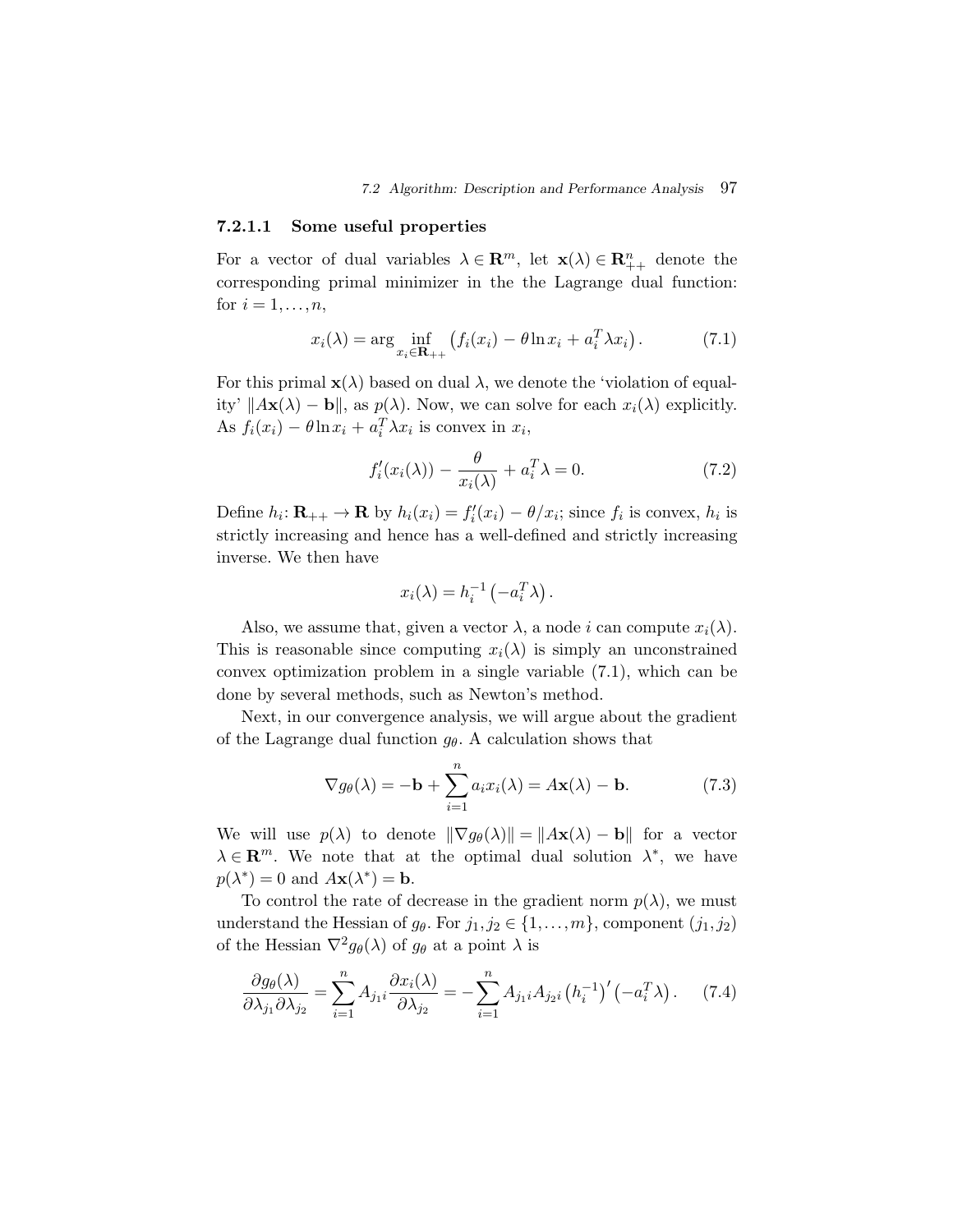#### 98 *Network Convex Optimization*

As the functions  $h_i^{-1}$  are strictly increasing,

$$
\min_{\ell=1,\dots,n} \left( \left( h_{\ell}^{-1} \right)' \left( -a_{\ell}^T \lambda \right) \right) > 0.
$$

Hence, for any  $\mu \in \mathbf{R}^m$ ,

$$
\mu^T \nabla^2 g_{\theta}(\lambda) \mu = \sum_{j_1=1}^m \mu_{j_1} \sum_{j_2=1}^m \frac{\partial g_{\theta}(\lambda)}{\partial \lambda_{j_1} \partial \lambda_{j_2}} \mu_{j_2}
$$
  
\n
$$
= -\sum_{j_1=1}^m \mu_{j_1} \sum_{j_2=1}^m \sum_{i=1}^n A_{j_1 i} A_{j_2 i} (h_i^{-1})' (-a_i^T \lambda) \mu_{j_2}
$$
  
\n
$$
= -\sum_{i=1}^n (h_i^{-1})' (-a_i^T \lambda) \sum_{j_1=1}^m A_{j_1 i} \mu_{j_1} \sum_{j_2=1}^m A_{j_2 i} \mu_{j_2}
$$
  
\n
$$
= -\sum_{i=1}^n (h_i^{-1})' (-a_i^T \lambda) (a_i^T \mu)^2
$$
  
\n
$$
\leq - \min_{\ell=1,\dots,n} ((h_{\ell}^{-1})' (-a_{\ell}^T \lambda)) (A^T \mu)^T (A^T \mu) < 0, \quad (7.5)
$$

and  $g_{\theta}$  is a strictly a concave function.

#### **7.2.2 Description of Algorithm**

#### **7.2.2.1 Basic algorithm**

We consider an iterative algorithm for obtaining an approximate solution to (P), which uses gradient ascent for the dual barrier problem  $(D_{\theta})$ . The algorithm generates a sequence of feasible solutions  $\lambda^{0}$ ,  $\lambda^{1}$ ,  $\lambda^2$ , ... for (D<sub>θ</sub>), where  $\lambda^0$  is the initial vector. To update  $\lambda^{k-1}$  to  $\lambda^k$  in an iteration k, the algorithm uses the gradient  $\nabla g_{\theta}(\lambda^{k-1})$  to determine the direction of the difference  $\lambda^k - \lambda^{k-1}$ . We assume that the algorithm is given as inputs to the initial point  $\lambda^0$ , and an accuracy parameter  $\varepsilon$ , such that  $\varepsilon \in (0,1)$ . The goal of the algorithm is to find a point  $\mathbf{x} \in \mathbb{R}_+^n$ that is nearly feasible in the sense that  $||A\mathbf{x} - \mathbf{b}|| \le \varepsilon ||\mathbf{b}||$ , and that has objective function value close to that of an optimal feasible point.

In this section, we describe the operation of the algorithm under the assumption that the algorithm has knowledge of certain parameters that affect its execution and performance. We refer to an execution of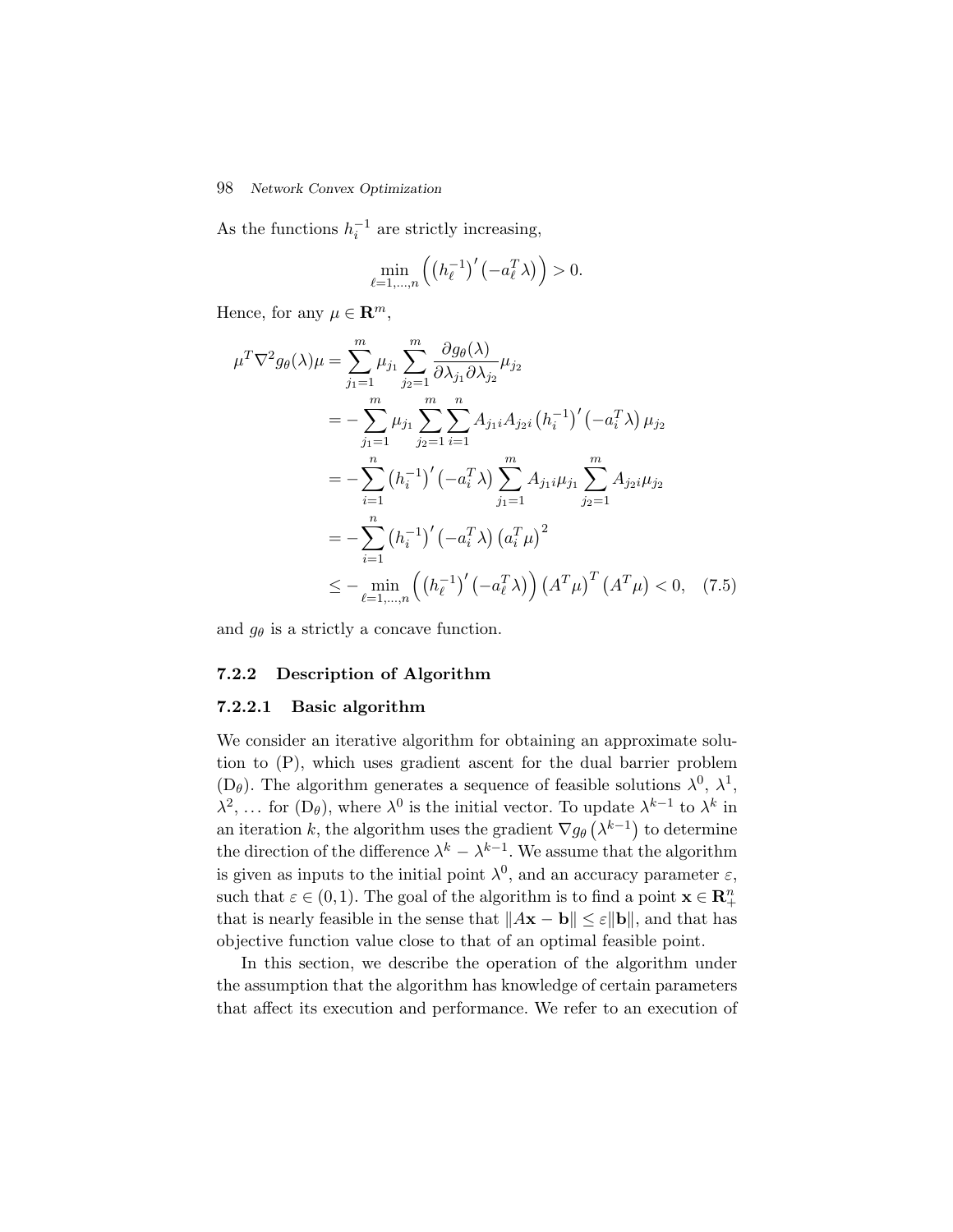the algorithm with a particular set of parameters as an *inner run* of the algorithm. To address the fact that these parameters would not be available to the algorithm at the outset, we add an *outer loop* to the algorithm. The outer loop uses binary search to find appropriate values for the parameters, and performs an inner run for each set of parameters encountered during the search. Section 7.2.2.3 discusses the operation of the outer loop of the algorithm. The choice of these parameters is inspired by convergence analysis of the algorithm and that is the reason for defering the discussion of setting parameters later.

An inner run of the algorithm consists of a sequence of iterations. Iteration k, for  $k = 1, 2, \ldots$ , begins with a current vector of dual variables  $\lambda^{k-1}$ , from which each node i computes  $x_i(\lambda^{k-1})$ . Let  $s^{k-1} = Ax(\lambda^{k-1}),$  so that by  $(7.3) \nabla g_{\theta}(\lambda^{k-1}) = s^{k-1} - b.$ 

In order for the algorithm to perform gradient ascent, each node must compute the vector  $s^{k-1}$ . A component  $s_j^{k-1} = \sum_{i=1}^n A_{ji} x_i (\lambda^{k-1})$ of  $s^{k-1}$  is the sum of the values  $y_i = A_{ji} x_i (\lambda^{k-1})$  for those nodes i such that  $A_{ji} > 0$ . This is where we need 'distributed layer' provided by the summation algorithm described in *Separable function computation*.

Specifically, nodes apply this summation Gossip algorithm (m times, one for each component) to compute a vector  $\hat{s}^{k-1}$ , where  $\hat{s}_j^{k-1}$  is an estimate of  $s_j^{k-1}$  for  $j = 1, \ldots, m$ . Recall that the summation algorithm takes as input parameters an accuracy  $\varepsilon_1$  and an error probability  $\delta$ . They provide estimate  $\hat{s}_i^{k-1}$  of  $s_i^{k-1}$  for a particular value of  $j$  so that

$$
(1 - \varepsilon_1) s_j^{k-1} \le \hat{s}_j^{k-1} \le (1 + \varepsilon_1) s_j^{k-1}
$$
 (7.6)

with probability at least  $1 - \delta$ . This computation takes  $O(\varepsilon_1^{-2} \log \delta^{-2})$  $\Phi(P)$ ) time for  $\delta \leq 1/n$  (which will be the case here). Recall that P denotes the information exchange probability matrix utilized by the Gossip algorithm.

In the analysis of an inner run, we assume that each invocation of the summation routine succeeds, so that (7.6) is satisfied. Provided we choose  $\delta$  sufficiently small (see Section 7.2.2.3), this assumption will hold with high probability.

A description of an iteration k of an inner run of the algorithm is shown in Figure 7.1. The values for the step size  $t$  and the error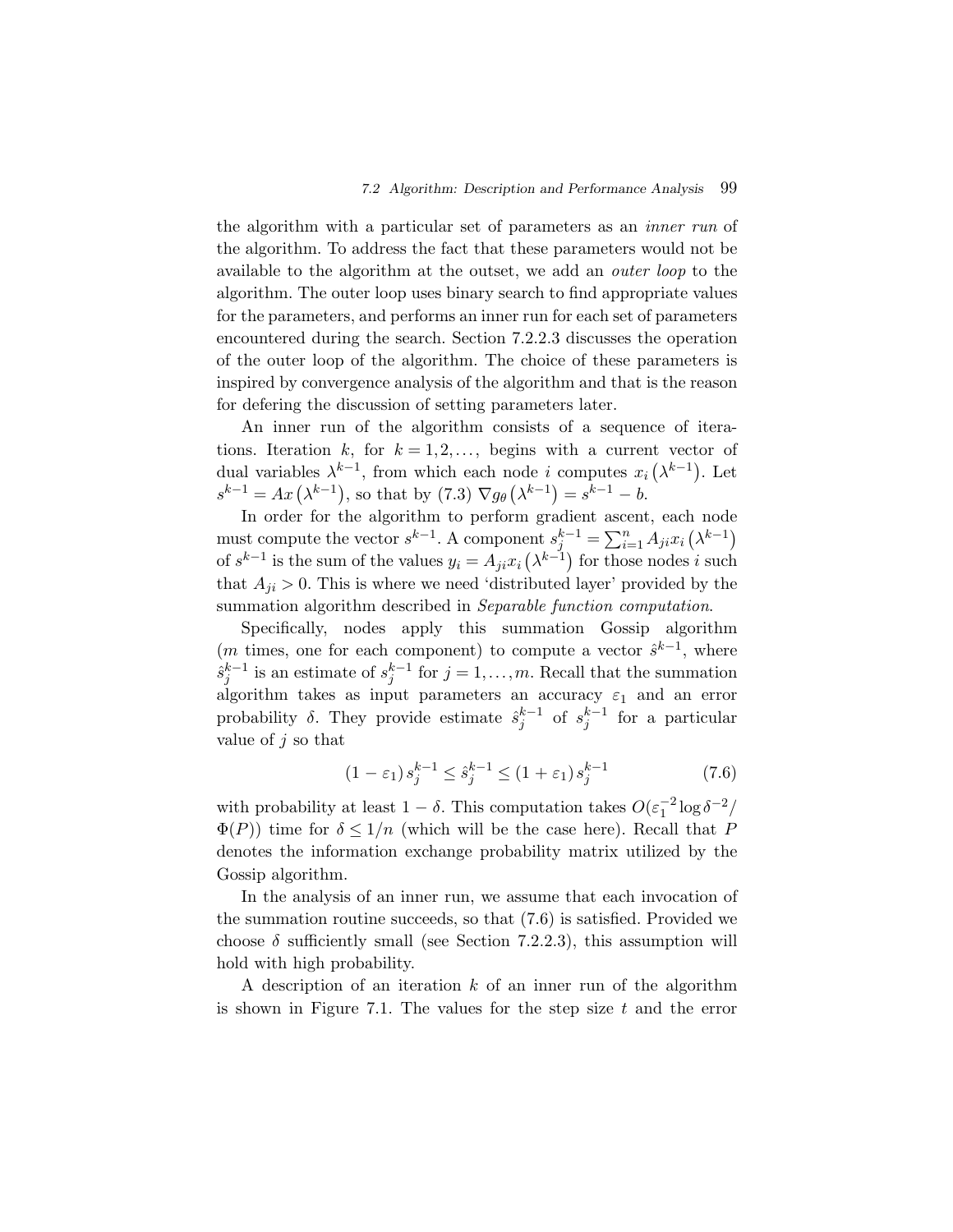Inner run: Iteration k

1. For  $j = 1, ..., m$ , the nodes compute an estimate  $\hat{s}_j^{k-1}$  of  $s_j^{k-1} = \sum_{i=1}^n A_{ji} x_i (\lambda^{k-1})$ . 2. The nodes check the following two stopping conditions.

$$
(1 - \varepsilon_1) \left( 1 - \frac{2}{3} \varepsilon \right) ||\mathbf{b}|| \le ||\hat{s}^{k-1}|| \le (1 + \varepsilon_1) \left( 1 + \frac{2}{3} \varepsilon \right) ||\mathbf{b}||. \tag{7.7}
$$

$$
\left\| \hat{s}^{k-1} - \mathbf{b} \right\| \le \left( \frac{2}{3} \varepsilon + \varepsilon_1 \left( \frac{1 + \varepsilon_1}{1 - \varepsilon_1} \right) \left( 1 + \frac{2}{3} \varepsilon \right) \right) \| \mathbf{b} \|. \tag{7.8}
$$

If both conditions (7.7) and (7.8) are satisfied, the inner run terminates, producing as output the vector  $\mathbf{x}(\lambda^{k-1})$ .

3. The nodes update the dual vector by setting  $\Delta \lambda^{k-1} = \hat{s}^{k-1} - b$ , and  $\lambda^k = \lambda^{k-1} +$  $t\Delta \lambda^{k-1}.$ 

#### Fig. 7.1 The kth iteration of an inner run.

tolerance  $\varepsilon_1$  will follow next. An inner run is essentially standard gradient ascent, where the stopping criterion (sufficiently small gradient norm) is modified to reflect the potential error in nodes' estimates of the gradient.

#### **7.2.2.2 Choosing the parameters**

The step size t and the convergence rate of our algorithm are governed by the variation in curvature of the Lagrange dual function. Intuitively, regions of large curvature necessitate a small step size to guarantee convergence, and if small steps are taken in regions with small curvature, then progress toward an optimal solution is slow. Examining the Hessian of the Lagrange dual function (7.4), we see that curvature variation depends both on variation in  $(h_i^{-1})'$ , which roughly corresponds to variation in the curvature of the  $f_i$ 's, and on the variation in the singular values of  $A<sup>T</sup>$ . Precisely, note that

$$
(h_i^{-1})'(-a_i^T \lambda) = \frac{1}{h_i'\left(h_i^{-1}(-a_i^T \lambda)\right)} = \frac{1}{f_i''\left(h_i^{-1}\left(-a_i^T \lambda\right)\right) + \frac{\theta}{\left(h_i^{-1}\left(-a_i^T \lambda\right)\right)^2}},
$$

and, for a distance  $r > 0$ , define

$$
q(r) = \min_{\ell=1,\dots,n} \min_{\lambda \in B(\lambda^*,r)} (h_i^{-1})'(-a_i^T \lambda)
$$

$$
Q(r) = \max_{\ell=1,\dots,n} \max_{\lambda \in B(\lambda^*,r)} (h_i^{-1})'(-a_i^T \lambda)
$$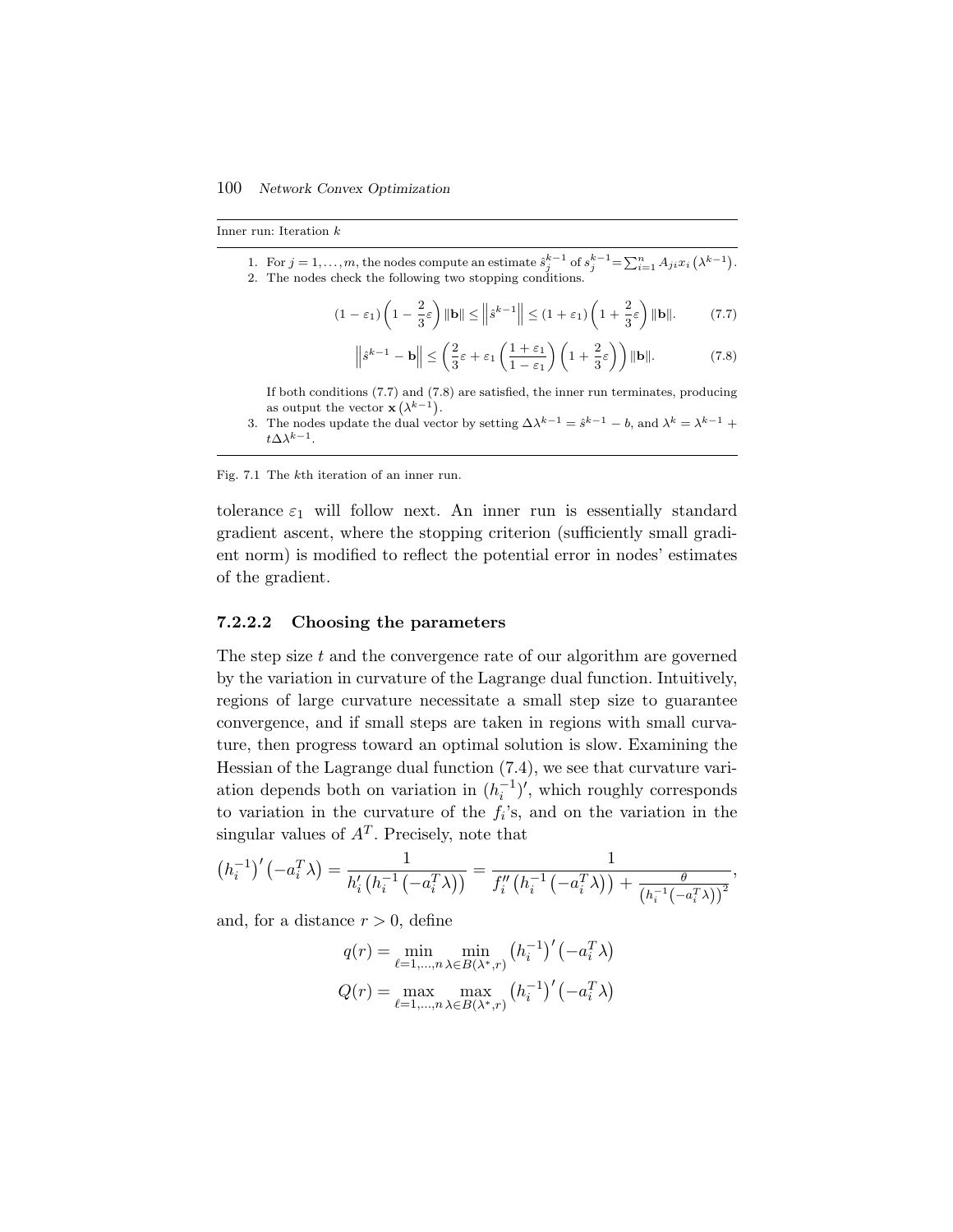Our step size and convergence rate will depend on a parameter  $R \geq 1$ , defined as

$$
R = \frac{Q\left(\left\|\lambda^{0} - \lambda^{*}\right\|\right)\sigma_{\max}\left(A^{T}\right)^{2}}{q\left(\left\|\lambda^{0} - \lambda^{*}\right\|\right)\sigma_{\min}\left(A^{T}\right)^{2}}.
$$

The parameter R measures the maximum curvature variation of the Lagrange dual function only in a ball of radius  $\|\lambda^0 - \lambda^*\|$  around the optimal dual solution  $\lambda^*$ ; this is because the sequence of dual solutions generated by our algorithm grows monotonically closer to  $\lambda^*$ , and we are concerned only with variation in the region in which our algorithm executes (as opposed to the entire feasible region, which is all of  $\mathbb{R}^m$ ). Thus a better initial estimate of the optimal dual solution yields a tighter bound on curvature variation and a better convergence result.

In the convergence analysis that will follow the algorithm description, first we shall assume that the inner run *knows* values of numerator and denominator of R. Later in the analysis, justification for this assumption will be provided by means of a binary search based algorithm that will estimate it.

Now, define  $\alpha = 1/6R$ . For the summation subroutine, nodes use the accuracy parameter  $\varepsilon_1 = \varepsilon \alpha/3$ , where  $\varepsilon$  is the error tolerance given to the distributed algorithm. For gradient ascent, nodes compute and employ the following step size:

$$
t = \frac{\left(1 - \alpha\left(\frac{1}{2} + \frac{\varepsilon}{3}\right)\right)^2 - \frac{1}{6}\left(\frac{1}{2} + \frac{\varepsilon}{3}\right)\left(1 + \alpha\left(\frac{1}{2} + \frac{\varepsilon}{3}\right)\right)}{R\left(1 + \alpha\left(\frac{1}{2} + \frac{\varepsilon}{3}\right)\right)^2 \left(Q\left(\left\|\lambda^0 - \lambda^*\right\|\right)\sigma_{\text{max}}\left(A^T\right)^2\right)}.\tag{7.9}
$$

Here,  $t > 0$  since  $\alpha \leq 1/6$  and  $\varepsilon \leq 1$ . An inner run continues to execute iterations for increasing values of k until both stopping conditions are satisfied, or the outer loop of the algorithm terminates the inner run as described in Section 7.2.2.3.

#### **7.2.2.3 Outer loop and stopping conditions**

Here, we primarily describe the outer loop of the algorithm that leads to determination of parameters used by the inner loop. The termination or stopping conditions for the algorithm will be described as well.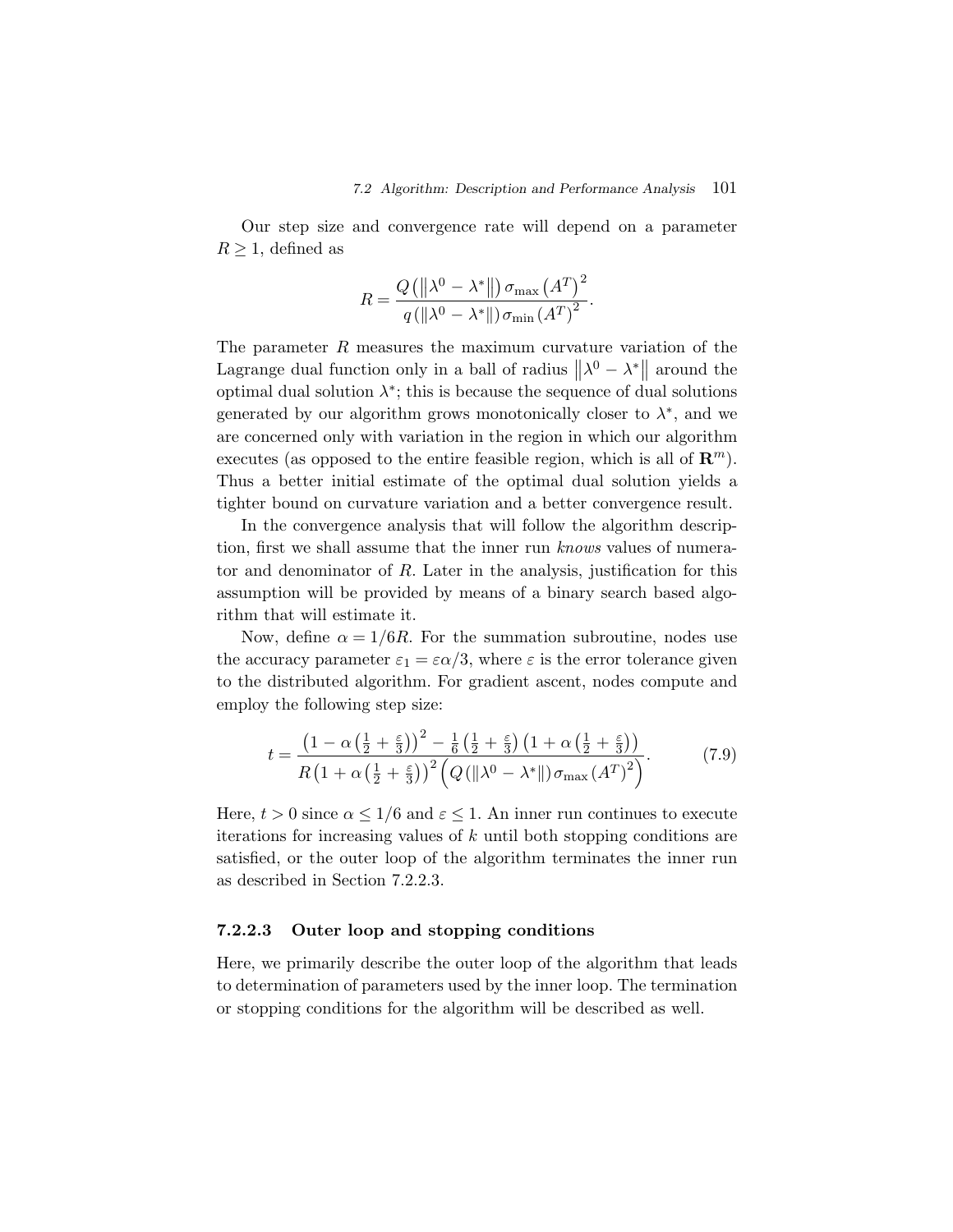### 102 *Network Convex Optimization*

First, we describe the outer loop of the algorithm. The purpose of the outer loop is to invoke inner runs with various parameter values, and to terminate runs if they do not end in the allotted number of iterations.

As the outer loop does not know the values  $q(\|\lambda^0 - \lambda^*\|) \sigma_{\min}(A^T)^2$ and  $Q([|\lambda^0 - \lambda^*|]) \sigma_{\max}(A^T)^2$ , it uses binary search to choose the parameter values for the inner runs. The algorithm (and its analysis) remains valid if we replace the former product with a lower bound on it, and the latter product with an upper bound on it. Let  $U > 0$  be an upper bound on the ratio between the largest and the smallest possible values of these two products.

The outer loop enumerates  $\log U$  possible values  $q_1, q_2, \ldots, q_{\log U}$  for  $q\left(\left\|\lambda^{0}-\lambda^{*}\right\|\right)\sigma_{\min}\left(A^{T}\right)^{2}$ , with  $q_{\ell+1}=2q_{\ell}$  for each  $\ell$ . Similarly, it con- $\parallel$ siders values  $Q_1, Q_2, \ldots, Q_{\log U}$  for  $Q([|\lambda^0 - \lambda^*|]) \sigma_{\max} (A^T)^2$ . For each  $\parallel$ pair of values  $(q_{\ell_1},Q_{\ell_2})$  such that  $q_{\ell_1} \leq Q_{\ell_2}$ , it computes an upper bound  $T(q_{\ell_1},Q_{\ell_2})$  on the number of iterations required for an inner run with these parameter values. As stated later in Theorem 7.8, this value is bounded above as

$$
T(q_{\ell_1}, Q_{\ell_2}) = O\left(\frac{Q_{\ell_2}^2}{q_{\ell_1}^2} \log\left(\frac{p(\lambda^0)}{\varepsilon \|\mathbf{b}\|}\right)\right).
$$

Recall that  $p(\lambda) = ||A\mathbf{x}(\lambda) - \mathbf{b}||.$ 

Now, the outer loop sorts the  $T(q_{\ell_1}, Q_{\ell_2})$  values, and executes inner runs according to this sorted order. When an inner run is executed with parameter values  $(q_{\ell_1}, Q_{\ell_2})$ , the outer loop lets it execute for  $T(q_{\ell_1}, Q_{\ell_2})$ iterations. If it terminates due to the stopping conditions being satisfied within this number of iterations, then by Theorem 7.8 the solution  $x(\lambda)$ produced will satisfy

$$
||A\mathbf{x}(\lambda) - \mathbf{b}|| \le \varepsilon ||\mathbf{b}||,
$$

and so the outer loop outputs this solution. On the other hand, if the stopping conditions for the inner run are not satisfied within the allotted number of iterations, the outer loop terminates the inner run, and then executes the next inner run with new parameter values according to the order induced by  $T(q_{\ell_1}, Q_{\ell_2})$ .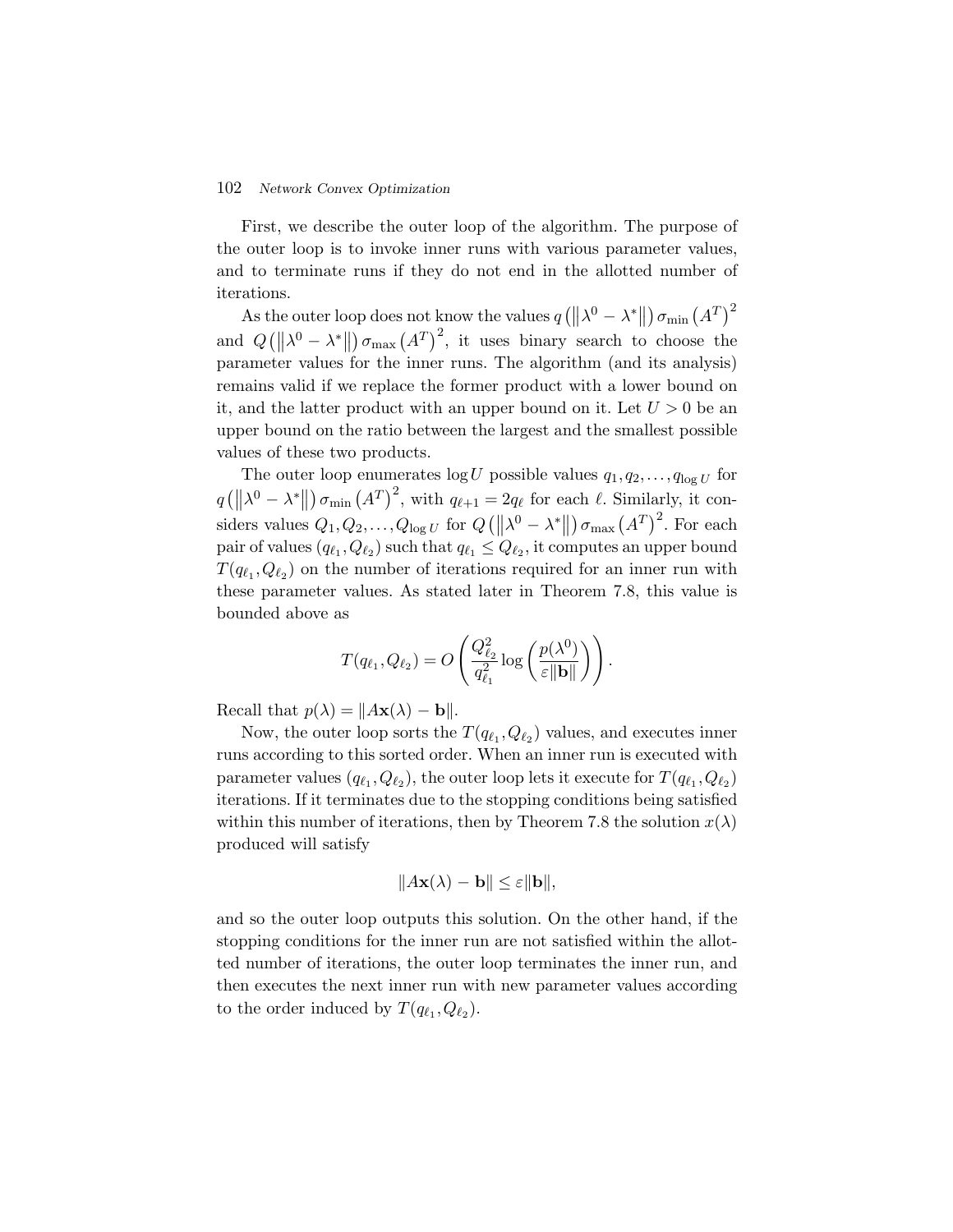By the choice of  $q_{\ell_1}$  and  $Q_{\ell_2}$ , there exist  $q_{\ell_1}$  and  $Q_{\ell_2}$  such that  $q(\|\lambda^0 - \lambda^*\|) \sigma_{\min}(A^T)^2/2 \le q_{\ell_1^*} \le q(\|\lambda^0 - \lambda^*\|) \sigma_{\min}(A^T)^2$  and  $Q(\|\lambda^0 - \lambda^*\|)\sigma_{\max}(A^T)^2 \leq Q_{\ell_2^*} \leq 2Q(\|\lambda^0 - \lambda^*\|)\sigma_{\max}(A^T)^2$ . For the parameter pair  $(q_{\ell_1^*}, Q_{\ell_2^*})$ ,  $T(q_{\ell_1^*}, Q_{\ell_2^*})$  is, up to constant factors, the bound in Theorem 7.8. As we shall see, the bound established in Theorem 7.8 in the future section, will imply that for given value of  $R$ , the inner loop algorithm must terminate within iterations  $O(R^2 \log(p(\lambda^0)/\varepsilon \|\mathbf{b}\|))$ . Therefore, when the outer loop reaches the pair  $(q_{\ell_1^*}, Q_{\ell_2^*})$ , the corresponding inner run will terminate with the stopping conditions satisfied in the number of iterations specified in Theorem 7.8. Since the inner runs executed prior to this one will also be terminated in at most this number of iterations, and there are at most  $\log^2 U$  such runs, we obtain the following upper bound on the total number of iterations executed by the algorithm.

**Lemma 7.1.** The total number of iterations executed in all the inner runs initiated by the outer loop is

$$
O\left(R^2\log\left(\frac{p(\lambda^0)}{\varepsilon\|b\|}\right)\log^2 U\right).
$$

Now, we describe the only remaining aspect of the termination condition. Recall that in an iteration  $k$  of an inner run, the nodes must compute an estimate  $\hat{s}_i^{k-1}$  for each of the m components of the vector  $s_j^{k-1}$ . As such, the summation routine must be invoked m times in each iteration. Recall that the algorithm should terminate after  $O(\varepsilon_1^{-2} \log^2 \delta^{-1} / \Phi(P))$  iterations. Therefore, if nodes have estimate of upper bound on n (number of nodes) and lower bound on  $\Phi(P)$  then they can determine when to stop. It should be noted that a trivial lower bound of  $1/n$  on  $\Phi(P)$  can be utilized for any reasonable graph; and hence only an upper bound on  $n$  is necessary information for determining stopping condition.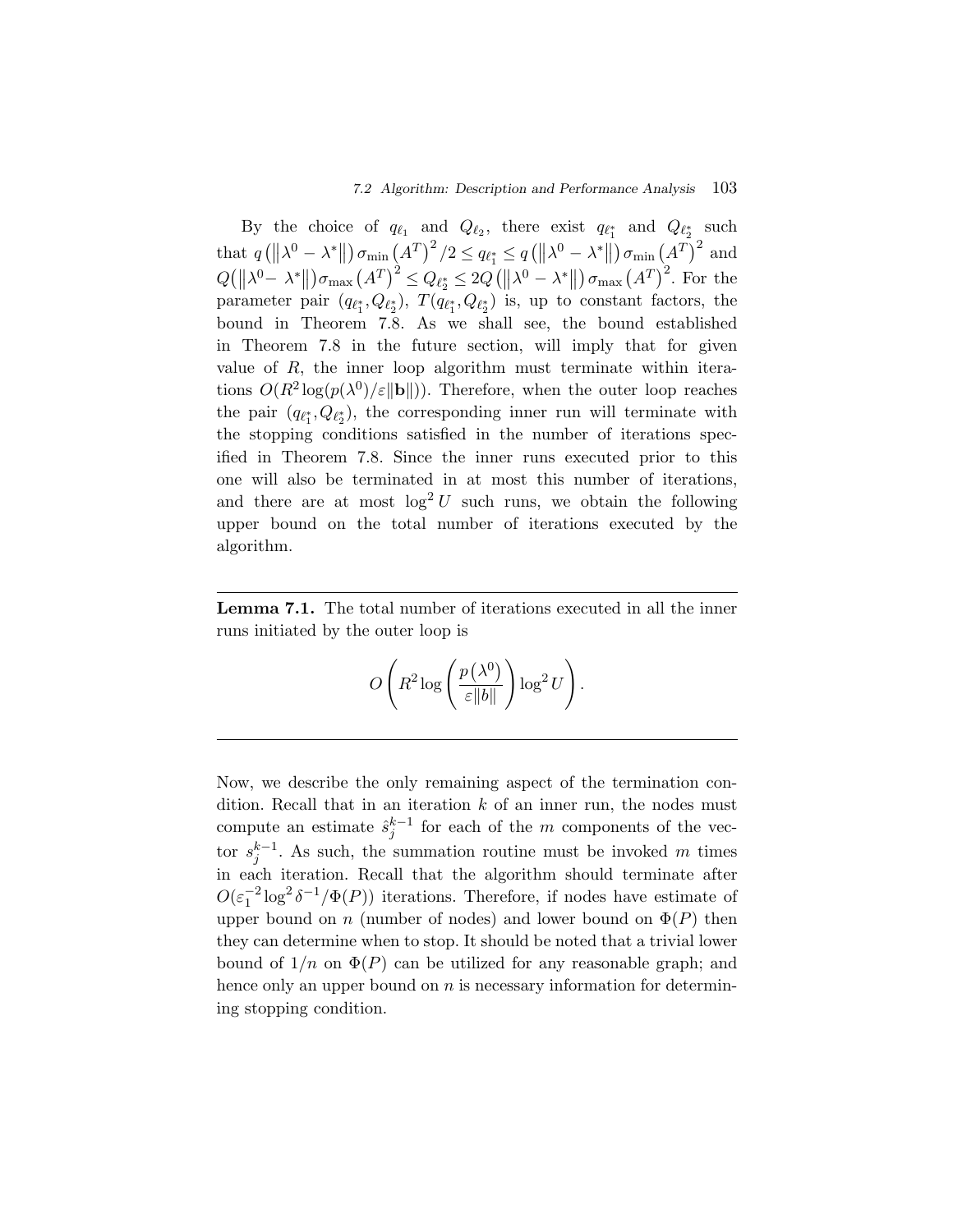#### 104 *Network Convex Optimization*

## **7.2.3 Performance: Convergence and Correctness**

Here, we describe the correctness and convergence properties of the algorithm described above. To this end, we need to set the value of  $\delta$  utilized in the summation algorithm for the failure probability. The Lemma 7.1 and union bound suggests that in order for all the summation computation to satisfy condition (7.6) with probability at least  $1 - 1/n^2$ , it is sufficient to set

$$
\delta \le \left( n^2 m R^2 \log \left( \frac{p(\lambda^0)}{\varepsilon \|b\|} \right) \log^2 U \right)^{-1}.
$$

We will also set  $\varepsilon_1 = \varepsilon \alpha/3$ . This along with the above choice of  $\delta$  leads to the following bound on each summation subroutine:

$$
O\left(\frac{R^2}{\varepsilon^2 \Phi(P)} \left( \log \left( n m R \log \left( \frac{p(\lambda^0)}{\varepsilon \|b\|} \right) \log U \right) \right)^2 \right) \stackrel{\Delta}{=} O^* \left( \frac{R^2}{\varepsilon^2 \Phi(P)} \right),
$$

where we have ignored poly-logarithmic terms in the  $O^*(.)$  notation to highlight the key dependence of the running time. Here, note that the total number of operations performed by the algorithm is  $m$  times larger than the above stated bound since there are m summations we need to perform for each iteration of the inner run. Thus resulting algorithm (with all choices of parameters and stopping condition) has the following convergence and correctness property.

**Theorem 7.2 (Main Theorem).** The algorithm produces a solution  $\mathbf{x}(\lambda)$  that satisfies the following properties with high probability (i.e., probability  $\geq 1 - 1/n^2$  in time  $O^*(m\varepsilon^{-2}R^2/\Phi(P))$ :

- (a)  $||A\mathbf{x}(\lambda) b|| \leq \varepsilon ||\mathbf{b}||$ ,
- (b)  $f(\mathbf{x}(\lambda)) \leq \text{OPT} + \varepsilon \|\mathbf{b}\| \|\lambda\| + n\theta$ ,

where OPT is the cost of optimal assignment of the primal optimization problem (P) and  $||\lambda|| \le ||\lambda^0|| + 2||\lambda^* - \lambda^0||$ .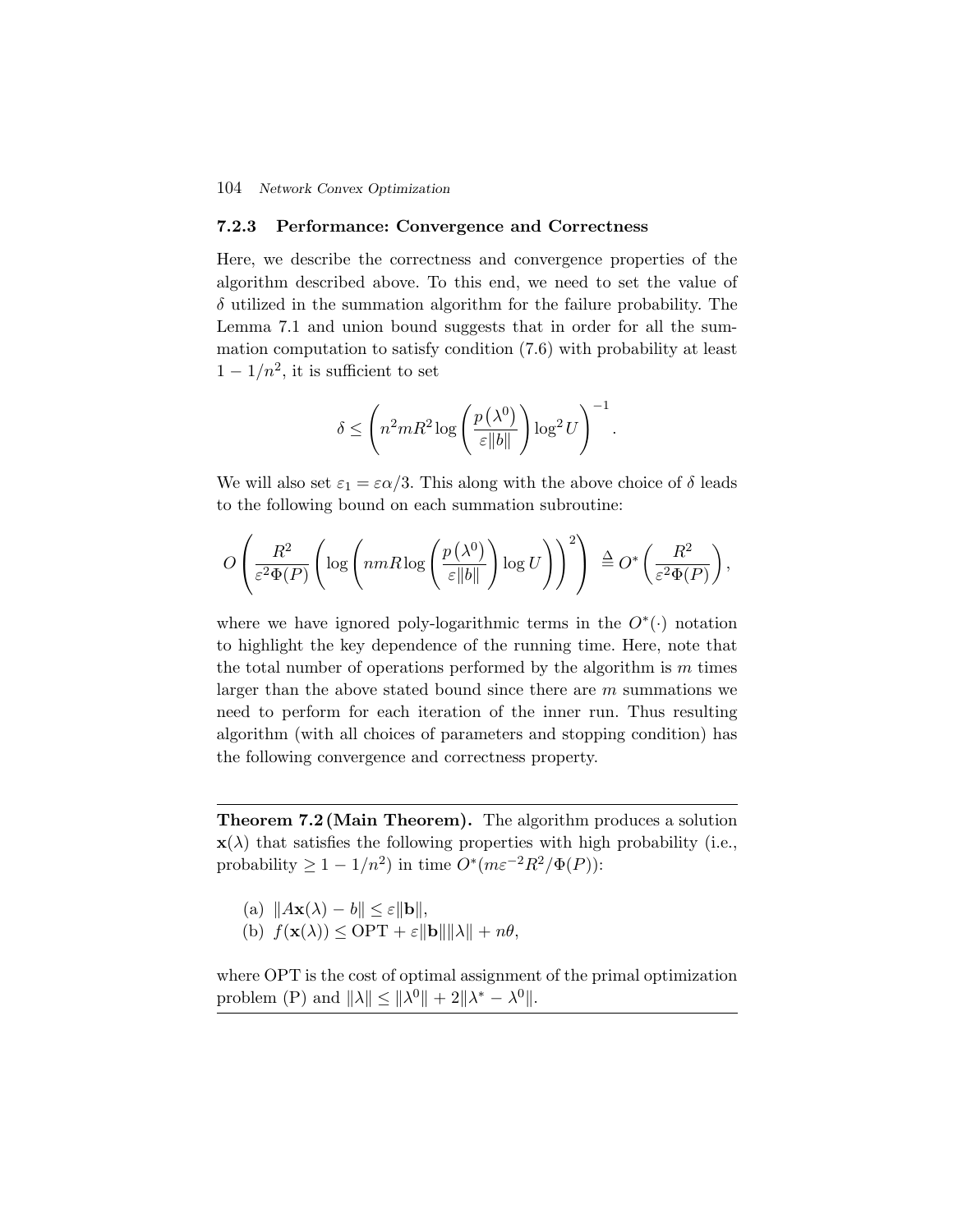## **7.2.4 Analysis of Algorithm**

In this section, we shall establish the proof of Theorem 7.2. In order to establish the proof, we will state a sequence of results (in terms of Lemmas and a Theorem) whose proofs are defered to the next section. Using these results, we will conclude the proof.

To this end, first we wish to establish bound on the number of iterations required by the algorithm used for inner run to obtain a solution  $\mathbf{x}(\lambda^k)$  such that  $||A\mathbf{x}(\lambda^k) - \mathbf{b}|| \le \varepsilon ||\mathbf{b}||$ , and we also prove an approximation bound on the objective function value of the final solution. We assume in this analysis that the summation subroutine used by an inner run is always successful; that is, (7.6) holds for every sum computation. Furthermore, we assume that an inner run executes until both stopping conditions are satisfied.

The possibility of an inner run being terminated by the outer loop was addressed in Section 7.2.2.3. As explained there, in what follows we will establish bound on number of iterations taken by inner loop for given value of  $R$  in Theorem 7.8. And hence for a correct pair of values  $q_{\ell_1}, Q_{\ell_2}$  such that  $R/4 \leq Q_{\ell_2}/q_{\ell_1} \leq 4R$ , the outer loop will not terminate the inner loop before both stopping conditions are satisfied. Therefore, in the analysis that follows to establish the validity of this claim we can safely ignore the possibility of outer loop terminating inner loop. We shall also assume that the value of  $R$  is known in the analysis to follow.

To this end, first we consider the extent to which  $\Delta \lambda^{k-1}$  deviates from the correct gradient  $\nabla g_{\theta}(\lambda^{k-1})$ , provided that the inner run does not terminate in iteration k. To this end, let  $u^{k-1} = \hat{s}^{k-1} - s^{k-1}$  be a vector representing the error in the computation of  $s^{k-1}$ . Note that  $\Delta \lambda^{k-1} = \nabla g_\theta \left( \lambda^{k-1} \right) + u^{k-1}.$ 

**Lemma 7.3.** If the stopping conditions (7.7) and (7.8) are not both satisfied in iteration  $k$ , then

$$
\|u^{k-1}\| \le \alpha \left(\frac{1}{2} + \frac{\varepsilon}{3}\right) \left\|\nabla g_{\theta}\left(\lambda^{k-1}\right)\right\| \tag{7.10}
$$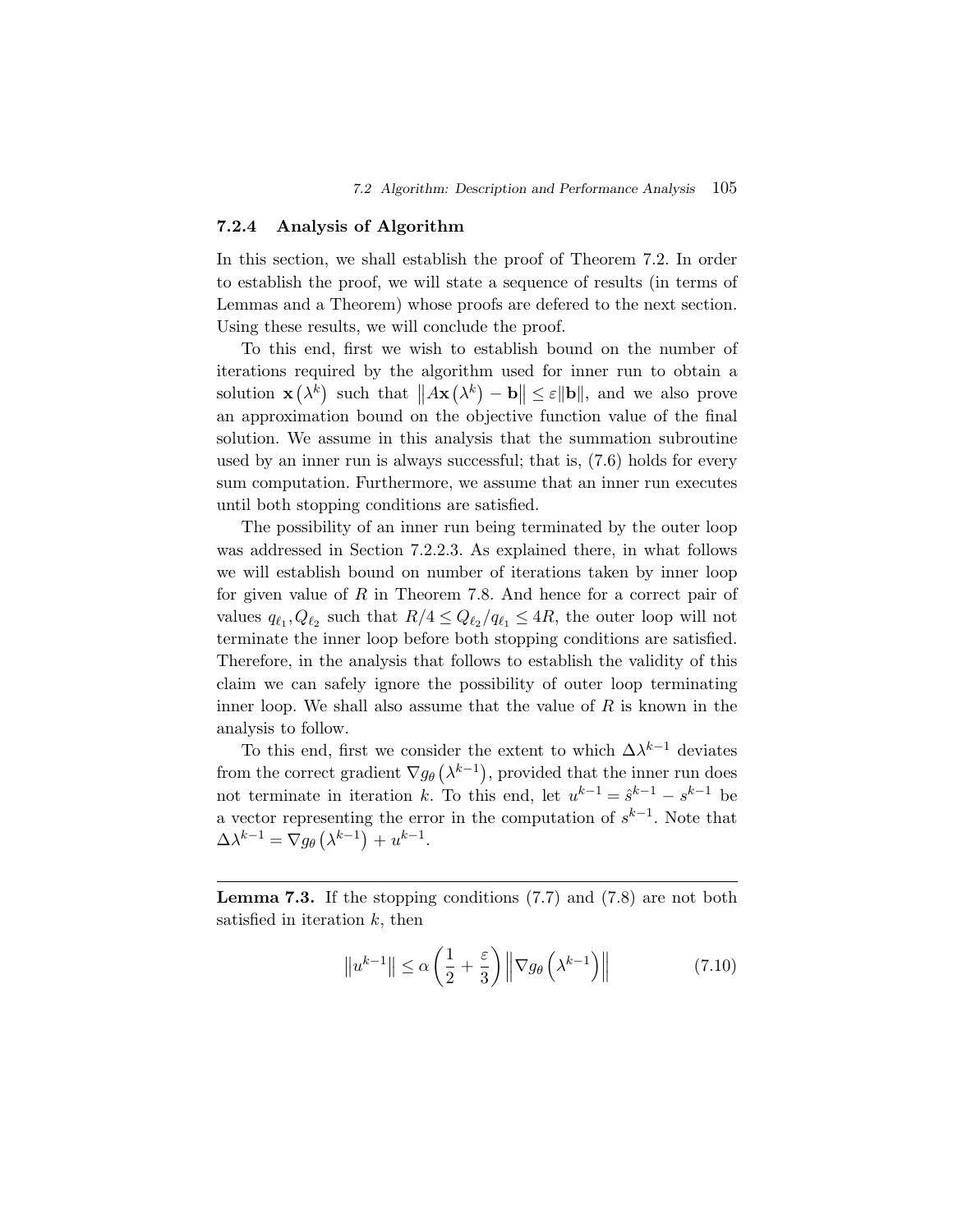#### 106 *Network Convex Optimization*

and

$$
\left(1 - \alpha \left(\frac{1}{2} + \frac{\varepsilon}{3}\right)\right) \|\nabla g_{\theta}\left(\lambda^{k-1}\right)\|
$$
  
\$\leq \left\|\Delta \lambda^{k-1}\right\| \leq \left(1 + \alpha \left(\frac{1}{2} + \frac{\varepsilon}{3}\right)\right) \|\nabla g\_{\theta}\left(\lambda^{k-1}\right)\|. (7.11)

Next, we develop some inequalities that will be useful in understanding the evolution of an inner run from one iteration to the next.

**Lemma 7.4.** For any two points 
$$
\rho^1, \rho^2 \in B(\lambda^*, ||\lambda^0 - \lambda^*||)
$$
,  
\n
$$
||A\mathbf{x}(\rho^2) - A\mathbf{x}(\rho^1)|| \le Q(||\lambda^0 - \lambda^*||) \sigma_{\max}(A^T)^2 ||\rho^2 - \rho^1||
$$
 (7.12)  
\nand

$$
\begin{aligned} \left(\nabla g_{\theta}\left(\rho^{2}\right)-\nabla g_{\theta}\left(\rho^{1}\right)\right)^{T}\left(\rho^{2}-\rho^{1}\right) \\ \leq-q\left(\left\|\lambda^{0}-\lambda^{*}\right\|\right)\sigma_{\min}\left(A^{T}\right)^{2}\left\|\rho^{2}-\rho^{1}\right\|^{2}.\end{aligned} \tag{7.13}
$$

**Corollary 7.5.** For any  $\lambda \in B(\lambda^*, ||\lambda^0 - \lambda^*||),$ 

$$
\|\nabla g_{\theta}(\lambda)\| \le Q\left(\left\|\lambda^{0}-\lambda^{*}\right\|\right)\sigma_{\max}\left(A^{T}\right)^{2}\left\|\lambda-\lambda^{*}\right\|,
$$

and

$$
\nabla g_{\theta}(\lambda)^{T}(\lambda - \lambda^{*}) \leq -q\left(\left\|\lambda^{0} - \lambda^{*}\right\|\right) \sigma_{\min} (A^{T})^{2} \left\|\lambda - \lambda^{*}\right\|^{2}.
$$

We now show that all the dual vectors generated by an inner run are as close to the optimal solution  $\lambda^*$  as the initial point  $\lambda^0$ .

**Lemma 7.6.** For each iteration k executed by an inner run,  $\lambda^{k-1} \in$  $B\left(\lambda^*,\left\|\lambda^0-\lambda^*\right\|\right).$ 

To establish that an inner run makes progress as it executes iterations, we show that the norm of the gradient of  $g_{\theta}(\lambda^{k}), p(\lambda^{k}) =$  $||A\mathbf{x}(\lambda^k) - \mathbf{b}||$ , decreases by a multiplicative factor in each iteration.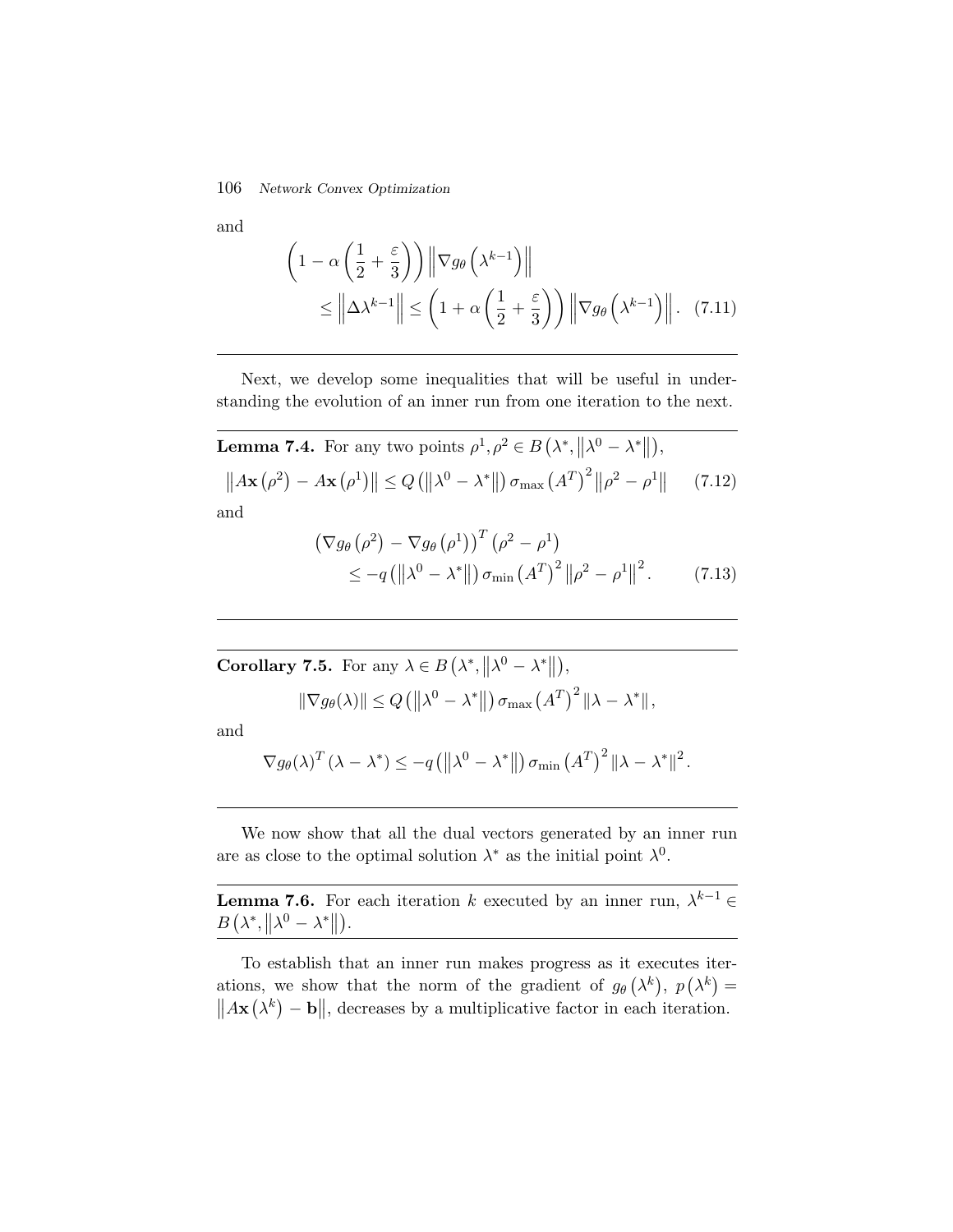**Lemma 7.7.** For each iteration  $k$  executed by an inner run in which the stopping conditions are not satisfied,

$$
\left\|\nabla g_{\theta}\left(\lambda^{k}\right)\right\| \leq \left(\sqrt{1-\frac{1}{4R^{2}}}\right)\left\|\nabla g_{\theta}\left(\lambda^{k-1}\right)\right\|.
$$

Lemma 7.7 implies an upper bound on the number of iterations executed by an inner run.

$$
O\left(R^2\log\left(\frac{p\left(\lambda^0\right)}{\varepsilon\|b\|}\right)\right)
$$

iterations with a solution  $\mathbf{x}(\lambda)$  such that  $||A\mathbf{x}(\lambda) - \mathbf{b}|| \leq \varepsilon ||\mathbf{b}||$ .

Finally, we bound the difference between the objective function value of the solution produced by an inner run and the optimal value of the primal problem. Let OPT denote the optimal value of (P).

**Corollary 7.9.** The objective function value of the solution  $\mathbf{x}(\lambda)$  produced by an inner run satisfies

$$
f(\mathbf{x}(\lambda)) \le \text{OPT} + \varepsilon \|\mathbf{b}\| \|\lambda\| + n\theta.
$$

Since the dual solution  $\lambda$  produced by the algorithm satisfies  $\|\lambda\|$  $\|\lambda^0\| + 2\|\lambda^0 - \lambda^*\|$ , by choosing the parameters  $\varepsilon$  and  $\theta$  appropriately, the approximation error can be made as small as desired (though, of course, the convergence time increases as each of these parameters decreases).

*Proof.* Theorem 7.2 In order to prove the claims of the Theorem, in light of Theorem 7.8 and Corollary 7.9, it is sufficient to establish that our algorithm indeed executes the inner loop with the a good estimate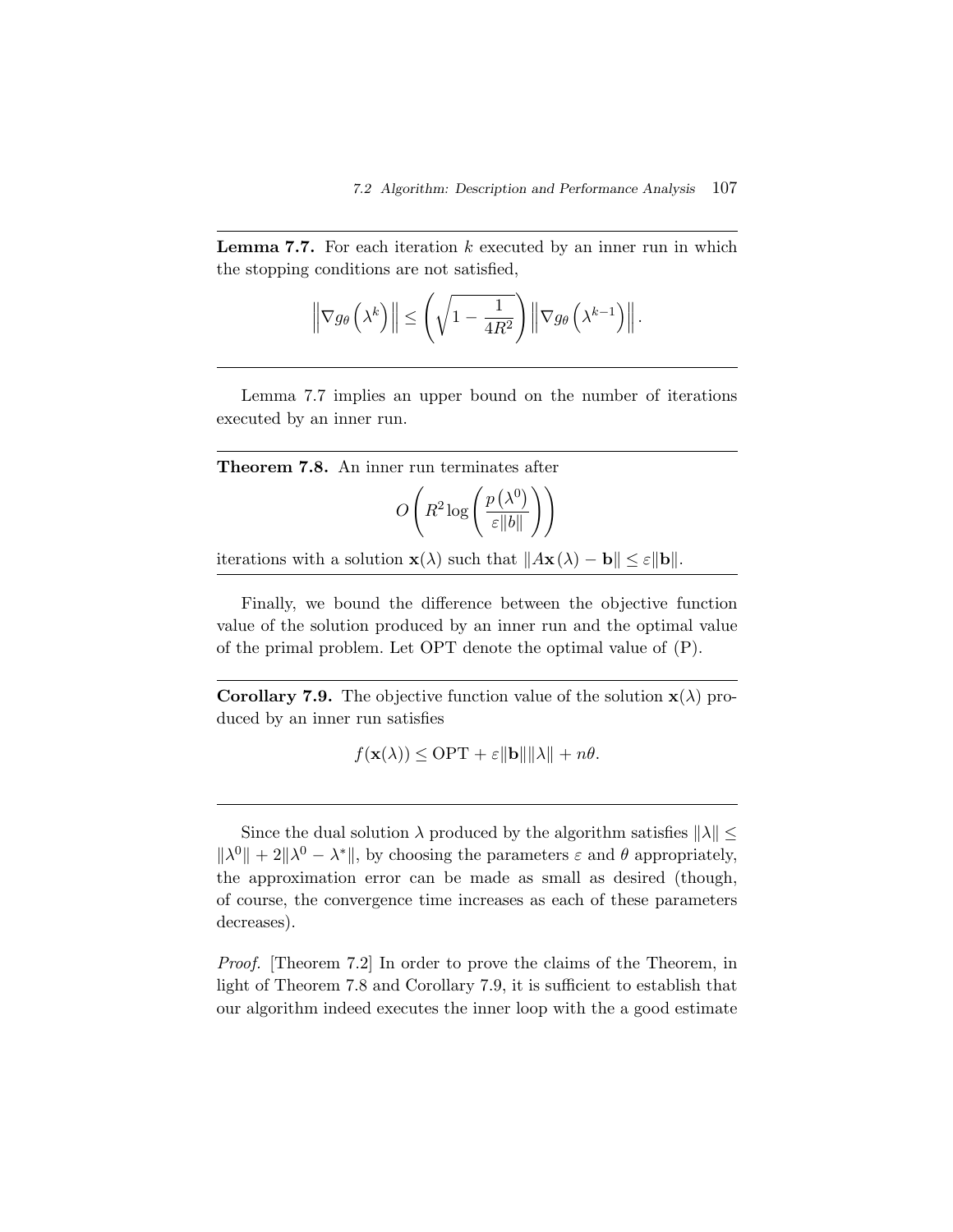of R upto  $O<sup>*</sup>(R<sup>2</sup>)$  iterations with high probability. As explained in Section 7.2.2.3, the appropriate choice of  $\delta$  along with binary search over proper set of  $\log^2 U$ ,  $q_{\ell_1}, Q_{\ell_2}$  pairs the algorithm will indeed have this property. Therefore, the output of the algorithm is indeed satisfying (a) and (b) properties with high probability. The bound on computation time follows from the accounting performed in Section 7.2.3 along with Lemma 7.1. This completes the proof of Theorem 7.2.  $\Box$ 

# **7.2.4.1 Remaining proofs**

Here, we present the remaining proofs of the results stated above to establish Theorem 7.2.

*Proof of Lemma 7.3:* If (7.7) is not satisfied, then

$$
\left\|\hat{s}^{k-1}\right\| < (1-\varepsilon_1)\left(1-\frac{2}{3}\varepsilon\right) \|\mathbf{b}\| \text{ or }\left\|\hat{s}^{k-1}\right\| > (1+\varepsilon_1)\left(1+\frac{2}{3}\varepsilon\right) \|\mathbf{b}\|,
$$

and so, by (7.6),

$$
\left\|s^{k-1}\right\| < \left(1 - \frac{2}{3}\varepsilon\right) \|\mathbf{b}\| \text{ or }\left\|s^{k-1}\right\| > \left(1 + \frac{2}{3}\varepsilon\right) \|\mathbf{b}\|.
$$

By the triangle inequality, this implies that

$$
\left\|\nabla g_{\theta}\left(\lambda^{k-1}\right)\right\| = \left\|s^{k-1} - \mathbf{b}\right\| \ge \left|\left\|s^{k-1}\right\| - \|\mathbf{b}\| \right| > \frac{2}{3}\varepsilon \|\mathbf{b}\|.\tag{7.14}
$$

Suppose that (7.7) is satisfied and (7.8) is not satisfied. Note that (7.6) implies that  $||u^{k-1}|| \leq \varepsilon_1 ||s^{k-1}||$ , and so (7.7) and (7.6) yield

$$
\left\| u^{k-1} \right\| \le \varepsilon_1 \left\| s^{k-1} \right\| \le \varepsilon_1 \left( \frac{1+\varepsilon_1}{1-\varepsilon_1} \right) \left( 1 + \frac{2}{3}\varepsilon \right) \|\mathbf{b}\|. \tag{7.15}
$$

By the triangle inequality and (7.15),

$$
\left\|\Delta\lambda^{k-1}\right\| = \left\|\hat{s}^{k-1} - \mathbf{b}\right\| = \left\|\nabla g_{\theta}\left(\lambda^{k-1}\right) + u^{k-1}\right\|
$$
  
\n
$$
\leq \left\|\nabla g_{\theta}\left(\lambda^{k-1}\right)\right\| + \left\|u^{k-1}\right\|
$$
  
\n
$$
\leq \left\|\nabla g_{\theta}\left(\lambda^{k-1}\right)\right\| + \varepsilon_1\left(\frac{1+\varepsilon_1}{1-\varepsilon_1}\right)\left(1+\frac{2}{3}\varepsilon\right)\|\mathbf{b}\|,
$$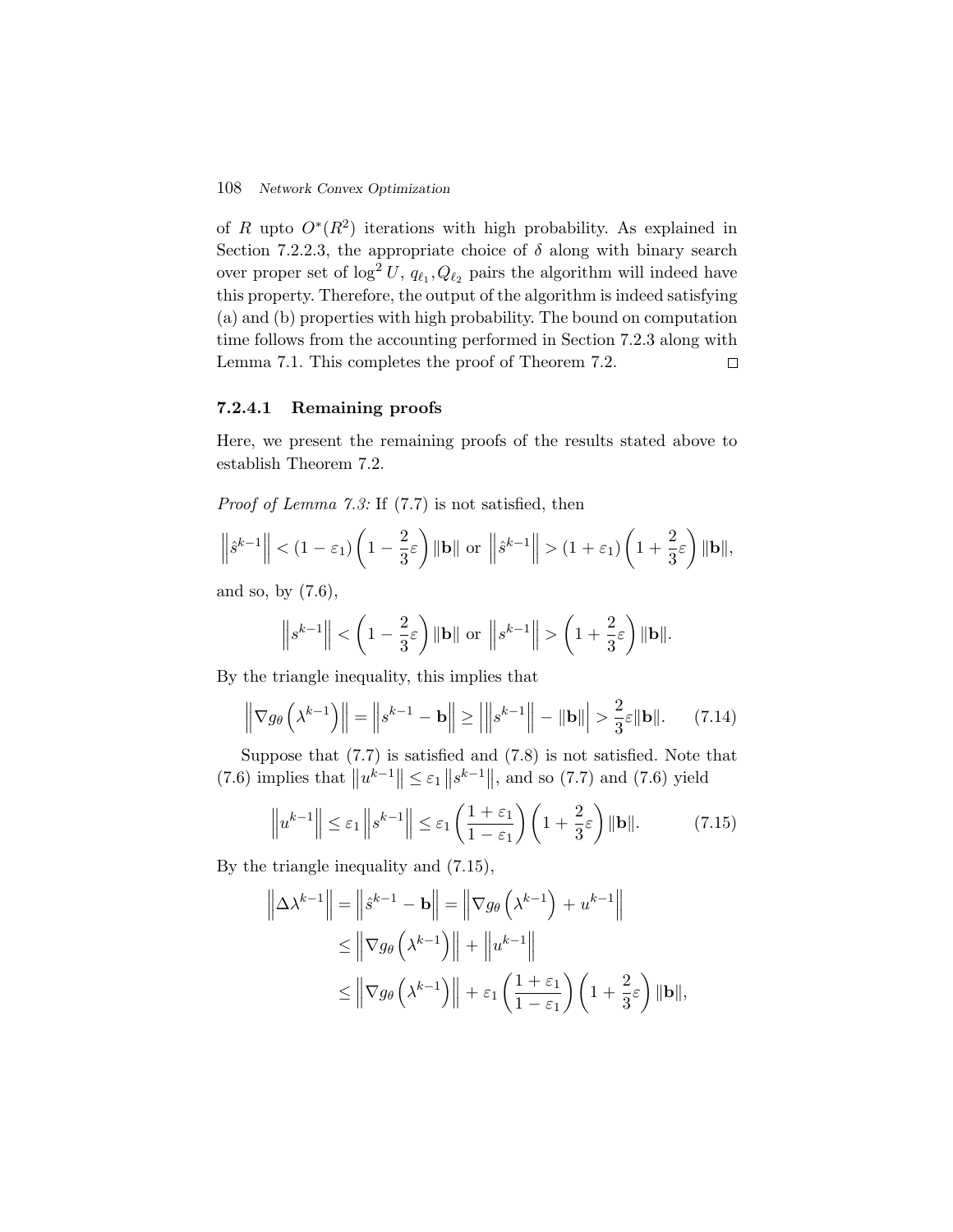and so the fact that (7.8) is not satisfied implies that

$$
\left\| \nabla g_{\theta} \left( \lambda^{k-1} \right) \right\| \ge \left\| \hat{s}^{k-1} - \mathbf{b} \right\| - \varepsilon_{1} \left( \frac{1 + \varepsilon_{1}}{1 - \varepsilon_{1}} \right) \left( 1 + \frac{2}{3} \varepsilon \right) \|\mathbf{b}\|
$$
  
> 
$$
\left( \frac{2}{3} \varepsilon + \varepsilon_{1} \left( \frac{1 + \varepsilon_{1}}{1 - \varepsilon_{1}} \right) \left( 1 + \frac{2}{3} \varepsilon \right) \right) \|\mathbf{b}\|
$$
  
- 
$$
\varepsilon_{1} \left( \frac{1 + \varepsilon_{1}}{1 - \varepsilon_{1}} \right) \left( 1 + \frac{2}{3} \varepsilon \right) \|\mathbf{b}\|
$$
  
= 
$$
\frac{2}{3} \varepsilon \|\mathbf{b}\|.
$$
 (7.16)

Combining (7.14) and (7.16), it follows that if the two stopping conditions are not both satisfied, then

$$
\left\|\nabla g_\theta\left(\lambda^{k-1}\right)\right\| > \frac{2}{3}\varepsilon \|\mathbf{b}\|.
$$

Now, applying the triangle inequality yields

$$
\|u^{k-1}\| \leq \varepsilon_1 \|s^{k-1}\|
$$
  
\n
$$
\leq \varepsilon_1 ( \|\nabla g_\theta \left(\lambda^{k-1}\right)\| + \|\mathbf{b}\| )
$$
  
\n
$$
\leq \varepsilon_1 \left(1 + \frac{3}{2\varepsilon}\right) \|\nabla g_\theta \left(\lambda^{k-1}\right)\|
$$
  
\n
$$
= \alpha \left(\frac{1}{2} + \frac{\varepsilon}{3}\right) \|\nabla g_\theta \left(\lambda^{k-1}\right)\|,
$$

where the last equality follows from the fact that  $\varepsilon_1 = \varepsilon \alpha/3$ . This proves inequality in (7.10), and the inequalities in (7.11) follow from (7.10) and the triangle inequality.  $\Box$ 

*Proof of Lemma 7.4:* Let  $[\rho^1, \rho^2]$  denote the line segment joining  $\rho^1$ and  $\rho^2$ . Since  $B(\lambda^*, ||\lambda^0 - \lambda^*||)$  is a convex set, for any  $i = 1, ..., n$  and any  $\lambda \in [\rho^1, \rho^2], (h_i^{-1})'(-a_i^T \lambda) \le Q(||\lambda^0 - \lambda^*||)$ . As a result,

$$
\begin{aligned} \left| x_i \left( \rho^2 \right) - x_i \left( \rho^1 \right) \right| &= \left| h_i^{-1} \left( -a_i^T \rho^2 \right) - h_i^{-1} \left( -a_i^T \rho^1 \right) \right| \\ &\le Q \left( \left\| \lambda^0 - \lambda^* \right\| \right) \left| a_i^T \left( \rho^2 - \rho^1 \right) \right| \\ &= Q \left( \left\| \lambda^0 - \lambda^* \right\| \right) a_i^T \rho, \end{aligned}
$$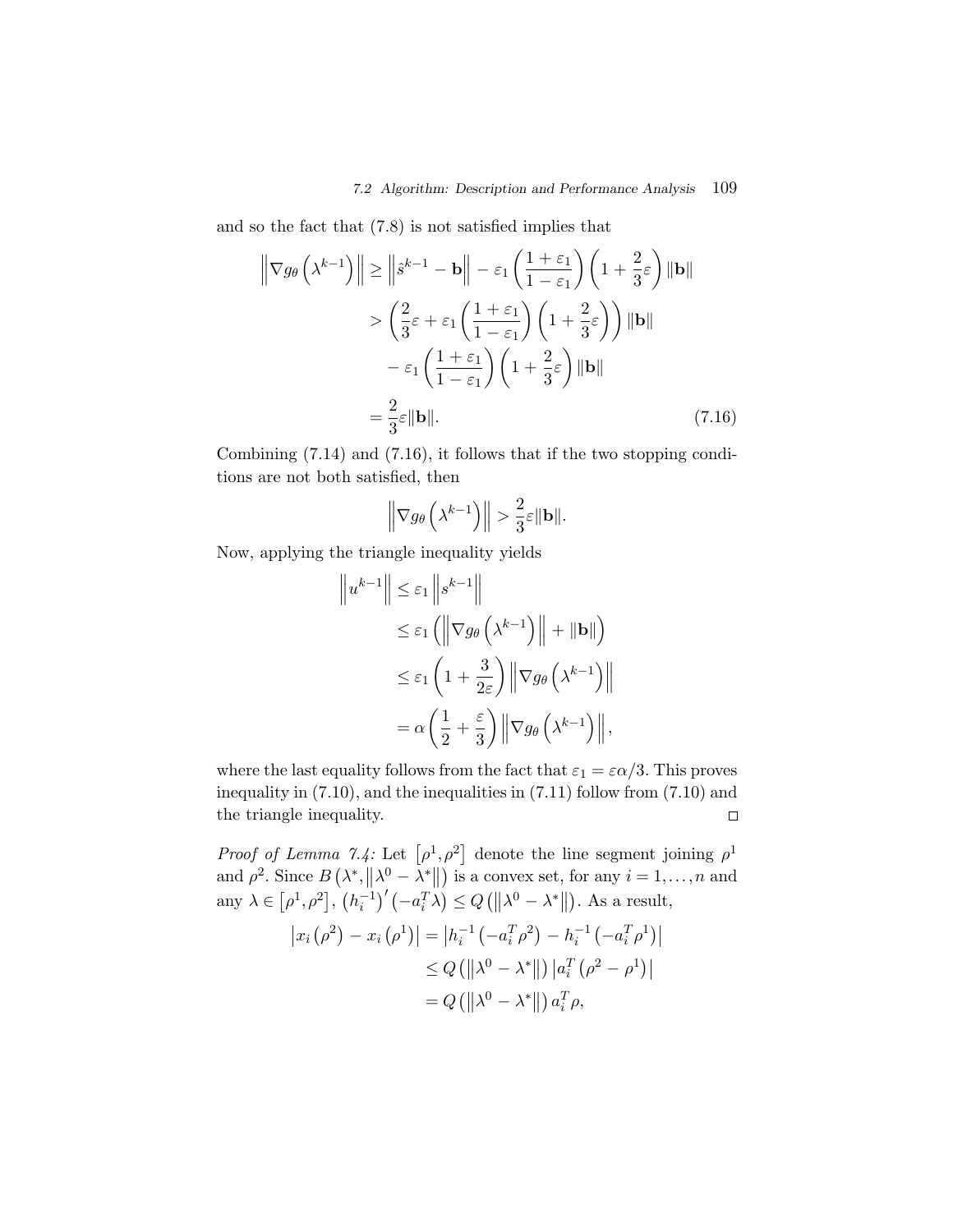where  $\rho \in \mathbb{R}^m$  is defined by  $\rho_j = |\rho_j^2 - \rho_j^1|$  for  $j = 1, ..., m$ . This implies that

$$
||A\mathbf{x}(\rho^2) - A\mathbf{x}(\rho^1)|| = ||A(\mathbf{x}(\rho^2) - \mathbf{x}(\rho^1))||
$$
  
\n
$$
\leq Q(||\lambda^0 - \lambda^*||) ||AA^T\rho||
$$
  
\n
$$
\leq Q(||\lambda^0 - \lambda^*||) \sigma_{\text{max}}(AA^T) ||\rho||
$$
  
\n
$$
= Q(||\lambda^0 - \lambda^*||) \sigma_{\text{max}}(A^T)^2 ||\rho^2 - \rho^1||,
$$

and the inequality in (7.12) is proved.

For any  $\lambda \in [\rho^1, \rho^2]$  and any  $\mu \in \mathbb{R}^m$ , a calculation analogous to the one in (7.5) yields

$$
\mu^T \nabla^2 g_{\theta}(\lambda) \mu = -\sum_{j_1=1}^m \mu_{j_1} \sum_{j_2=1}^m \sum_{i=1}^n A_{j_1 i} A_{j_2 i} (h_i^{-1})' (-a_i^T \lambda) \mu_{j_2}
$$
  
\n
$$
\leq -q (\|\lambda^0 - \lambda^*\|) \mu^T A A^T \mu
$$
  
\n
$$
\leq -q (\|\lambda^0 - \lambda^*\|) \sigma_{\min} (A A^T) \|\mu\|
$$
  
\n
$$
= -q (\|\lambda^0 - \lambda^*\|) \sigma_{\min} (A^T)^2 \|\mu\|
$$
 (7.17)

From the second-order expansion of the function  $g_{\theta}$ , there exist vectors  $\mu^1, \mu^2 \in [\rho^1, \rho^2]$  such that

$$
g_{\theta}(\rho^{2}) = g_{\theta}(\rho^{1}) + \nabla g_{\theta}(\rho^{1})^{T}(\rho^{2} - \rho^{1})
$$

$$
+ \frac{1}{2}(\rho^{2} - \rho^{1})^{T} \nabla^{2} g_{\theta}(\mu^{1}) (\rho^{2} - \rho^{1})
$$

$$
g_{\theta}(\rho^{1}) = g_{\theta}(\rho^{2}) + \nabla g_{\theta}(\rho^{2})^{T}(\rho^{1} - \rho^{2})
$$

$$
+ \frac{1}{2}(\rho^{1} - \rho^{2})^{T} \nabla^{2} g_{\theta}(\mu^{2}) (\rho^{1} - \rho^{2})
$$

Adding the two equations and applying (7.17) yields

$$
(\nabla g_{\theta} (\rho^{2}) - \nabla g_{\theta} (\rho^{1}))^{T} (\rho^{2} - \rho^{1})
$$
  
=  $\frac{1}{2} (\rho^{2} - \rho^{1})^{T} \nabla^{2} g_{\delta} (\mu^{1}) (\rho^{2} - \rho^{1})$   
+  $\frac{1}{2} (\rho^{1} - \rho^{2})^{T} \nabla^{2} g_{\delta} (\mu^{2}) (\rho^{1} - \rho^{2})$   
 $\leq -q (||\lambda^{0} - \lambda^{*}||) \sigma_{\min} (A^{T})^{2} ||\rho^{2} - \rho^{1}||^{2}$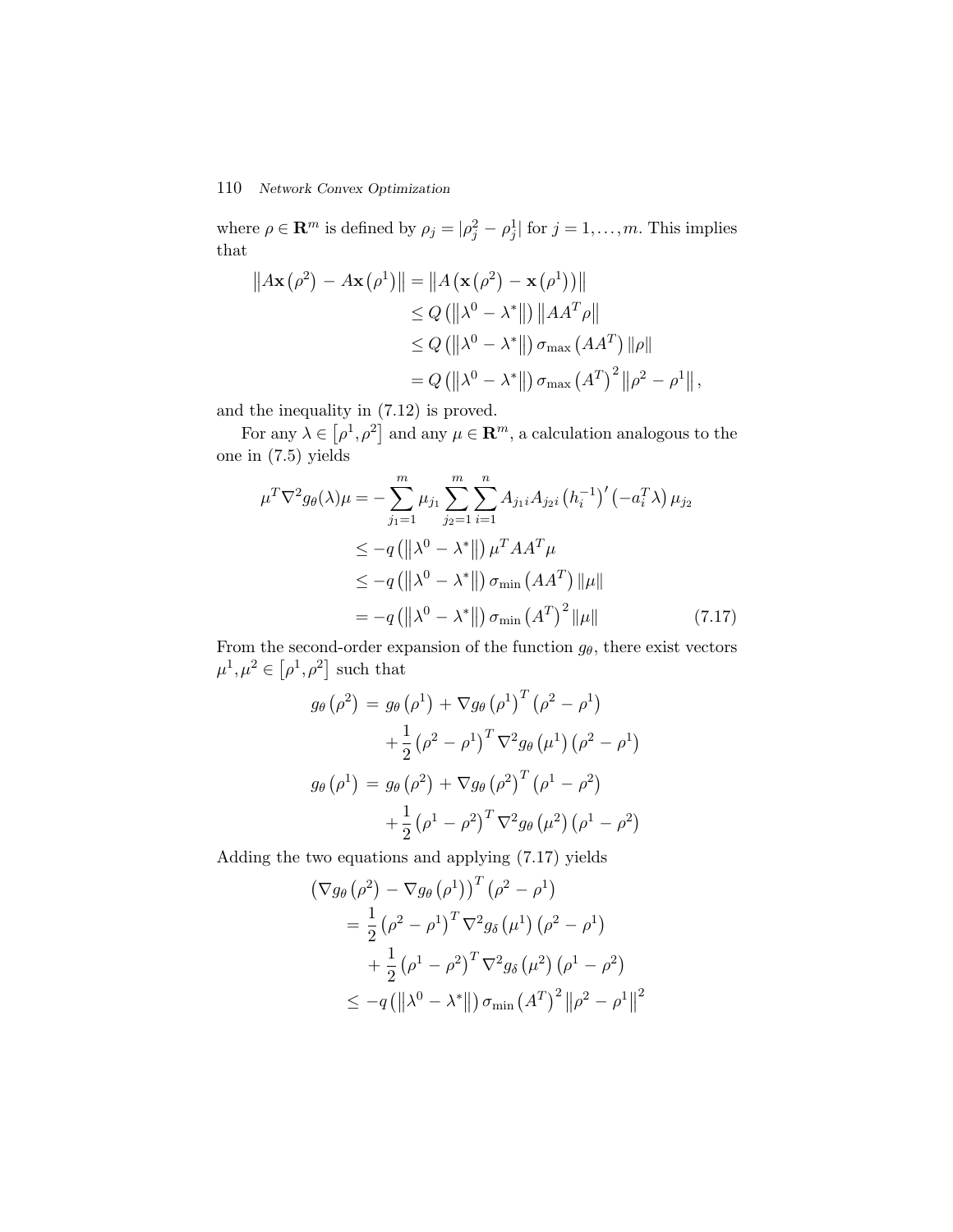This establishes the inequality in (7.13) and completes the proof of the lemma.  $\Box$ 

*Proof of Corollary 7.5:* This follows from an application of Lemma 7.4 with  $\rho^1 = \lambda^*$  and  $\rho^2 = \lambda$ , using the additional observations that  $\nabla g_{\theta}(\lambda) = A\mathbf{x}(\lambda) - \mathbf{b} = A\mathbf{x}(\lambda) - A\mathbf{x}(\lambda^*)$ , and  $\nabla g_{\theta}(\lambda^*) = 0$  because  $\lambda^*$ is an optimal solution to  $(D_\theta)$ .  $\Box$ 

*Proof of Lemma 7.6:* The proof is by induction on k, the iteration number. For the base case  $k = 1$ ,  $||\lambda^{k-1} - \lambda^*|| = ||\lambda^0 - \lambda^*||$ .

In the inductive case, we assume that the statement is true for an iteration  $k$ , and we show that it then holds for iteration  $k + 1$ , where  $k \ge 1$ . As such, the inductive hypothesis is that  $\lambda^{k-1} \in$  $B(\lambda^*, ||\lambda^0 - \lambda^*||)$ . If the algorithm executes iteration  $k+1$ , then  $D(\lambda, ||\lambda - \lambda ||)$ . If the algorithm executes iteration  $k + 1$ , then<br>it does not terminate in iteration k, and  $\lambda^k - \lambda^{k-1} = t\Delta \lambda^{k-1}$ . The squared distance from  $\lambda^k$  to  $\lambda^*$  can be expressed as follows.

$$
\left\| \lambda^{k} - \lambda^{*} \right\|^{2} = \left\| \left( \lambda^{k} - \lambda^{k-1} \right) + \left( \lambda^{k-1} - \lambda^{*} \right) \right\|^{2}
$$

$$
= \left\| \lambda^{k-1} - \lambda^{*} \right\|^{2} + \left\| \lambda^{k} - \lambda^{k-1} \right\|^{2}
$$

$$
+ 2 \left( \lambda^{k} - \lambda^{k-1} \right)^{T} \left( \lambda^{k-1} - \lambda^{*} \right)
$$

$$
= \left\| \lambda^{k-1} - \lambda^{*} \right\|^{2} + t^{2} \left\| \Delta \lambda^{k-1} \right\|^{2}
$$

$$
+ 2t \left( \Delta \lambda^{k-1} \right)^{T} \left( \lambda^{k-1} - \lambda^{*} \right) \tag{7.18}
$$

The third term in the right-hand side of (7.18) can be bounded from above by applying the inductive hypothesis, Corollary 7.5, Lemma 7.3, and the Cauchy–Schwarz inequality.

$$
\left(\Delta \lambda^{k-1}\right)^{T} \left(\lambda^{k-1} - \lambda^{*}\right)
$$
  
=  $\left(\nabla g_{\theta}\left(\lambda^{k-1}\right) + u^{k-1}\right)^{T} \left(\lambda^{k-1} - \lambda^{*}\right)$   

$$
\leq -q \left(\left\|\lambda^{0} - \lambda^{*}\right\|\right) \sigma_{\min} \left(A^{T}\right)^{2} \left\|\lambda^{k-1} - \lambda^{*}\right\|^{2} + \left\|u^{k-1}\right\| \left\|\lambda^{k-1} - \lambda^{*}\right\|^{2}
$$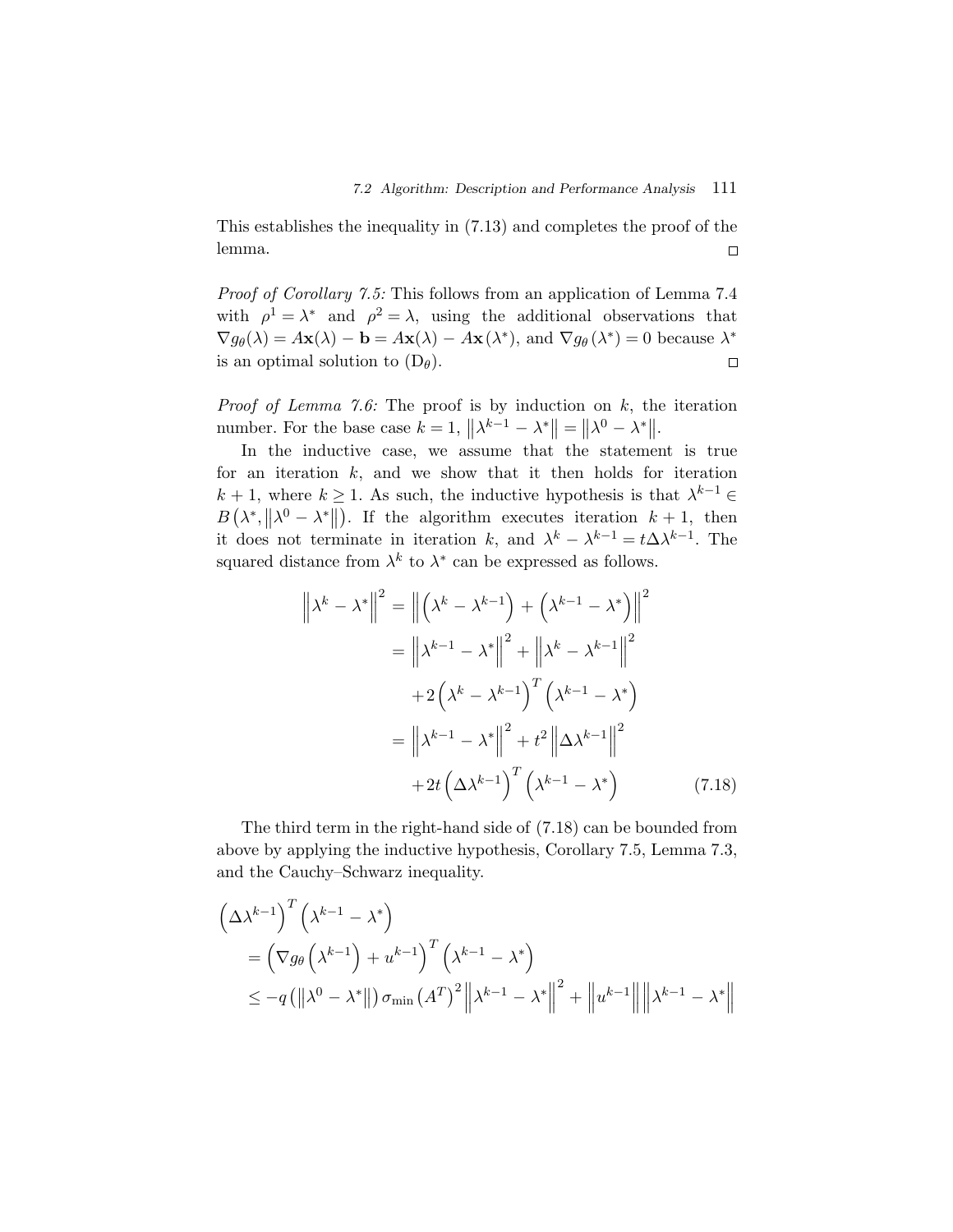$$
\leq \left\| \lambda^{k-1} - \lambda^* \right\|^2 \left( \alpha \left( \frac{1}{2} + \frac{\varepsilon}{3} \right) Q \left( \left\| \lambda^0 - \lambda^* \right\| \right) \sigma_{\max} \left( A^T \right)^2 - q \left( \left\| \lambda^0 - \lambda^* \right\| \right) \sigma_{\min} \left( A^T \right)^2 \right)
$$

Substituting this inequality into (7.18), and again applying the inductive hypothesis and Lemma 7.3, yields

$$
\left\| \lambda^{k} - \lambda^{*} \right\|^{2} \leq \left\| \lambda^{k-1} - \lambda^{*} \right\|^{2} \left( 1 + t^{2} \left( 1 + \alpha \left( \frac{1}{2} + \frac{\varepsilon}{3} \right) \right)^{2} \times \left( Q \left( \left\| \lambda^{0} - \lambda^{*} \right\| \right) \sigma_{\max} \left( A^{T} \right)^{2} \right)^{2} + 2t \left( \alpha \left( \frac{1}{2} + \frac{\varepsilon}{3} \right) Q \left( \left\| \lambda^{0} - \lambda^{*} \right\| \right) \sigma_{\max} \left( A^{T} \right)^{2} \right) - q \left( \left\| \lambda^{0} - \lambda^{*} \right\| \right) \sigma_{\min} \left( A^{T} \right)^{2} \right).
$$

As  $\alpha Q \left( \left\| \lambda^{0} - \lambda^{*} \right\| \right) \sigma_{\max} (A^{T})^{2} = q \left( \left\| \lambda^{0} - \lambda^{*} \right\| \right) \sigma_{\min} (A^{T})^{2} / 6$ , we will have the sequence of inequalities  $||\lambda^k - \lambda^*|| \le ||\lambda^{k-1} - \lambda^*|| \le ||\lambda^0 - \lambda^*||$  provided that

$$
t \leq \frac{\left(2 - \frac{1}{3}\left(\frac{1}{2} + \frac{\varepsilon}{3}\right)\right)q\left(\left\|\lambda^{0} - \lambda^{*}\right\|\right)\sigma_{\min}\left(A^{T}\right)^{2}}{\left(1 + \alpha\left(\frac{1}{2} + \frac{\varepsilon}{3}\right)\right)^{2}\left(Q\left(\left\|\lambda^{0} - \lambda^{*}\right\|\right)\sigma_{\max}\left(A^{T}\right)^{2}\right)^{2}}.
$$

The step size in (7.9) used by an inner run satisfies this inequality because  $\varepsilon \leq 1$ . This completes the proof of the inductive case and of the lemma.  $\Box$ 

*Proof of Lemma 7.7:* If the stopping conditions are not satisfied in iteration k, then Lemma 7.6 implies that  $\lambda^{k-1}, \lambda^k \in B(\lambda^*, ||\lambda^0 - \lambda^*||)$ . The squared norm of the gradient of  $g_{\theta}$  at  $\lambda^{k}$  can be expressed as

$$
\left\| \nabla g_{\theta} \left( \lambda^{k} \right) \right\|^{2} = \left\| \left( \nabla g_{\theta} \left( \lambda^{k} \right) - \nabla g_{\theta} \left( \lambda^{k-1} \right) \right) + \nabla g_{\theta} \left( \lambda^{k-1} \right) \right\|^{2}
$$

$$
= \left\| \nabla g_{\theta} \left( \lambda^{k-1} \right) \right\|^{2} + \left\| \nabla g_{\theta} \left( \lambda^{k} \right) - \nabla g_{\theta} \left( \lambda^{k-1} \right) \right\|^{2}
$$

$$
+ 2 \left( \nabla g_{\theta} \left( \lambda^{k} \right) - \nabla g_{\theta} \left( \lambda^{k-1} \right) \right)^{T} \nabla g_{\theta} \left( \lambda^{k-1} \right). \tag{7.19}
$$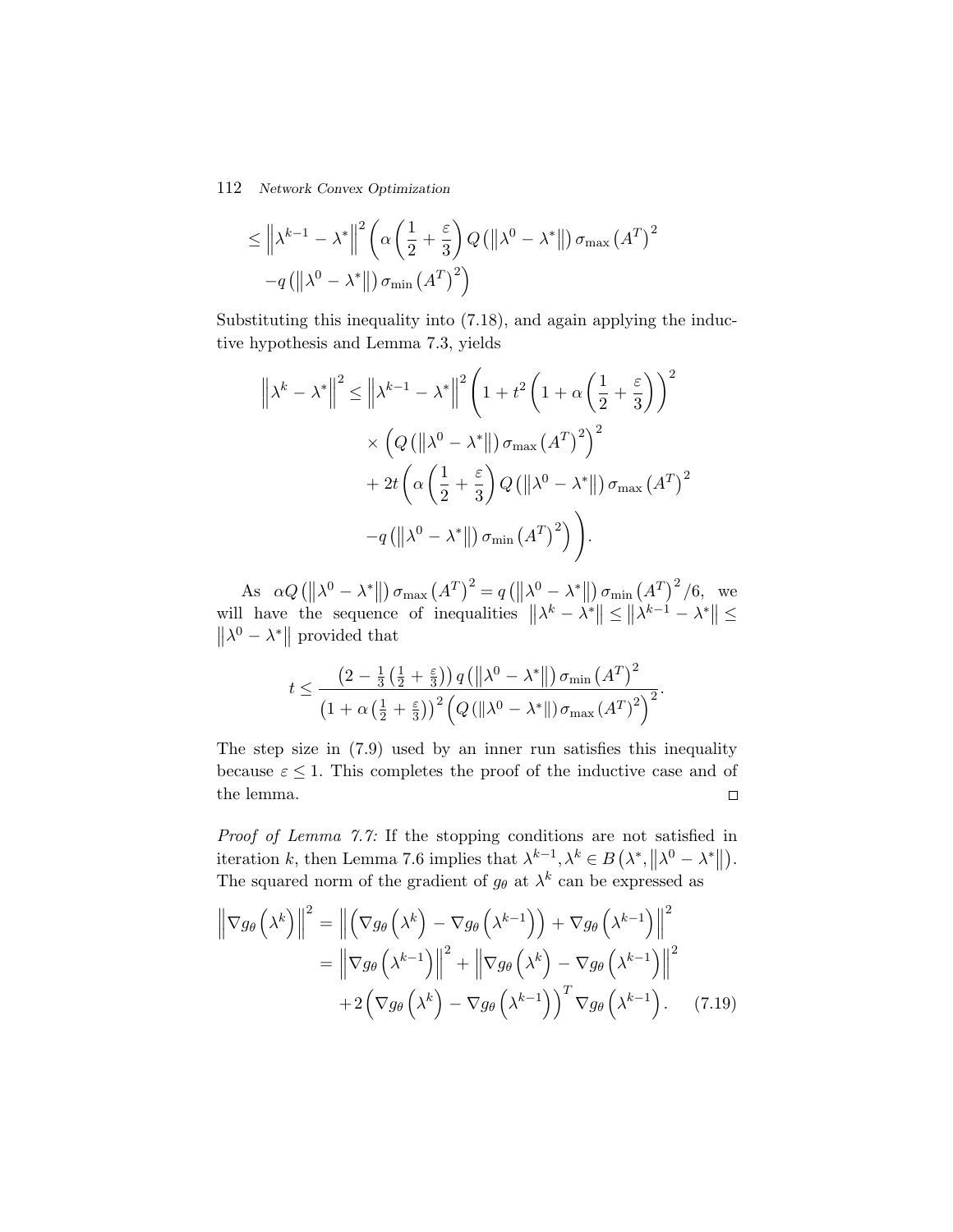An upper bound on the second term in the right-hand side of (7.19) follows from Lemmas 7.3 and 7.4.

$$
\|\nabla g_{\theta}\left(\lambda^{k}\right) - \nabla g_{\theta}\left(\lambda^{k-1}\right)\|
$$
\n
$$
= \left\|\left(A\mathbf{x}\left(\lambda^{k}\right) - \mathbf{b}\right) - \left(A\mathbf{x}\left(\lambda^{k-1}\right) - \mathbf{b}\right)\right\|
$$
\n
$$
= \left\|A\mathbf{x}\left(\lambda^{k}\right) - A\mathbf{x}\left(\lambda^{k-1}\right)\right\|
$$
\n
$$
\leq Q\left(\left\|\lambda^{0} - \lambda^{*}\right\|\right)\sigma_{\max}\left(A^{T}\right)^{2}\left\|\lambda^{k} - \lambda^{k-1}\right\|
$$
\n
$$
= tQ\left(\left\|\lambda^{0} - \lambda^{*}\right\|\right)\sigma_{\max}\left(A^{T}\right)^{2}\left\|\Delta\lambda^{k-1}\right\|
$$
\n
$$
\leq t\left(1 + \alpha\left(\frac{1}{2} + \frac{\varepsilon}{3}\right)\right)Q\left(\left\|\lambda^{0} - \lambda^{*}\right\|\right)\sigma_{\max}\left(A^{T}\right)^{2}\left\|\nabla g_{\theta}\left(\lambda^{k-1}\right)\right\|
$$
\n(7.20)

To bound the third term in the right-hand side of (7.19), we again apply Lemmas 7.3 and 7.4.

$$
\begin{split}\n\left(\nabla g_{\theta}\left(\lambda^{k}\right)-\nabla g_{\theta}\left(\lambda^{k-1}\right)\right)^{T} \nabla g_{\theta}\left(\lambda^{k-1}\right) \\
&=\left(\nabla g_{\theta}\left(\lambda^{k}\right)-\nabla g_{\theta}\left(\lambda^{k-1}\right)\right)^{T}\left(\Delta\lambda^{k-1}-u^{k-1}\right) \\
&\leq -t q\left(\left\|\lambda^{0}-\lambda^{*}\right\|\right)\sigma_{\min}\left(A^{T}\right)^{2}\left\|\Delta\lambda^{k-1}\right\|^{2} \\
&+\left\|u^{k-1}\right\|\left\|\nabla g_{\theta}\left(\lambda^{k}\right)-\nabla g_{\theta}\left(\lambda^{k-1}\right)\right\| \\
&\leq -t \left(1-\alpha\left(\frac{1}{2}+\frac{\varepsilon}{3}\right)\right)^{2} q\left(\left\|\lambda^{0}-\lambda^{*}\right\|\right)\sigma_{\min}\left(A^{T}\right)^{2}\left\|\nabla g_{\theta}\left(\lambda^{k-1}\right)\right\|^{2} \\
&+t\alpha\left(\frac{1}{2}+\frac{\varepsilon}{3}\right)\left(1+\alpha\left(\frac{1}{2}+\frac{\varepsilon}{3}\right)\right)Q\left(\left\|\lambda^{0}-\lambda^{*}\right\|\right) \\
&\times \sigma_{\max}\left(A^{T}\right)^{2}\left\|\nabla g_{\theta}\left(\lambda^{k-1}\right)\right\|^{2}.\n\end{split} \tag{7.21}
$$
\nSubstituting (7.20) and (7.21) in (7.19) yields

$$
\left\|\nabla g_{\theta}\left(\lambda^{k}\right)\right\|^{2} \leq \left\|\nabla g_{\theta}\left(\lambda^{k-1}\right)\right\|^{2}\left(1+t^{2}\left(1+\alpha\left(\frac{1}{2}+\frac{\varepsilon}{3}\right)\right)^{2} \times \left(Q\left(\left\|\lambda^{0}-\lambda^{*}\right\|\right)\sigma_{\max}\left(A^{T}\right)^{2}\right)^{2}\right)
$$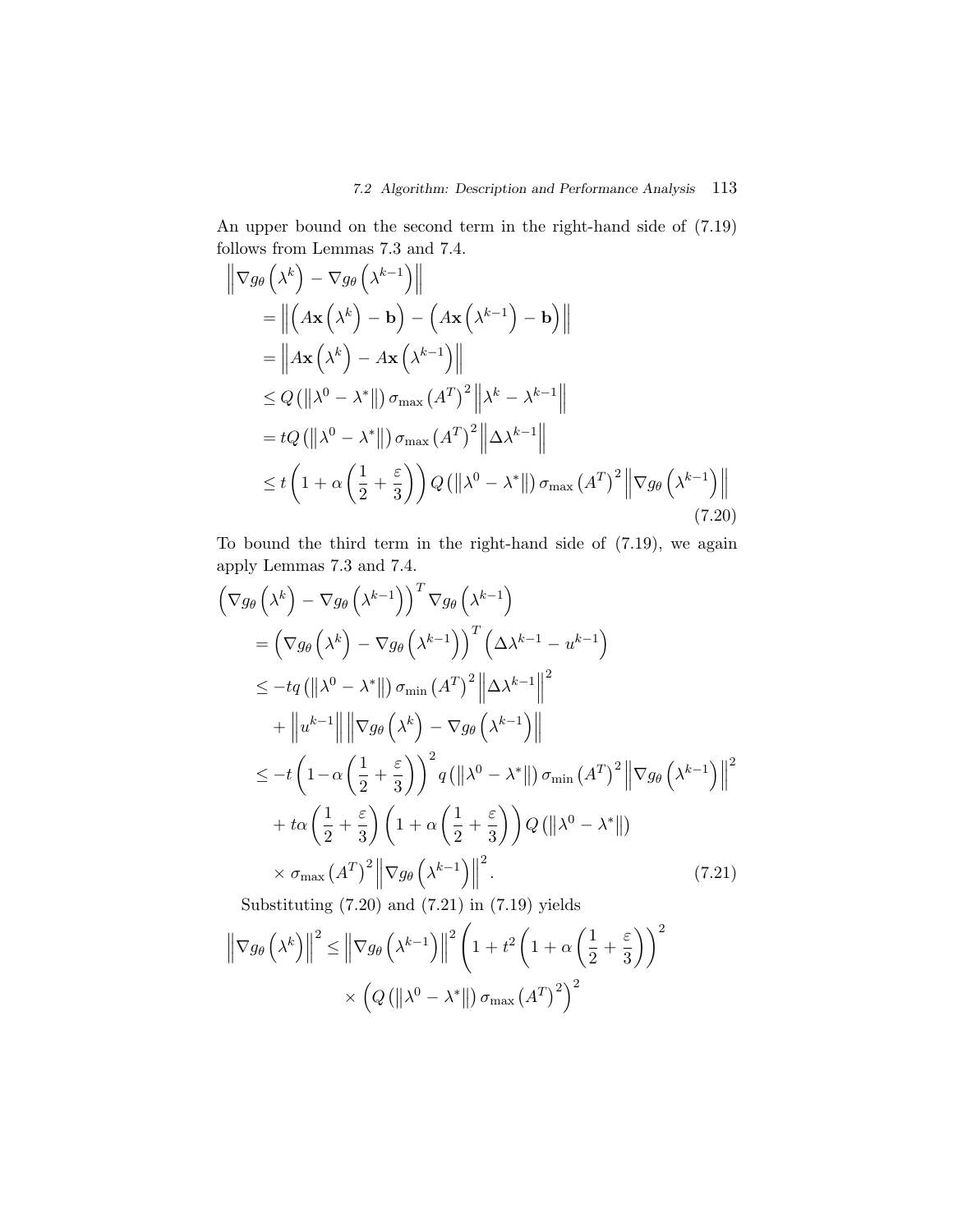+2t
$$
\left(\frac{1}{6}\left(\frac{1}{2}+\frac{\varepsilon}{3}\right)\left(1+\alpha\left(\frac{1}{2}+\frac{\varepsilon}{3}\right)\right)\right)
$$
  
-\left(1-\alpha\left(\frac{1}{2}+\frac{\varepsilon}{3}\right)\right)^2\right)q(||\lambda^0-\lambda^\*||)\sigma\_{\min}(A^T)^2},

where we have used the fact that  $\alpha Q(\|\lambda^0 - \lambda^*\|) \sigma_{\max}(A^T)^2 =$  $q\left(\left\|\lambda^{0}-\lambda^{*}\right\|\right)\sigma_{\min}\left(A^{T}\right)^{2}/6$ . For the step size t in (7.9), we have

$$
\left\|\nabla g_{\theta}\left(\lambda^{k}\right)\right\|^{2} \leq \left\|\nabla g_{\theta}\left(\lambda^{k-1}\right)\right\|^{2} \times \zeta,
$$

where

$$
\zeta = \left(1 - \left(\frac{\left(\left(1 - \alpha\left(\frac{1}{2} + \frac{\varepsilon}{3}\right)\right)^2 - \frac{1}{6}\left(\frac{1}{2} + \frac{\varepsilon}{3}\right)\left(1 + \alpha\left(\frac{1}{2} + \frac{\varepsilon}{3}\right)\right)\right)}{\left(1 + \alpha\left(\frac{1}{2} + \frac{\varepsilon}{3}\right)\right)Q(\|\lambda^0 - \lambda^*\|)\sigma_{\max}(A^T)^2}\right)^2\right).
$$

Since  $\alpha \leq 1/6$  and  $\varepsilon \leq 1$ , it follows that

$$
\left\|\nabla g_{\theta}\left(\lambda^{k}\right)\right\|^{2} \leq \left\|\nabla g_{\theta}\left(\lambda^{k-1}\right)\right\|^{2}\left(1-\left(\frac{q\left(\left\|\lambda^{0}-\lambda^{*}\right\|\right)\sigma_{\min}\left(A^{T}\right)^{2}}{2Q\left(\left\|\lambda^{0}-\lambda^{*}\right\|\right)\sigma_{\max}\left(A^{T}\right)^{2}}\right)^{2}\right),
$$

 $\Box$ 

and the proof is complete.

*Proof of Theorem 7.8:* If an inner run terminates with a solution  $\mathbf{x}(\lambda)$ , then the stopping conditions (7.7) and (7.8) are both satisfied for the estimate  $\hat{s} = s + u$  of the vector  $s = A\mathbf{x}(\lambda)$ . Applying (7.6) and the triangle inequality yields

$$
\|A\mathbf{x}(\lambda) - \mathbf{b}\| = \|s - \mathbf{b}\| \le \|\hat{s} - \mathbf{b}\| + \|u\| \le \|\hat{s} - \mathbf{b}\| + \varepsilon_1 \|s\|
$$
  
\n
$$
\le \left(\frac{2}{3}\varepsilon + \varepsilon_1 \left(\frac{1+\varepsilon_1}{1-\varepsilon_1}\right) \left(1 + \frac{2}{3}\varepsilon\right)\right) \|\mathbf{b}\|
$$
  
\n
$$
+ \varepsilon_1 \left(\frac{1+\varepsilon_1}{1-\varepsilon_1}\right) \left(1 + \frac{2}{3}\varepsilon\right) \|\mathbf{b}\|
$$
  
\n
$$
= \left(\frac{2}{3}\varepsilon + \frac{2\varepsilon\alpha}{3} \left(\frac{1+\varepsilon_1}{1-\varepsilon_1}\right) \left(1 + \frac{2}{3}\varepsilon\right)\right) \|\mathbf{b}\|.
$$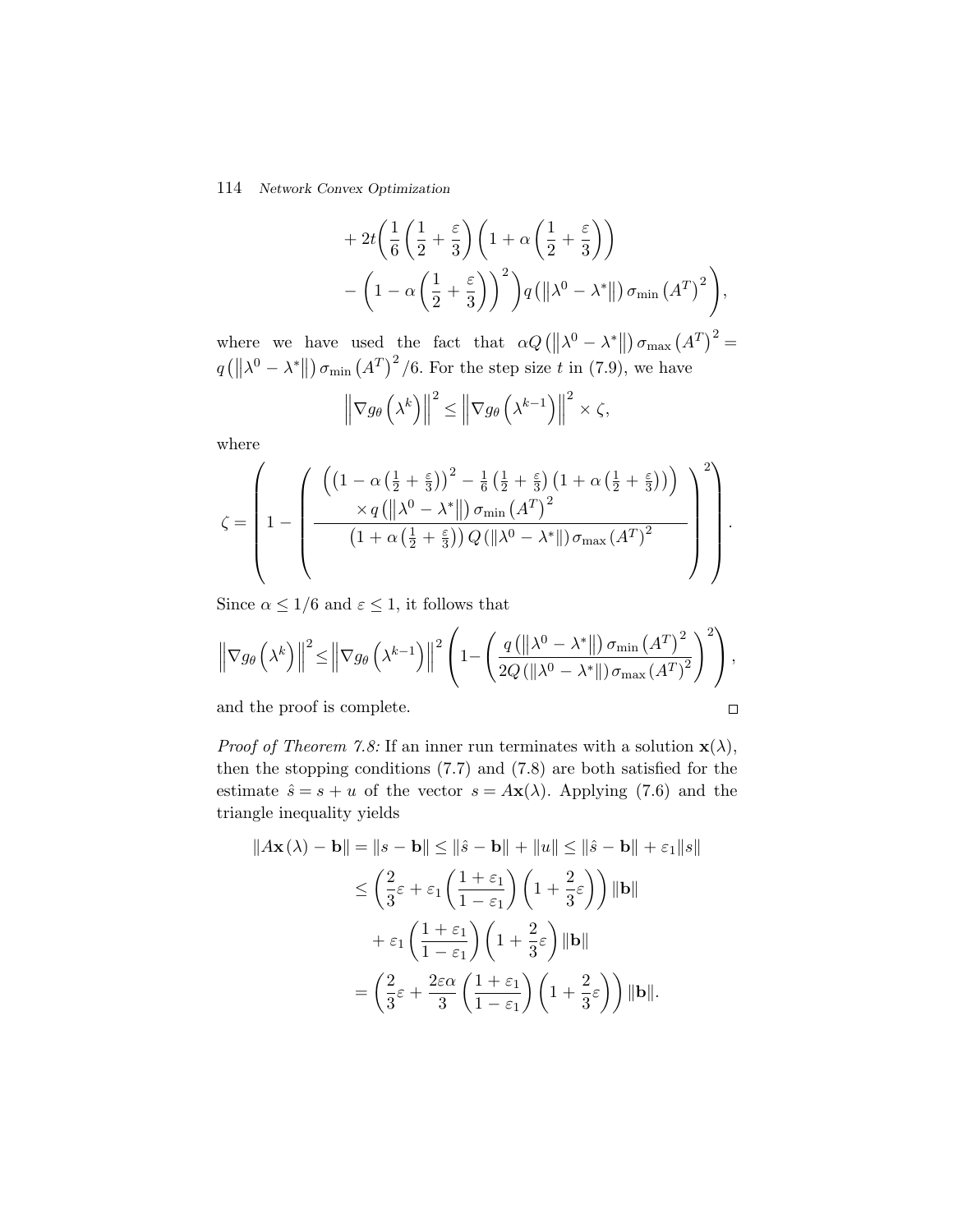Because  $\varepsilon \leq 1$  and  $\alpha \leq 1/6$ ,  $\varepsilon_1 = \varepsilon \alpha/3 \leq 1/18$ , and so we obtain  $||A\mathbf{x}(\lambda) - \mathbf{b}|| \leq \varepsilon ||\mathbf{b}||.$ 

Now, consider an iteration k such that  $||s^{k-1} - \mathbf{b}|| \leq (2/3)\varepsilon \|\mathbf{b}\|.$ Since  $\| |s^{k-1}|| - ||\mathbf{b}|| \le ||s^{k-1} - \mathbf{b}||,$  (7.6) implies that

$$
(1 - \varepsilon_1) \left( 1 - \frac{2}{3} \varepsilon \right) \| \mathbf{b} \| \le \left\| \hat{s}^{k-1} \right\| \le (1 + \varepsilon_1) \left( 1 + \frac{2}{3} \varepsilon \right) \| \mathbf{b} \|,
$$

and (7.7) is satisfied. Moreover,

$$
\|s^{k-1} - \mathbf{b}\| \le \|s^{k-1} - \mathbf{b}\| + \|u^{k-1}\| \le \frac{2}{3}\varepsilon \|\mathbf{b}\| + \varepsilon_1 \|s^{k-1}\|
$$
  

$$
\le \left(\frac{2}{3}\varepsilon + \varepsilon_1 \left(1 + \frac{2}{3}\varepsilon\right)\right) \|\mathbf{b}\|
$$
  

$$
\le \left(\frac{2}{3}\varepsilon + \varepsilon_1 \left(\frac{1 + \varepsilon_1}{1 - \varepsilon_1}\right) \left(1 + \frac{2}{3}\varepsilon\right)\right) \|\mathbf{b}\|,
$$

and so (7.8) is satisfied as well. Thus, if  $||s^{k-1} - \mathbf{b}|| \leq (2/3)\varepsilon ||\mathbf{b}||$ , then the inner run will terminate in iteration  $k$ .

Repeated application of Lemma 7.7 implies that, if an inner run does not terminate in or before an iteration  $k$ , then

$$
\left\|\nabla g_{\theta}\left(\lambda^{k}\right)\right\| \leq \left(1-\frac{1}{4R^{2}}\right)^{\frac{k}{2}} p\left(\lambda^{0}\right).
$$

For

$$
k \ge 8R^2 \ln \left( \frac{3p\left(\lambda^0\right)}{2\varepsilon \|\mathbf{b}\|} \right),\,
$$

we have  $\|\nabla g_{\theta}(\lambda^k)\| \leq (2/3)\varepsilon \|\mathbf{b}\|$ , and hence the stopping conditions will be satisfied and an inner run will terminate in the claimed number of iterations.  $\Box$ 

*Proof of Corollary 7.9:* Given the solution  $\mathbf{x}(\lambda)$  produced by an inner run, define a vector  $\nu(\lambda) \in \mathbb{R}_{++}^n$  by, for all  $i = 1, ..., n$ ,

$$
\nu_i(\lambda) = \frac{\theta}{x_i(\lambda)}.
$$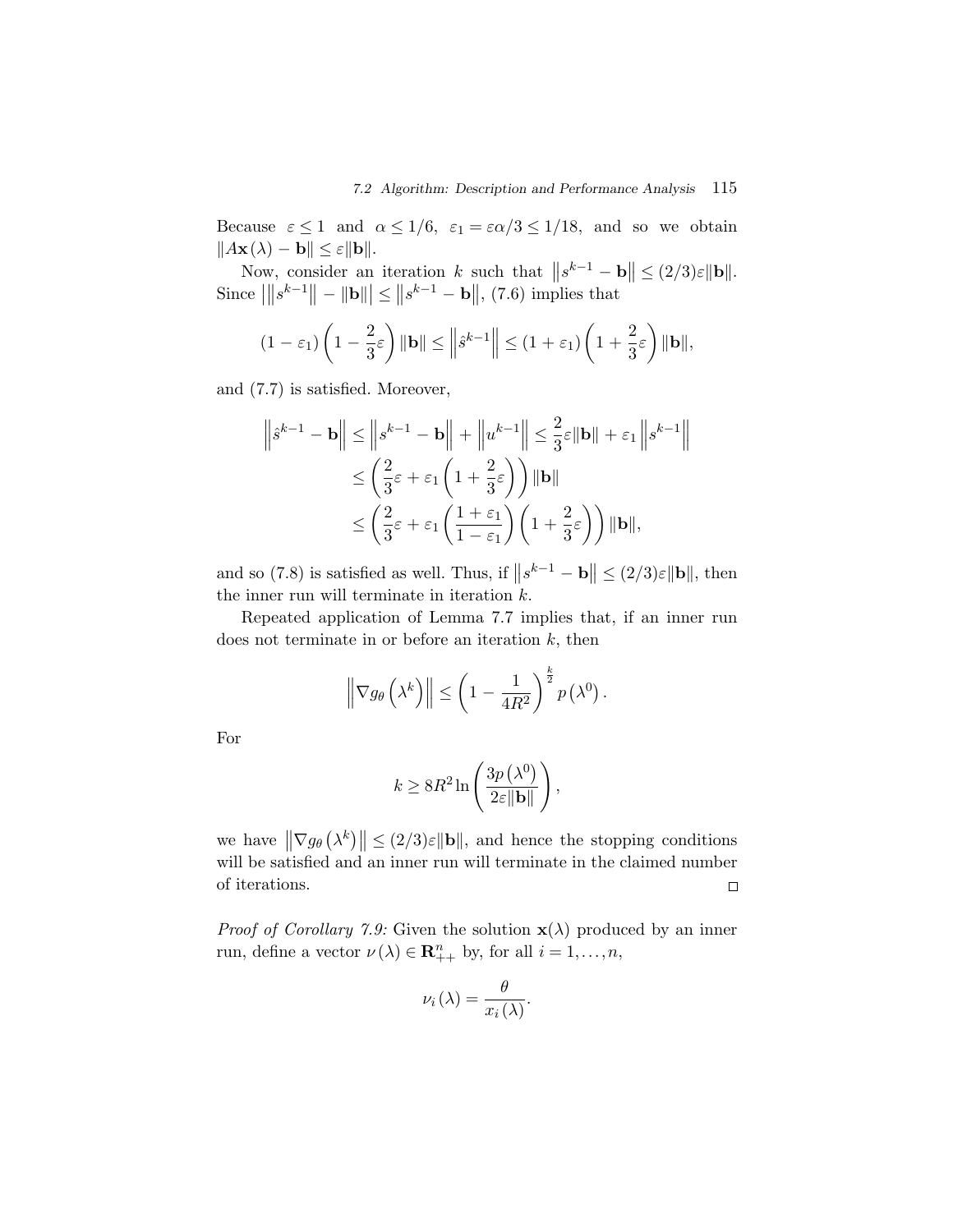The pair  $(\lambda, \nu(\lambda))$  is a feasible solution to the dual problem (D) with objective function value

$$
g(\lambda, \nu(\lambda)) = \inf_{\mathbf{x} \in \mathbf{R}_+^n} L(\mathbf{x}, \lambda, \nu(\lambda))
$$
  
=  $-\mathbf{b}^T \lambda + \sum_{i=1}^n \inf_{x_i \in \mathbf{R}_+} \left( f_i(x_i) + \left( a_i^T \lambda - \frac{\theta}{x_i(\lambda)} \right) x_i \right).$ 

As the components of the vector  $\mathbf{x}(\lambda)$  satisfy (7.2), we have  $L(\mathbf{x}(\lambda), \lambda, \nu(\lambda)) = g(\lambda, \nu(\lambda)).$ 

From the definition of the Lagrangian and the fact that  $(\lambda, \nu(\lambda))$  is feasible for (D),

$$
f(\mathbf{x}(\lambda)) + \lambda^T (A\mathbf{x}(\lambda) - \mathbf{b}) - \nu(\lambda)^T \mathbf{x}(\lambda)
$$
  
=  $L(\mathbf{x}(\lambda), \lambda, \nu(\lambda)) = g(\lambda, \nu(\lambda)) \le \text{OPT}.$ 

Applying the Cauchy–Schwarz inequality and Theorem 7.8 yields the claimed upper bound on the objective function value of the vector  $x(\lambda)$ .

$$
f(\mathbf{x}(\lambda)) \le \text{OPT} - \lambda^T (A\mathbf{x}(\lambda) - \mathbf{b}) + \nu(\lambda)^T \mathbf{x}(\lambda)
$$
  
\n
$$
\le ||\lambda|| ||A\mathbf{x}(\lambda) - \mathbf{b}|| + \sum_{i=1}^n \left(\frac{\theta}{x_i(\lambda)}\right) x_i(\lambda)
$$
  
\n
$$
\le \text{OPT} + \varepsilon ||\mathbf{b}|| ||\lambda|| + n\theta.
$$

# **7.3 Historical Notes**

The design of distributed algorithms for convex minimization with linear constraints has been of interest since the early 1960s. The essence of the work before the mid-1980s is well documented in the book by Rockafellar [62]. Rockafellar [62] describes distributed algorithms for *monotropic programs*, which are separable convex minimization problems with linear constraints. These algorithms leverage the decomposable structure of the Lagrange dual problem arising from the separable primal objective. This structure has also been used to design parallel and asynchronous algorithms for monotropic programs; see the book by Bertsekas and Tsitsiklis [5] for further details. All of these algorithms are by design distributed with respect to an appropriate constraint graph  $G_C$ , as opposed to an underlying network G. For the special case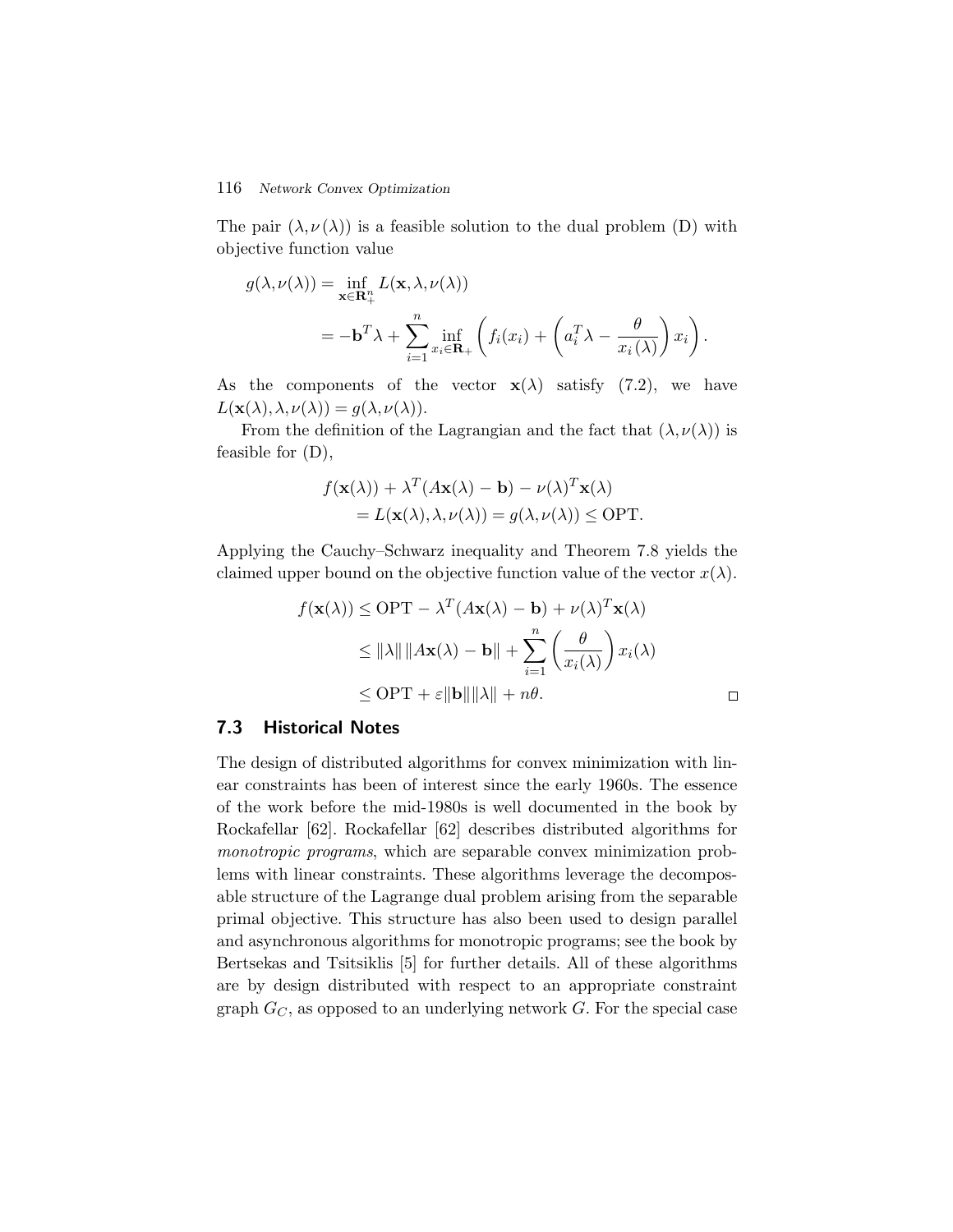of a network routing problem, the distributed algorithm of Gallager [24] is intuitively "closer" to being distributed with respect to  $G$ ; however, it still requires direct access to route information and hence is fully distributed with respect to the constraint graph  $G_C$  only.

The network resource allocation problems that motivate the algorithm described here are special cases of monotropic programs. Kelly et al. [36] used these known distributed algorithmic solutions to explain the congestion control protocols for the resource allocation problem. Moreover, they show that in an idealized model with perfect feedback (in the form of packet drops) by network queues, these algorithms can also be interpreted as distributed over G. See also Garg and Young [26] for similar results that emphasize the rate of convergence to an optimal solution. See the book by Srikanthan [66] for further work on congestion control.

Flow control also serves as the motivation for the work of Bartal et al. [4] on distributed algorithms for positive linear programming (building on earlier work by Papadimitriou and Yannakakis [57] and Luby and Nisan [44]). In this model, there is a primal agent for each primal variable and a dual agent for each dual variable (or primal constraint). In [4], direct communication is permitted between a dual agent and all of the primal agents appearing in the corresponding constraint; in this model, Bartal et al. [4] give a decentralized algorithm that achieves a  $(1 + \varepsilon)$ -approximation in a polylogarithmic number of rounds. We note that the results presented here are from work by Moskaoyama et al. [53]. Again, a remark about practicality of this algorithm is in order. Indeed, like most solutions listed above, the algorithm presented here is unlikely to be useful as is in practice. However, it is a proof-of-concept for existence of such distributed solution and variant of it is likely to be useful in practice. Better solutions with practical utility naturally form topic of future research.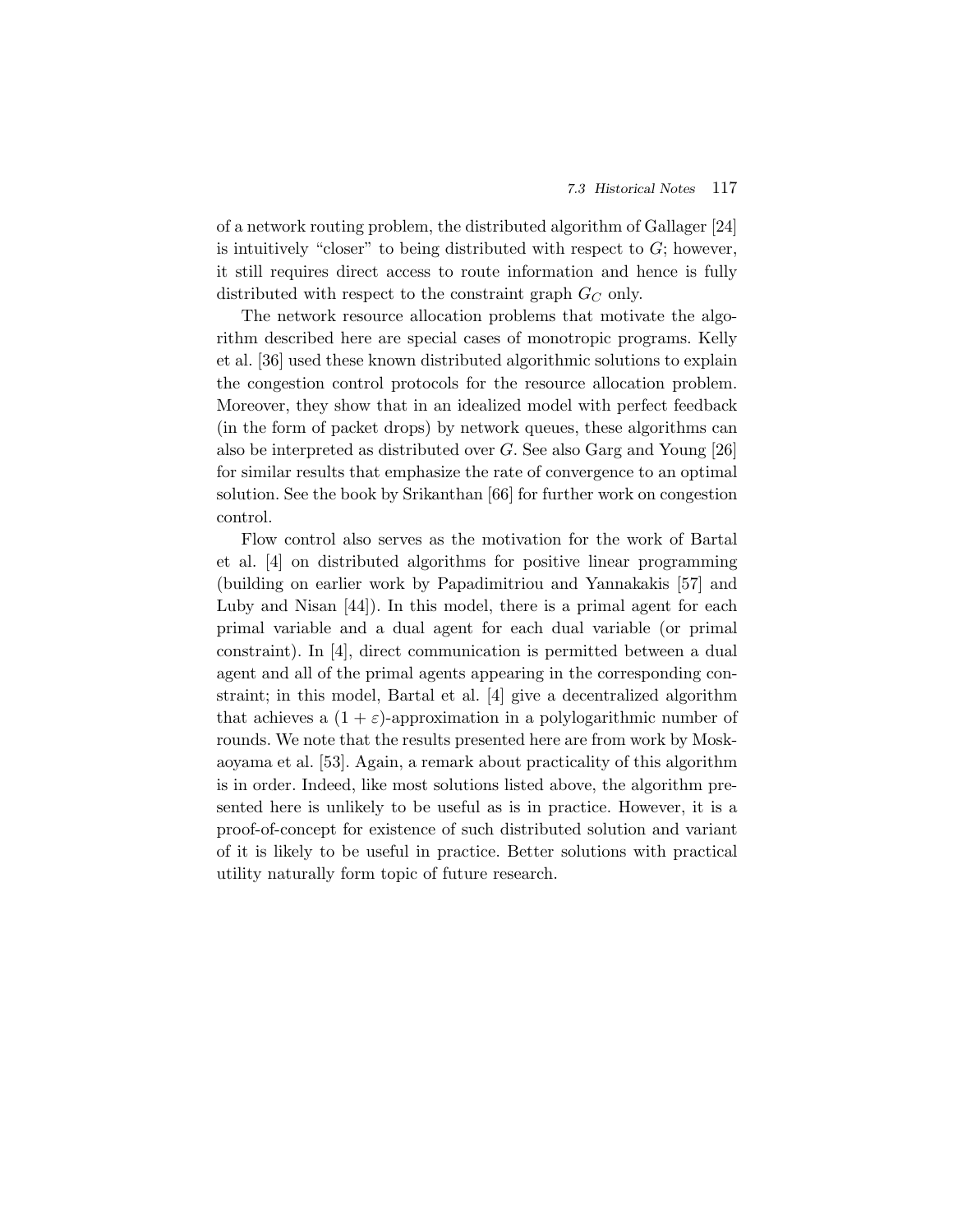# **8 Conclusions**

We considered the question of designing Gossip algorithms motivated by applications to next generation networks such as sensor networks, peer-to-peer networks, mobile networks of vehicles, social networks, etc. These algrotihms are built upon a *gossip* or *rumor* style unreliable, asynchronous information exchange protocol. Due to immense simplicity and wide applicability, this class of algorithms have emerged as a canonical architectural solution for these next generation networks.

We started with the description of Gossip algorithm for information exchange. On this Gossip based information layer, we presented design of the linear dynamics based algorithm as well as the separable function computation algorithms. These algorithms were further utilized to design the network scheduling and the network convex optimization algorithm. Thus, in effect we described a whole 'Gossip based network algorithmic stack' here. An important conclusion is that the performance of Gossip algorithms is strongly dependent on the spectral properties of underlying network graph.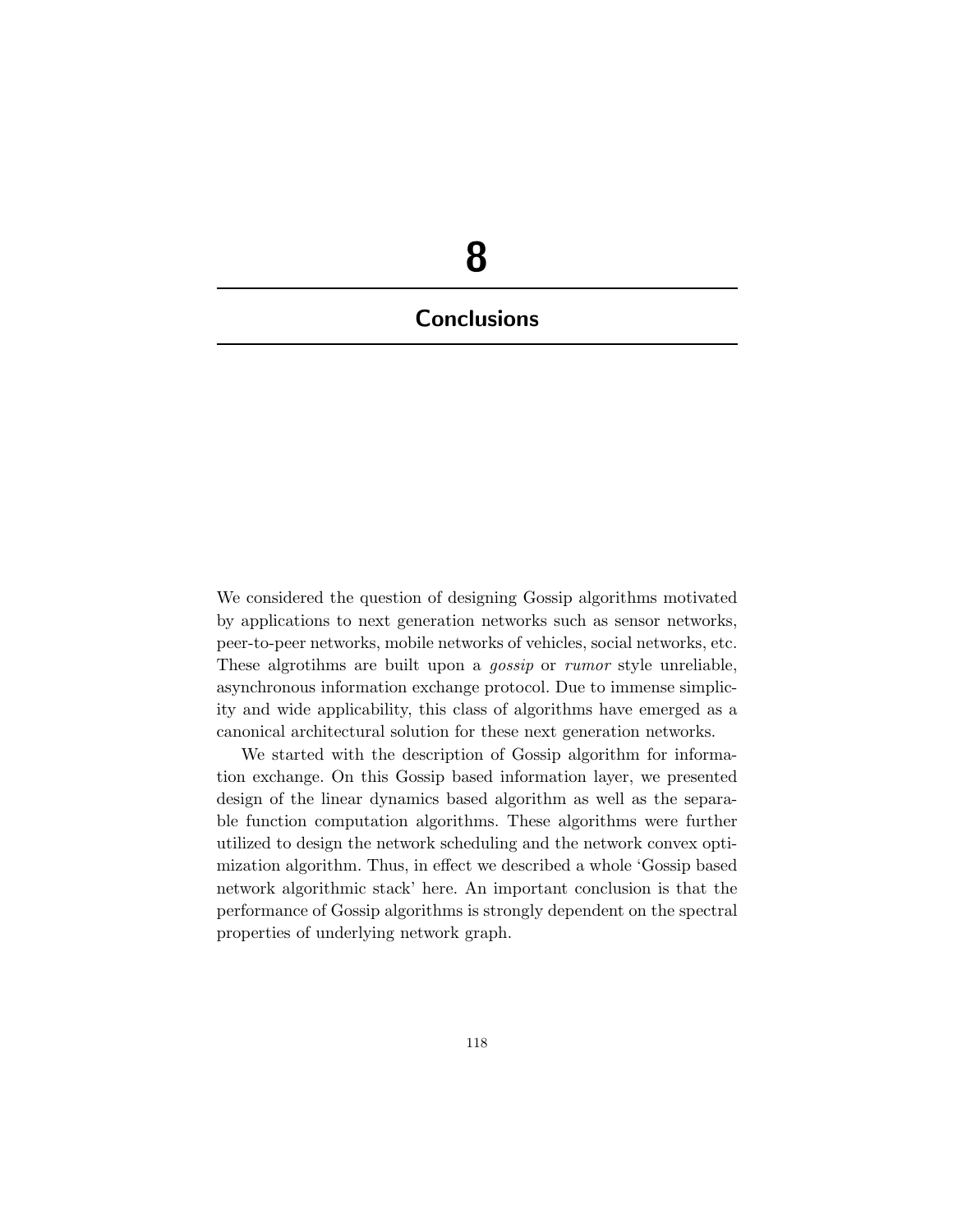# **Acknowledgments**

The author would like to acknowledge support of NSF projects CNS 0626764, CCF 0728554 and HSD 0729361 while this article was written. He wishes to thank Damon Mosk-Aoyama for various collaborations on the topic of Gossip algorithms that have provided a bulk of the material for this article. Author wishes to thank Jinwoo Shin for various useful discussions. Finally, he also wishes to thank Tauhid Zaman and an anonymous reviewer for suggestions to improve the readability of this article.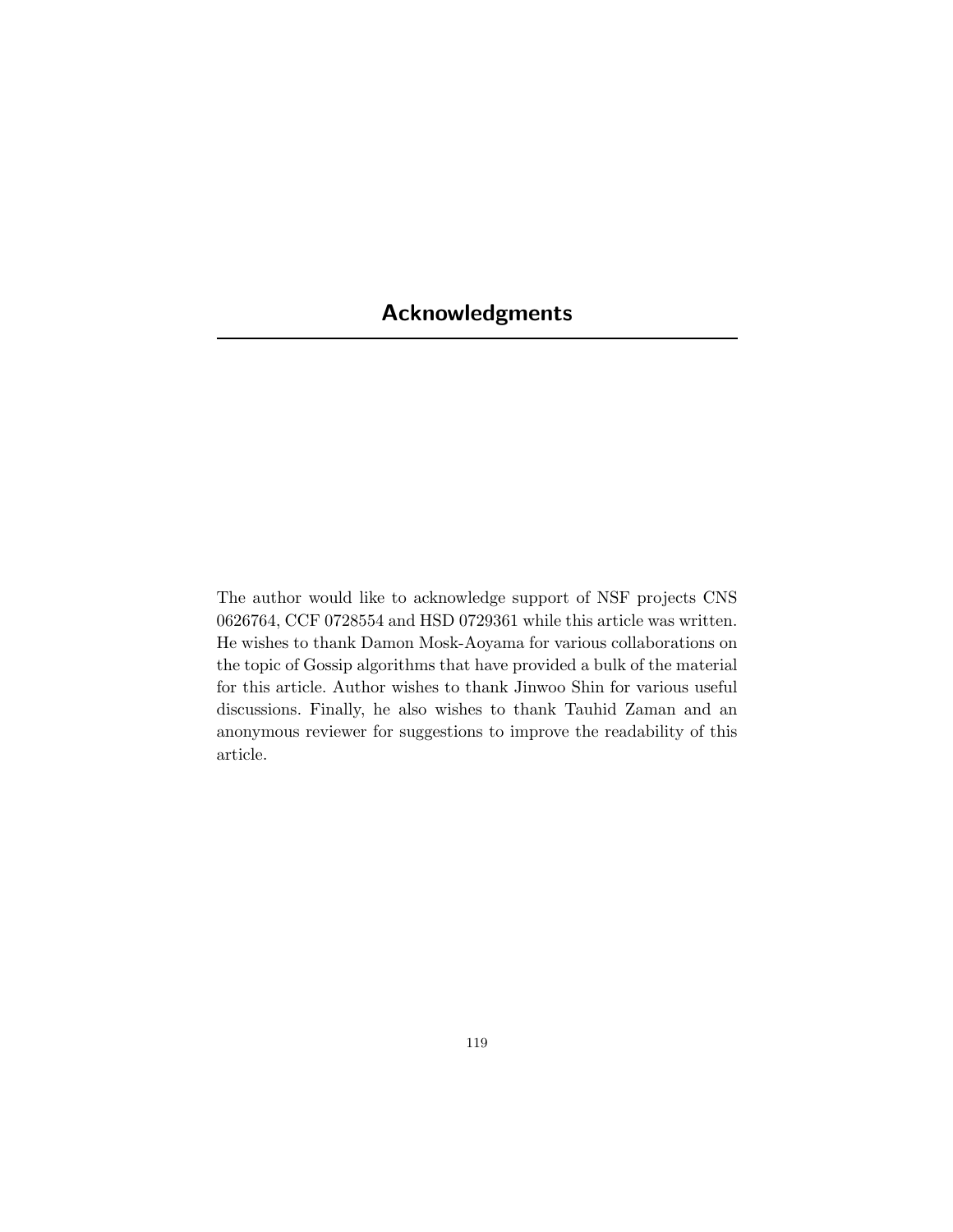# **Notations and Acronyms**

**Z**, The set of all integers  $\{..., -2, -1, 0, 1, 2, ...\}$ .

**N**, The non-negative integers.

 $\mathbf{R}, \mathbf{R}_+$  and  $\mathbf{R}_{++}$ , Real numbers, non-negative real numbers and strictly positive real numbers respectively.

Bold small letters, (e.g., **x**), a vector  $[x_i] \in \mathbf{X}^n$  of real numbers  $(X = R)$ , or integers  $(X = Z)$ . Usually, vectors will be assumed to be represented in the 'column' form.

**0** and **1** vector of all zeros and all ones, respectively.

 $\mathbf{1}_{\{.\}}$ , Indicator function for checking the 'truth' of the condition ' $\cdot$ ', i.e.,  $\mathbf{1}_{true} = 1$  and  $\mathbf{1}_{false} = 0$ .  $\mathbf{1}_{\{\mathbf{x}\}}$ , A vector whose *i*th component is  $\mathbf{1}_{\{x_i\}}.$ 

 $\langle \mathbf{x}, \mathbf{y} \rangle$ ,  $\sum_{i=1}^{n} x_i y_i$  (for *n*-dimensional vectors **x** and **y**).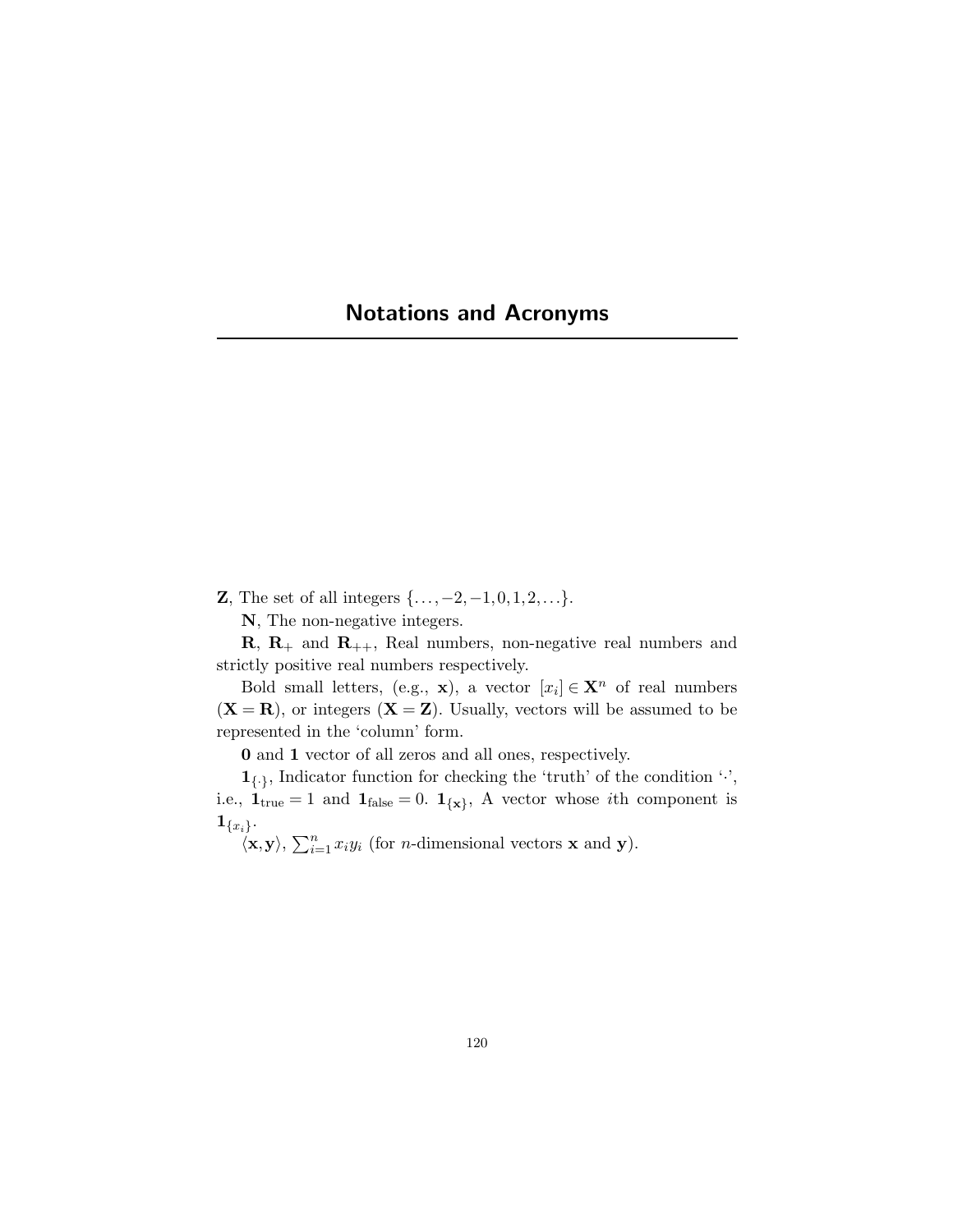# **References**

- [1] D. J. Aldous, "Some inequalities for reversible Markov chains," Journal of the London Mathematical Society, vol. 25, pp. 564–576, 1982.
- [2] P. Assouad, "Plongements lipschitziens dans  $\mathbb{R}^n$ ," Bulletin de la Société Mathématique de France, vol. 111, no. 4, pp. 429-448, 1983.
- [3] O. Ayaso, "Information theoretic approaches to distributed function computation," PhD thesis, Massachusetts Institute of Technology, 2008.
- [4] Y. Bartal, J. W. Byers, and D. Raz, "Fast, distributed approximation algorithms for positive linear programming with applications to flow control," SIAM Journal on Computing, vol. 33, no. 6, pp. 1261–1279, 2004.
- [5] D. P. Bertsekas and J. N. Tsitsiklis, Parallel and Distributed Computation: Numerical Methods. Prentice Hall, 1989.
- [6] V. D. Blondel, J. M. Hendrickx, A. Olshevsky, and J. N. Tsitsiklis, "Convergence in multiagent coordination, consensus, and flocking," in *Joint*  $44$ *th IEEE* Conference on Decision and Control and European Control Conference (CDC-ECC'05), December 2005.
- [7] S. Boyd, P. Diaconis, and L. Xiao, "Fastest mixing Markov chain on a graph," SIAM Review, 2004.
- [8] S. Boyd, A. Ghosh, B. Prabhakar, and D. Shah, "Randomized gossip algorithms," IEEE/ACM Transaction on Networking, vol. 14, no. SI, pp. 2508–2530, 2006.
- [9] S. Boyd and L. Vandenberghe, Convex Optimization. Cambridge University Press, 2004.
- [10] P. Chaporkar, K. Kar, and S. Sarkar, "Throughput guarantees through maximal scheduling in wireless networks," in 43rd Allerton Conference on Communication Control and Computing, 2005.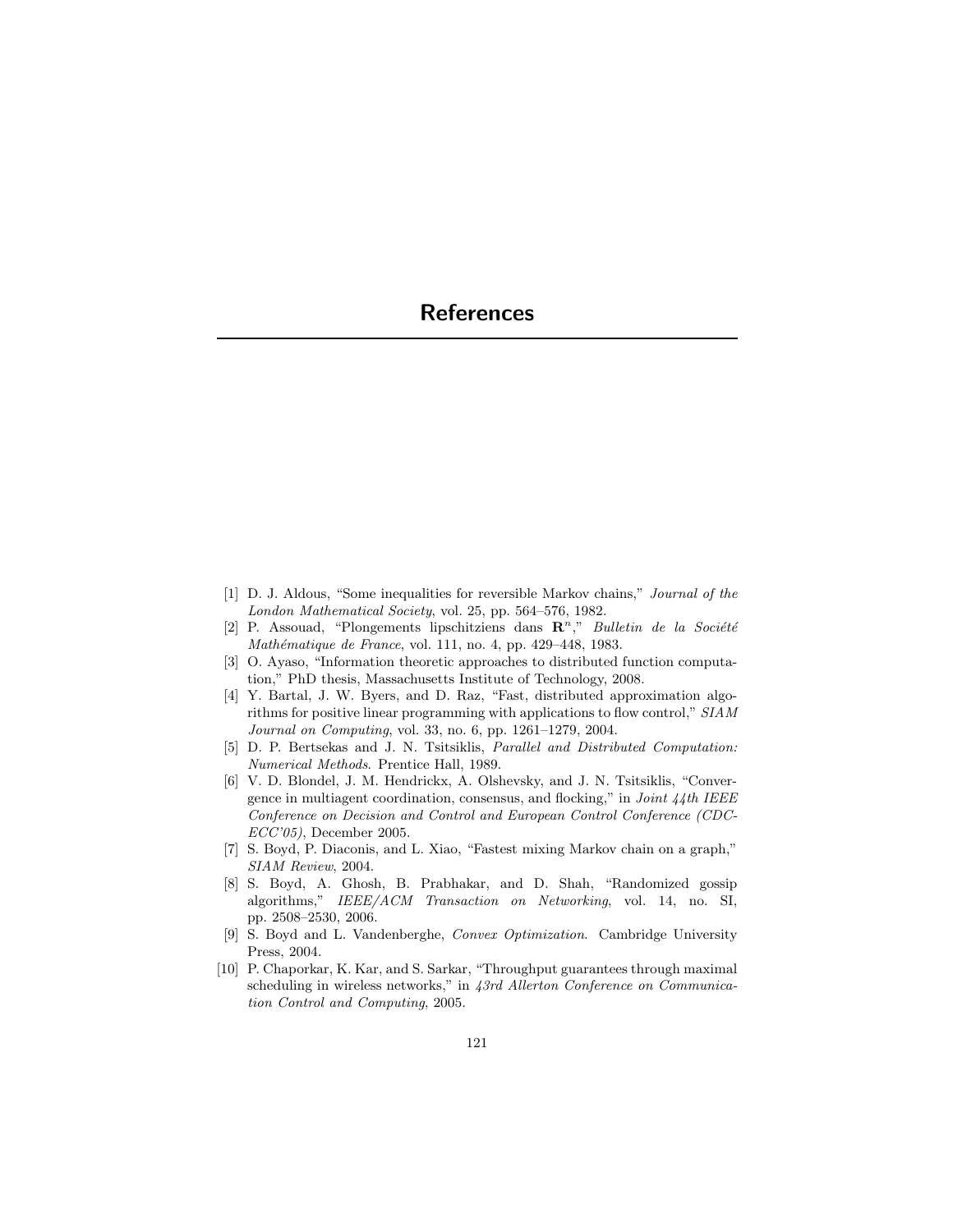## 122 *References*

- [11] L. Chen, S. H. Low, M. Chang, and J. C. Doyle, "Optimal cross-layer congestion control, routing and scheduling design in ad-hoc wireless networks," in IEEE INFOCOM, 2006.
- [12] J. Considine, F. Li, G. Kollios, and J. W. Byers, "Approximate aggregation techniques for sensor databases," in 20th IEEE International Conference on Data Engineering, April 2004.
- [13] J. Dai and B. Prabhakar, "The throughput of switches with and without speedup," in Proceedings of IEEE Infocom, pp. 556–564, 2000.
- [14] S. Deb, M. Médard, and C. Choute, "Algebraic gossip: A network coding approach to optimal multiple rumor mongering," IEEE/ACM Transactions on Networking, vol. 14, 2006.
- [15] A. Dembo and O. Zeitouni, Large Deviations Techniques and Applications. Springer, Second Edition, 1998.
- [16] P. Diaconis, S. Holmes, and R. Neal, "Analysis of a non-reversible Markov chain sampler," Annals of Applied Probability, vol. 10, pp. 726–752, 2000.
- [17] P. Diaconis and L. Saloff-Coste, "Moderate growth and random walk on finite groups," Geometric and Functional Analysis, vol. 4, no. 1, pp. 1–36, 1994.
- [18] A. G. Dimakis, A. D. Sarwate, and M. J. Wainwright, "Geographic gossip: Efficient aggregation for sensor networks," in 5th International ACM/IEEE Symposium on Information Processing in Sensor Networks (IPSN '06), April 2006.
- [19] A. El Gamal, J. Mammen, B. Prabhakar, and D. Shah, "Optimal throughputdelay scaling in wireless networks-part I: The fluid model," IEEE Transactions on Information Theory, vol. 52, no. 6, pp. 2568–2592, 2006.
- [20] L. Elsner, I. Koltracht, and M. Neumann, "On the convergence of asynchronous paracontractions with applications to tomographic reconstruction from incomplete data," Linear Algebra and Its Applications, no. 130, pp. 65–82, 1990.
- [21] M. Enachescu, A. Goel, R. Govindan, and R. Motwani, "Scale free aggregation in sensor networks," in International Workshop on Algorithmic Aspects of Wireless Sensor Networks, 2004.
- [22] A. Eryilmaz, A. Ozdaglar, D. Shah, and E. Modiano, "Distributed cross-layer algorithms for the optimal control of multi-hop wireless networks," IEEE/ACM Transactions on Networking (accepted to appear), 2009.
- [23] P. Flajolet and G. N. Martin, "Probabilistic counting algorithms for data base applications," Journal of Computer and System Science, vol. 31, no. 2, pp. 182–209, 1985.
- [24] R. G. Gallager, "A minimum delay routing algorithm using distributed computation," IEEE Transactions on Communications, vol. COM-25, no. l, pp. 73–85, 1977.
- [25] M. R. Garey and D. S. Johnson, Computers and Intractability: A Guide to the Theory of NP-Completeness.
- [26] N. Garg and N. E. Young, "On-line end-to-end congestion control," in IEEE FOCS, pp. 303–312, 2002.
- [27] P. Giaccone, B. Prabhakar, and D. Shah, "Randomized scheduling algorithms for high-aggregate bandwidth switches," IEEE Journal of Select Areas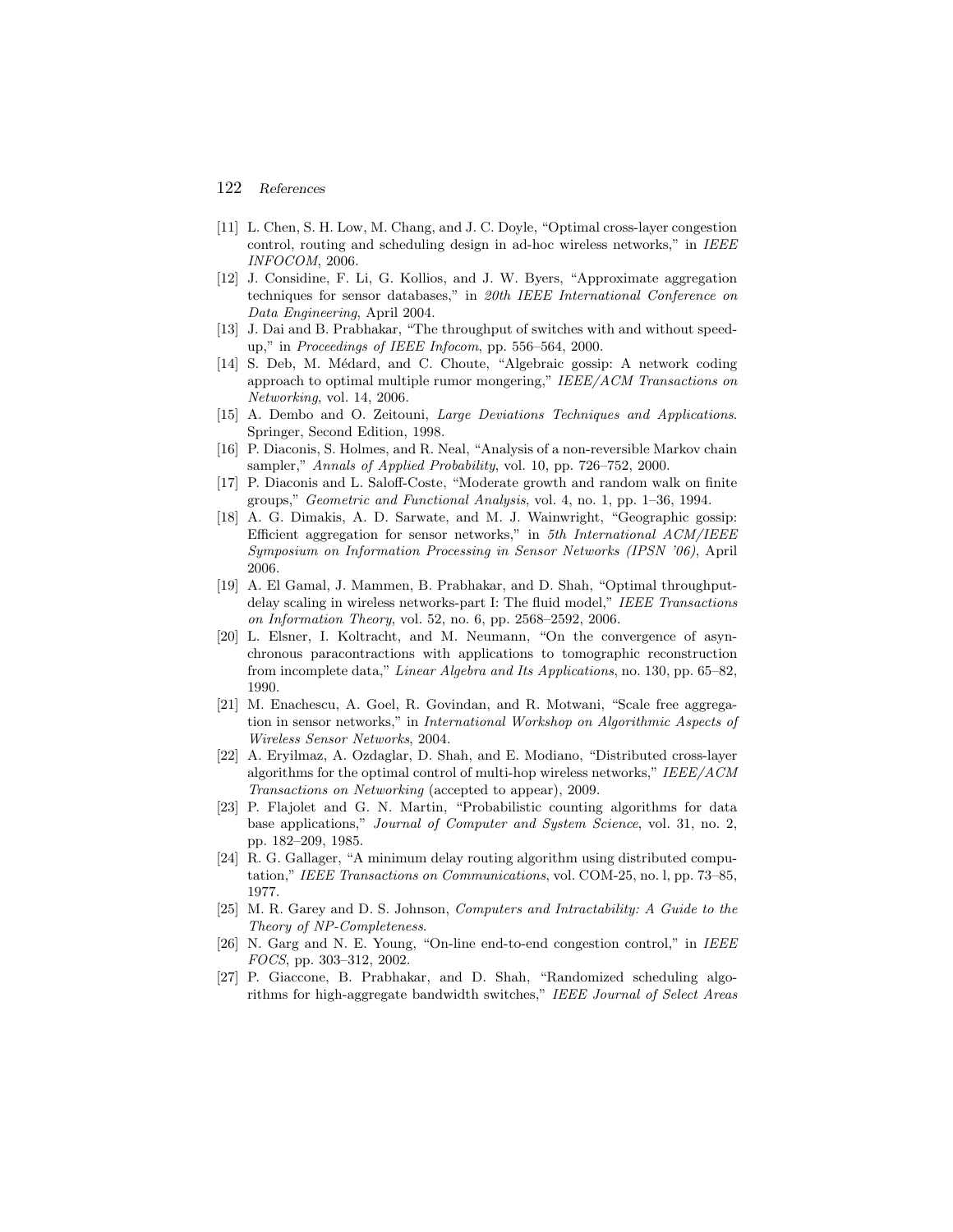Communication High-performance Electronic Switches/Routers for High-speed Internet, vol. 21, no. 4, pp. 546–559, 2003.

- [28] P. Gupta and P. R. Kumar, "The capacity of wireless networks," IEEE Transaction on Information Theory, vol. 46, no. 2, pp. 388–404, March 2000.
- [29] B. Hajek and G. Sasaki, "Link scheduling in polynomial time," IEEE Transactions on Information Theory, vol. 34, 1988.
- [30] R. Horn and C. Johnson, Matrix Analysis. Cambridge, UK: Cambridge University Press, 1985.
- [31] http://www.reuters.com/article/pressrelease/idUS55597+16-Jan-2008+BW 20080116.
- [32] A. Jadbabaie, J. Lin, and A. Morse, "Coordination of groups of mobile autonomous agents using nearest neighbor rules," IEEE Transactions on Automatic Control, vol. 48, no. 6, pp. 988–1001, 2003.
- [33] K. Jung and D. Shah, "Low delay scheduling in wireless network," in IEEE ISIT, 2007.
- [34] K. Jung, D. Shah, and J. Shin, "Minimizing rate of convergence for iterative algorithms," IEEE Transactions on Information Theory (accepted to appear), 2009.
- [35] A. Kashyap, T. Basar, and R. Srikant, "Quantized consensus," (in press).
- [36] F. P. Kelly, A. K. Maulloo, and D. K. H. Tan, "Rate control for communication networks: Shadow prices, proportional fairness and stability," Journal of the Operational Research Society, vol. 49, no. 3, pp. 237–252, March 1998.
- [37] D. Kempe, A. Dobra, and J. Gehrke, "Gossip-based computation of aggregate information," in FOCS '03: Proceedings of the  $44$ th Annual IEEE Symposium on Foundations of Computer Science, p. 482, Washington, DC, USA: IEEE Computer Society, 2003.
- [38] D. Kempe and F. McSherry, "A decentralized algorithm for spectral analaysis," in Symposium on Theory of Computing, ACM, 2004.
- [39] M. Koubarakis, C. Tryfonopoulos, S. Idreos, and Y. Drougas, "Selective information dissemination in P2P networks: Problems and solutions," SIGMOD Record, vol. 32, no. 3, pp. 71–76, 2003.
- [40] X. Lin, N. Shroff, and R. Srikant, "A tutorial on cross-layer optimization in wireless networks," Submitted, Available Through csl.uiuc.edu/rsrikant, 2006.
- [41] X. Lin and N. B. Shroff, "Impact of imperfect scheduling in wireless networks," in IEEE INFOCOM, 2005.
- [42] N. Linial and A. Wigderson, "Lecture notes on Expander Graphs," http:// www.math.ias.edu/∼avi/BOOKS/expanderbookr1.pdf.
- [43] L. Lovasz and P. Winkler, "Mixing times," in Microsurveys in Discrete Probability, DIMACS Series in Discrete Mathematics and Theoretical Computer Science, (D. Aldous and J. Propp, eds.), pp. 85–133, AMS, 1998.
- [44] M. Luby and N. Nisan, "A parallel approximation algorithm for positive linear programming," in Proceedings of the 25th Annual ACM Symposium on Theory of Computing, pp. 448–457, 1993.
- [45] R. Madan, D. Shah, and O. Leveque, "Product multi-commodity flow in wireless networks," IEEE Transactions on Information Theory, vol. 54, no. 4, pp. 1460–1476, 2008.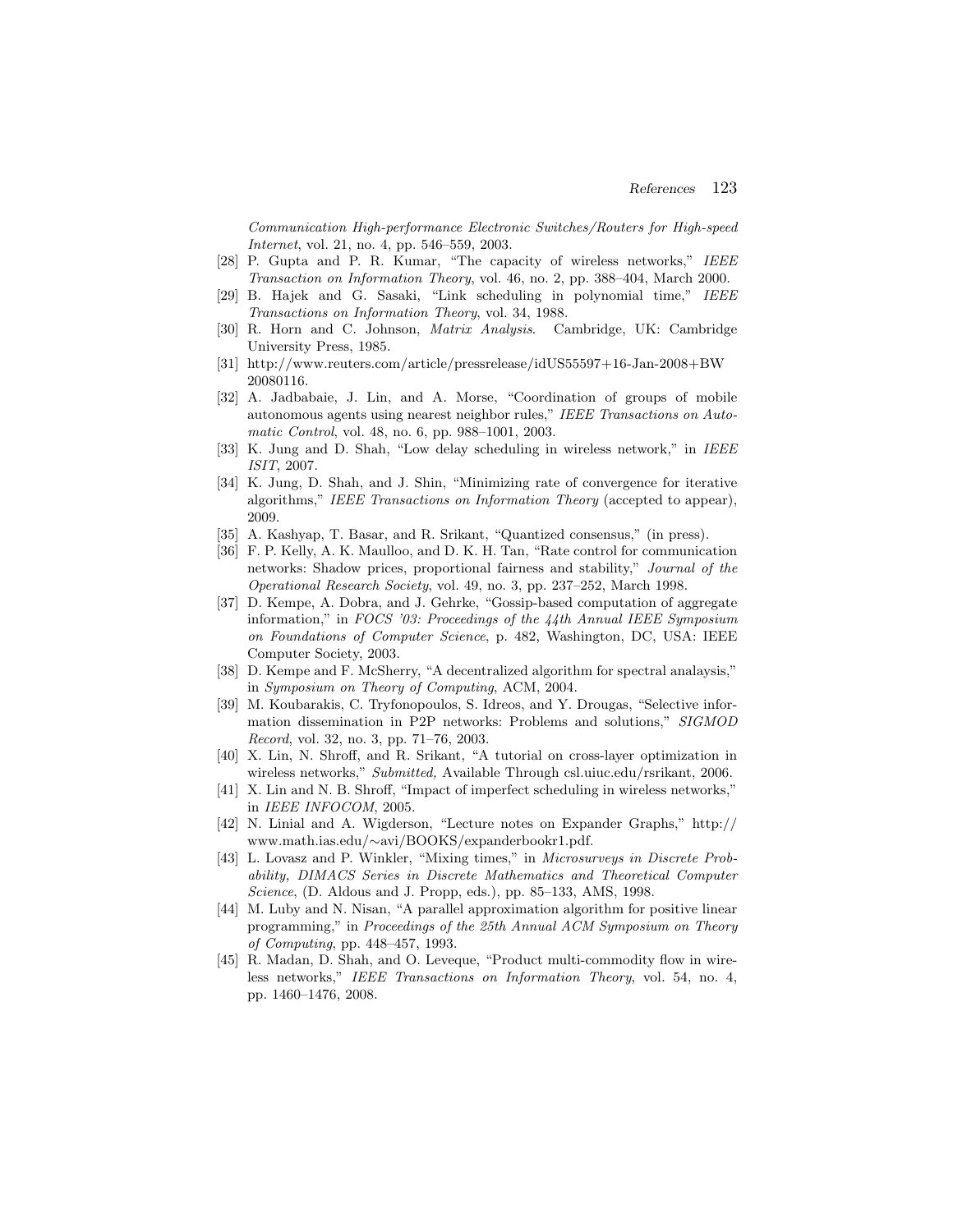## 124 *References*

- [46] S. Madden, M. J. Franklin, J. M. Hellerstein, and W. Hong, "Tag: A tiny aggregation service for ad-hoc sensor networks," SIGOPS Operating Systems Review, vol. 36, no. SI, pp. 131–146, 2002.
- [47] L. Massouli´e and M. Vojnovic, "Coupon replication systems," in ACM SIGMETRICS/Performance, 2005.
- [48] N. McKeown, "iSLIP: A scheduling algorithm for input-queued switches," IEEE Transactions on Networking, vol. 7, no. 2, pp. 188–201, 1999.
- [49] N. McKeown, V. Anantharam, and J. Walrand, "Achieving 100% throughput in an input-queued switch," in Proceedings of IEEE Infocom, pp. 296–302, 1996.
- [50] S. P. Meyn and R. L. Tweedie, Markov Chains and Stochastic Stability. London: Springer-Verlag, 1993.
- [51] E. Modiano, D. Shah, and G. Zussman, "Maximizing throughput in wireless network via gossiping," in ACM SIGMETRICS/Performance, 2006.
- [52] R. Montenegro and P. Tetali, "Mathematical aspects of mixing times in Markov chains," Foundations and Trends in Theoretical Computer Science, vol. 1, no. 3, pp. 237–354, 2006.
- [53] D. Mosk-Aoyama, T. Roughgarden, and D. Shah, "Fully distributed algorithms for convex optimization problems," in International Symposium on Distributed Computation (DISC), 2007.
- [54] D. Mosk-Aoyama and D. Shah, "Information dissemination via network coding," in IEEE ISIT, 2006.
- [55] D. Mosk-Aoyama and D. Shah, "Fast distributed algorithms for computing separable functions," IEEE Transactions on Information Theory, vol. 54, no. 7, pp. 2997–3007, 2008.
- [56] A. Nedic and A. Ozdaglar, "Distributed subgradient methods for multi-agent optimization," LIDS Report 2755, to appear in IEEE Transactions on Automatic Control, 2008.
- [57] C. Papadimitriou and M. Yannakakis, "Linear programming without the matrix," in Twenty-Fifth Annual ACM Symposium on the Theory of Computing, 1993.
- [58] M. Penrose, Random Geometric Graphs. Oxford Studies in Probability, Oxford: Oxford University Press, 2003.
- [59] D. Qiu and R. Srikant, "Modeling and performance analysis of bittorrent-like peer-to-peer networks," in ACM SIGCOMM, pp. 367–378, 2004.
- [60] S. Rajagopalan, D. Shah, and J. Shin, "Network adiabatic theorem: An efficient randomized protocol for contention resolution," in ACM SIGMETRICS/Performance, 2009.
- [61] O. Reingold, A. Wigderson, and S. Vadhan, "Entropy waves, The zig-zag graph product, and new constant-degree expanders and extractors," Annals of Mathematics, 2002.
- [62] T. Rockafellar, Network Flows and Monotropic Optimization. Wiley-Interscience, (republished by Athena Scientific, 1998), 1984.
- [63] K. Savla, F. Bullo, and E. Frazzoli, "On traveling salesperson problems for Dubins' vehicle: stochastic and dynamic environments," in IEEE CDC-ECC, pp. 4530–4535, Seville, Spain, December 2005.